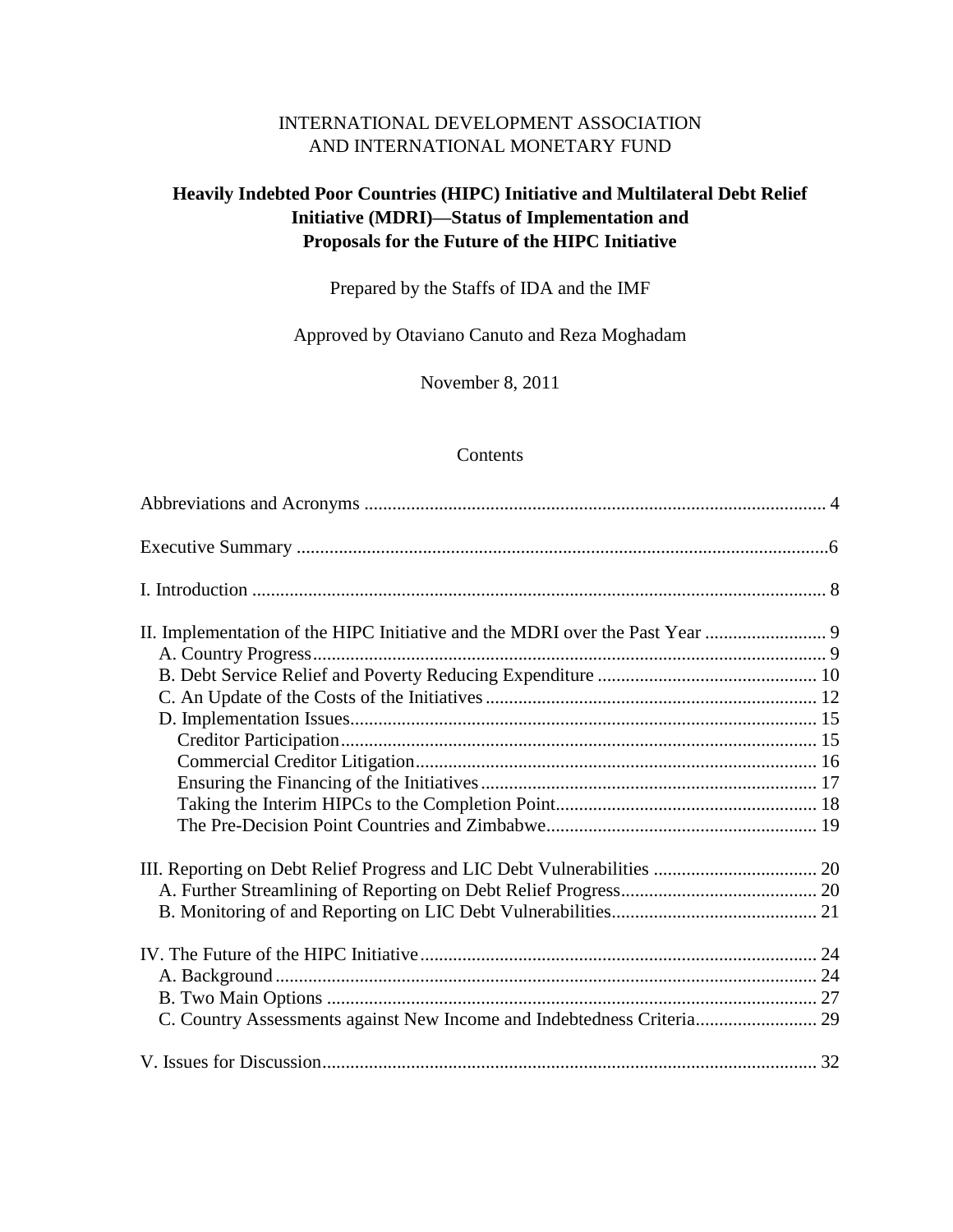Tables

| 5. Status of HIPC Initiative Implementation and Ring-Fencing at End-200625     |
|--------------------------------------------------------------------------------|
| Figures                                                                        |
| 1. Post-Decision-Point HIPCs' Debt Stock at Different Debt Relief Stages10     |
| 2. Average Poverty Reducing Expenditure and Debt Service in HIPCs 11           |
|                                                                                |
| <b>Boxes</b>                                                                   |
|                                                                                |
|                                                                                |
| Annexes                                                                        |
| I. Assessing Remaining HIPCs against the Indebtedness Criterion at end-2010 33 |

| 1. Assessing Kennanning Tim Cs against the indebtedness Criterion at end-2010   |  |
|---------------------------------------------------------------------------------|--|
| II. HIPC Initiative—Methodological Aspects Related to Determining36             |  |
|                                                                                 |  |
| IV. Country Coverage, Data Sources, and Assumptions for the HIPC Initiative and |  |
|                                                                                 |  |
|                                                                                 |  |

# Appendix Tables

| 1. Summary of Debt Service and Poverty Reducing Expenditures 2001–2015 46         |  |
|-----------------------------------------------------------------------------------|--|
|                                                                                   |  |
| 3. Poverty-Reducing Expenditure of 36 Post-Decision-Point HIPCs 2001-201550       |  |
|                                                                                   |  |
| 5. HIPC Initiative: Cost Estimates to Multilateral Creditors and Status of their  |  |
|                                                                                   |  |
| 6A. Status of Delivery of HIPC Initiative and MDRI Assistance by the World Bank55 |  |
| 6B. World Bank Group Debt Service after HIPC Initiative and MDRI                  |  |
|                                                                                   |  |
|                                                                                   |  |
|                                                                                   |  |
| 8A. Status of Delivery of HIPC Initiative and MDRI Assistance by the              |  |
|                                                                                   |  |
| 8B. AfDB Group Debt Service after HIPC Initiative and MDRI                        |  |
|                                                                                   |  |
| 9. Status of Delivery of HIPC and IaDB-07 Initiatives Assistance by the           |  |
|                                                                                   |  |
|                                                                                   |  |
|                                                                                   |  |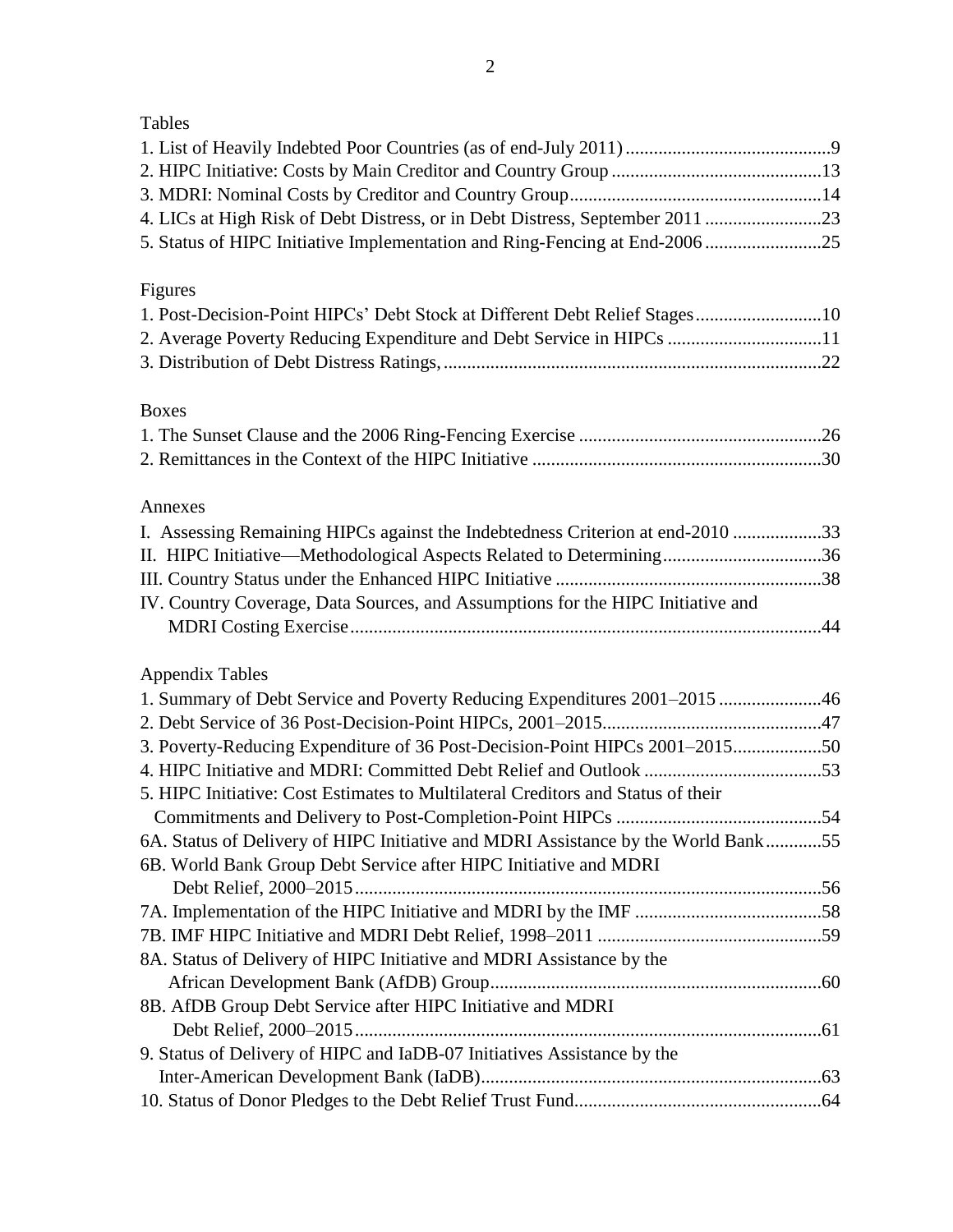| 11. HIPC Initiative: Cost Estimates to Paris Club Official Bilateral Creditors |  |
|--------------------------------------------------------------------------------|--|
|                                                                                |  |
| 12. Debt Relief Committed and Delivered by the Paris Club Official             |  |
|                                                                                |  |
| 13. Paris Club Official Bilateral Creditors' Delivery of Debt Relief under     |  |
|                                                                                |  |
| 14. HIPC Initiative: Cost Estimates to Non-Paris Club Official Bilateral       |  |
|                                                                                |  |
| 15. Debt Relief Committed and Delivered by the Non-Paris Club Official         |  |
|                                                                                |  |
|                                                                                |  |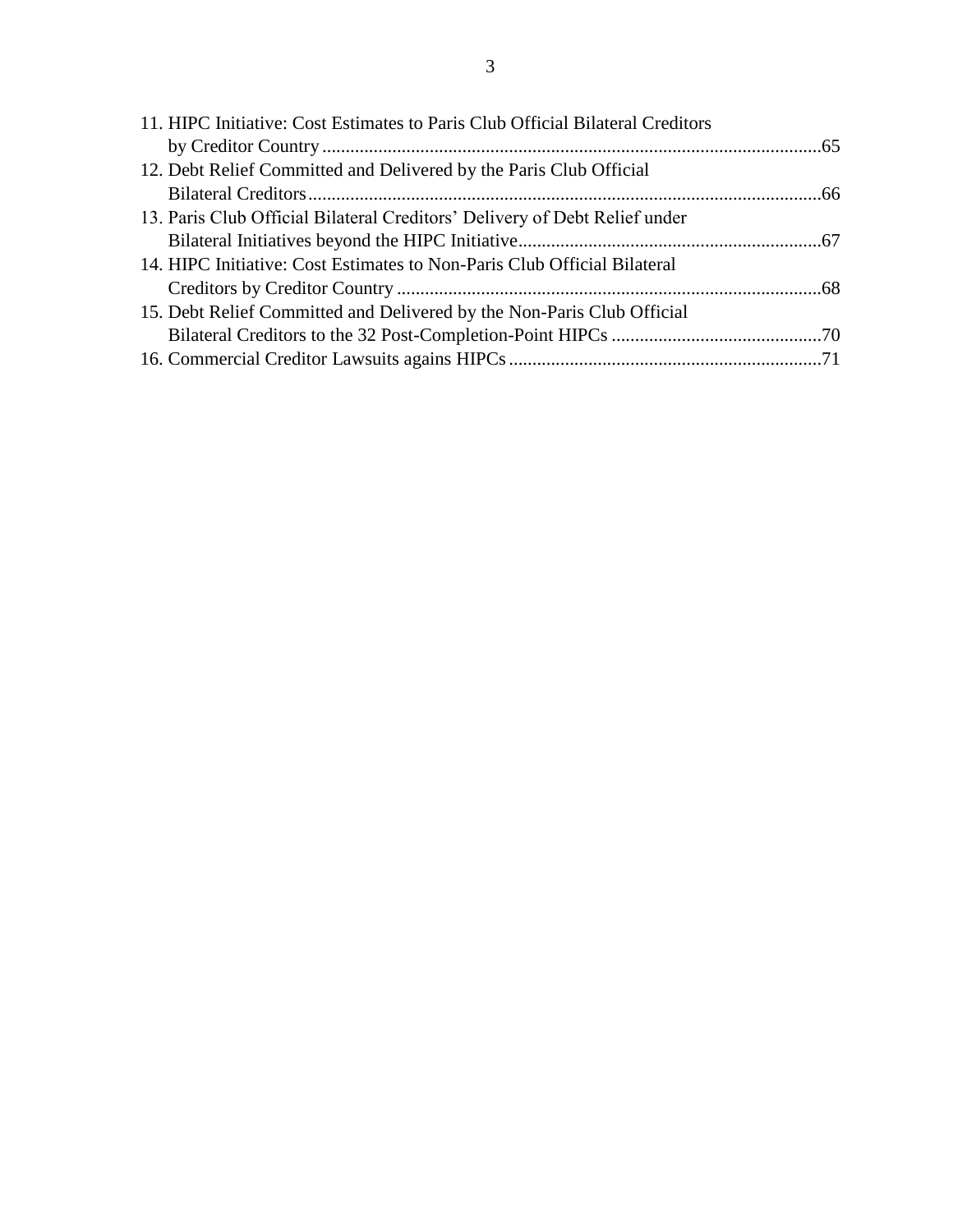# **ABBREVIATIONS AND ACRONYMS**

<span id="page-3-0"></span>

| <b>AfDB</b>    | <b>African Development Bank</b>                                         |
|----------------|-------------------------------------------------------------------------|
| AfDF           | African Development Fund                                                |
| <b>AFESD</b>   | Arab Fund for Social and Economic Development                           |
| <b>AFRITAC</b> | Africa Regional Technical Assistance Centers                            |
| AMF            | Arab Monetary Fund                                                      |
| AsDB           | <b>Asian Development Bank</b>                                           |
| <b>BADEA</b>   | Arab Bank for Economic Development in Africa                            |
| <b>BCEAO</b>   | <b>Central Bank of West African States</b>                              |
| <b>BDEAC</b>   | Banque de Développement des États de l'Afrique Centrale                 |
|                | (Central African States Development Bank)                               |
| <b>BDEGL</b>   | Banque de Développement des Etats des Grand Lacs                        |
|                | (Development Bank of Great Lake States)                                 |
| <b>BEAC</b>    | Banque des Etats de l'Afrique Centrale (Bank of Central African States) |
| <b>BOAD</b>    | Banque Ouest Africaine de Developpement (West African Development       |
|                | Bank)                                                                   |
| <b>CABEI</b>   | <b>Central American Bank for Economic Integration</b>                   |
| <b>CAF</b>     | Corporación Andina de Fomento                                           |
| <b>CDB</b>     | Caribbean Development Bank                                              |
| <b>CEMLA</b>   | Centro de Estudios Monetarios Latinoamericanos                          |
| <b>CIRR</b>    | <b>Commercial Interest Reference Rate</b>                               |
| <b>CMCF</b>    | <b>CARICOM Multilateral Clearing Facility</b>                           |
| <b>CPIA</b>    | <b>Country Policy and Institutional Assessment</b>                      |
| CP             | Completion-Point                                                        |
| <b>DeMPA</b>   | Debt Management Performance Assessment                                  |
| DP             | Decision-Point                                                          |
| <b>DRC</b>     | Democratic Republic of the Congo                                        |
| <b>DRF</b>     | <b>Debt Reduction Facility</b>                                          |
| <b>DSA</b>     | Debt Sustainability Analysis                                            |
| <b>DSF</b>     | Debt Sustainability Framework                                           |
| <b>EADB</b>    | <b>East African Development Bank</b>                                    |
| <b>EBID</b>    | <b>ECOWAS Bank for Investment and Development</b>                       |
| <b>ECF</b>     | <b>Extended Credit Facility</b>                                         |
| <b>EFF</b>     | <b>Extended Fund Facility</b>                                           |
| EIB            | <b>European Investment Bank</b>                                         |
| <b>EPCA</b>    | <b>Emergency Post-Conflict Assistance</b>                               |
| <b>ESF</b>     | <b>Exogenous Shocks Facility</b>                                        |
| EU             | European Union                                                          |
| <b>FDI</b>     | Foreign Direct Investment                                               |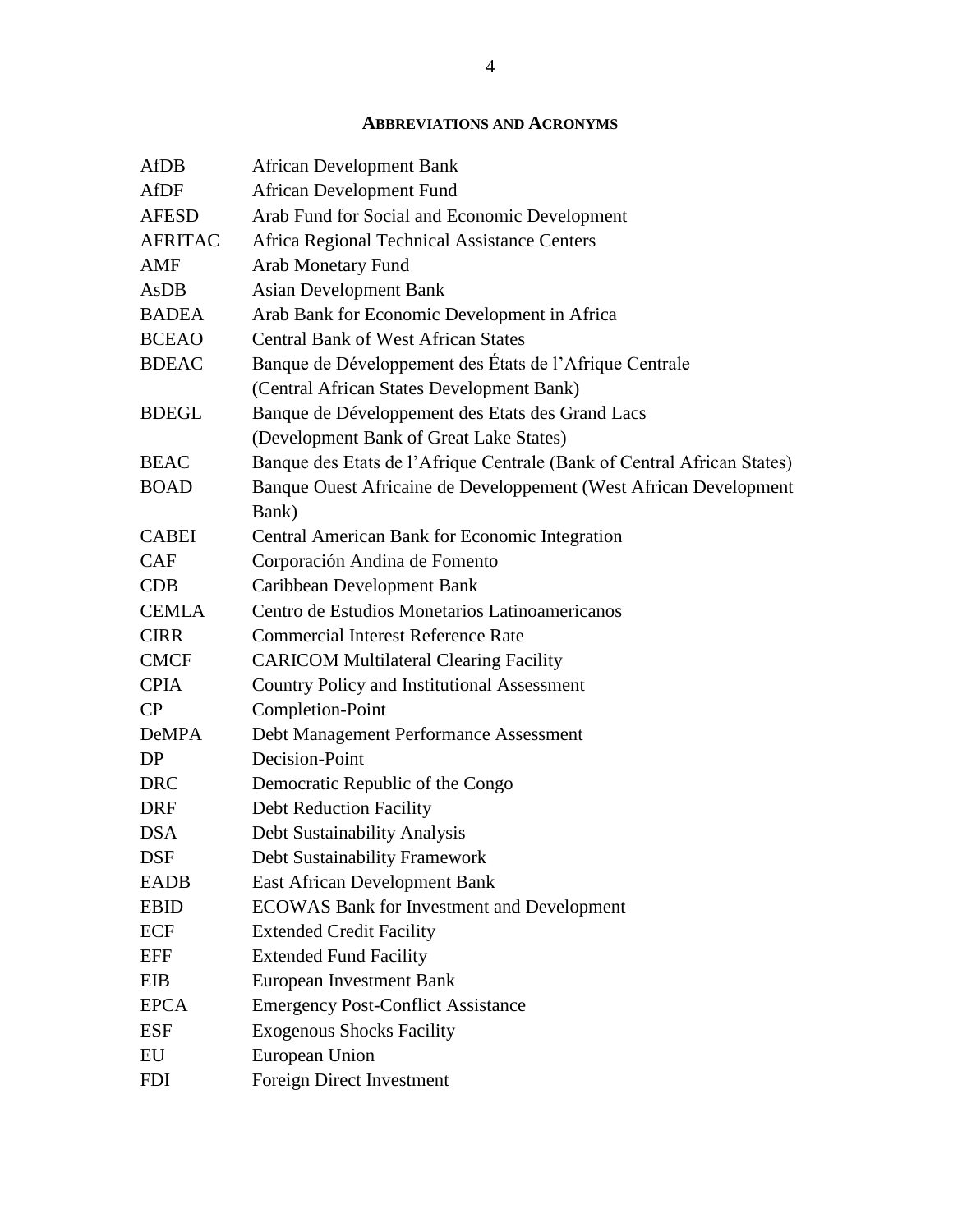| <b>FEGECE</b>   | Fonds d'Entraide et de Garantie des Emprunts du Conseil de l'Entente |
|-----------------|----------------------------------------------------------------------|
|                 | (Fund of Aid and of Loans Guarantee of the Agreement Council)        |
| <b>FOCEM</b>    | Fondo Centroamericano de Estabilización Monetaria                    |
| <b>FONPLATA</b> | Fund for the Financial Development of the River Plate Basin          |
| <b>FSID</b>     | Fonds de solidarité islamique pour le développement                  |
|                 | (Islamic Fund for Solidarity and Economic Development)               |
| <b>GDP</b>      | <b>Gross Domestic Product</b>                                        |
| <b>HIPC</b>     | <b>Heavily Indebted Poor Countries</b>                               |
| IaDB            | <b>Inter-American Development Bank</b>                               |
| <b>IBRD</b>     | International Bank for Reconstruction and Development                |
| <b>IDA</b>      | <b>International Development Association</b>                         |
| IDA15           | Fifteenth Replenishment of IDA                                       |
| <b>IFAD</b>     | <b>International Fund for Agricultural Development</b>               |
| <b>IMF</b>      | <b>International Monetary Fund</b>                                   |
| I-PRSP          | <b>Interim Poverty Reduction Strategy Paper</b>                      |
| <b>IsDB</b>     | <b>Islamic Development Bank</b>                                      |
| <b>JSAN</b>     | Joint Staff Advisory Note                                            |
| <b>LICs</b>     | <b>Low Income Countries</b>                                          |
| <b>MDB</b>      | Multilateral Development Bank                                        |
| <b>MDGs</b>     | Millennium Development Goals                                         |
| <b>MDRI</b>     | <b>Multilateral Debt Relief Initiative</b>                           |
| <b>MEFMI</b>    | Macroeconomic and Financial Management Institute for Eastern and     |
|                 | Southern Africa                                                      |
| <b>MTDS</b>     | Medium-Term Debt Management Strategy                                 |
| <b>NDF</b>      | Nordic Development Fund                                              |
| <b>NIB</b>      | <b>Nordic Investment Bank</b>                                        |
| <b>ODA</b>      | <b>Official Development Assistance</b>                               |
| <b>OECD</b>     | Organization for Economic Co-operation and Development               |
| <b>OPEC</b>     | Organization of Petroleum Exporting Countries                        |
| <b>OFID</b>     | <b>OPEC Fund for International Development</b>                       |
| PRGF            | Poverty Reduction and Growth Facility                                |
| <b>PRSP</b>     | <b>Poverty Reduction Strategy Paper</b>                              |
| <b>PTA</b>      | Eastern and Southern African Trade and Development Bank              |
| <b>PV</b>       | <b>Present Value</b>                                                 |
| <b>SDR</b>      | <b>Special Drawing Rights</b>                                        |
| <b>SMP</b>      | <b>Staff Monitored Program</b>                                       |
| <b>UNCTAD</b>   | United Nations Conference on Trade and Development                   |
| <b>WAEMU</b>    | West African Economic and Monetary Union                             |
| <b>WAIFEM</b>   | West African Institute for Financial and Economic Management         |
| <b>WEO</b>      | World Economic Outlook                                               |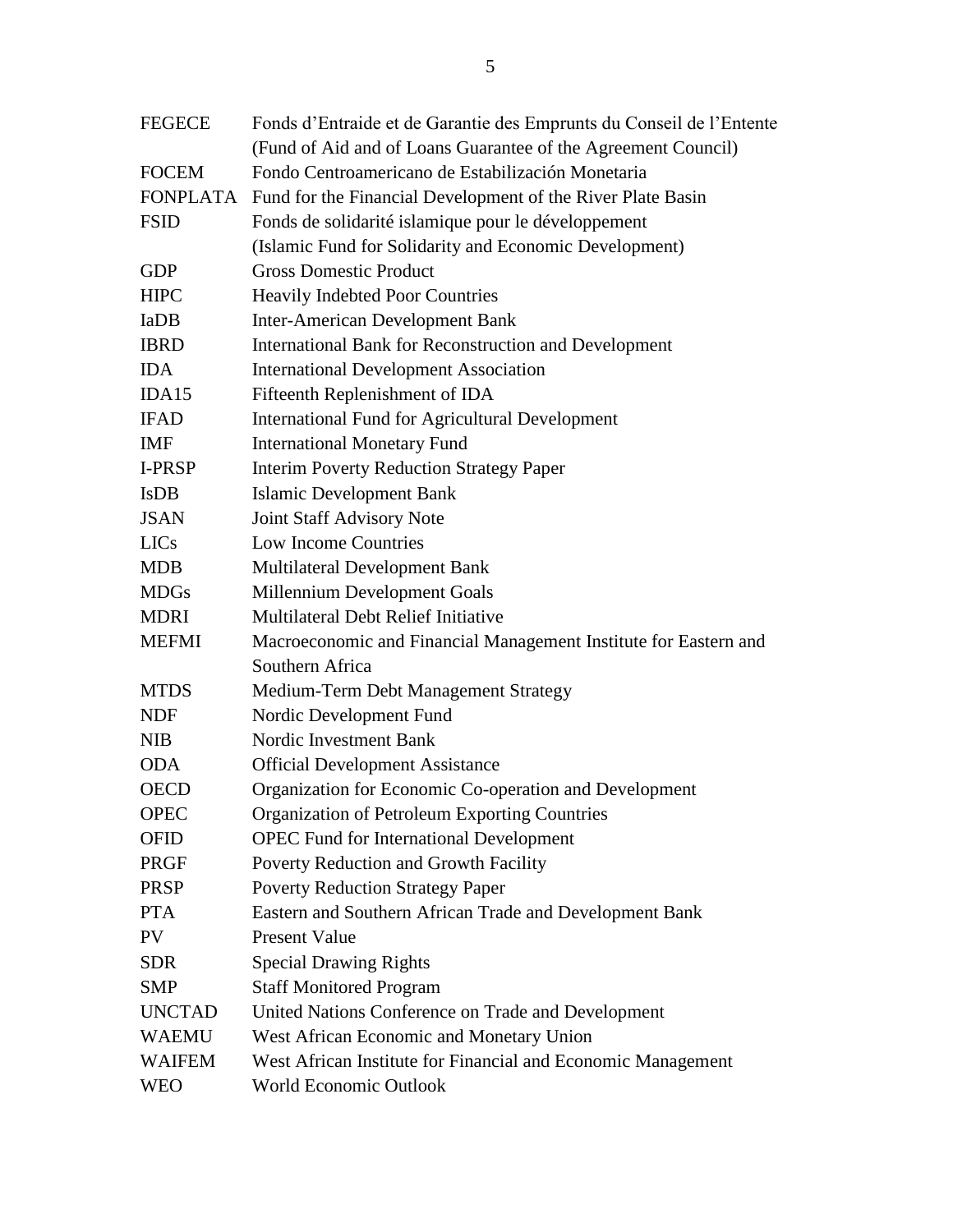#### **EXECUTIVE SUMMARY**

This report aims to accomplish three objectives: (a) it provides an update on the status of implementation, impact, and costs of the Heavily Indebted Poor Country (HIPC) Initiative and the Multilateral Debt Relief Initiative (MDRI); (b) it proposes a modification of the reporting of progress under the initiatives, including the discontinuation of the annual status of implementation reports, and the preparation of periodic reports on debt vulnerabilities in low income countries (LICs), including HIPCs; and (c) it proposes a further ring-fencing of the list of countries eligible or potentially eligible for debt relief under the HIPC Initiative based on end-2010 income and indebtedness criteria.

Although some challenges remain, the objectives of the HIPC Initiative have largely been reached:

- As a result of progress in the last few years, 36 out of 40 HIPCs have reached the decision point, and 32 have reached the completion point and also benefited from debt relief under the MDRI, the last two, Guinea-Bissau and Togo, in December 2010.
- Of the four countries between the decision and completion points ("interiment HIPCs‖)—Comoros, Cote d'Ivoire and Guinea are expected to reach their respective completion points within the next 15 months, while prospects for Chad remain uncertain.
- Only three potentially eligible countries—Eritrea, Somalia and Sudan—are yet to start the process of qualifying for debt relief under the Initiative (i.e., they are predecision point countries).
- Four additional countries remain potentially eligible for HIPC debt relief. For Bhutan, Lao PDR and Nepal, their governments have indicated that they did not wish to avail themselves of HIPC Initiative assistance. While the government of the Kyrgyz Republic has not fully clarified its willingness to avail itself of debt relief under the initiatives, its external debt burden is assessed to be well below the HIPC qualification thresholds.

Some issues require continued attention in order to implement the initiatives fully:

- Some of the seven countries that have not yet reached the completion point and, particularly the pre-decision-point HIPCs, face especially difficult challenges. Overcoming these challenges will require sustained domestic efforts and continued support from the international community.
- Full participation of all creditors, particularly a number of smaller multilateral, non-Paris Club bilateral, and private creditors, remains to be secured.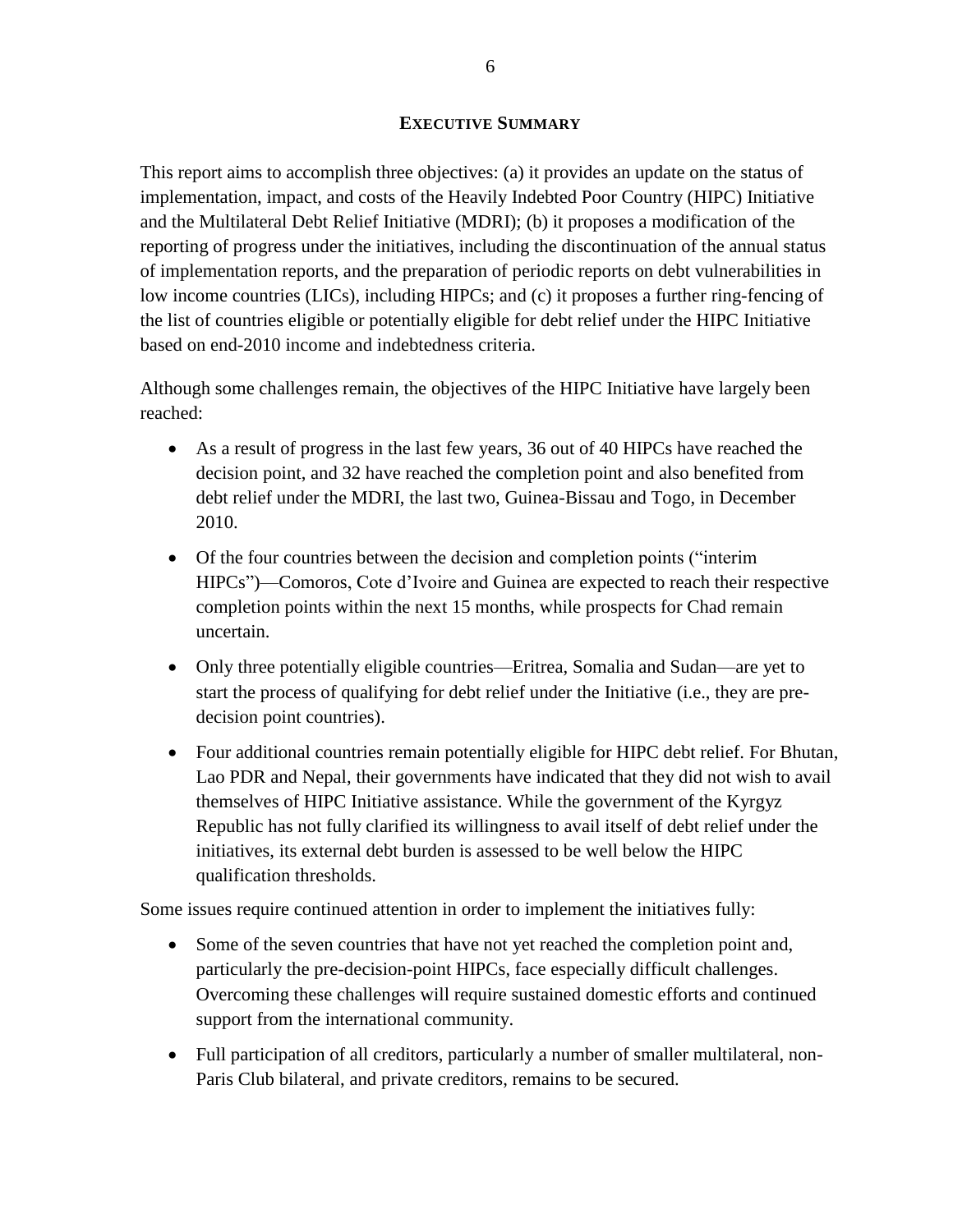- Additional funds will be needed to provide debt relief to the few HIPCs having protracted arrears to international financial institutions.
- The incidence of litigation against HIPCs, albeit diminished in recent years, can be costly for HIPCs. National and multilateral initiatives have sought to respond to the risks associated with creditor litigation. In addition, by helping settle commercial creditors' claims on HIPCs, the IDA-managed Debt Reduction Facility (DRF) has also helped reduce the risk of litigation.

While recognizing the need to continue monitoring the implementation of the initiatives, IMF and IDA staffs propose further streamlining HIPC Initiative and MDRI progress reporting, with updated information regularly posted on the IMF and World Banks websites rather than in an annual status of implementation report. While there are few indications of a significant intensification of debt vulnerabilities among LICs over the last 18 months, one-third of LICs and one-quarter of HIPCs face high debt vulnerabilities. To monitor the development of debt vulnerabilities in LICs, the staffs propose the preparation of periodic joint IMF-World Bank reports on debt vulnerabilities in LICs, including HIPCs.

The HIPC Initiative was not intended to be a permanent mechanism to relieve the external debts of LICs and the Initiative was effectively closed to new entrants in 2006 when the sunset clause was allowed to take effect and the list of potentially eligible HIPCs was ringfenced.

As the HIPC Initiative has largely achieved its objectives, now is an opportune time for the IMF and IDA Executive Boards to consider options for its future. At informal sessions of the Boards in late February and early March, two options for the future of the HIPC Initiative appeared to have the most support: (i) maintaining the Initiative as it is; and (ii) modifying the framework by adding end-2010 income and indebtedness criteria for eligibility and further ring-fencing potentially eligible countries.

Under the latter option, three countries—Bhutan, the Kyrgyz Republic, and Lao PDR would not meet the indebtedness criterion at end-2010, while four—Eritrea, Nepal, Somalia, and Sudan—would. This option, which IMF and IDA staffs propose be implemented, would reduce moral hazard. With the exception of Nepal, it would also be aligned with the wishes of countries whose governments have indicated that they do not wish to avail themselves of debt relief under the initiatives.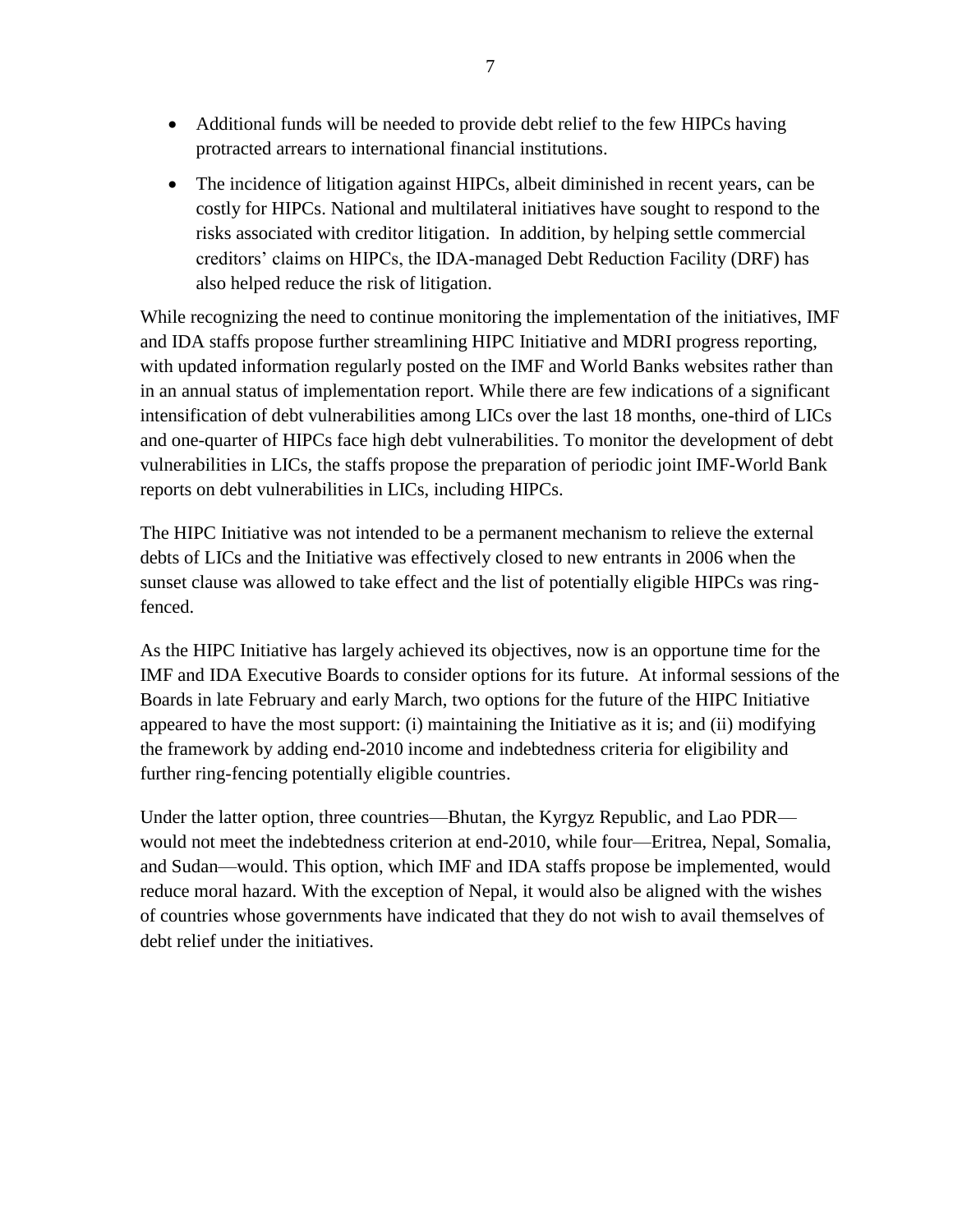#### **I. INTRODUCTION<sup>1</sup>**

<span id="page-7-0"></span>1. **This report provides an update on the status of implementation of the HIPC Initiative and the MDRI over the past year and presents proposals for the future of the HIPC Initiative**. Although some challenges remain, the HIPC Initiative has been largely completed. As a result of progress in the last few years, 36 out of 40 HIPCs have reached the decision point, and 32 HIPCs have reached the completion point and also benefited from debt relief under the MDRI. Three of the four interim HIPCs are making progress toward the completion point. Only four potentially eligible countries are yet to start the process of qualifying for debt relief under the Initiative. At informal sessions in late February and early March 2011, the Executive Boards of the IMF and IDA agreed that, in view of the substantial progress that has been achieved under the HIPC Initiative to date, this was an opportune time to consider the future of the Initiative.<sup>2</sup> They asked the staffs to prepare specific proposals for presentation in the next report on the status of implementation of the HIPC Initiative and the MDRI. At these informal sessions, the Boards also discussed changes to the reporting of progress under the initiatives, including discontinuing the status of implementation report in its current form.

2. **The report is organized as follows**: Section II reports on progress under the initiatives since the publication of the 2010 report. 3 It also updates estimates of the benefits and costs of the initiatives and reviews progress in enhancing creditor participation, addressing commercial creditor litigation, and securing the financing of the initiatives. As this is intended to be the last status of implementation report, Section III makes proposals on how reporting of future developments under the initiatives would be handled and proposes the introduction of periodic reports to monitor debt vulnerabilities in LICs, including HIPCs. Section IV reviews options for the future of the HIPC Initiative and, in light of the earlier informal Board discussions, recommends the inclusion of end-2010 income and indebtedness criteria for potential eligibility under the Initiative. Section IV also reviews the assessment of

<sup>&</sup>lt;sup>1</sup> This paper was prepared by Birgir Arnason, Brett Rayner, Yan Sun-Wang, and Malina Savova under the supervision of Dominique Desruelle (IMF), and by Luca Bandiera and Signe Zeikate (WB).

 $2$  When the IMF Board decided in 2006 to allow the sunset clause to take effect, it asked the staff "to conduct a stock-taking exercise in a few years time with a view to reviewing the options for the remaining duration of the HIPC Initiative". While the IDA Board took the same decision, it did not request a similar future review of options for the remaining duration of the Initiative, but the President of IDA recommended that Executive Directors of IDA would consider an exit strategy for countries that have expressed the intent not to avail themselves of HIPC Initiative debt relief (see "Heavily Indebted Poor Countries (HIPC) Initiative—Issues Related to the Sunset Clause," August 16, 2006. A number of Executive Directors of IDA also supported a stock-taking exercise to reassess the duration of the Initiative and eventually closing it.

<sup>&</sup>lt;sup>3</sup> "Heavily Indebted Poor Countries (HIPC) Initiative and Multilateral Debt Relief Initiative (MDRI) – Status of Implementation," [September 14, 2010.](http://www.imf.org/external/pp/longres.aspx?id=4481)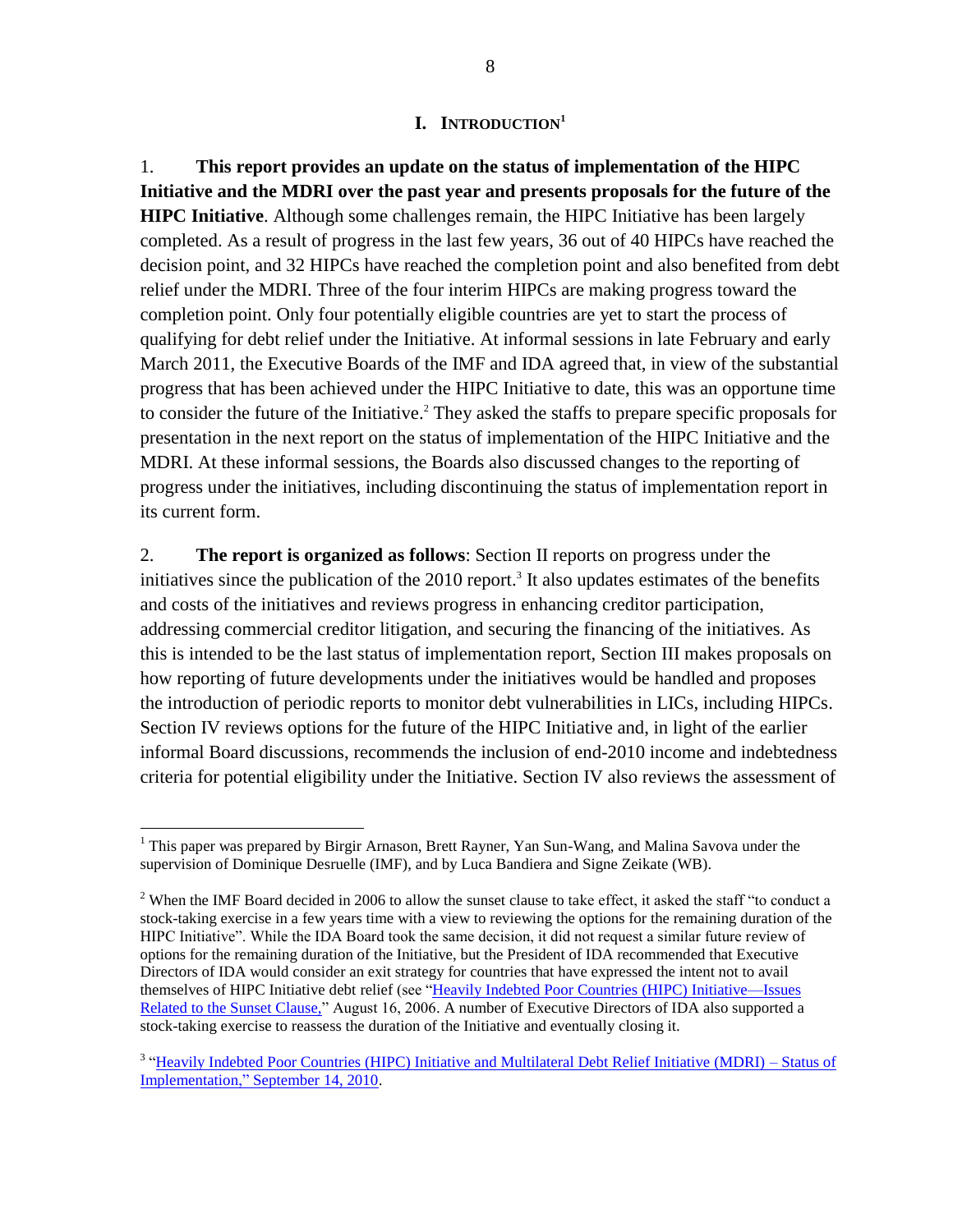potential eligibility of remaining HIPCs based on new end-2010 income and indebtedness criteria. Section V presents issues for discussion.

### <span id="page-8-0"></span>**II. IMPLEMENTATION OF THE HIPC INITIATIVE AND THE MDRI OVER THE PAST YEAR**

#### **A. Country Progress**

#### <span id="page-8-1"></span>3. **Further progress has been made under the HIPC Initiative over the past year**.

Guinea-Bissau and Togo both reached their completion points in December 2010 and qualified for irrevocable debt relief.<sup>4</sup> Of 40 HIPCs,<sup>5</sup> 32 have now reached the completion point and another four the decision point (Table 1).

| $(AB \cup L)$ chu-jury $2011$<br>32 Post-Completion-Point HIPCs <sup>1/</sup> |                         |               |                       |  |
|-------------------------------------------------------------------------------|-------------------------|---------------|-----------------------|--|
|                                                                               |                         |               |                       |  |
| Afghanistan<br>Congo, Rep. of                                                 |                         | Liberia       | Rwanda                |  |
| Benin                                                                         | Ethiopia                | Madagascar    | São Tomé and Príncipe |  |
| <b>Bolivia</b>                                                                | Gambia, The             | Malawi        | Senegal               |  |
| Burkina Faso                                                                  | Ghana                   | Mali          | Sierra Leone          |  |
| Burundi                                                                       | Guinea-Bissau           | Mauritania    | Tanzania              |  |
| Cameroon                                                                      | Guyana                  | Mozambique    | Togo                  |  |
| Central African Republic                                                      | Haiti                   | Nicaragua     | Uganda                |  |
| Congo, Dem. Rep. of the                                                       | Honduras                | Niger         | Zambia                |  |
|                                                                               | 4 Interim HIPCs $^{27}$ |               |                       |  |
| Comoros                                                                       | Chad                    | Côte d'Ivoire | Guinea                |  |
|                                                                               |                         |               |                       |  |
| 4 Pre-Decision-Point HIPCs <sup>3/</sup>                                      |                         |               |                       |  |
| Eritrea                                                                       | Kyrgyz Republic         | Somalia       | Sudan                 |  |

#### **Table 1. List of Heavily Indebted Poor Countries**  $(As$  of end-July 2011)

1/ Countries that have qualified for irrevocable debt relief under the HIPC Initiative.

.

<sup>2/</sup> Countries that have qualified for assistance under the HIPC Initiative (i.e., reached decision point), but have not yet reached completion point.

<sup>3/</sup> Countries that are eligible or potentially eligible and may wish to avail themselves of the HIPC Initiative or MDRI.

<sup>4/</sup> The Kyrgyz authorities indicated in early 2007 that they did not wish to avail themselves of debt relief under the HIPC Initiative but subsequently expressed interest in the MDRI. This table does not list those countries that indicated that they did not wish to avail themselves of assistance under the Initiative, either at the time of the 2006 ring-fencing (Bhutan and Lao PDR) or later (Nepal).

<sup>&</sup>lt;sup>4</sup> As an indication of the continued use of the flexibility available under the HIPC Initiative, Guinea-Bissau was granted a waiver for a missed trigger, on the basis that the trigger had been substantially implemented and sufficient progress had been made toward the underlying objectives.

 $<sup>5</sup>$  In this report, the term "HIPCs" refers to all countries that have received debt relief under the HIPC Initiative</sup> or remain eligible or potentially eligible for such debt relief.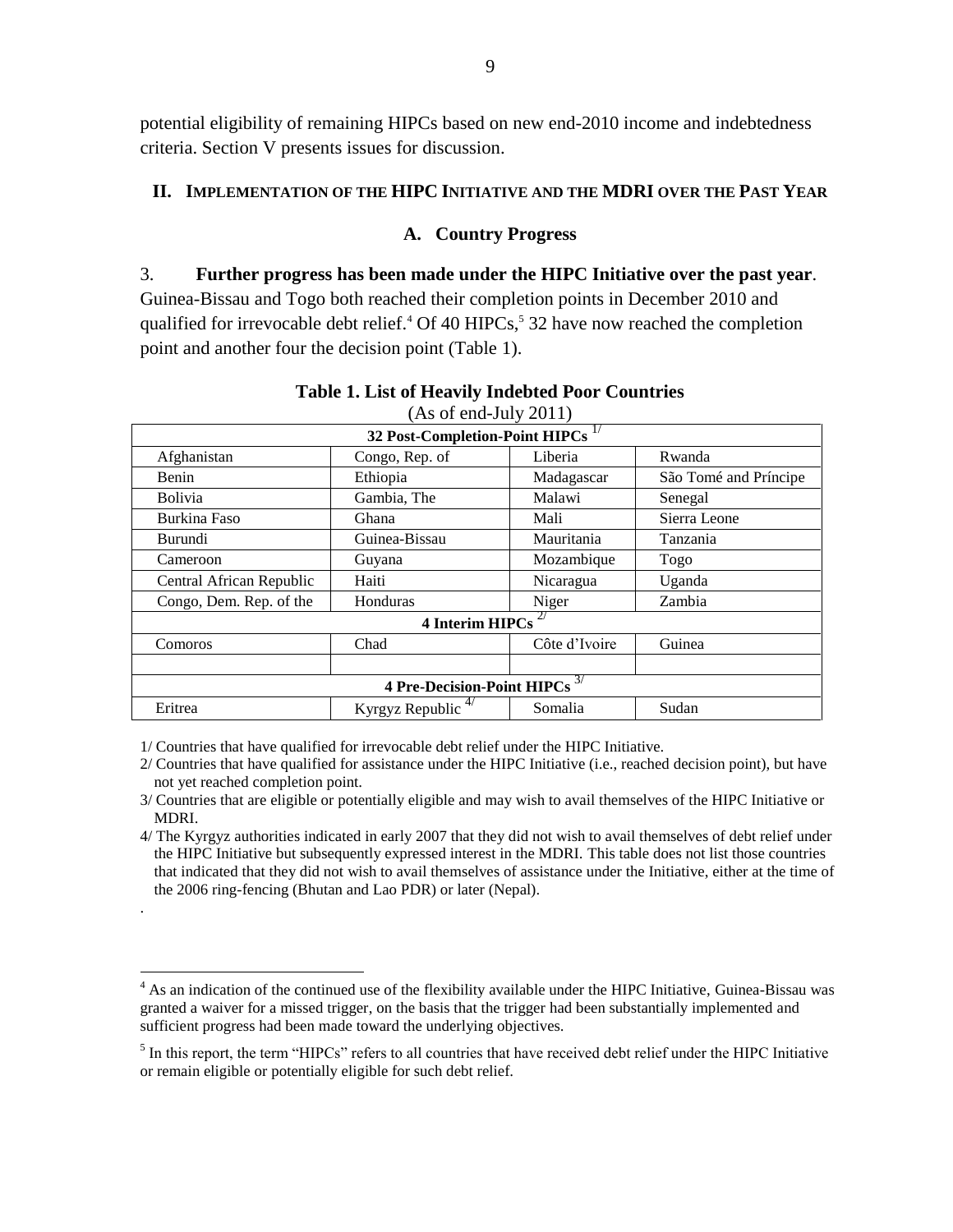# **B. Debt Service Relief and Poverty Reducing Expenditure**

<span id="page-9-0"></span>4. **Debt relief under the HIPC Initiative and the MDRI has substantially lowered the debt burdens of HIPCs**. Debt relief under the initiatives to the 36 post-decision point HIPCs represents almost 35 percent of these countries' 2010 GDP. <sup>6</sup> Together with debt relief under traditional mechanisms and additional ("beyond HIPC") relief from Paris Club creditors, this assistance is estimated to reduce the debt burden for these countries by about 90 percent relative to pre-decision point levels (Figure 1).





Source: World Bank and IMF staff estimates.

 $6$  Debt relief committed under the Initiatives amounts to around US\$128 billion in nominal terms, of which about US\$51 billion are under the MDRI (including projected assistance under the MDRI to current interim HIPCs).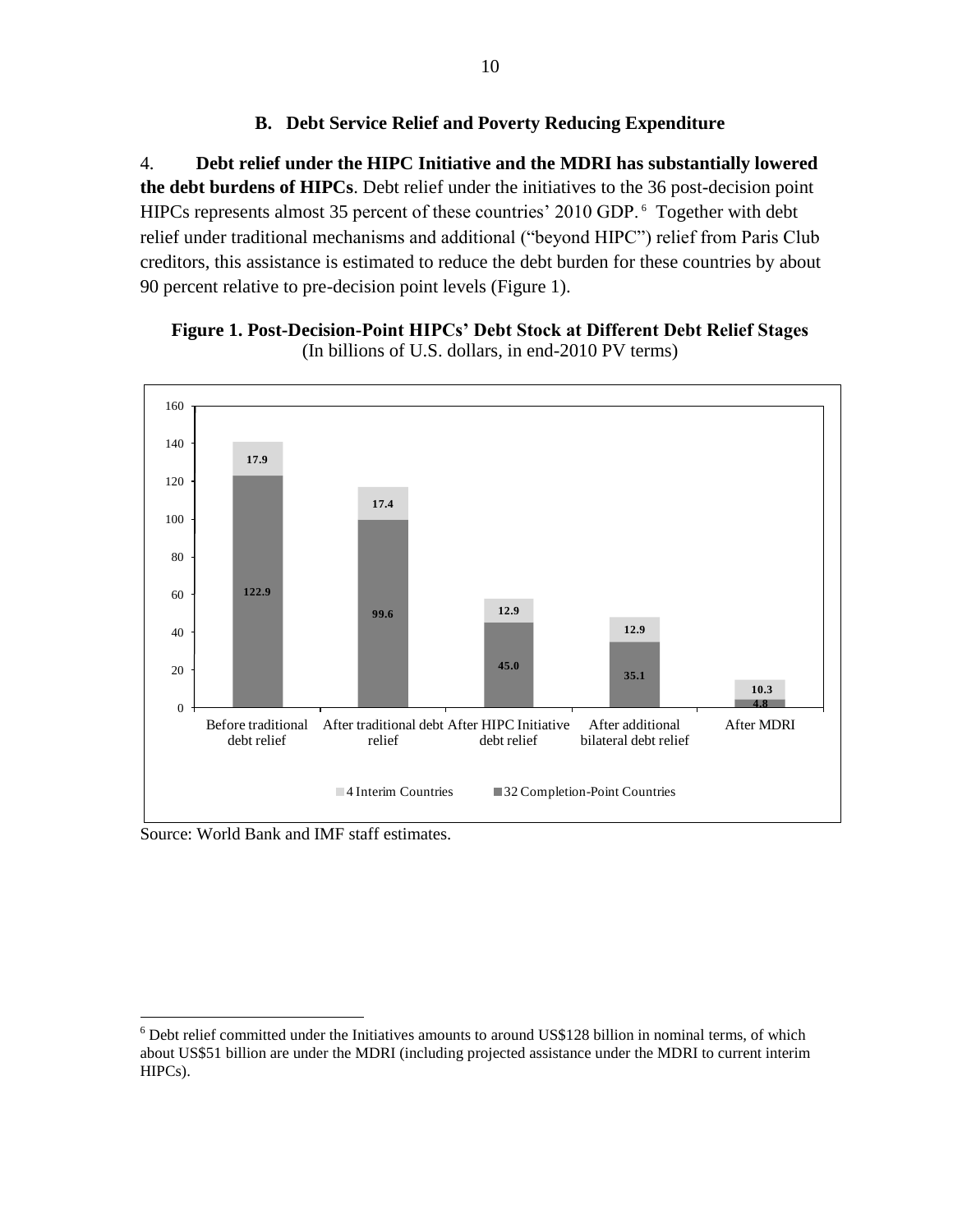5. **In parallel to the delivery of debt relief, HIPCs have increased their poverty reducing expenditure**. For the 36 post-decision point countries, poverty reducing spending increased by more than three percentage points of GDP, on average, between 2001 and 2010, while debt service payments declined by a somewhat smaller amount (Figure 2 and Annex III Table 1). Notwithstanding these developments, HIPCs have made uneven, and in some cases limited, progress toward achieving the MDGs. For most of the 32 completion point HIPCs universal primary education is within reach, but half of them still have to implement additional reforms in order to achieve this target. More than half of completion point HIPCs are expected to meet their targets with respect to gender equality and preventing the spread of HIV/AIDS, TBC and malaria, and about half of them are on track to reduce under-five mortality rates and ensure environmental sustainability. However, only a quarter of completion point HIPCs are on track to meeting MDG 1 (to eradicate extreme poverty and hunger), with progress toward MDG 6 (to improve maternal health) less certain. Only a few HIPCs are on track to meet MDG 8 (to build a global partnership for development) (Annex III Table 3).



**Figure 2. Average Poverty Reducing Expenditure and Debt Service in HIPCs** 1/

Sources: HIPC documents and IMF staff estimates 1/ For detailed country data and projections, refer to Appendix Table 2 and Table 3.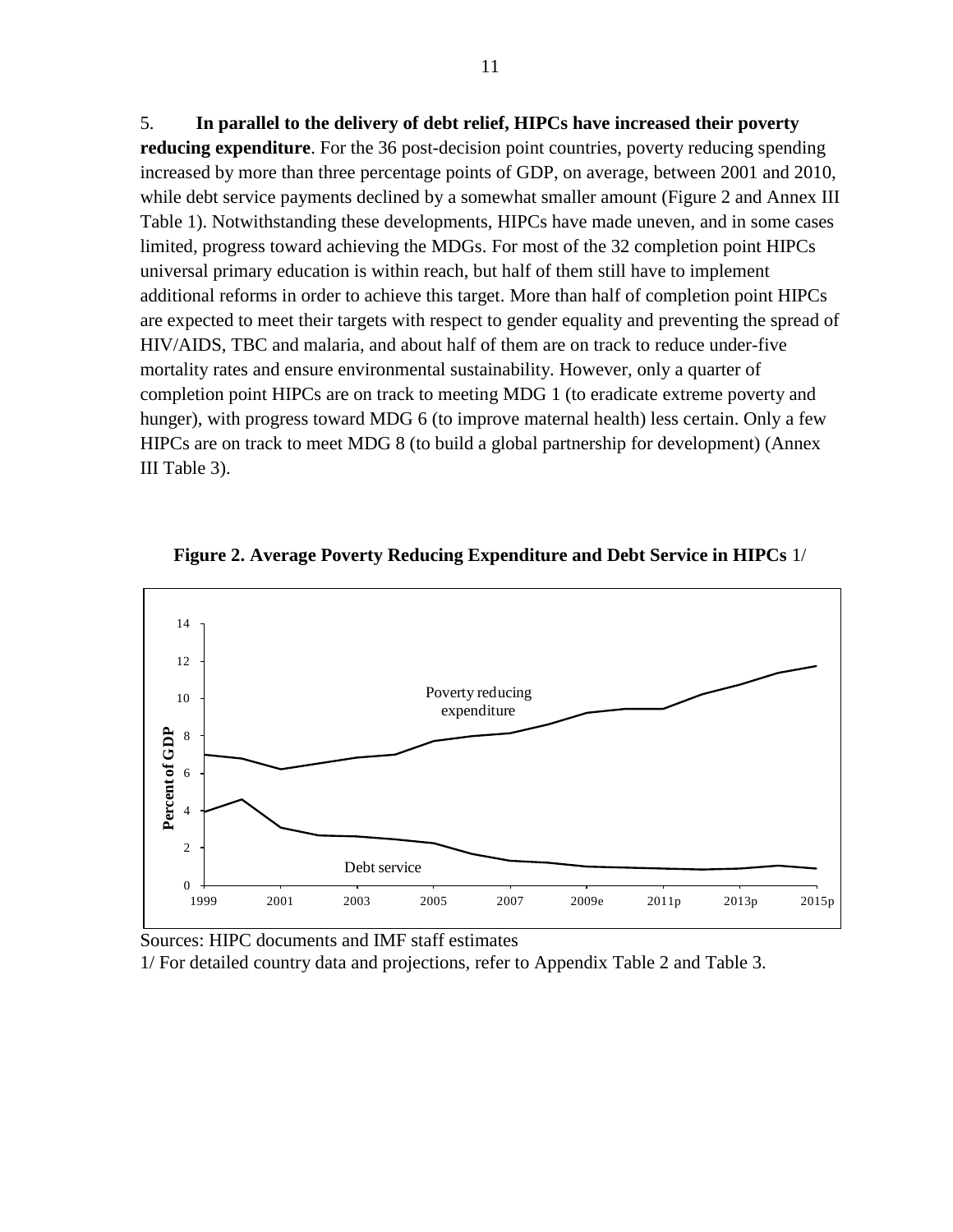#### **C. An Update of the Costs of the Initiatives**

<span id="page-11-0"></span>6. **The total cost of HIPC Initiative debt relief to creditors is estimated at US\$76 billion in end-2010 present value (PV) terms** (Table 2). The estimated costs are broadly unchanged relative to 2010 estimates. Changes reflect small revisions of data for the two new completion point countries and a lower discount rate.<sup>7</sup> About two-thirds of the cost (US\$54.6 billion) represents irrevocable debt relief to the 32 post-completion point countries. The estimated cost for the four interim countries amounts to US\$4.4 billion. <sup>8</sup> The estimated cost of HIPC Initiative debt relief to the creditors of the remaining four pre-decision point HIPCs is estimated at US\$17 billion, most of which is accounted for by two countries, Sudan and Somalia. Topping-up assistance, which has been provided so far to seven HIPCs, represents less than 3 percent of the total HIPC Initiative cost.<sup>9</sup>

7. **Multilateral and Paris Club creditors bear the largest shares of the total cost of the HIPC Initiative, but non-Paris Club and commercial creditors are expected to provide a relatively larger share of debt relief for pre-decision point HIPCs**. Among multilateral creditors (accounting for 45 percent of the total cost), the heaviest burdens are borne by IDA (20 percent), the IMF (9 percent), and the AfDB group (7 percent). The share of the total cost borne by multilateral creditors is higher for post-completion point countries (50 percent) than for interim countries (35 percent) and pre-decision point countries (31 percent). Bilateral creditors account for over half of the total cost of the HIPC Initiative, most of which is borne by Paris Club creditors (36 percent). Non-Paris Club official creditors and commercial creditors account for 13 percent and 6 percent, respectively. However, non-Paris Club creditors are expected to deliver about 30 percent of HIPC Initiative assistance to pre-decision point HIPCs. Hence, only broad participation of creditors would ensure the effective delivery of HIPC Initiative debt relief in those cases.

8. **The total cost of the MDRI for the four participating multilateral creditors is estimated at US\$33.8 billion in end-2010 PV terms** (Table 3). About 65 percent of the total estimated MDRI cost will be borne by IDA, with the share of the IMF and AfDF amounting to 12 percent and 15 percent, respectively, and that of the IaDB amounting to 8 percent. Out of the total cost, US\$30.3 billion in PV terms has already been delivered to the 32 post-

<sup>&</sup>lt;sup>7</sup> See Annex IV for assumptions on the discount rate used to calculate the PV of debt relief under the HIPC Initiative and the MDRI.

<sup>&</sup>lt;sup>8</sup> The shift in cost (from interim countries to completion point countries) compared to last year is the result of Togo and Guinea Bissau reaching their completion points.

<sup>&</sup>lt;sup>9</sup> If a country's debt burden indicators deteriorate substantially due to exogenous factors that fundamentally affect the country's economic circumstances, it may receive additional HIPC assistance (topping-up) at completion point. Countries that have received topping-up assistance include Burkina Faso, Guinea-Bissau, Ethiopia, Malawi, Niger, Rwanda, and São Tomé and Príncipe.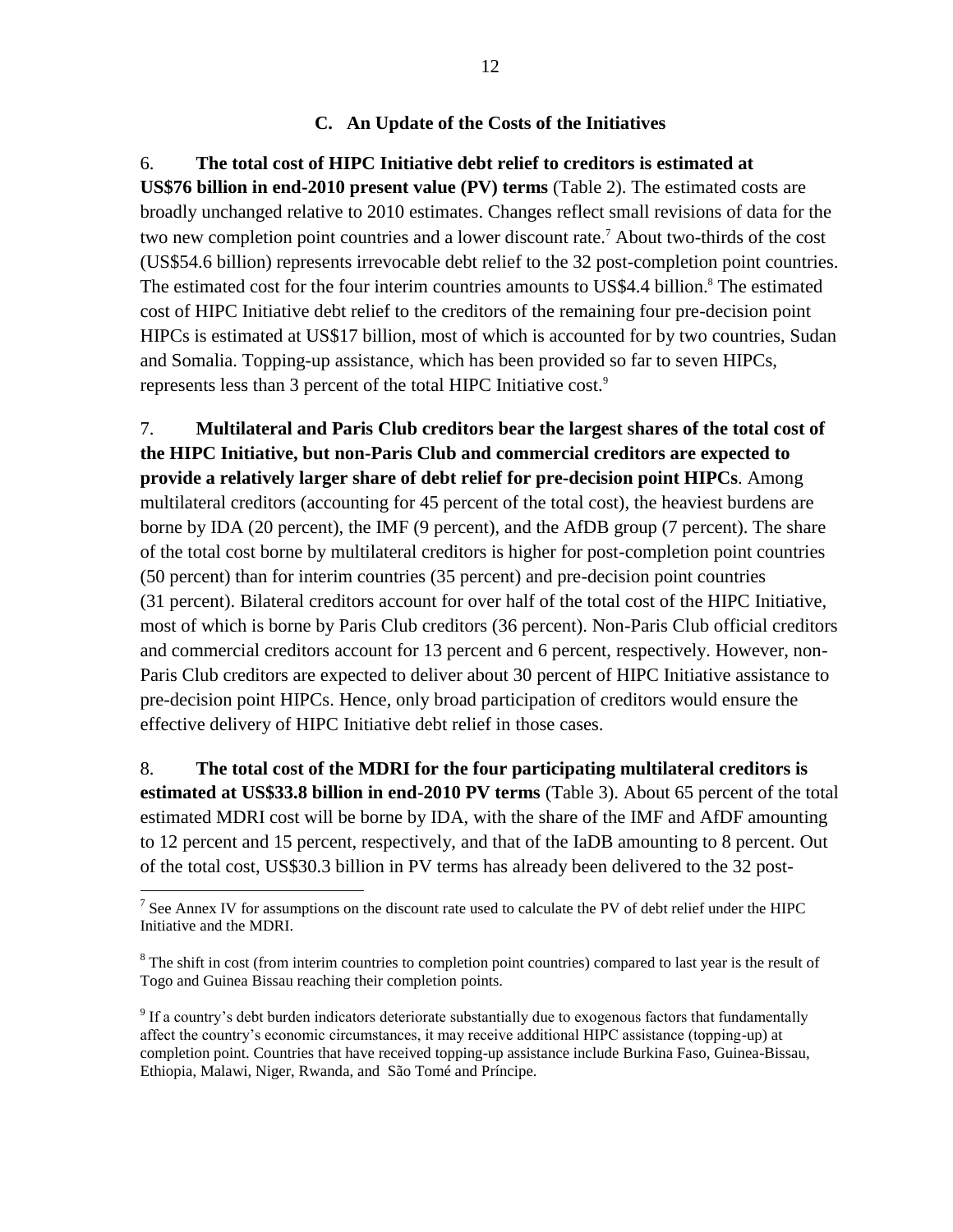completion-point countries. The IMF has also provided MDRI relief to Cambodia and Tajikistan (Table 3 and Appendix Table 4).

|                                                             | Post-Completion-<br><b>Point HIPCs</b> | Interim<br>HIPCs | <b>Total Post-Decision-</b><br><b>Point HIPCs</b> | Pre-Decision-<br><b>Point HIPCs</b> | <b>Total</b>         |
|-------------------------------------------------------------|----------------------------------------|------------------|---------------------------------------------------|-------------------------------------|----------------------|
|                                                             | (32)                                   | (4)              | (36)                                              | (4)                                 | (40)                 |
|                                                             | $($ I                                  | (II)             | $(III) = (I) + (II)$                              | (IV)                                | $(V) = (III) + (IV)$ |
| Multilateral creditors                                      | 27.1                                   | 1.5              | 28.6                                              | 5.3                                 | 34.0                 |
| <b>IDA</b>                                                  | 12.6                                   | 0.8              | 13.4                                              | 1.5                                 | 14.9                 |
| <b>IMF</b>                                                  | 4.5                                    | 0.1              | 4.6                                               | 1.9                                 | 6.5                  |
| AfDB Group                                                  | 4.6                                    | 0.4              | 5.1                                               | 0.4                                 | 5.5                  |
| <b>IaDB</b>                                                 | 1.7                                    | 0.0              | 1.7                                               | 0.0                                 | 1.7                  |
| Other                                                       | 3.6                                    | 0.2              | 3.8                                               | 1.5                                 | 5.4                  |
| <b>Bilateral and commercial creditors</b>                   | 27.5                                   | 2.9              | 30.4                                              | 11.6                                | 42.0                 |
| Paris Club                                                  | 20.2                                   | 1.6              | 21.8                                              | 5.8                                 | 27.6                 |
| Other Official Bilateral                                    | 4.9                                    | 0.2              | 5.1                                               | 4.9                                 | 9.9                  |
| Commercial                                                  | 2.4                                    | 1.1              | 3.5                                               | 1.0                                 | 4.6                  |
| <b>Total Costs</b>                                          | 54.6                                   | 4.4              | 59.0                                              | 17.0                                | 76.0                 |
| Memorandum Items                                            |                                        |                  |                                                   |                                     |                      |
| Total Costs from Previous Report 1/                         | 53.5                                   | 5.3              | 58.9                                              | 17.0                                | 75.9                 |
| Total Change in Costs (percent)                             | 2.0                                    | $-17.0$          | 0.3                                               | 0.0                                 | 0.2                  |
| - due to countries' progress through the HIPC Initiative 2/ | 2.0                                    | $-17.2$          | 0.3                                               | 0.0                                 | 0.2                  |
| - due to data revisions                                     | 0.0                                    | 0.3              | 0.0                                               | 0.0                                 | 0.0                  |

#### **Table 2. HIPC Initiative: Costs by Main Creditor and Country Group** (In billions of U.S. dollars, in end-2010 PV terms, unless otherwise indicated)

Sources: Country authorities, and World Bank and IMF staff estimates.

1/ Total costs as reported in Table 2 of "HIPC Initiative and MDRI: Status of Implementation, September 2010", discounted to end-2010 terms.

2/ Since August 2010, Togo and Guinea-Bissau reached the completion point.

 $\overline{a}$ 

9. **Some creditors have given debt relief to HIPCs that goes beyond the requirements under the HIPC Initiative**. Paris Club official bilateral creditors have provided, on a case by case basis, beyond HIPC Initiative debt relief amounting to US\$11.9 billion in end-2010 PV terms (see Appendix Tables 12 and 13). In addition to debt relief under the HIPC Initiative, the EU provides debt relief under the Least Developed Countries (LDC) Initiative by cancellation of the debt outstanding on special loans after the application of HIPC Initiative relief.<sup>10</sup> Most multilateral and bilateral creditors have approved the cancellation of outstanding debt beyond HIPC and MDRI to help Haiti recover from the January 2010 earthquake.<sup>11</sup>

 $10$  Between inception and end-July 2011, EU has provided additional debt relief on special loans of eight completion-point and one decision-point country amounting to EUR77.4 million.

<sup>&</sup>lt;sup>11</sup> Outstanding World Bank debt of US\$36 million (equivalent) owed by Haiti to IDA was canceled in May 2010 using contributions out of unallocated donor investment income in the DRTF from 13 donors (Belgium, Canada, Finland, France, Germany, Ireland, Italy, Japan, The Netherlands, Norway, Spain, Sweden, and Switzerland). On July 21, 2010, the IMF approved the provision of debt stock relief under the Post-Catastrophe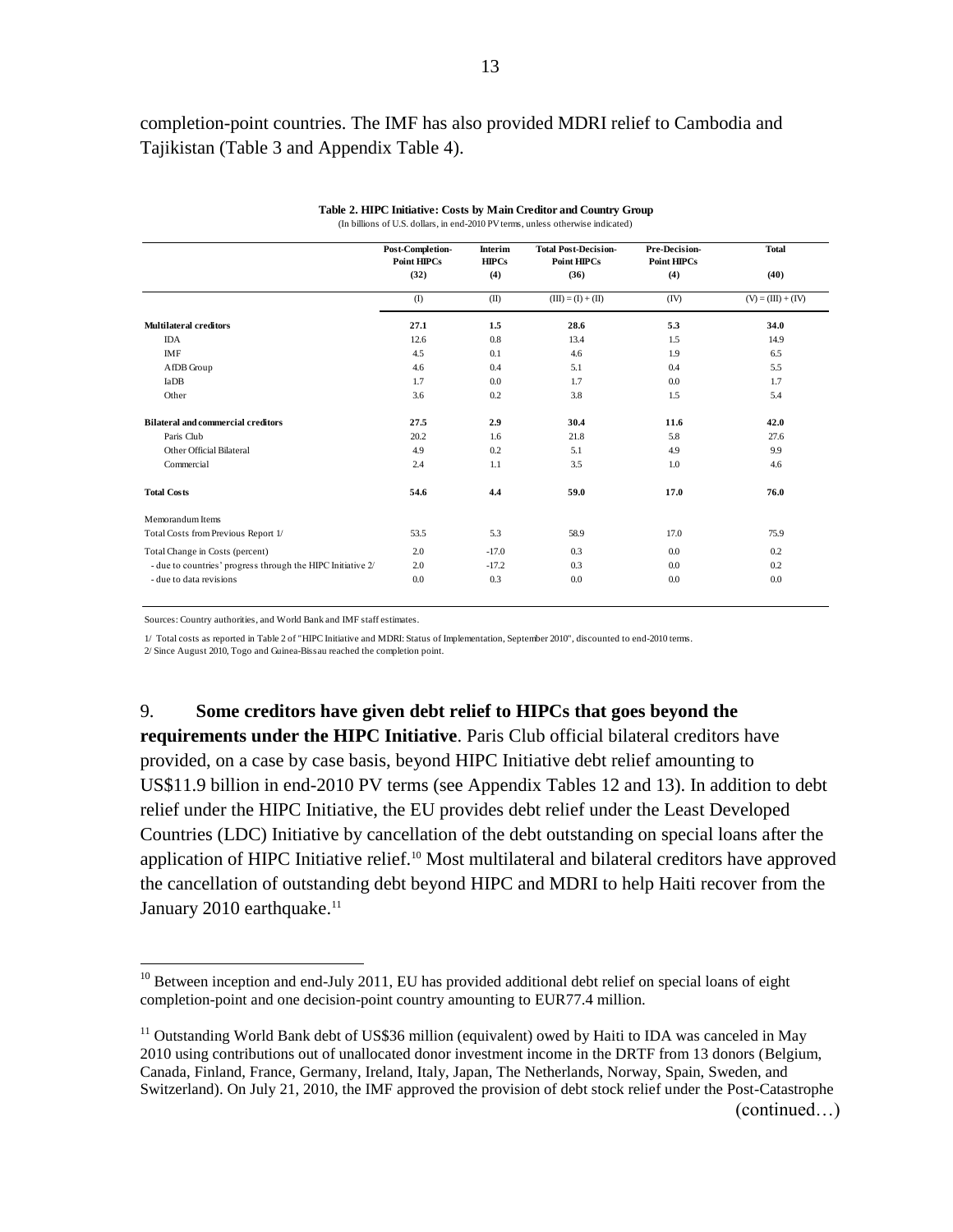|                                         |           | Assistance in Nominal Terms 2/ | Assistance in end-2010 PV<br>Terms |                                                  |
|-----------------------------------------|-----------|--------------------------------|------------------------------------|--------------------------------------------------|
|                                         | Principal | Foregone<br><b>Interest</b>    | <b>Total</b>                       | <b>Principal and Foregone</b><br><b>Interest</b> |
| Post-Completion-Point HIPCs 1/          | 42.1      | 4.7                            | 46.8                               | 30.3                                             |
| <b>IDA</b>                              | 28.6      | 2.8                            | 31.4                               | 19.5                                             |
| IMF $3/$                                | 3.4       | 0.0                            | 3.4                                | 3.7                                              |
| AfDF                                    | 6.8       | 0.9                            | 7.7                                | 4.2                                              |
| IaDB                                    | 3.3       | 1.0                            | 4.4                                | 2.9                                              |
| Interim and Pre-Decision-Point HIPCs 2/ | 4.8       | 0.8                            | 5.6                                | 3.5                                              |
| <b>IDA</b>                              | 3.6       | 0.3                            | 3.9                                | 2.3                                              |
| IMF $3/$                                | 0.5       | 0.0                            | 0.5                                | 0.5                                              |
| AfDF                                    | 0.8       | 0.5                            | 1.3                                | 0.7                                              |
| IaDB                                    | 0.0       | 0.0                            | 0.0                                | $0.0\,$                                          |
| All HIPCs                               | 47.0      | 5.5                            | 52.5                               | 33.8                                             |
| <b>IDA</b>                              | 32.2      | 3.1                            | 35.3                               | 21.9                                             |
| IMF $3/$                                | 3.9       | 0.0                            | 3.9                                | 4.2                                              |
| AfDF                                    | 7.5       | 1.4                            | 8.9                                | 4.9                                              |
| IaDB                                    | 3.3       | 1.0                            | 4.4                                | 2.9                                              |
| Non-HIPCs 4/                            | 0.2       | 0.2                            | 0.2                                | 0.2                                              |

#### **Table 3. MDRI: Nominal Costs by Creditor and Country Group (In billions of U.S. dollars)**

Sources: Country authorities, and World Bank, IMF, AfDB and IaDB staff estimates.

1/ These countries have qualified for MDRI relief. Figures are based on actual disbursements and commitments.

2/ Estimates are preliminary and subject to various assumptions, including the timing of HIPC decision and completion

points, and, where applicable, of arrears clearance.

3/ The estimated costs for IMF reflect the stock of debt eligible for MDRI relief, which is the debt outstanding (principal only) as of end-2004 and that has not been repaid by the member and is not covered by HIPC assistance. For Liberia, Somalia, and Sudan, the costs represent the MDRI-type, beyond-HIPC debt relief.

4/ IMF MDRI assistance to Cambodia and Tajikistan.

 $\overline{a}$ 

Debt Relief Trust in an amount equivalent to SDR 178.13 million. On July 21, 2010, the Board of Governors of the IaDB approved a number of measures to assist Haiti, among which was the IDB's pledge to provide 100 percent relief of Haiti's debt to the IDB and convert Haiti's undisbursed loans to non-reimbursable grants. The debt cancellation was in the amount of US\$484 million (equivalent) and the conversion of loans to grants, in the amount of US\$144 million. IFAD announced in April 2010 that it would provide debt relief on Haiti's outstanding debt of about US\$50 million, but insufficient donor commitment have so far prevented the delivery of debt relief. At the New York Donors' Conference in March 2010, Venezuela announced that it would provide debt relief in the amount of US\$398 million, part of which would be on new disbursements. Official details and modalities have yet to be confirmed. The Taiwanese government will shoulder interest and principal payments on debt owed by Haiti to Taiwanese commercial banks for five years, starting this year. Governments of the two countries will discuss a debt repayment plan after the five-year period.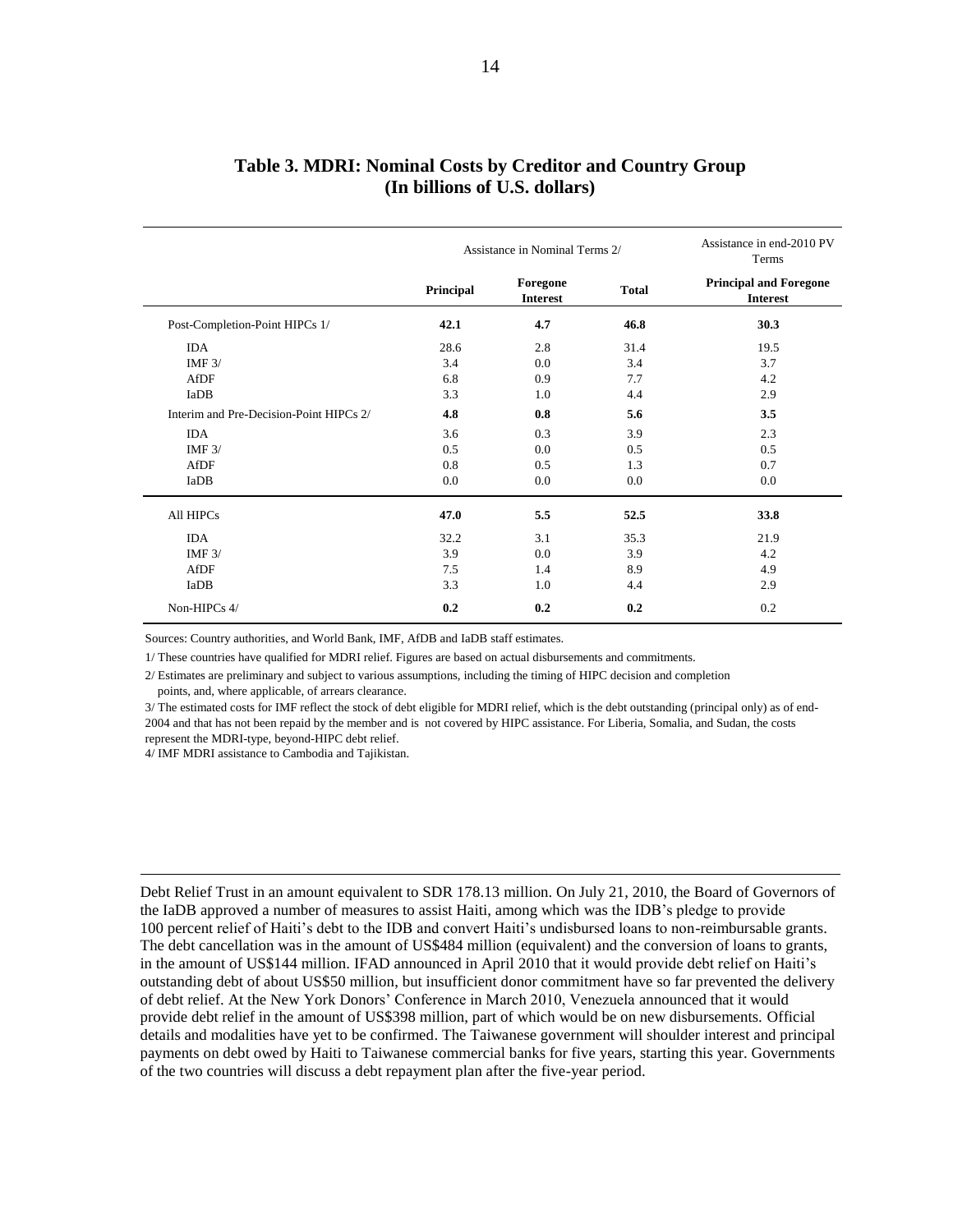## **D. Implementation Issues**

<span id="page-14-0"></span>10. **Notwithstanding the substantial success in completing the tasks of the HIPC Initiative, ongoing challenges remain**, including (i) mobilizing full participation of all creditors; (ii) addressing the issue of commercial creditor litigation; (iii) ensuring the full financing of the HIPC Initiative and the MDRI; (iv) taking the interim HIPCs to the completion point; and (v) eventually providing debt relief to the pre-decision point countries and possibly Zimbabwe.

# <span id="page-14-1"></span>**Creditor Participation**

11. **To ensure that the country's debt burden indicators are reduced to the HIPC Initiative thresholds, it is critical that all creditors deliver their share of debt relief to HIPCs**. This is also consistent with the principle of the HIPC Initiative of broad and equitable participation of creditors in the provision of debt relief. As the large multilateral and Paris Club creditors have provided their full share of debt relief, this section reports on smaller multilateral, non-Paris Club bilateral, and commercial creditors.

12. **The majority of small multilateral creditors have committed to deliver debt**  relief at the completion point (Appendix Table 5). In addition to the largest four creditors<sup>12</sup>, another 20 multilateral creditors, accounting for 13 percent of total HIPC Initiative costs (US\$3.8 billion in end-2010 PV terms) have committed to deliver debt relief to all HIPCs at the completion point.<sup>13</sup> However, another eight multilateral creditors, representing less than 0.6 percent of estimated HIPC cost, have not yet indicated their intention to provide relief under the HIPC Initiative.

13. **Smaller multilateral creditors have delivered 55 percent of total HIPC Initiative debt relief committed to completion point HIPCs**. According to the annual survey carried out by the World Bank, to which 10 institutions responded (the same number as in 2010), all but two multilateral creditors have already delivered at least 50 percent of committed debt relief<sup>14</sup>. Staffs are working with their counterparts in the other 10 multilateral development banks (MDBs),<sup>15</sup> which represent only 2 percent of the total HIPC debt relief committed to

 $\overline{a}$ <sup>12</sup> These are IDA, IMF, AfDB and IaDB.

 $13$  See Appendix Table 5 for a complete list of multilateral creditors.

 $14$  See Appendix Table 5.

<sup>&</sup>lt;sup>15</sup> These creditors are the Arab Fund for Economic and Social Development (AFESD/FADES), the Arab Monetary Fund (AMF), the Caribbean Development Bank (CDB), Banco Interamericano de Ahorro y Préstamo (BIAPE), the Central Bank of West African States (BCEAO), the East African Development Bank (EADB), the Fund for the Financial Development of the River Plate Basin (FONPLATA), the OPEC Fund for International Development (OFID), Shelter Afrique, and the West African Development Bank (BOAD).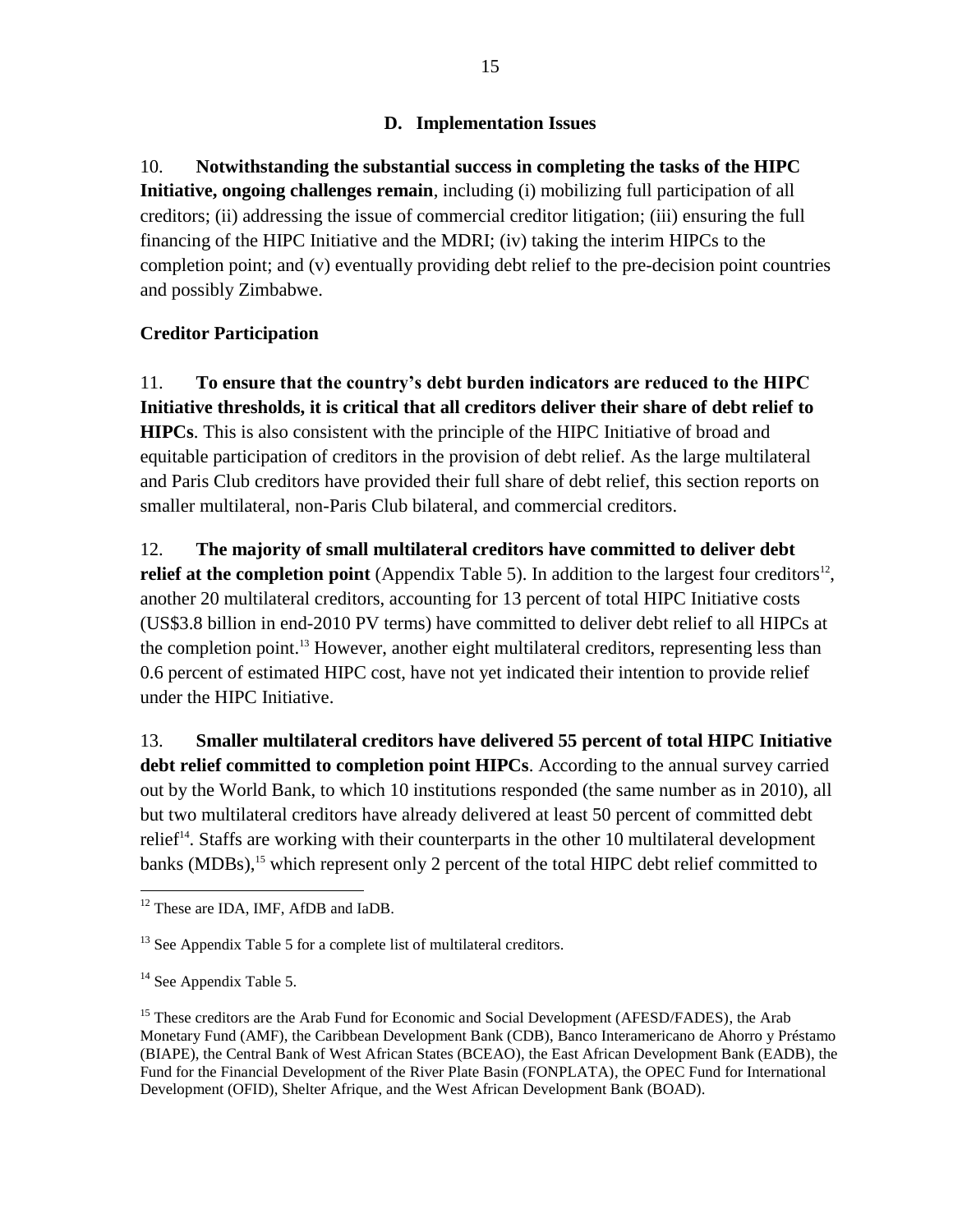post-completion point HIPCs, to increase the survey response rate. The staffs also continue to encourage the eight multilateral creditors that have not committed to providing debt relief to do so.

14. **There has been some increase in the delivery of debt relief under the HIPC Initiative from non-Paris Club bilateral creditors over the past year**. Mainly as a result of the delivery of debt relief by Algeria to an additional 10 HIPCs, including sizable relief to Mauritania and Mozambique, the overall delivery of assistance has increased to 39–43 percent (from 34–39 percent last year). Some non-Paris Club creditors (China, Cuba, and Kuwait) have delivered debt relief to the two countries that reached the completion point in the last 12 months–Guinea-Bissau and Togo–while others have not (Portugal, Saudi Arabia, and UAE). The low delivery rate of debt relief by non-Paris Club creditors remains disappointing. IMF and World Bank staffs continue to encourage non-Paris Club creditors to deliver their share of debt relief under the HIPC. These efforts have focused on moral suasion as participation by creditors in the HIPC Initiative is voluntary.

15. **Delivery of debt relief by commercial creditors to HIPCs has increased in recent years**. Commercial creditors account for US\$4.6 billion (2010 PV terms), or 6 percent of the total cost of debt relief to be provided to all 40 HIPCs The increased participation of commercial creditors in the provision of debt relief has been supported by buyback operations supported by IDA's Debt Reduction Facility (DRF). In December 2010, DRF provided support to Liberia for the conclusion of the second closing of the April 2009 external commercial buyback operation. The second closing has extinguished the debt of the remaining two hold-out creditors at fully comparable terms to those achieved in the first closing.

16. **Currently the DRF will expire on June 30, 2012 and no operation can be approved after end-March 2012**. The Board of IDA will have to take a decision on the extension and possible replenishment of the DRF in early 2012. A large share of commercial debt eligible for debt relief remains for the Democratic Republic of Congo, estimated at US\$897 million, and for Sudan, estimated at around US\$5 billion.

# <span id="page-15-0"></span>**Commercial Creditor Litigation**

17. **The declining trend in the number of commercial creditor litigation cases against HIPCs of recent years flattened over the past year.** According to survey responses from HIPCs, the number of litigation cases being pursued against them remained unchanged at 17 between 2010 and 2011, with two cases against Liberia resolved with support from IDA's DRF but two new ones launched against the Democratic Republic of Congo. It is too early to assess the impact of national and multilateral initiatives intended to respond to the threat of creditor litigation against HIPCs that were discussed in last year's status of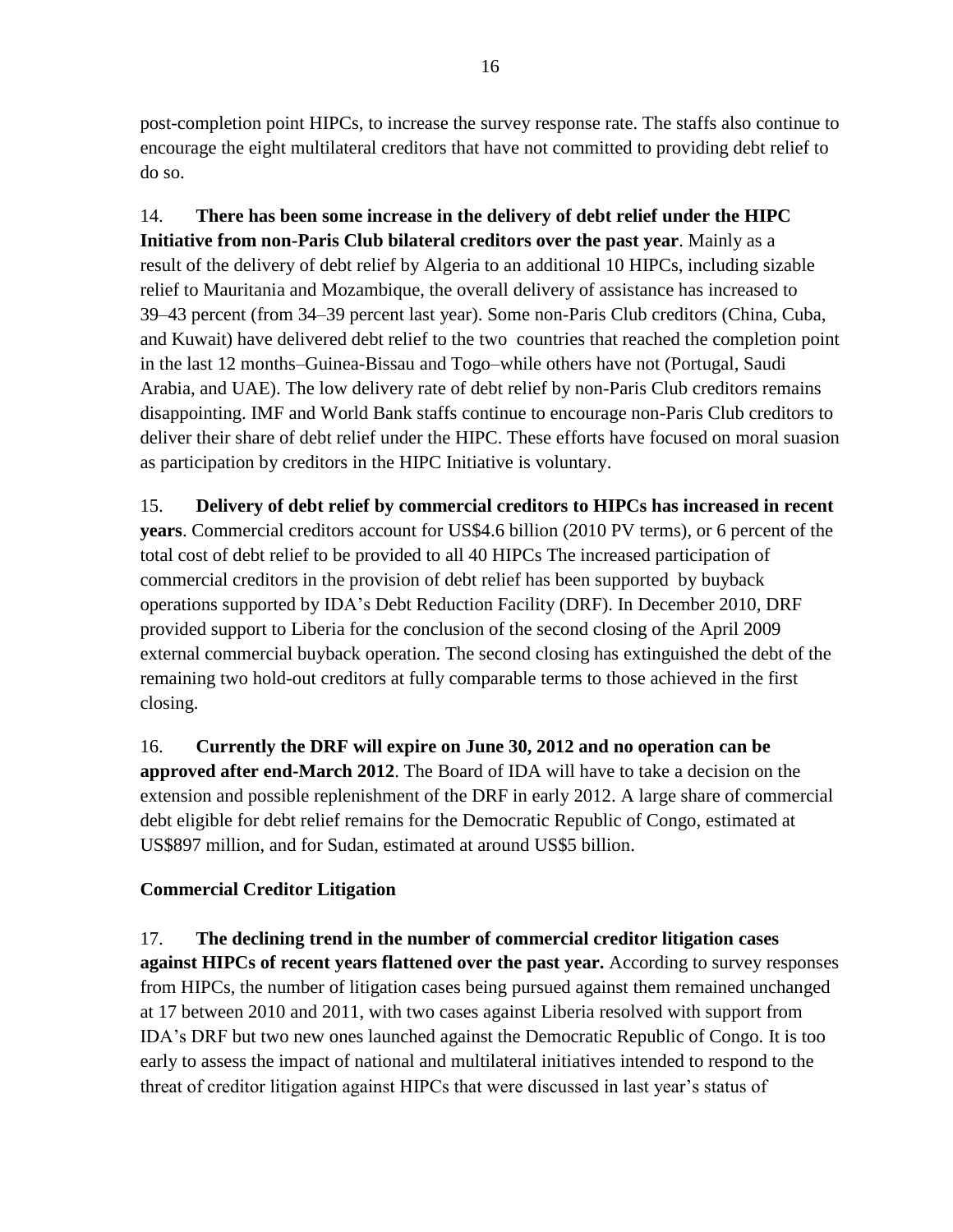implementation report, although there have been suggestions that the UK initiative encouraged two hold-outs on Liberia to accept the terms on offer from the DRF.<sup>16 17</sup>

### <span id="page-16-0"></span>**Ensuring the Financing of the Initiatives**

18. **During the IDA 16 replenishment, donors agreed to provide additional contributions to finance IDA's MDRI and HIPC Initiative-related costs, and financing for arrears clearance operations**. HIPC compensation would amount to SDR 1 billion and arrears clearance operations are expected to amount to SDR 0.4 billion.<sup>18</sup> A separate IDA replenishment was established to finance IDA's forgone credit reflows under the MDRI spanning four decades (FY07–44). During the IDA 16 discussions, donors reiterated their commitment to fully finance the costs to IDA of providing MDRI debt relief (SDR 3.5 billion during the IDA 16 period), and that financing of these costs would be additional to regular IDA contributions. Based on current commitments, it is expected that future IDA replenishments would include sufficient resources to finance IDA's cost of debt relief under the initiatives. $19$ 

19. **The Debt Relief Trust Fund (DRTF) has sufficient resources to help finance the future cost of debt relief for the eligible creditors**. **<sup>20</sup>** The IDA-managed DRTF, in addition to supporting eligible regional and multilateral creditors in providing HIPC Initiative debt relief to HIPCs, may utilize donor contributions for arrears clearance operations of IDA, as well as possible contributions from IBRD net income to meet any remaining structural gap in

<sup>18</sup> This corresponds to the cost of providing exceptional support for arrears clearance operations performed during the IDA16 period under IDA's systematic approach for arrears clearance. Eligibility for exceptional support under this approach is limited to IDA countries that were in arrears as of December 31, 2006 and that are grandfathered for eligibility under the HIPC Initiative but that have yet to reach the HIPC decision point (see "Further Elaboration of a Systematic Approach to Arrears Clearance," IDA 2007.

<sup>19</sup> See "Debt Relief Provided by IDA under the MDRI and HIPC Initiative: Update on Costs and Donor [Financing as of June 30, 2010,](http://go.worldbank.org/JU8GB1TPD0)" IDA Resource Mobilization Department (CFPIR), September 2010.

 $^{20}$  Regional and sub-regional eligible creditors include: AfDB, BOAD (West African Development Bank), CABEI (Central American Bank for Economic Integration), CAF (Corporación Andina de Fomento), CDB (Caribbean Development Bank), CMCF (CARICOM Multilateral Clearing Facility), EADB (East African Development Bank), FONPLATA (Fund for the Financial Development of the River Plata Basin), IaDB, IFAD (International Fund for Agricultural Development), and NDF (Nordic Development Fund).

 $\overline{a}$  $16$  See "Heavily Indebted Poor Countries (HIPC) Initiative and Multilateral Debt Relief Initiative (MDRI) – Status of Implementation," September 14, 2010, for a description of the national and multilateral initiatives.

 $17$  In May 2011, the UK government decided to make permanent the Debt Relief (Developing Countries) Act, initially passed in April 2010, which limits the proportion of debts previously contracted by a HIPC that a commercial creditor can reclaim through litigation under UK law to what they would have been entitled to under the HIPC Initiative.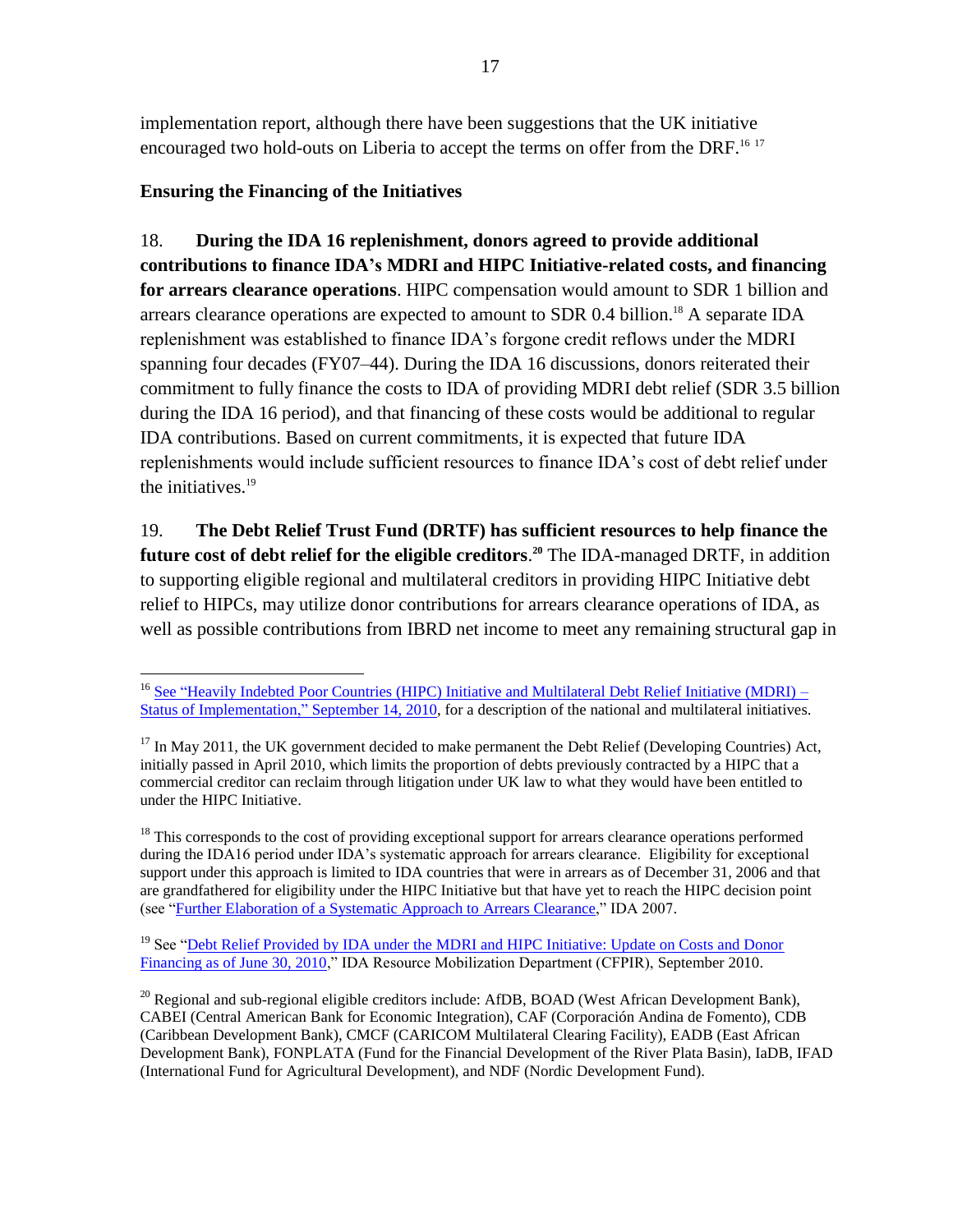the MDRI financing framework. As of June 30, 2011, donors have pledged and contributed US\$3.9 billion to the DRTF to support the eligible regional and sub-regional creditors (See Appendix Table 10).<sup>21</sup> The DRTF has accumulated investment income amounting to US\$380 million on those contributions and allocated for disbursement about US\$3.2 billion. Excluding US\$476 million in pending disbursements, the remaining amount of resources available for future debt relief operations totaled US\$657 million as of June 30, 2011. This amount is equivalent to the current estimate of debt relief expected to be provided by eligible creditors to the four interim HIPCs and the three pre-decision point HIPCs that are expected to qualify for HIPC debt relief.

20. **For the IMF, available resources are estimated to be sufficient to cover the projected costs of debt relief to all the remaining HIPCs**, excluding Somalia and Sudan. Additional resources will be needed if and when these countries embark on the HIPC Initiative process, as well as if additional countries with outstanding liabilities to the Fund were to eventually qualify for the HIPC Initiative.<sup>22</sup> Moreover, if topping up is required in any future HIPC case additional resources would be required. In all these cases, resources would need to be mobilized from the international community.

# <span id="page-17-0"></span>**Taking the Interim HIPCs to the Completion Point**

# 21. **Three of the four interim phase countries—Comoros, Cote d'Ivoire, and Guinea—could reach the completion point in 2012**:

- Comoros, which reached its decision point in June 2010, could reach the completion point in late 2012 or in 2013, provided its ECF-supported program is put back on track through measures aimed at curbing the wage bill and restarting the civil service and public enterprise reform programs.
- Before the political crisis in the first half of 2011, Côte d'Ivoire had been expected to reach the completion point in the second half of 2011. The IMF recently approved a new ECF arrangement with Côte d'Ivoire that signals a resumption of progress toward the completion point. Provided that progress is also made on the adoption and implementation of a new institutional and regulatory framework for the cocoa/coffee sectors and on the implementation of the PRSP, the completion point could be reached by mid-2012.

 $\overline{a}$  $21$  Appendix Table 10 also includes IBRD contributions earmarked for IDA provided and contribution from two additional multilateral creditors and excludes contributions earmarked for IDA under IDA  $14<sup>th</sup>$  and  $15<sup>th</sup>$ Replenishments.

 $22$  Zimbabwe is potentially one such case.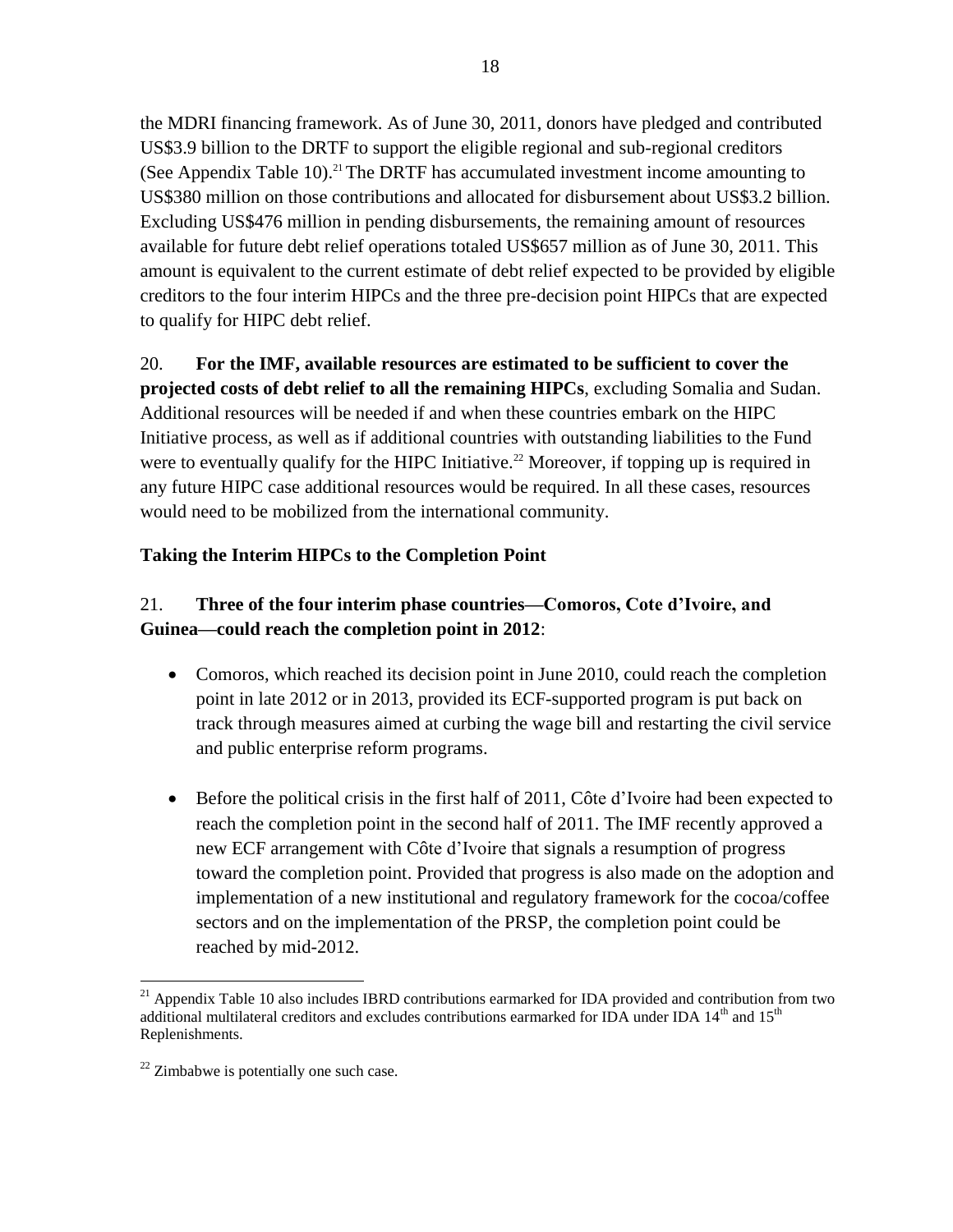• The new government in Guinea has indicated that it regards reaching the completion point as a high priority. Guinea is seeking an ECF arrangement with the IMF and has started the implementation of a poverty reduction strategy (PRS). If implementation of an ECF-supported program and the PRS are deemed to be satisfactory, Guinea could reach the completion point by end-2012.

Prospects for Chad are uncertain as poor macroeconomic policy performance and limited progress towards other completion point triggers have prevented it from reaching the completion point. Improved macroeconomic policy performance could pave the way toward an IMF staff-monitored program and, if successful, toward an ECF-supported program and, eventually, the attainment of the completion point.

### <span id="page-18-0"></span>**The Pre-Decision Point Countries and Zimbabwe**

 $\overline{a}$ 

22. **The situation of the pre-decision point countries is generally challenging**. The Eritrean authorities indicated in 2009 that they might consider seeking HIPC Initiative assistance but they have not reiterated their interest since and it remains uncertain if and when they might seek debt relief. The authorities of the Kyrgyz Republic indicated in early 2007 that they did not wish to avail themselves of assistance under the HIPC Initiative but subsequently expressed an interest in the MDRI, for which participation in the HIPC Initiative is a prerequisite. The protracted arrears cases of Somalia and Sudan complete this group. While Somalia remains heavily indebted, it has no functioning government and its future relations with the international community are highly uncertain.

23. **Sudan remains deeply indebted and faces the loss of significant export and fiscal receipts following the independence of South Sudan on July 9, 2011**. While a number of difficult issues remain unresolved between Sudan and South Sudan, including oil revenue sharing, they have reached a tentative agreement on public external debt, which would leave all the debt with Sudan, allowing South Sudan to start with a clean slate ("the zero option"). This agreement is contingent on South Sudan supporting Sudan in mobilizing creditor support for debt relief and on Sudan reaching the decision point under the HIPC Initiative within two years.<sup>23</sup> Since early 2011, a working group, convened by IMF and IDA staffs and comprising some of Sudan's main multilateral and bilateral creditors has been engaged in technical work on Sudan's external debt. While Sudan's main external creditors have indicated broad support for debt relief under established processes, including traditional debt relief mechanisms and the HIPC Initiative, some of them face legal constraints in committing

<sup>&</sup>lt;sup>23</sup> If the zero option proves unworkable, Sudan's external liabilities would be apportioned between Sudan and South Sudan under a yet to be agreed formula. South Sudan could then be faced with an unsustainable debt burden and in need of debt relief.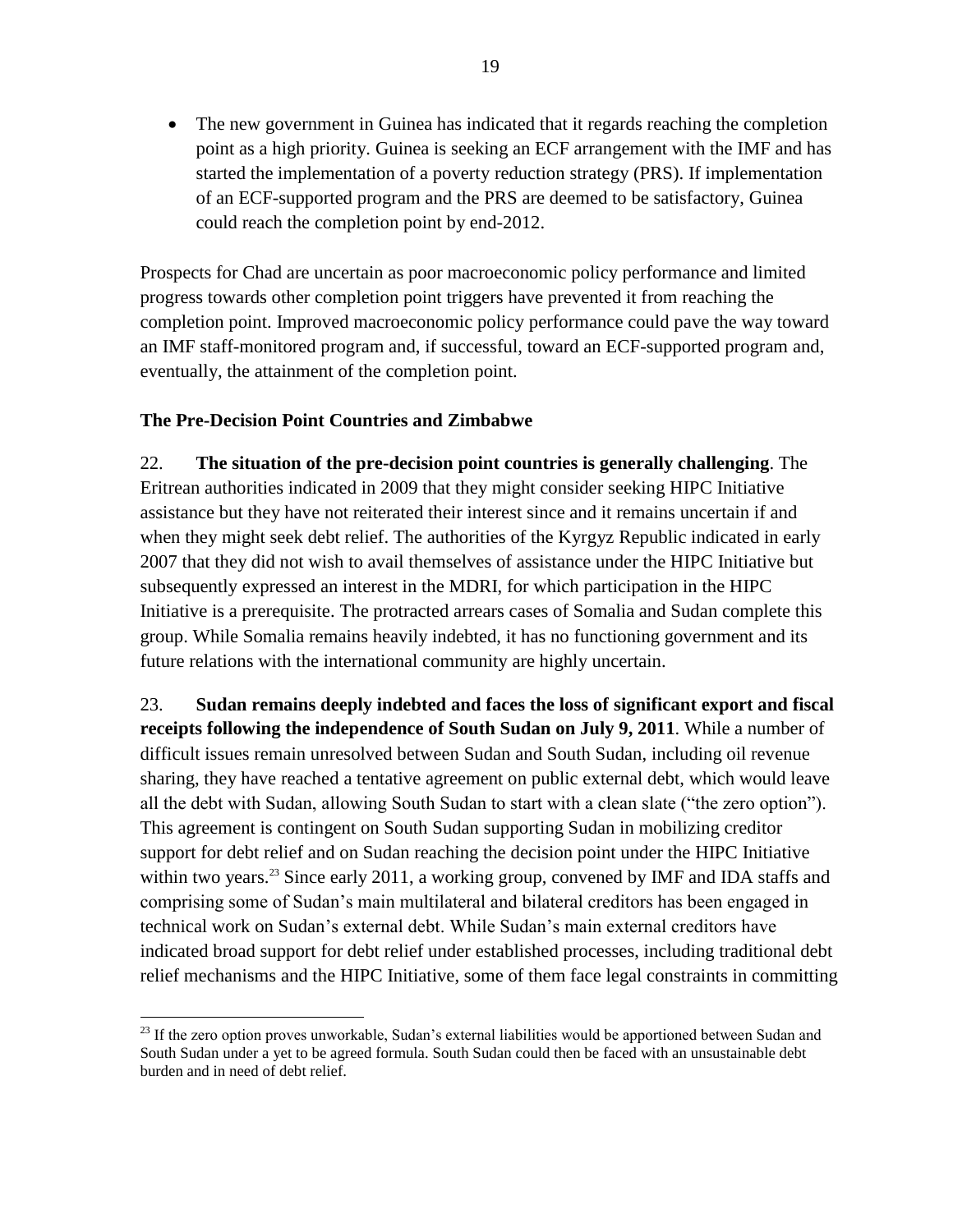to the provision of debt relief to Sudan. Moreover, in the period leading up to the decision point, Sudan would need to have established a track record of strong policy performance under programs covering macroeconomic policies and structural and social policy reforms, as well as make progress on preparing a poverty reduction strategy $24$ .

24. **While currently not potentially eligible for debt relief under the HIPC Initiative, Zimbabwe faces an unsustainable debt situation, and may at some point need comprehensive debt relief from the international community**. Zimbabwe was not included in the list of potentially eligible countries in 2006, as, at the time, it was neither PRGF-eligible (because of its removal from the list o PRGF-eligible countries as a result of its arrears to the Trust Fund) nor IDA-only. However, a preliminary assessment based on incomplete data suggests that Zimbabwe may have met the end-2004 indebtedness criterion, albeit by a small margin. For the Fund, this means that, should Zimbabwe's PRGT-eligibility be re-instated following the resolution of its arrears to the PRGT, it could be added to the list of countries potentially eligible for HIPC Initiative assistance, if the assessment against the indebtedness criterion were to be confirmed. For the World Bank, the HIPC Initiative income criterion is bound by the end-2004 cutoff, i.e., any change in a country's IDA status post-2004 is not a relevant consideration. Thus, because of the joint nature of the relief, for Zimbabwe to be deemed eligible for HIPC Initiative relief, a modification of, or exception to, IDA's HIPC Initiative potential eligibility criteria would be required. Moreover, beyond eligibility considerations, to qualify for debt relief under the HIPC Initiative, Zimbabwe would need to build a track record of macroeconomic and structural policy performance under IMF and World Bank-supported programs, clear its arrears to IFIs, or have in place plans to clear such arrears, and develop a poverty reduction strategy.

# <span id="page-19-0"></span>**III. REPORTING ON DEBT RELIEF PROGRESS AND LIC DEBT VULNERABILITIES**

# **A. Further Streamlining of Reporting on Debt Relief Progress**

<span id="page-19-1"></span>25. **IMF and IDA staffs have closely monitored progress under the HIPC Initiative since its inception through regular status reports**. These reports have tracked the progress of HIPCs through the debt relief process, provided updates on the estimated cost of the HIPC Initiative and of the MDRI to various creditors or creditor groups, reported on the participation rates of creditors in the HIPC Initiative, and monitored commercial creditor litigation against HIPCs. The intensity of reporting on progress under the HIPC Initiative has been streamlined over time. Initially comprehensive progress reports were prepared

 $24$  As regards the IMF, such programs can be staff-monitored programs (SMP) in cases where the Executive Board agrees with the staff's assessment that the macroeconomic and structural policies under the SMP meet the policy standards associated with programs supported in the upper credit tranches or under the PRGT.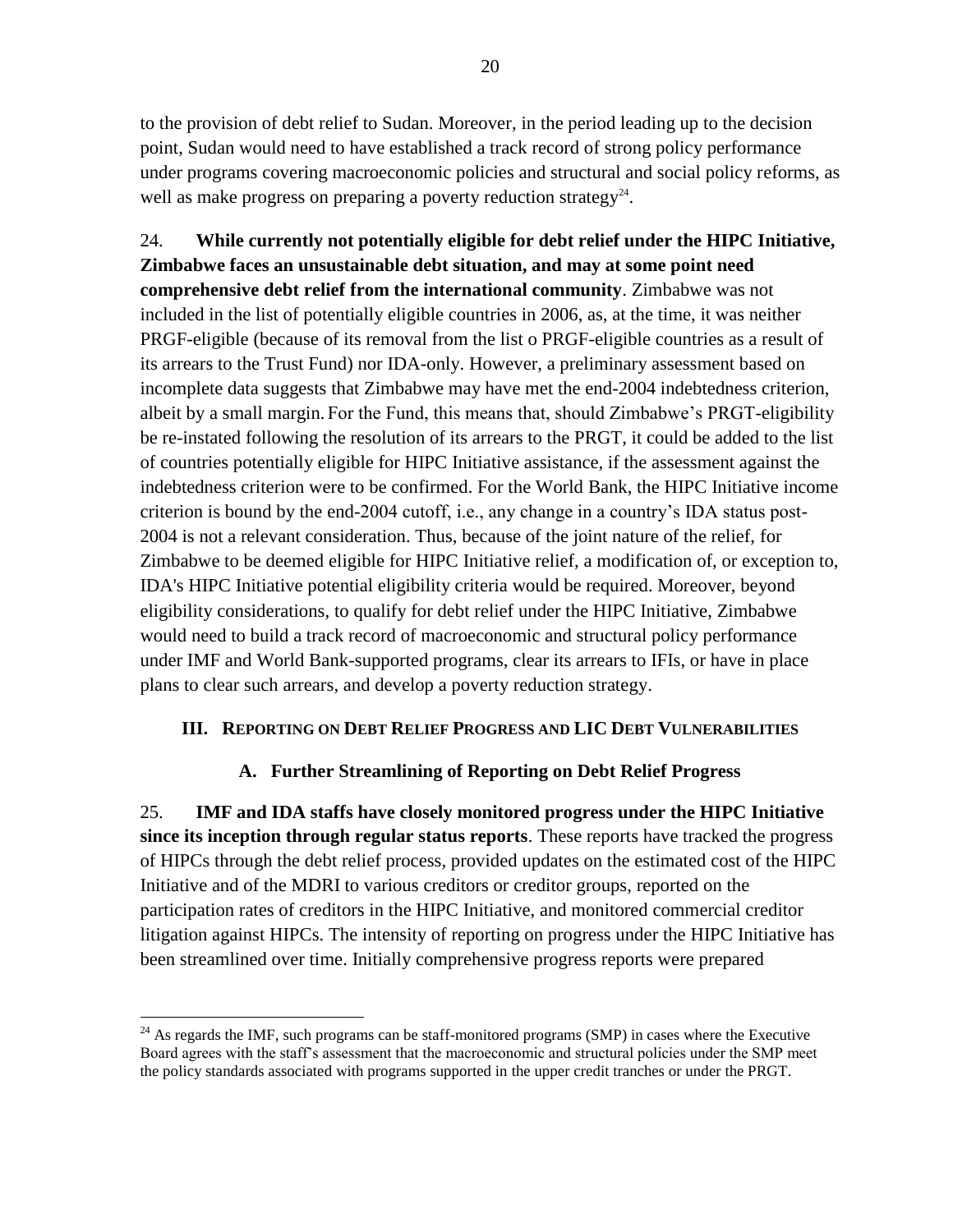semiannually. In 2003, one of the progress reports was converted into a statistical update, which was subsequently abolished in 2006.

26. **Given that most HIPCs have now reached the completion point, IMF and IDA staffs see a strong case for further streamlining HIPC Initiative and MDRI progress reporting**. Rather than producing an annual status of implementation report along the lines of this one, the staffs propose updating pertinent information regularly and making it available on dedicated sections of the IMF and World Bank's websites. The information to be posted would correspond to the information currently provided in the text tables and figures and the statistical appendix. Estimates of the costs to various creditors and creditor groups would continue to be updated and released. Monitoring of debt relief delivery and litigation against HIPCs would be conducted in the context of individual annual debt sustainability analysis and summarized regularly. The progress of HIPCs in increasing poverty reducing expenditure and reaching their MDGs would continue to be tracked and information posted on the IMF and World Bank websites.

# **B. Monitoring of and Reporting on LIC Debt Vulnerabilities**

<span id="page-20-0"></span>27. **Although a third of low income countries (LICs)<sup>25</sup> are either in debt distress or at high risk of debt distress, there is no systemic evidence that debt vulnerabilities among LICs have intensified over the last 18 months** (Figure 3). An April 2010 IMF-IDA report concluded that, while the global financial crisis had had a significant impact on LIC debt vulnerabilities, the crisis was not expected to result in systemic debt difficulties across  $LICs<sup>26</sup>$  Relative to early 2010, the number of LICs currently rated at high risk of debt distress or in debt distress has declined slightly, mainly because some HIPCs that were previously in debt distress have reached the completion point and seen a dramatic improvement in their debt sustainability outlook.

<sup>&</sup>lt;sup>25</sup> PRGT-eligible.

<sup>&</sup>lt;sup>26</sup> "Preserving Debt Sustainability in Low-Income Countries in the Wake of the Global Crisis," April 1, 2010.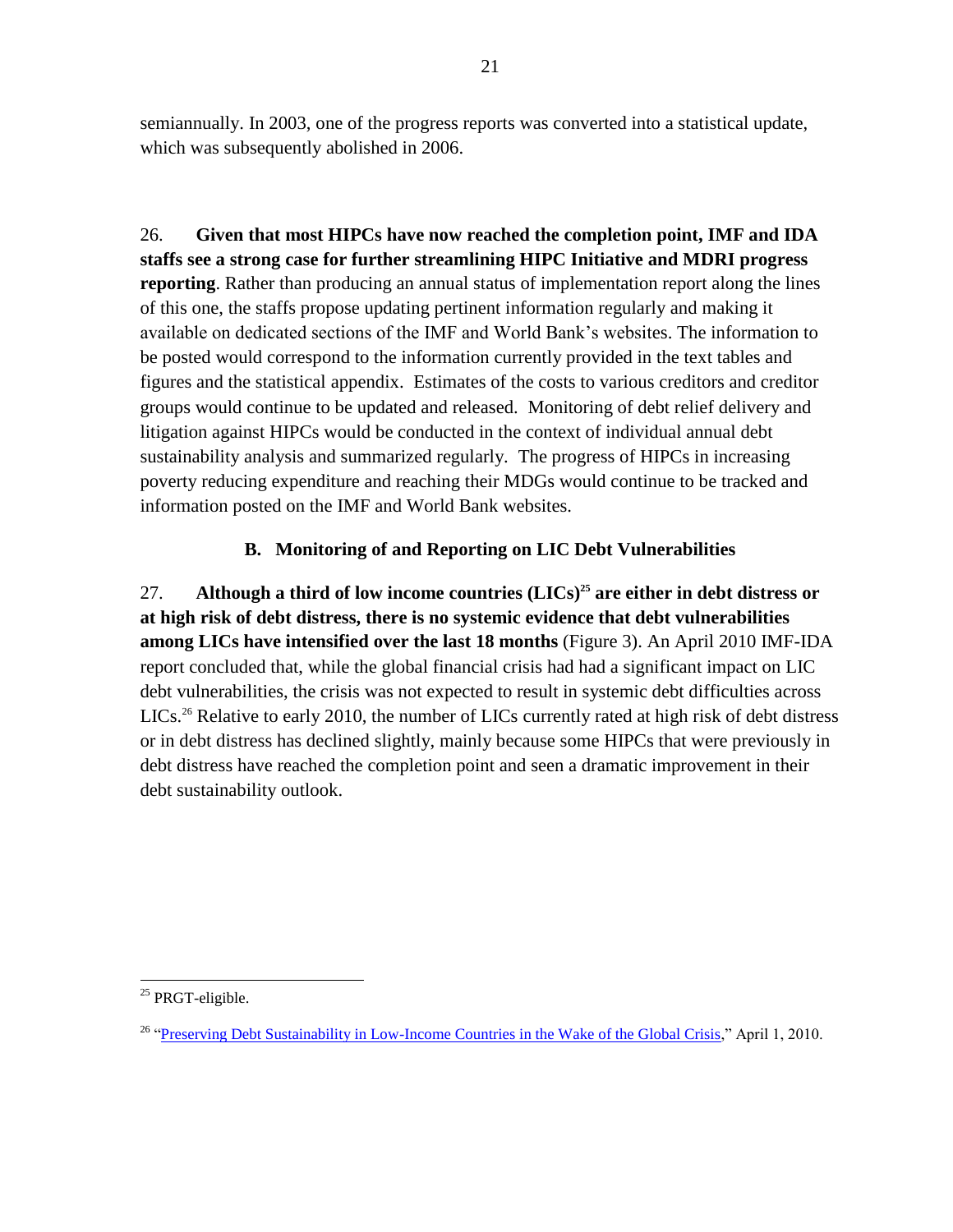

**Figure 3. Distribution of Debt Distress Ratings, April 2010 vs. September 2011** (Number of countries)

Source: Joint IMF-World Bank DSAs.

 $\overline{a}$ 

28. **A quarter of the post-completion point HIPCs are rated at high risk of debt**  distress, and none is in debt distress (Table 4). Such vulnerabilities can be explained by a narrow export base or weak policy and institutional capacity.<sup>27</sup> Notwithstanding the significant share of LICs with elevated debt distress ratings, systemic debt difficulties across LICs, that would warrant new debt relief initiatives, are presently not expected. Instead, the debt vulnerabilities of LICs will need to be addressed through sustained efforts, including from their donors, involving a combination of fiscal consolidation, improvements in institutions and policies, and more concessional financing terms on their external borrowing.

### 29. **IDA and the IMF are providing assistance to help LICs maintain debt**

**sustainability.** The joint IMF-World Bank LIC Debt sustainability Framework (DSF) supports LICs' efforts to achieve their development goals without creating future debt problems. The IMF and IDA also provide debt management technical assistance to LICs and IDA-only countries through the Debt Management Facility (DMF). <sup>28</sup> In 2006, IDA adopted a

 $27$  Countries can exit the HIPC Initiative at a high risk of debt distress under the LIC Debt Sustainability Framework (DSF) if projections show protracted breaches of thresholds in baseline scenarios. This is more likely for countries classified as weak policy performers, for which the DSF thresholds are lower than the corresponding HIPC Initiative benchmarks (e.g., 100 percent vs. 150 percent for the external debt-to-exports ratio).

<sup>&</sup>lt;sup>28</sup> The DMF is a grant facility financed by a multi-donor trust fund managed by The World Bank, established in November 2008.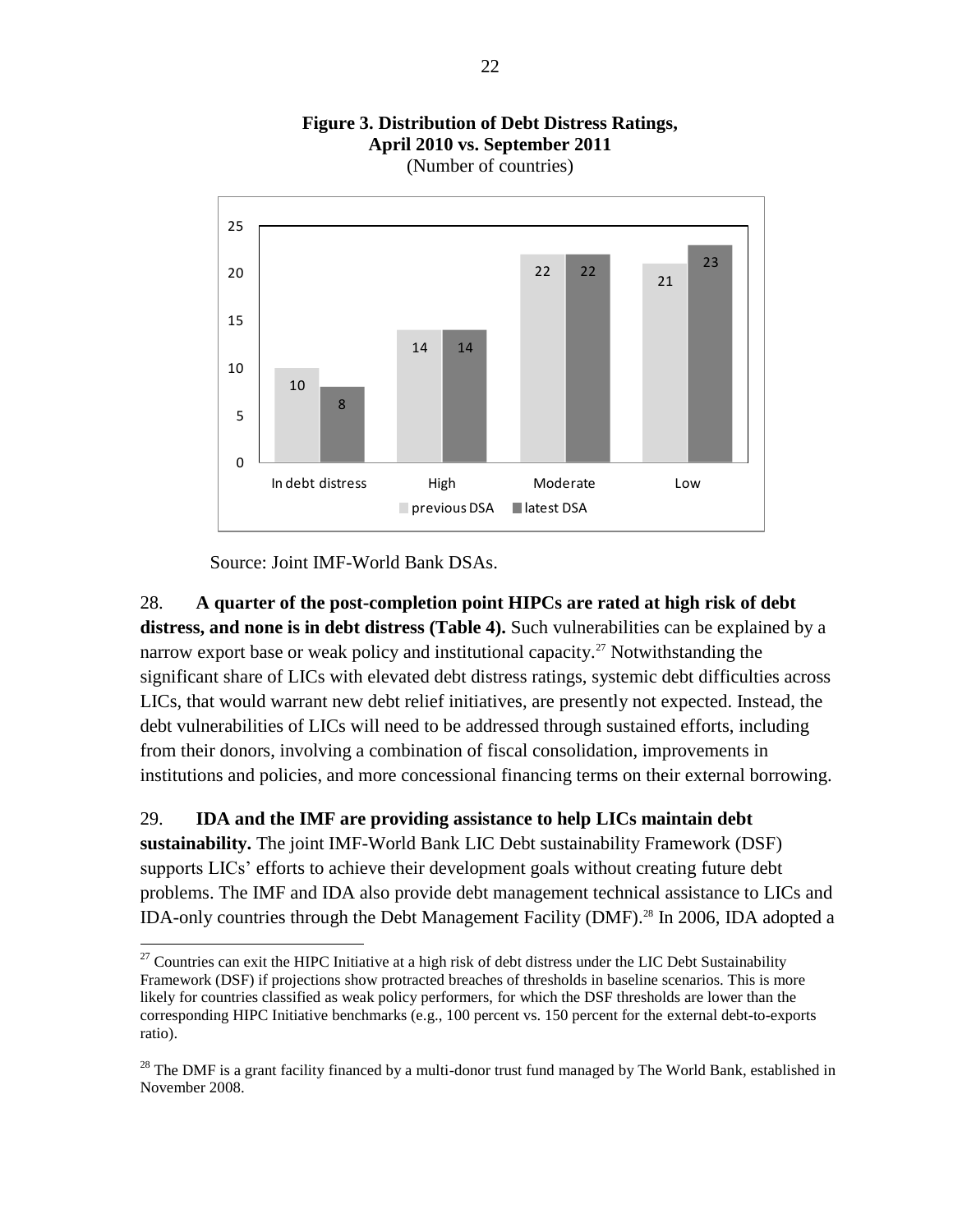grant allocation framework that provides ex ante response to the risks of future debt distress (thus reducing future debt service obligations in response to the likelihood of the country facing an unsustainable debt burden that could result, among others, from shocks).<sup>29</sup>

| At high risk of debt distress 1/<br>In debt distress |                               |
|------------------------------------------------------|-------------------------------|
| <b>HIPC</b>                                          | <b>HIPC</b>                   |
| <b>Pre-decision point</b>                            | <b>Post-completion point</b>  |
| Eritrea                                              | Afghanistan                   |
| Somalia                                              | <b>Burkina Faso</b>           |
| Sudan                                                | Burundi                       |
|                                                      | Congo, Democratic Republic of |
| <b>Post-decision point</b>                           | Gambia, The                   |
| Comoros                                              | Haiti                         |
| Côte d'Ivoire                                        | São Tomé and Príncipe         |
| Guinea                                               |                               |
| Non-HIPC                                             | Non-HIPC                      |
| Myanmar                                              | Djibouti                      |
| Zimbabwe                                             | Grenada                       |
|                                                      | Kiribati                      |
|                                                      | Lao P.D.R.                    |
|                                                      | Maldives                      |
|                                                      | Tajikistan                    |
|                                                      | Tonga                         |
|                                                      | Yemen, Republic of            |

**Table 4. LICs at High Risk of Debt Distress, or in Debt Distress, September 2011**

 $1/$  Kiribati is rated at high risk of debt distress in the latest DSA and is included in this table. It is not included, however, in Figure 3, as it does not have earlier DSA rating for comparison.

30. **IMF and IDA staffs propose preparing periodic reports on debt vulnerabilities in LICs, including HIPCs**. With a significant share of LICs at elevated risk of debt distress, the debt situation in these countries warrants close monitoring. Moreover, given the limited

 $^{29}$  The AfDB, the AsDB, the IaDB and IFAD have also adopted elements of the DSF into their own financing terms or take into account DSF risk ratings. In 2008, the OECD Working Group on Export Credits and Guarantees adopted a set of sustainable lending guidelines, which include an agreement to adhere to IDA and IMF concessionality requirements in LICs.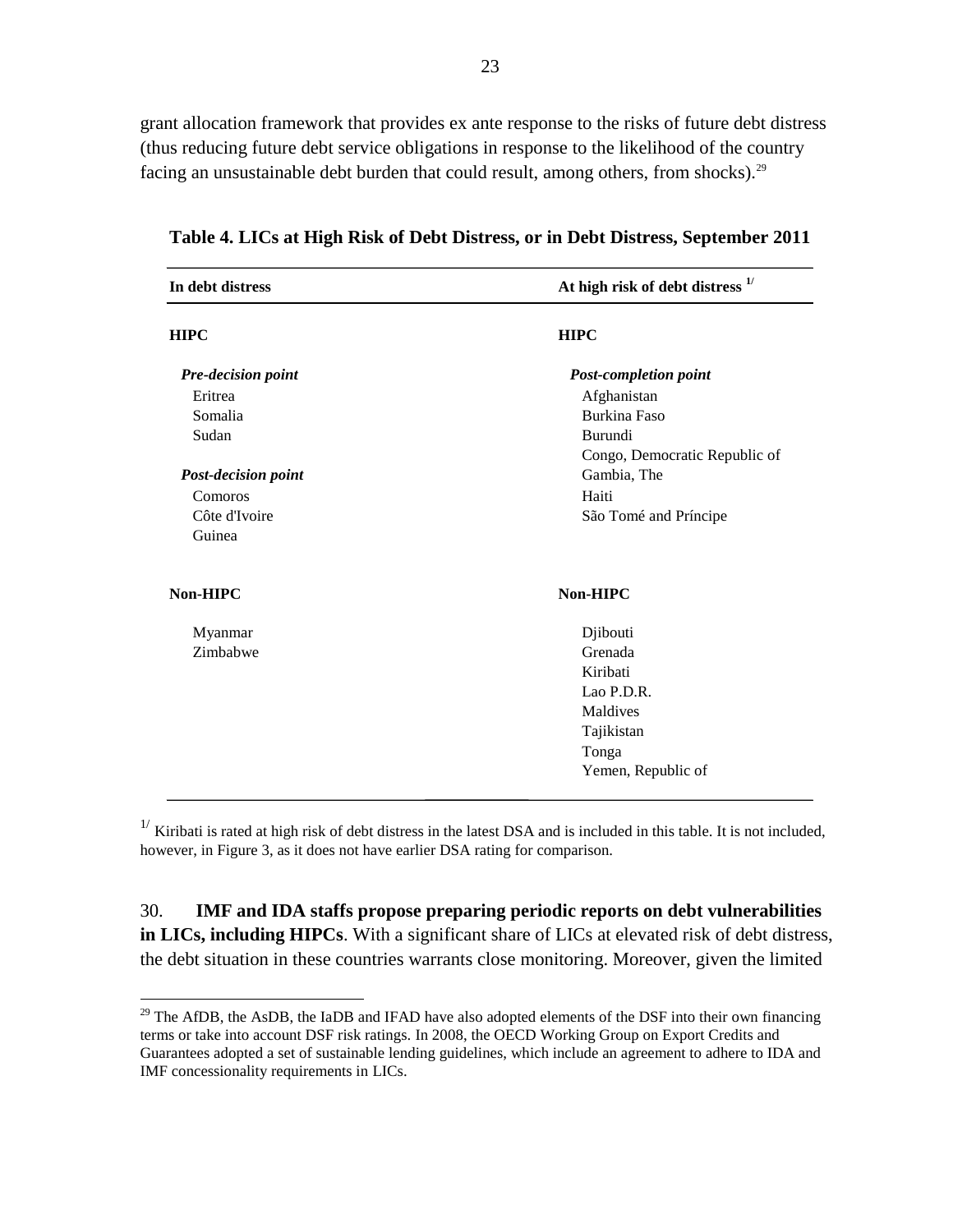availability of concessional financing, a number of LICs, mainly those at low or moderate risk of debt distress, have begun to rely on non-concessional external borrowing to finance priority infrastructure investment, facilitated in part by the IMF's new debt limits policy and the adjustments to the implementation arrangements of IDA's non-concessional borrowing policy. <sup>30</sup> Increased recourse to non-concessional financing by LICs underscores the need for the close monitoring of evolving debt vulnerabilities in LICs. The staffs, therefore, see a strong case for intensifying the cross-country monitoring of, and reporting on, debt vulnerabilities in LICs, including HIPCs. The vehicle for such monitoring and reporting would be periodic joint IMF-IDA reports on LIC debt vulnerabilities based on the LIC DSAs and DSA updates prepared in the preceding 12-month period, as well as other pertinent information.

#### **IV. THE FUTURE OF THE HIPC INITIATIVE**

#### **A. Background**

<span id="page-23-1"></span><span id="page-23-0"></span>31. **The HIPC Initiative was not intended to be a permanent mechanism to relieve the external debts of LICs**. The Initiative was effectively closed to new entrants in 2006 when the sunset clause was allowed to take effect and the list of potentially eligible HIPCs was ring-fenced. The initial design of the Initiative included a "sunset clause", a two-year period within which members had to adopt an upper credit tranche-type program supported by the IMF ("the performance eligibility criterion"). The sunset clause was motivated by a desire to minimize moral hazard and to encourage HIPCs to adopt early economic reform programs.<sup>31</sup> After four extensions, the sunset clause was allowed to take effect at end-2006 but countries potentially eligible for HIPC Initiative debt relief were grandfathered (Box 1). Earlier in 2006, a Board-endorsed ring-fencing exercise had been conducted, which restricted HIPC Initiative eligibility to a list of potentially eligible countries that had been assessed to have met the Initiative's income and indebtedness criteria, based on end-2004 data, or, in cases where needed data were not available, countries that might be assessed to have met these criteria at end-2004 at some point in the future (Table 4). <sup>32</sup> These ring-fenced countries

<sup>&</sup>lt;sup>30</sup> "Debt Limits in Fund-Supported Programs—Proposed New Guidelines," August 5<sup>th</sup>, 2009 and IDA's "Non-Concessional Borrowing Policy: Progress Update," April 2010.

<sup>&</sup>lt;sup>31</sup> "A Program for Action to Resolve the Debt Problems of the Heavily Indebted Poor Countries—Report of the Managing Director of the IMF and the President of the World Bank to the Interim and Development Committees," September 1996.

 $32$  For example, Afghanistan's eligibility, based on income and indebtedness criteria at end-2004, was established in 2007. For Myanmar, which is assessed to be in debt distress, lack of information prevented an assessment of its debt situation in 2006 and this continues to be the case.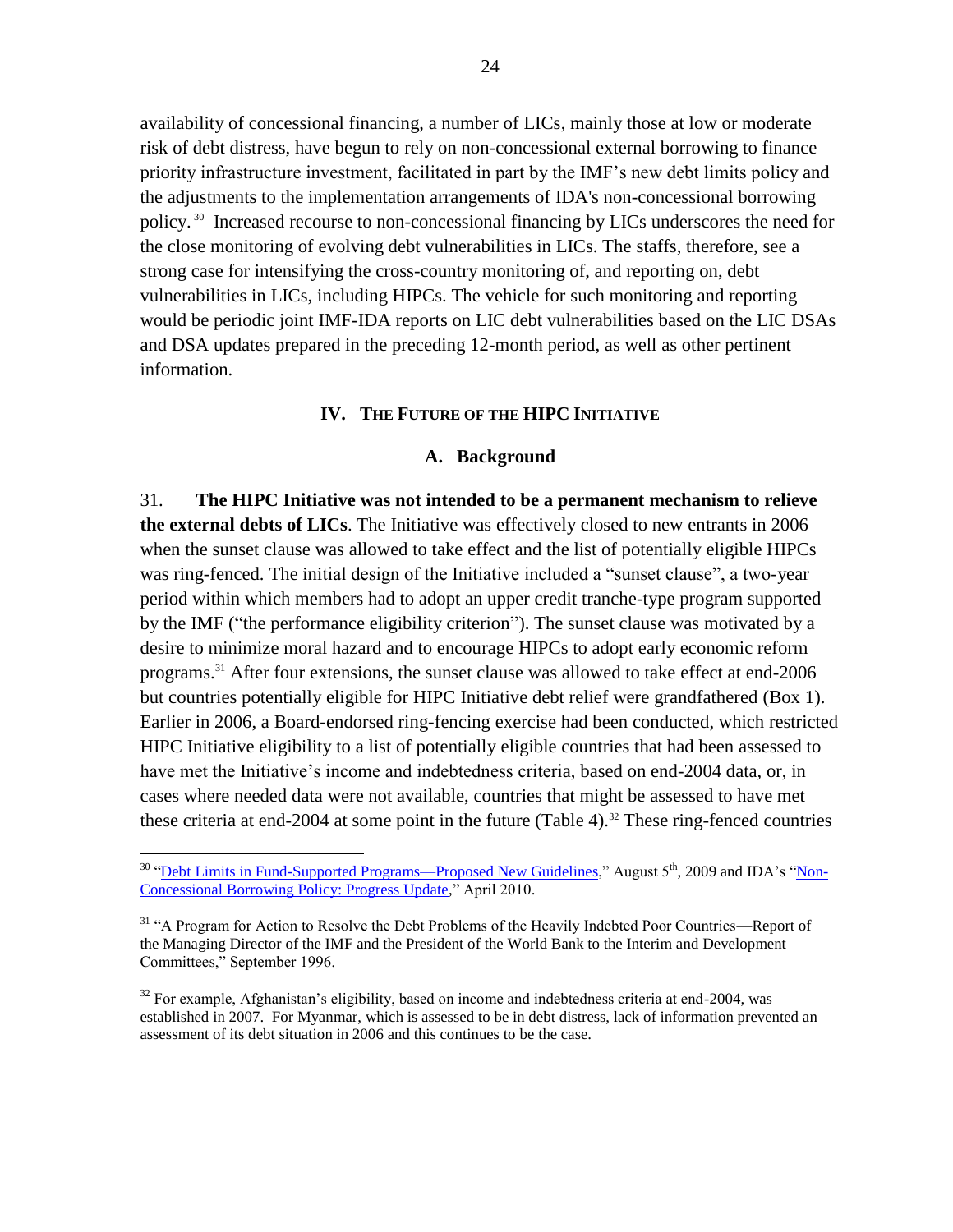can only qualify for debt relief (i.e., reach the decision point) if their debt burden were to remain above the relevant HIPC Initiative debt sustainability thresholds based on the most recent available actual debt data and if they remain IDA-only and PRGT-eligible.

| <b>Post-Completion Point</b><br><b>Countries</b>                                                                                                                                                                                               | <b>Interim-Period</b><br><b>Countries 1/</b>                                                                                        | <b>Countries on</b><br><b>Ring-Fenced List</b>                                                                                                    | <b>Countries Indicating</b><br>They Did not Wish to<br><b>Avail Themselves of the</b><br><b>HIPC</b> Initiative | <b>Other Countries</b>                      |
|------------------------------------------------------------------------------------------------------------------------------------------------------------------------------------------------------------------------------------------------|-------------------------------------------------------------------------------------------------------------------------------------|---------------------------------------------------------------------------------------------------------------------------------------------------|-----------------------------------------------------------------------------------------------------------------|---------------------------------------------|
| Benin<br>Bolivia<br>Burkina Faso<br>Cameroon<br>Ethiopia<br>Ghana<br>Guyana<br>Honduras<br>Madagascar<br>Malawi<br>Mali<br>Mauritania<br>Mozambique<br>Nicaragua<br>Niger<br>Rwanda<br>Senegal<br>Sierra Leone<br>Tanzania<br>Uganda<br>Zambia | Burundi<br>Chad<br>Congo, Dem. Rep. of the<br>Congo, Republic of<br>Gambia, The<br>Guinea<br>Guinea-Bissau<br>São Tomé and Príncipe | Central African Republic<br>Comoros<br>Côte d'Ivoire<br>Eritrea<br>Haiti<br>Kyrgyz Republic 2/<br>Liberia<br>Nepal 3/<br>Somalia<br>Sudan<br>Togo | <b>Bhutan</b><br>Lao, PDR<br>Sri Lanka 4/                                                                       | Afghanistan 5/<br>Myanmar 5/<br>Zimbabwe 6/ |

**Table 5. Status of HIPC Initiative Implementation and Ring-Fencing at End-2006**

1/ Countries that had reached the decision point but not the completion point.

2/ The Kyrgyz Republic later indicated that it did not wish to avail itself of the Initiative but subsequently expressed an interest in the MDRI.

3/ Nepal later indicated that it did not wish to avail itself of assistance under the Initiative.

4/ Sri Lanka later graduated from PRGT-eligibility and thereby from HIPC Initiative eligibility.

5/ Lack of data did not allow assessment relative to end-2004 income and debt criteria. Afghanistan was later assessed to have met the criteria.

6/ Zimbabwe was neither PRGT-eligible nor IDA only and therefore not assessed. A very preliminary assessment suggests that it met the debt criterion.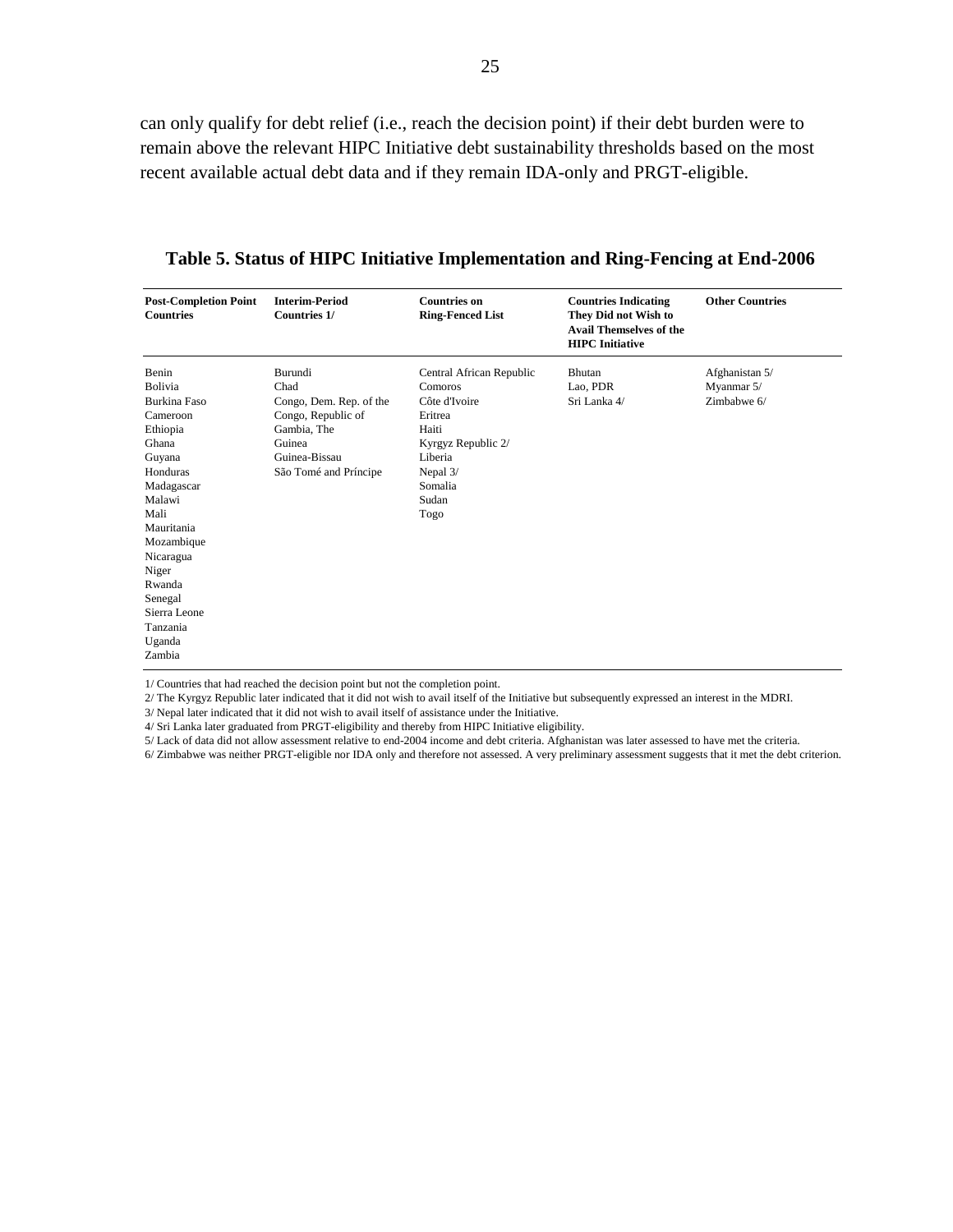## **Box 1. The Sunset Clause and the 2006 Ring-Fencing Exercise**

The sunset clause was a key element of the original design of the HIPC Initiative framework.<sup>1</sup> It sent a clear signal that the timeframe for qualifying for eligibility under the Initiative would not be unlimited, thereby providing incentives to potentially eligible countries to adopt IMF and IDAsupported adjustment programs early.<sup>2</sup> It was also intended to limit the build-up of new debt before application of debt relief, thereby mitigating moral hazard.<sup>3</sup>

Slower-than-expected progress under the HIPC Initiative necessitated four extensions of the sunset clause. In agreeing to the extension in 2004, the IMF and IDA Boards decided that potential eligibility would be limited ("ring-fenced") to countries meeting the Initiative's income and indebtedness criteria based on end-2004 data. In April 2006, the Boards endorsed and agreed to close the list of countries that at that time had been assessed to have met these two criteria (for the Fund, only the end-2004 indebtedness criterion was binding).<sup>4</sup>

The list included 11 countries that were assessed to have met the criteria and had not indicated that they did not wish to avail themselves of HIPC Initiative assistance. An additional three countries meeting the criteria indicated that they did not wish to take part in the initiative.<sup>5</sup> The Boards also decided that the list could subsequently be amended to include other countries for which end-2004 data, while not available at the time of the ring-fencing exercise, were to become subsequently available and show that the relevant criteria were met.

In late 2006, the Boards decided to let the sunset clause take effect at the end of that year and grandfathered all the previously ring-fenced countries**.** With this decision all countries on the ringfenced list would remain potentially eligible for debt relief under the HIPC Initiative.

 $3$  These considerations regarding the sunset clause were made in the 1998 review of the Initiative (see "The Initiative [for Heavily Indebted Poor Countries—Review and Outlook,](http://siteresources.worldbank.org/INTDEBTDEPT/PolicyPapers/20253115/1998-HIPC-ReviewOutlook.pdf)" September 1998).

 $<sup>4</sup>$  For IDA, both the income and indebtedness criteria are bound by the end-2004 deadline; hence, countries</sup> whose IDA-only/PRGF-eligible status later changes would not be considered "potentially eligible" for HIPC Initiative debt relief under the criteria approved by IDA. However, the IMF Board decided that only the indebtedness eligibility criterion would be applied to end-2004 data, and not the income criterion (see "PRGF-HIPC Trust Instrument– Amendments to Eligibility Criteria," October 2004).

5 "Heavily Indebted Poor Countries (HIPC) Initiative—List of Ring-Fenced Countries that Meet the Income and [Indebtedness Criteria at End-2004,](http://www.imf.org/external/np/pp/eng/2006/041106.pdf)" April 11, 2006.

<sup>&</sup>lt;sup>1</sup> The 1996 program for action stipulated that "the Initiative would be open to all HIPCs that pursue or adopt programs of adjustment and reform supported by the IMF and the World Bank in the next two years, after which the Initiative would be reviewed and a decision made whether it should be continued.

 $2$  Eligibility for HIPC Initiative assistance is contingent on meeting an income criterion (a country must be PRGTeligible and IDA-only) and having a debt ratio higher than the relevant HIPC threshold after full application of traditional debt relief mechanisms.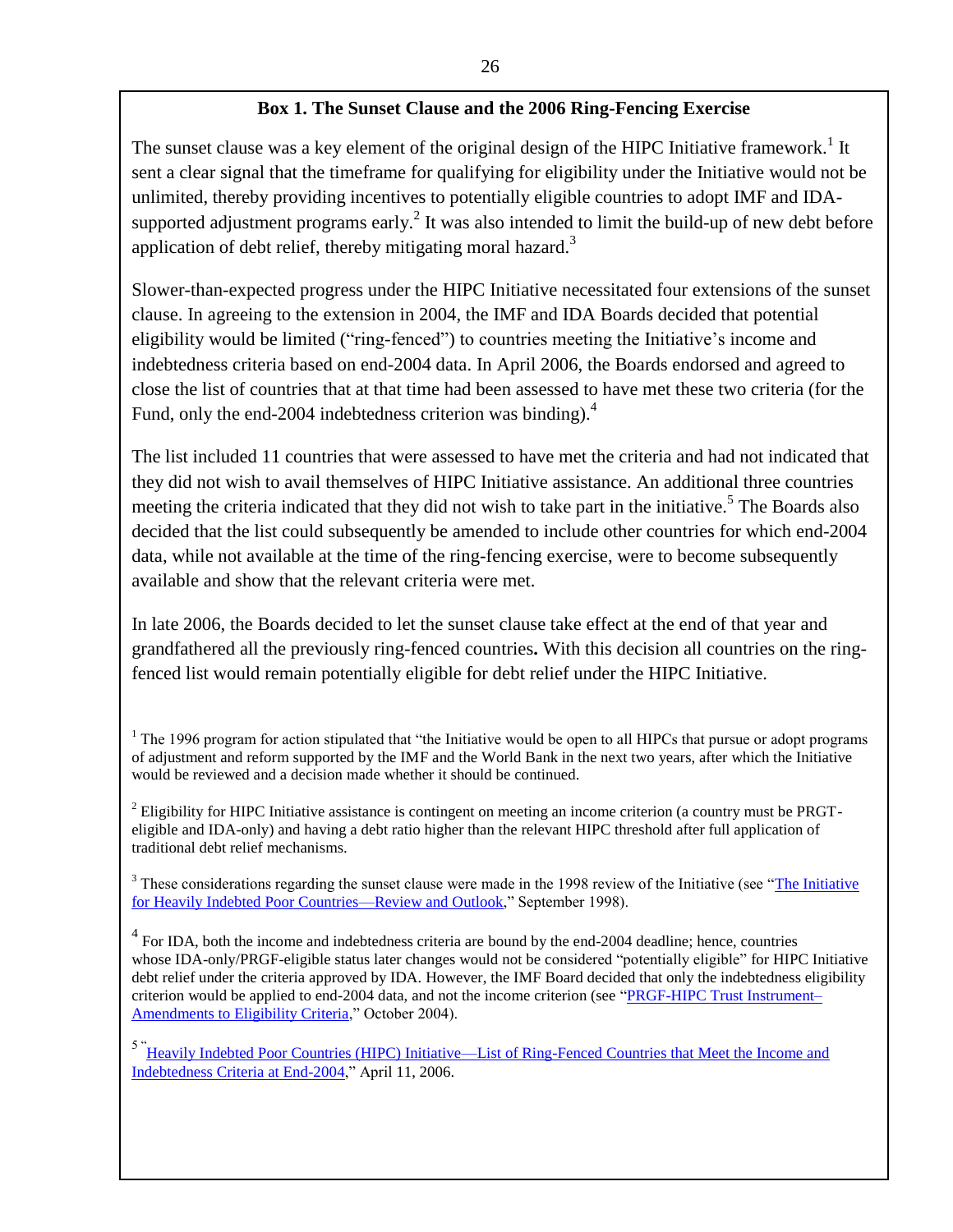32. **Considerable progress has been achieved under the HIPC Initiative since 2006**. Seven countries have reached the decision point during this period. Six of these countries were among the 11 countries included in the 2006 ring-fenced list; the seventh, Afghanistan, was later added to the list when it was assessed to have met the income and debt criteria at end-2004. Moreover, one country, Sri Lanka, graduated from PRGT-eligibility, and thereby HIPC Initiative eligibility, during this period. Thus, only four ring-fenced HIPCs—Eritrea, Kyrgyz Republic, Somalia, and Sudan—are yet to reach the decision point, while three additional countries—Bhutan, Lao P.D.R., and Nepal—that have expressly indicated that they do not wish to avail themselves of assistance under the HIPC Initiative, remain potentially eligible for assistance. <sup>33</sup> Moreover, while not a HIPC, Zimbabwe faces an unsustainable debt burden. The potential eligibility of Myanmar, which could not be assessed in 2006 because of lack of data, remains in doubt.

33. **In summary, the HIPC Initiative is largely complete.** Only a few potentially eligible and interested HIPCs are yet to qualify for debt relief under the HIPC Initiative. Among these, only Sudan has expressed a keen interest in obtaining assistance under the Initiative, while Eritrea's intentions are unclear and prospects for Somalia's engagement with the international community are highly uncertain. Zimbabwe is currently not potentially eligible but is likely, at some point, to need comprehensive debt relief from the international community. In the meantime, four countries that have indicated that they do not wish to avail themselves of HIPC Initiative assistance, remain potentially eligible for such relief.

### **B. Two Main Options**

<span id="page-26-0"></span>34. **In their informal discussion of the future of the HIPC Initiative earlier this year, the IMF and IDA Boards expressed little support for making the HIPC Initiative a permanent facility or for closing it down**. The former option would neither be consistent with the original intent of the Initiative nor justified by the current debt sustainability outlook in LICs. It would also be beset with moral hazard. At the same time, fixing a timeline for the closure of the Initiative—say within two years—might not allow the debt situation of some potentially eligible countries to be addressed. While this option would respond to concerns

 $\overline{a}$  $33$  From an IMF perspective, these countries remain potentially eligible for HIPC Initiative assistance as a country's indication of its intention not to take advantage of HIPC Initiative relief cannot be the basis for declaring the country ineligible. A limitation of eligibility would need to be based on relevant criteria consistent with the Fund's Articles (and, accordingly, any related Executive Board policy) pursuant to which the relief is granted and applied uniformly to all similarly situated countries. See paragraph 15 of "Initiative for Heavily [Indebted Poor Countries—Issues Related to the Sunset Clause,](http://www.imf.org/external/np/pp/eng/2006/081606.pdf)" August 16, 2006. However, from an IDA perspective, the IDA Board could revise the terms of the HIPC Initiative so as to allow countries otherwise eligible to permanently exit the Initiative through, for example, an amendment of the eligibility criteria or through a future ring-fencing exercise. See paragraph 16 of "Heavily Indebted Poor Countries Initiative–Issues Related to the Sunset Clause".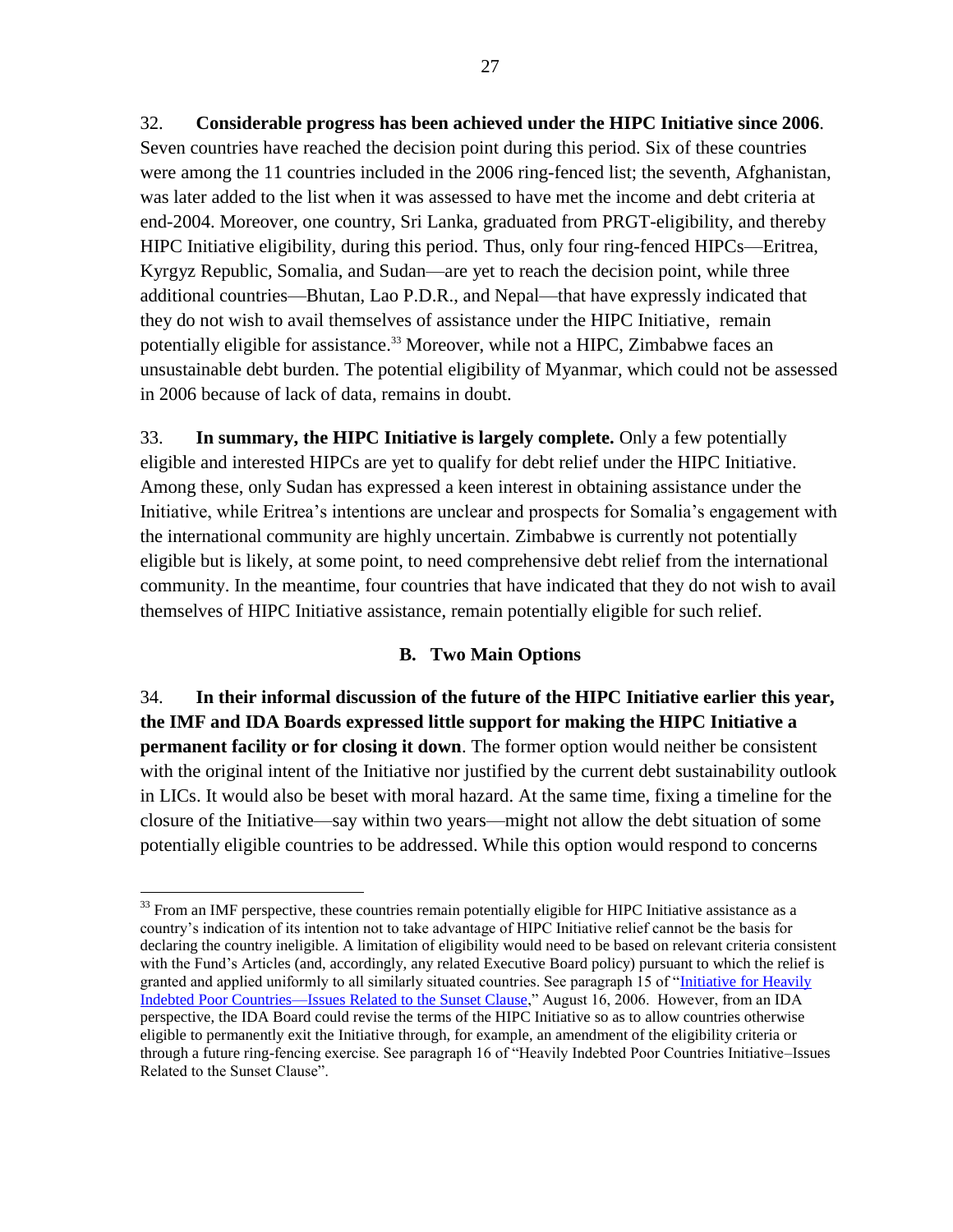raised about the longevity of the HIPC Initiative, it would eventually require either the setting up of a new debt-relief framework or dealing with each country on a case-by-case basis, which would be politically challenging, time consuming, and ultimately costly.<sup>34</sup>

35. **Two options for the future of the HIPC Initiative appeared to have the most**  support in the Boards: (i) maintaining the Initiative "as is"; and (ii) adding new income and indebtedness criteria (end-2010) and further ring-fencing potentially eligible countries.

- *Maintaining the status quo*: Under this option, the Initiative would remain closed to new entrants. All currently potentially eligible HIPCs, including those that have indicated that they do not wish to avail themselves of HIPC Initiative assistance or those that are later assessed to have met the end-2004 income and indebtedness criteria, would retain their potential eligibility indefinitely.<sup>35</sup> This option would afford these countries the opportunity to obtain debt relief on a timetable suitable to their individual circumstances (assuming they were to continue to qualify for such debt relief). Its main drawback is that it would perpetuate moral hazard, including for the countries that have hitherto not expressed an interest in debt relief under the Initiative, as qualification for, and the amount of debt relief committed, at the decision point depends on the debt stock for which the most recent information is available.
- *Adding new income and indebtedness criteria and further ring-fencing*: Further ringfencing of potentially eligible countries based on additional eligibility criteria relevant to the objectives of the provisions of the IMF's Articles (and related Executive Board policies) pursuant to which debt relief is provided is legally feasible. For instance, an indebtedness criterion at a date later than end-2004 (e.g., at end-2010) could be seen as relevant from a Fund perspective and imposed as an additional criterion for HIPC eligibility.<sup>36</sup> On the IDA's side, the Board could revise the terms of the Initiative to allow countries otherwise eligible to permanently exit the Initiative through an amendment of its eligibility criteria or a further ring-fencing exercise. This option was already anticipated in 2006. $37$  It would lead to the exclusion of most, of the

 $\overline{a}$ <sup>34</sup> HIPCs that fail to qualify under the Initiative would no longer be eligible for debt relief under the Multilateral Debt Relief Initiative.

 $35$  All countries which could qualify based on end-2004 income and indebtedness criteria (for example Myanmar) would also retain their potential eligibility.

 $36$  As was the case with the 2006 ring-fencing exercise, only the indebtedness criterion would be binding for the Fund. A draft proposed decision amending the PRG-HIPC Trust Instrument so that the eligibility criteria include an end-2010 indebtedness criterion will be circulated to the IMF Board as a supplement to this paper.

<sup>&</sup>lt;sup>37</sup> See paragraph 15 of "Initiative for Heavily Indebted Poor Countries—Issues Related to the Sunset Clause," August 16, 2006.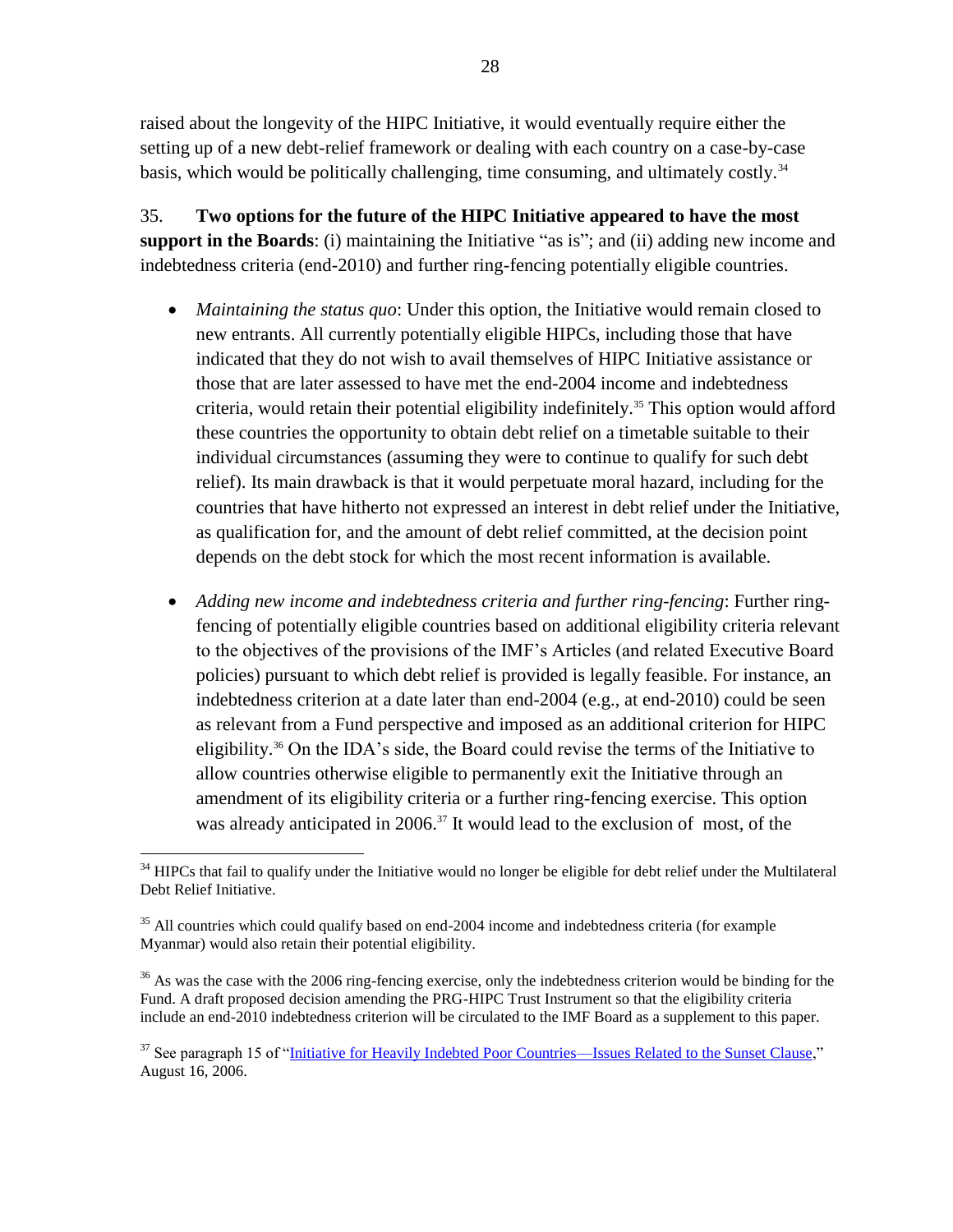countries currently potentially eligible that have indicated that they do not wish avail themselves of HIPC Initiative assistance as their debt ratios have fallen below the relevant HIPC Initiative thresholds in recent years (see below). Once it were to be determined that these countries are no longer potentially eligible, they would no longer be able to avail themselves of debt relief under the Initiative, even if their debt ratios were to exceed HIPC Initiative thresholds at some point in the future.<sup>38</sup>

## 36. **IMF and IDA staffs propose that the latter of these options be implemented**.

This option would eliminate considerable moral hazard and underscore the extent to which the HIPC Initiative has been successfully implemented. It would have the added benefit of meeting the expressed desire of most of the countries not wishing to avail themselves of assistance under the Initiative. The staffs are cognizant of the need to communicate any changes to the HIPC Initiative carefully, with an emphasis on its successful implementation to date. A further ring-fencing would not affect the delivery of debt relief for interim countries that have not reached the completion point, nor prevent pre-decision point HIPCs that have expressed interest in participating in the Initiative to reach the decision point according to their capacity to implement reforms.

# **C. Country Assessments against New Income and Indebtedness Criteria**

<span id="page-28-0"></span>37. **IMF and IDA staffs have assessed the remaining potentially eligible countries against the HIPC Initiatives' income and indebtedness criteria as of end-2010**. All these countries met the income criterion at end-2010 as they remained PRGT-eligible and IDAonly. Three countries—Bhutan, the Kyrgyz Republic, and Lao PDR—did not meet the indebtedness criterion at end-2010, while four—Eritrea, Nepal, Somalia, and Sudan—met the criterion (see Annex I for the detailed country-by-country assessments). Thus, the addition of end-2010 income and indebtedness criteria to the HIPC Initiative framework would retain only Eritrea, Nepal, Somalia, and Sudan on the list of potentially eligible HIPCs.

38. **While not assessed as part of the ring-fencing exercise, the possibility for Zimbabwe's to obtain assistance under the HIPC Initiative would not be affected by the above proposal**. A preliminary analysis indicates that Zimbabwe would meet the proposed end-2010 indebtedness criterion. Thus, the conditions laid out in paragraph 24 would continue to determine how Zimbabwe could become potentially eligible for HIPC Initiative relief.

<sup>&</sup>lt;sup>38</sup> The additional HIPC Initiative eligibility criteria would not apply to countries that have reached the decision point before the approval of the amendments. However, this further ring-fencing would not allow consideration of HIPC Initiative relief for countries meeting only the new income and indebtedness criteria. Staffs' assessment is that there likely are no such countries anyway.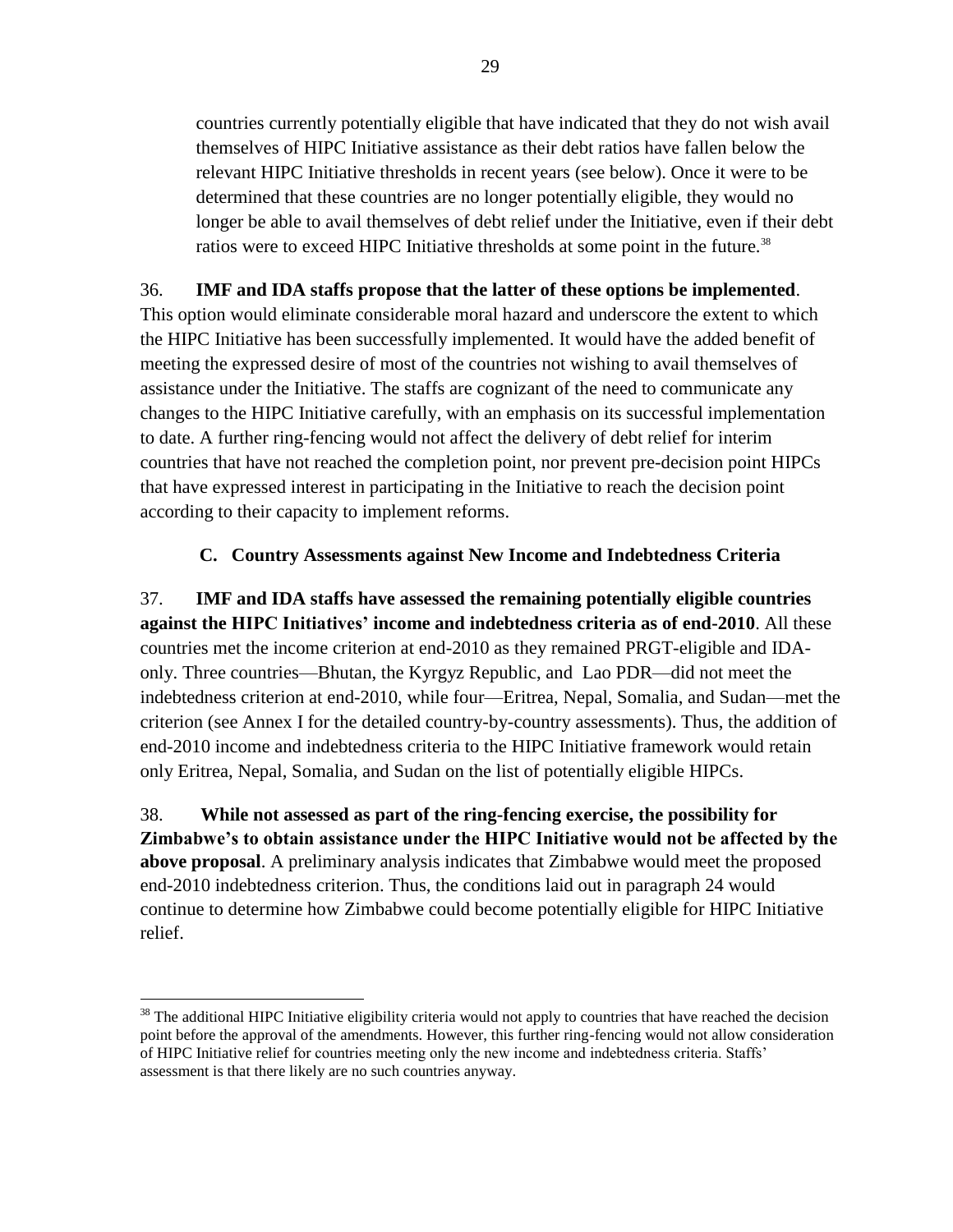39. **Of the four countries that would remain potentially eligible, Nepal is a special case in that its external debt is deemed sustainable**. Under the LIC DSF, Nepal is rated at moderate risk of debt distress, with external public or publicly guaranteed (PPG) debt at end-2010 well below all relevant thresholds. However, the present value of the PPG debt-toexports ratio exceeded 170 percent, and thereby the HIPC Initiative threshold of 150 percent, at end-2010 after the application of traditional debt relief mechanisms. This discrepancy stems from the large size of remittance flows to the Nepalese economy--remittances exceed 20 percent of GDP and are more than twice as large as exports of goods and services—and the different treatment of remittances in the DSF and the HIPC Initiative—remittances can be taken into account in the DSF, and are indeed reflected in Nepal's debt sustainability assessments, but are not included in HIPC calculations in accordance with views previously expressed by the Boards (see Box 2). For Nepal, including remittances in the denominator of the PV of PPG debt-to-exports ratio would lower this ratio to below 60 percent.

### **Box 2. Remittances in the Context of the HIPC Initiative**

As originally laid out in the HIPC Initiative framework in 1996, it was envisaged that the denominator for the PV of debt-to-exports ratio would normally be limited to exports of goods and services as defined in the 5<sup>th</sup> edition of the Balance of Payments Manual.<sup>1</sup> However, where workers' remittances make a significant contribution to the country's debt servicing capacity, such inflows were to be included in the denominator for the PV of debt-toexports ratio. In 1997, the IMF and IDA Boards decided, given the absence of reliable data on remittances in most HIPCs, to exclude worker's remittances.<sup>2</sup>

 $1$  See "The HIPC Debt Initiative—Elaboration of Key Features and Proposed Procedures," Box 3, August 26, 1996.

 $2^2$  See "Summing Up by the Acting Chairman—Cap paper for the Preliminary HIPC Initiative Documents for Bolivia, Burkina Faso, Cote d'Ivoire, and Uganda," April 23,1997.

40. **The staffs do not see a good case for modifying the framework of the HIPC Initiative to allow for the consideration of remittances in determining potential eligibility and qualification for assistance under the Initiative**. While not as strong as in the 1990s, the rationale for excluding remittances from consideration in assessing a country's debt servicing capacity—concerns about the unevenness of data availability and quality across countries—still has validity. Moreover, adding remittances to exports in the denominator of the debt-to-exports ratio, even if limited to cases for which remittances are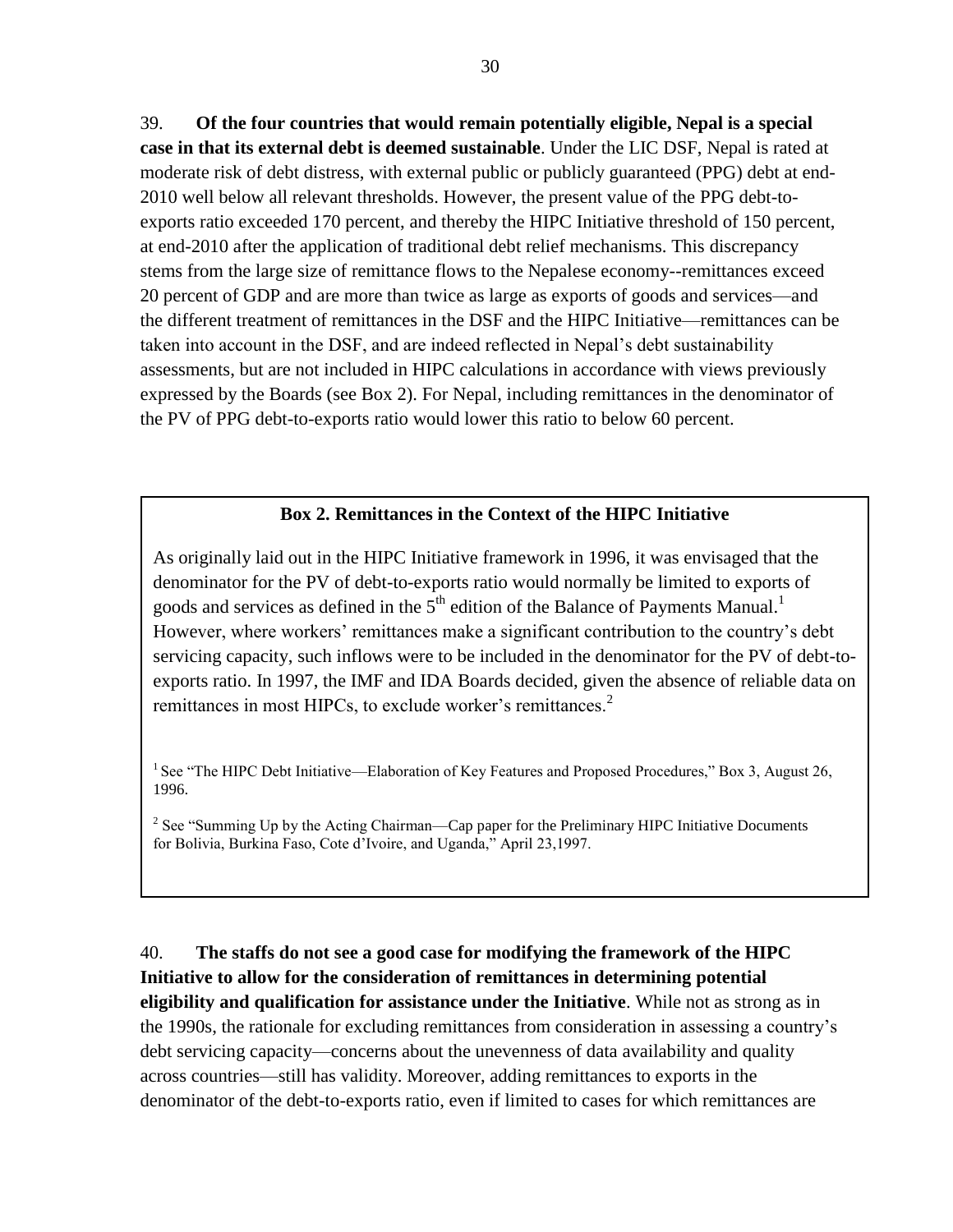large relative to the size of the economy, could have undesirable consequences, including possibly disqualifying from assistance countries that would qualify under current rules. It could also lower the amount of assistance to future HIPCs relative to what HIPCs that have already qualified have received, thereby violating, at least in spirit, the principle of uniformity of treatment. While it may be technically feasible to devise rules that would avoid giving rise to these undesirable consequences, such rules would be complex and lack transparency. In light of these serious drawbacks, the staffs do not favor such a major modification of the Initiative at this late stage, even though it would be appealing for the case of Nepal on economic grounds and have the corollary benefit of aligning the eligibility list with the wishes of the Nepalese authorities.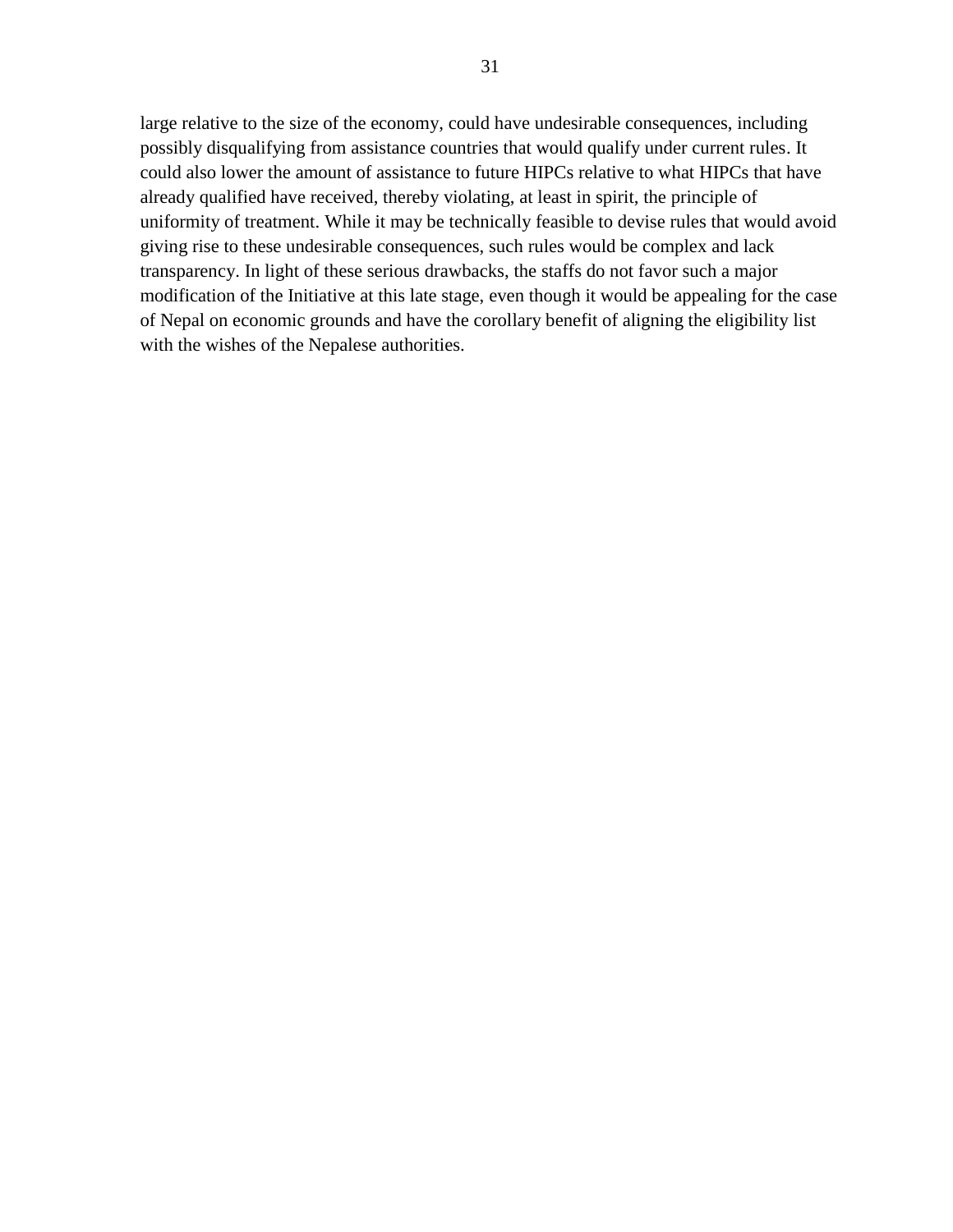#### **V. ISSUES FOR DISCUSSION**

- <span id="page-31-0"></span> Do Directors agree with the proposals for the further streamlining of reporting of progress under the initiatives, and for periodic reports on debt vulnerabilities in LICs, including HIPCs?
- Do Directors agree with the proposals for the addition of income and indebtedness criteria for end-2010 to the HIPC Initiative framework and the further ring-fencing of the list of potentially eligible HIPCs based on these criteria?
- Do Directors agree that introducing remittances into the HIPC Initiative framework at this late stage would not be appropriate?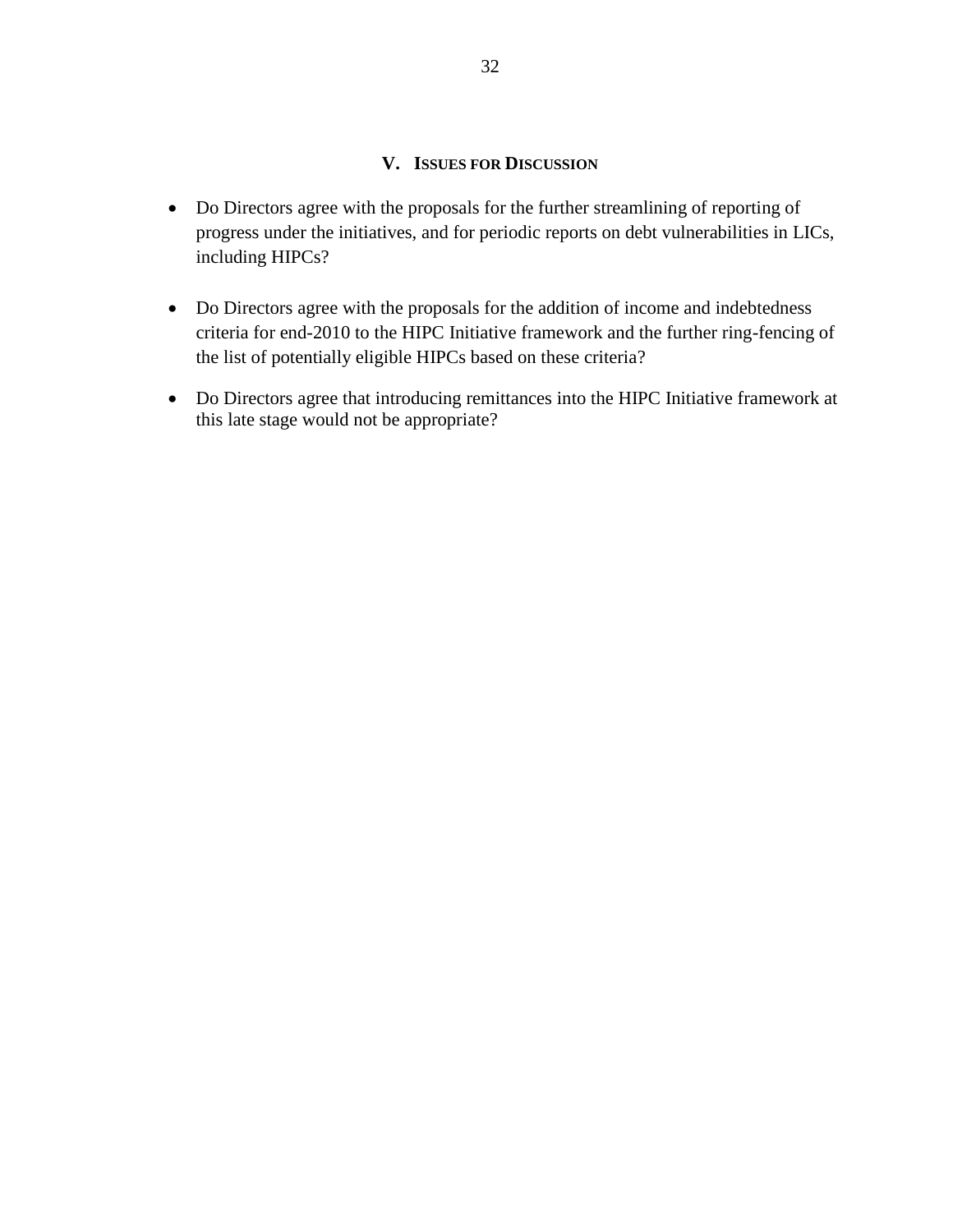#### **Annex I. Assessing Remaining HIPCs against the Indebtedness Criterion at end-2010**

**Assessment of a country's external debt against the HIPC Initiative's indebtedness criterion at a particular point in time is data intensive**. Macroeconomic data is required on GDP, exports of goods and services, and central government revenue (excluding grants). On external public and publicly guaranteed debt, sufficiently detailed information is needed to allow the calculation of the present value of the debt, as well as the simulation of the application of traditional debt relief mechanisms. Ideally, loan-by-loan information should be used to arrive at precise estimates but, when this is not available, a close approximation can be obtained based on disaggregated data that separately identifies the debt service associated with pre-cutoff, post cutoff and non-ODA, ODA debt (see Annex II on methodological issues).

**For all the seven countries remaining on the ring-fenced list based on end-2004 data, IMF and IDA staffs were able to obtain sufficiently detailed data to allow assessment against an end-2010 indebtedness criterion**. The methodology used for the assessment is the same as was employed for the 2006 ring-fencing exercise.<sup>1</sup> Full sets of loan-by-loan data were obtained for Nepal and Sudan, while partial sets were obtained for Eritrea and Somalia.<sup>2</sup> For Bhutan, the Kyrgyz Republic, and Lao PDR, the respective authorities provided sufficiently disaggregated data based on a template provided by the staffs. Macroeconomic data, including on GDP, exports, and central government revenues, was obtained from the most recent IMF and World Bank country reports, as well as from country teams.

# **Based on the data collected, IMF and IDA staffs have determined that Eritrea, Nepal, Somalia, and Sudan met the end-2010 indebtedness criterion while Bhutan, the Kyrgyz Republic, and Lao PDR did not (Annex I Table 1)**:

• For Bhutan, data provided by the authorities indicates that the PV of external public and publicly guaranteed (PPG) debt at end-2010 was 125 percent of exports of goods and services and 180 percent of central government revenue. Thus, Bhutan did not meet the HIPC Initiative threshold for either the export or fiscal windows at end-2010.

<sup>&</sup>lt;sup>1</sup> "Heavily Indebted Poor Countries (HIPC) Initiative—List of Ring-Fenced Countries that Meet the Income and [Indebtedness Criteria at End-2004,](http://www.imf.org/external/np/pp/eng/2006/041106.pdf)" April 11, 2006.

<sup>&</sup>lt;sup>2</sup> Economic data for Eritrea and Somalia is hard to come by. However, staffs obtained multilateral debt data for these countries directly from the creditors and bilateral Paris Club debt data from the Paris Club Secretariat. Thus, the debt estimates for these countries represent lower bounds rather than point estimates as they do not include non-Paris Club and commercial debt.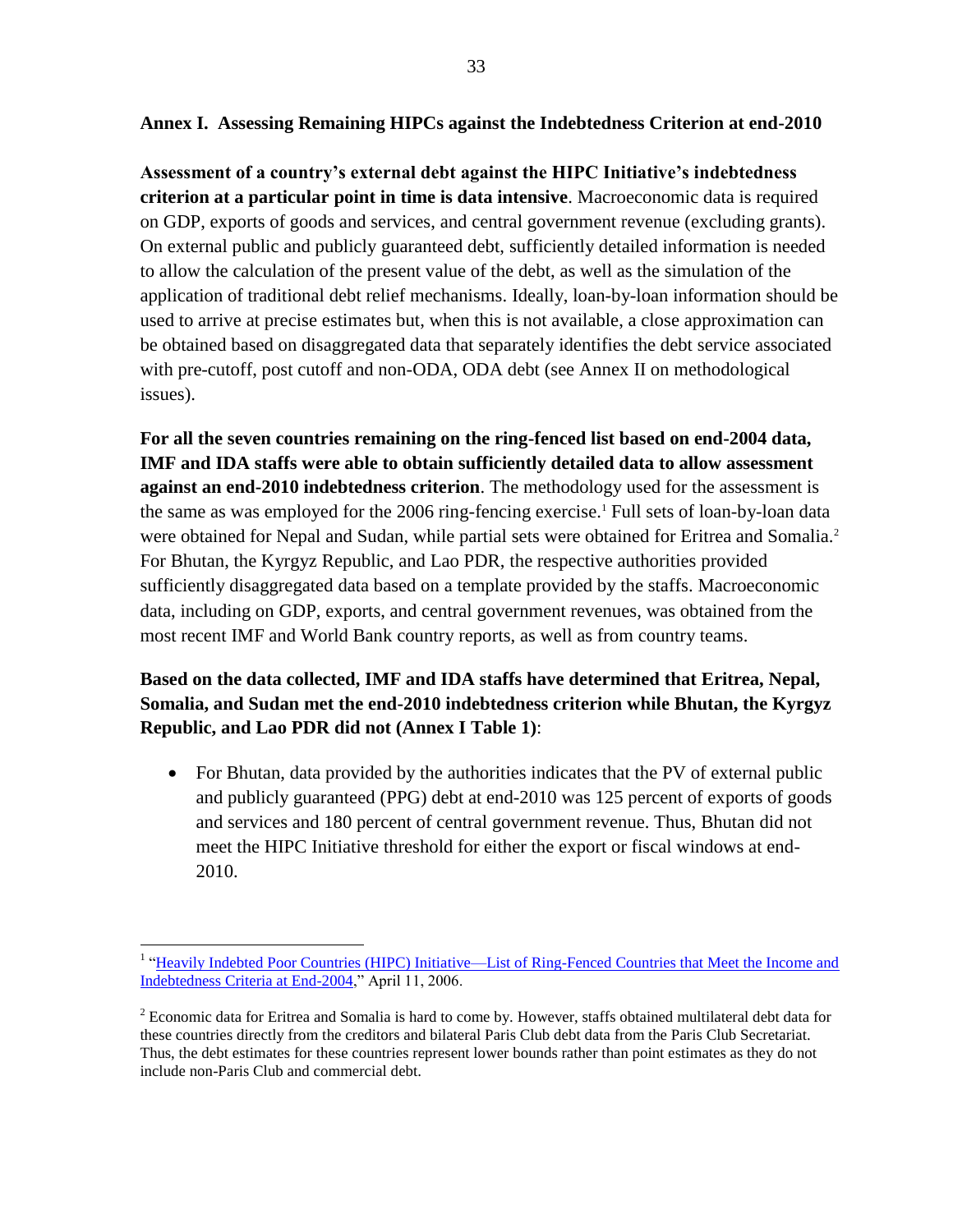- For Eritrea, estimates based on data on multilateral and Paris club debt indicate that the PV of external PPG debt was at least 596 percent of exports of goods and services at end-2010. Thus, Eritrea met the HIPC Initiative threshold for the export window at end-2010.
- For the Kyrgyz Republic, data provided by the authorities indicates that the PV of external PPG debt at end-2010 was 75 percent of exports of goods and services and 184 percent of central government revenue. Thus, the Kyrgyz Republic did not meet the HIPC Initiative threshold for either the export or fiscal windows at end-2010.
- For Lao PDR, data provided by the authorities indicates that the PV of external PPG debt at end-2010 was 113–117 percent of exports of goods and services and 236–246 percent of central government revenue.<sup>3</sup> While the debt to revenue ratio was close to the HIPC Initiative threshold, the estimation of traditional debt relief covered only Paris Club debt, and therefore represented a lower bound for such relief. Thus, Lao PDR did not meet the HIPC Initiative threshold for either the export or fiscal windows at end-2010.
- For Nepal, loan-by-loan data indicate that the PV of external PPG guaranteed debt was at 173 percent of exports of goods and services at end-2010. Thus, Nepal met the HIPC Initiative threshold for the export window at end-2010.<sup>4</sup>
- For Somalia, estimates based on data on multilateral and Paris club debt indicate that the PV of external PPG debt was at least 410 percent of exports of goods and services at end-2010. Thus, Somalia met the HIPC Initiative threshold for the export window at end-2010.
- For Sudan, loan-by-loan data indicate that the PV of external PPG debt was at 184 percent of exports of goods and services at end-2010. Thus, Sudan met the HIPC Initiative threshold for the export window at end-2010.<sup>5</sup>

 $\overline{a}$  $3$  The range estimates reflect some stock-flow inconsistency regarding external commercial debt.

<sup>4</sup> Notwithstanding this result, Nepal's external debt is assessed to be sustainable under the LIC DSF as remittances add greatly to the country's debt servicing capacity.

 $<sup>5</sup>$  As for the other countries, the export denominator for Sudan is the simple average of exports over 2008–10.</sup> Sudan will, however, loose a large share of its export base following the independence of South Sudan.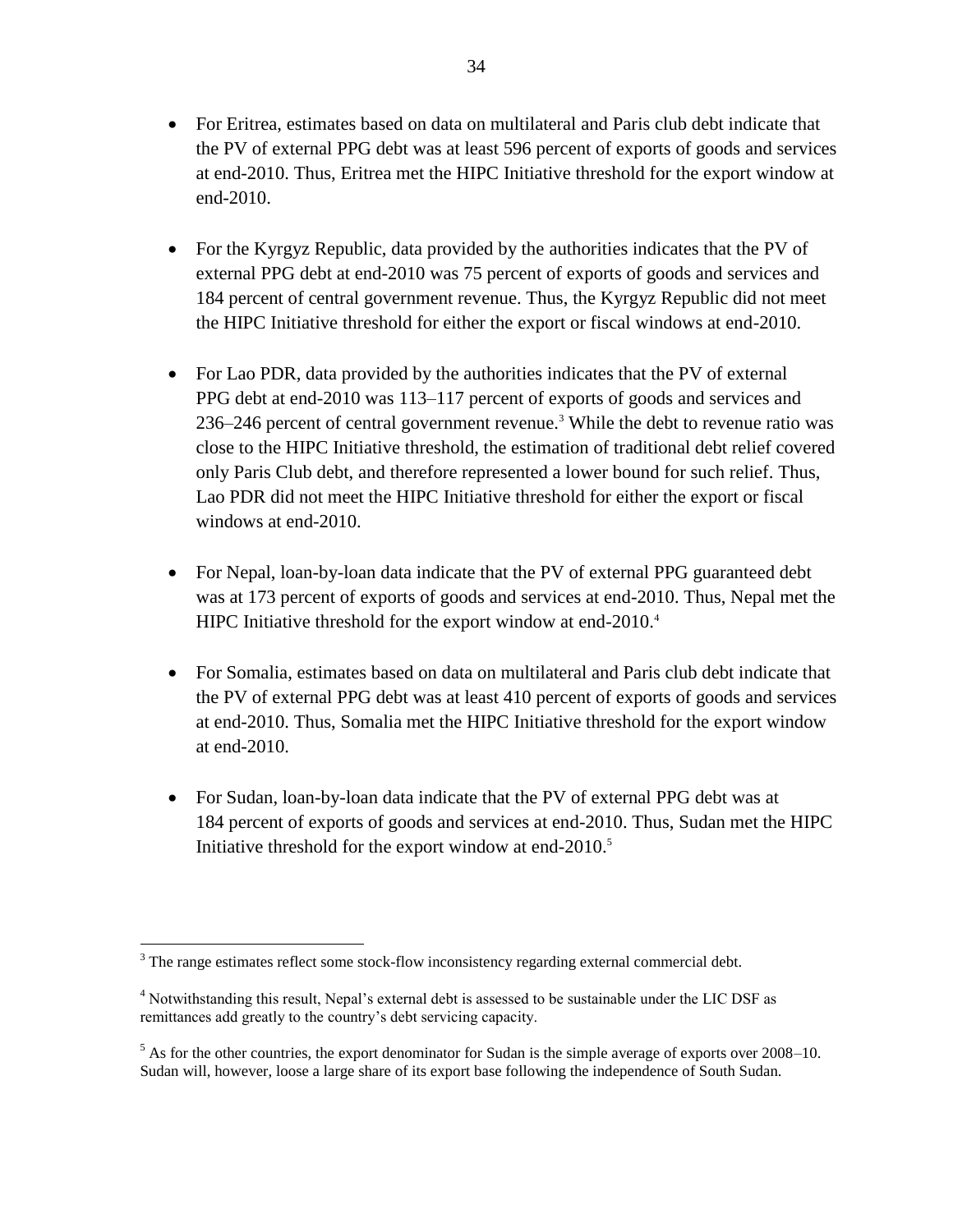|                 | From Authorities' Data Submission 1/<br>After Application of TDRM 2/     |                          | From Loan-by-Loan Data<br>After Application of TDRM 2/ |                                                   |  |  |  |  |
|-----------------|--------------------------------------------------------------------------|--------------------------|--------------------------------------------------------|---------------------------------------------------|--|--|--|--|
|                 | PV of PPG of External PV of PPG of External<br>Debt/Exports<br>(Percent) | Debt/Revenue<br>Percent) | PV of PPG of External<br>Debt/Exports<br>(Percent)     | PV of PPG of External<br>Debt/Revenue<br>Percent) |  |  |  |  |
| <b>Bhutan</b>   | 125                                                                      | 180                      | .                                                      | .                                                 |  |  |  |  |
| Eritrea 3/      | .                                                                        | .                        | 596                                                    | 172                                               |  |  |  |  |
| Kyrgyz Republic | 75                                                                       | 184                      | $\cdots$                                               | $\cdots$                                          |  |  |  |  |
| Lao P.D.R. $4/$ | 113-117                                                                  | 236-246                  | $\cdots$                                               | $\cdots$                                          |  |  |  |  |
| Nepal           | .                                                                        | $\cdots$                 | 173                                                    | 112                                               |  |  |  |  |
| Somalia 5/      | .                                                                        | $\cdots$                 | 410                                                    | N/A                                               |  |  |  |  |
| Sudan           | .                                                                        | .                        | 184                                                    | 201                                               |  |  |  |  |

#### **Table AI.1 HIPCs' End-2010 External Debt Relative to Exports and Revenue**

Source: IMF and IDA staff estimates.

*Memorandum items:*

Bhutan, the Kyrgyz Republic, and Lao PDR would not qualify for HIPC Initiative assistance based on end-2010 data, while Nepal, Eritrea, Somalia, and Sudan would.

1/ The authorities were asked to provide sufficiently disaggregated data to allow the simulation of the application of TDRM. While the Laotian authorities provided data, it was insufficiently detailed to allow this.

2/ TDRM stands for traditional debt relief mechanisms.

3/ Based on data for multilateral and Paris Club creditors.

4/ Range of estimates reflects stock flow discrepancies in data on commercial debt.

5/ Based on data for multilateral and Paris Club creditors. No information is available on fiscal revenue.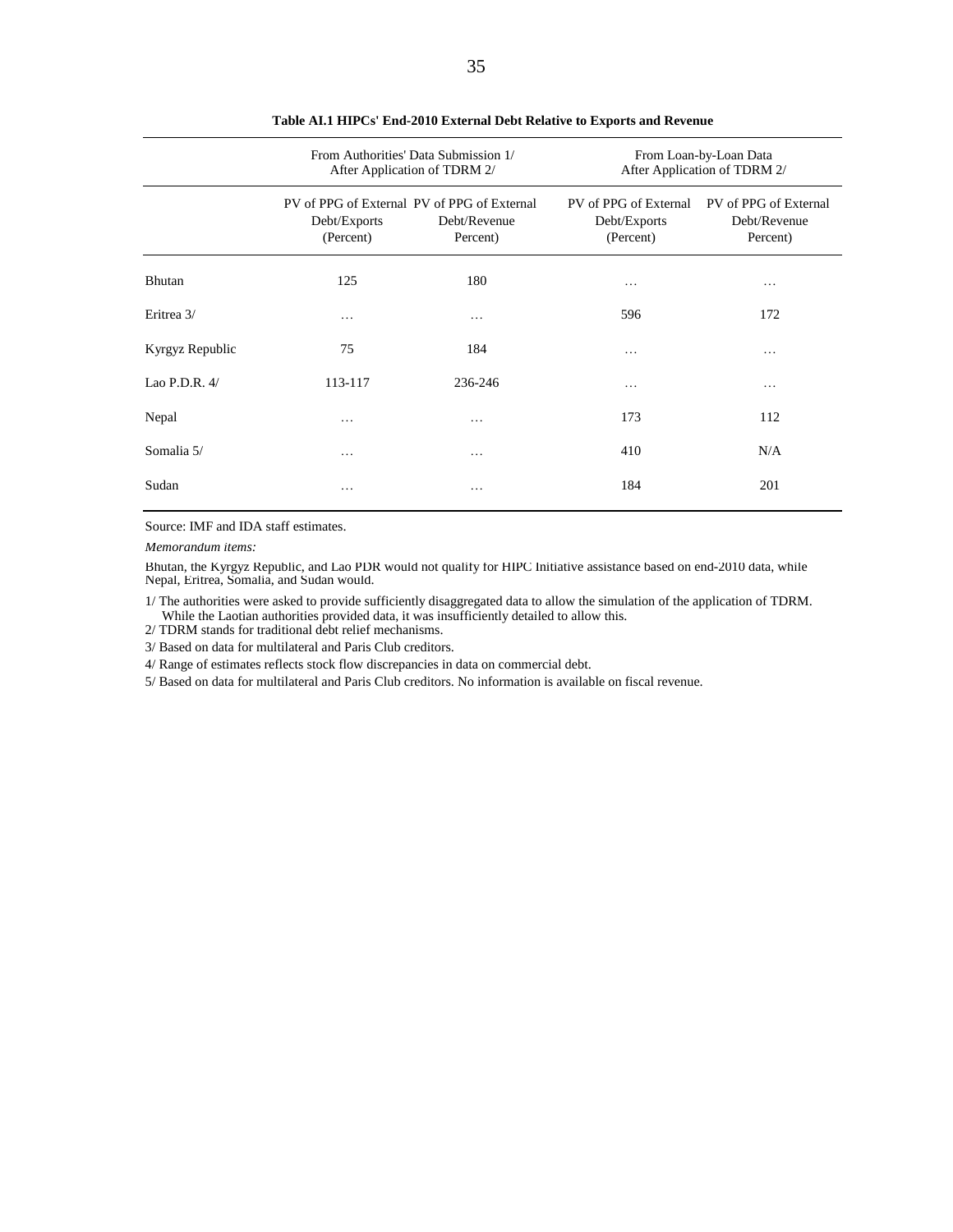**Assessment of potential eligibility:** A country is considered potentially eligible for debt relief under the HIPC Initiative if the following conditions are satisfied: (a) it is IDA-only and PRGT eligible and (b) its end-December 2004 debt burden indicators are above the thresholds established under the HIPC Initiative after full application of traditional debt relief mechanisms. The thresholds are 150 percent for the ratio of the present value of debt (PV) to exports of goods and services and 250 percent for the ratio of PV to fiscal revenue. To qualify under the second criterion a country must also have ratios of exports of goods and services to GDP and fiscal revenue to GDP above 30 percent and 15 percent, respectively.

**Debt:** Debt covered under the Initiative is limited to medium and long-term public and publicly guaranteed external debt with the following exceptions: short-term debt that has been in arrears for more than one year; private sector debt that has previously been covered by Paris Club agreements; debt of public enterprises (defined as at least 50 percent owned by the government) regardless of whether the debt is formally publicly guaranteed; and debt of public enterprises being privatized if that debt remains a liability of the government. Only disbursed and outstanding debt is considered: future disbursements are excluded even if they relate to existing commitments.

**Debt Service:** Debt service is projected on a loan-by-loan basis and reflects the disbursed and outstanding portion of the loans. When loans are repaid on a commitment basis, debt service is projected using the contractual repayment profile pro-rated by the disbursed amount.

**Present Value:** The PV is the discounted value of the projected debt service payments. It is used as the basis for calculating the amount of debt relief once full delivery of traditional debt relief is assumed. The currency-specific discount rates used under the HIPC Initiative are the average OECD Commercial Interest Reference Rates (CIRRs) calculated over the six-month period leading up to the cutoff date for the debt stock. For units of account from various multilateral creditors, the discount rate is the weighted average of the CIRRs for the currencies in the basket. The SDR discount rate is used for those currencies for which a CIRR is not available, unless they are formally pegged to a currency for which a CIRR is available, in which case the CIRR of the peg is used.

**Traditional Debt Relief:** This refers to a Paris Club stock-of-debt operation on Naples terms (with a 67 percent PV reduction on non-ODA debt) and action on at least comparable terms on other official bilateral and commercial debt. It is the basis for which qualification for debt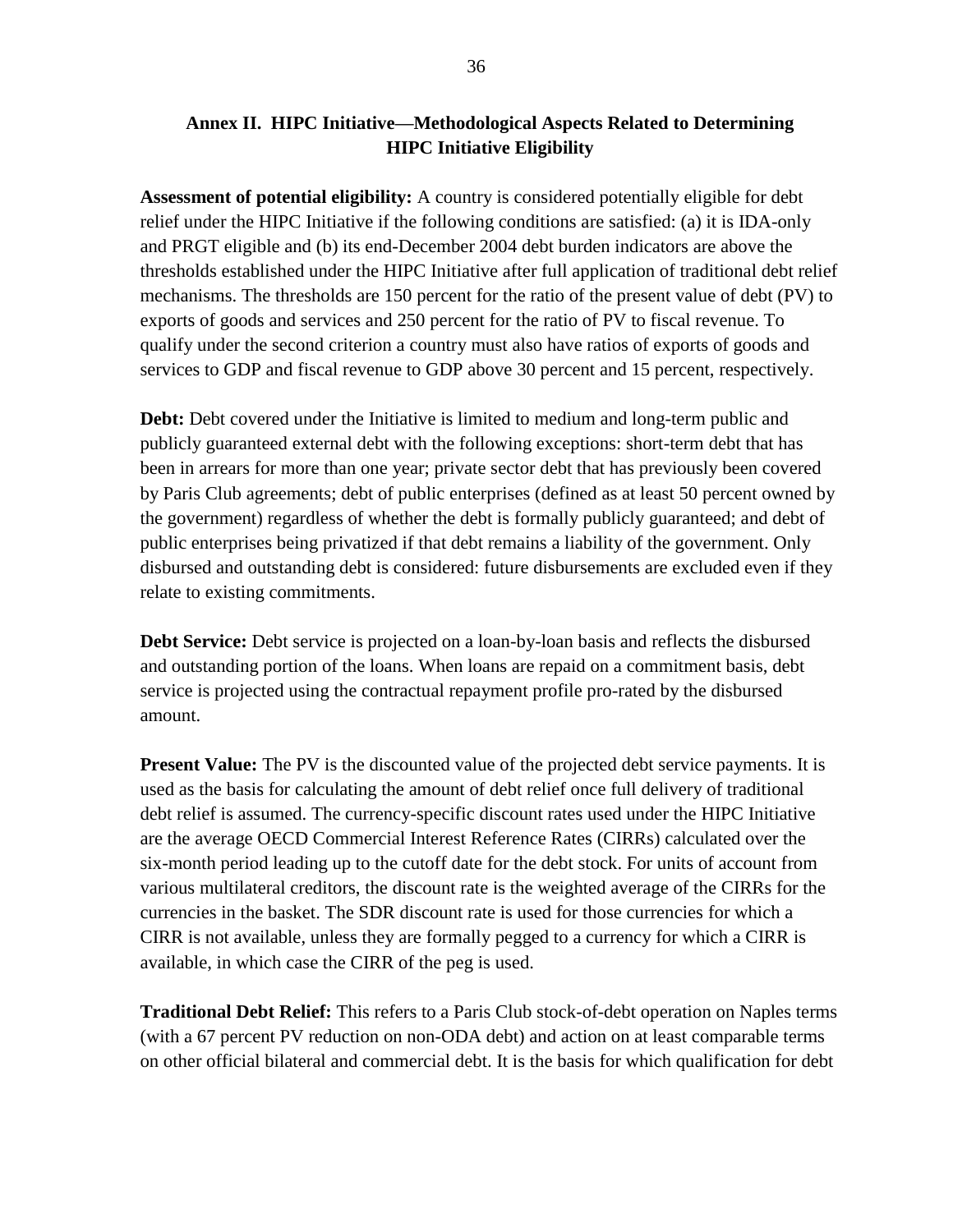relief is assessed in HIPC Initiative documents even when a country has never rescheduled its debts.

**Cut-off date:** The date (established at the time of a country's first Paris Club rescheduling) before which loans must have been contracted in order for their debt service to be eligible for rescheduling. New loans extended after the cut-off date are not subject to future rescheduling. A June 1999 cut-off date (the effective date of the Cologne Agreement) is applied to countries that have not had a Paris Club rescheduling.

**Official Development** A**ssistance (ODA):** ODA is defined by the OECD as credits (including grant and loan packages) (a) aimed at promoting economic development and welfare of developing countries and, (b) that are concessional in character and contains a grant element of at least 25 percent (using a fixed discount rate of 10 percent). ODA is provided to developing countries and to multilateral institutions by OECD/DAC members and other countries through their official agencies, including state and local governments, or by their executive agencies; ODA is also provided to developing countries by multilateral institutions. Excluded from this category and therefore considered non-ODA are defense related lending, lending on commercial terms and by export credit agencies.

**Exports:** The exports denominator corresponds to the three-year backward-looking average exports of goods and non-factor services, consistent with the IMF Balance of Payments Manual, 5th edition, 1993. The export base is gross and is not adjusted to reflect any netting out of imported inputs, debt service payments, etc. Worker's remittances and transit trade (goods that cross frontiers without changing ownership) are excluded from the denominator.

**Revenue:** Revenue is defined as current central government revenue excluding grants. This is consistent with the objective of releasing government resources from external debt service, which in HIPCs is mostly undertaken by the central government, to spending in priority areas. Information on revenue on a wider basis is not available for most of these countries and use of a broad revenue base only when available would tend to penalize countries with better statistical systems.

**Exchange rates:** The PV of debt is converted from its currency-specific components into U.S. dollars using the exchange rates prevailing at the end of the base year for the debt stock. In cases where the balance of payments is presented in a currency other than the U.S. dollar, exports are converted to U.S. dollars using the average exchange rate for the corresponding year. The three year export average used as the denominator for the PV of debt-to-exports ratio is derived as a second step after annual exports have been converted into U.S. dollars. For the calculation of the PV of debt-to-revenue ratio, current central government revenue is converted into U.S. dollars using the average exchange rate for the year.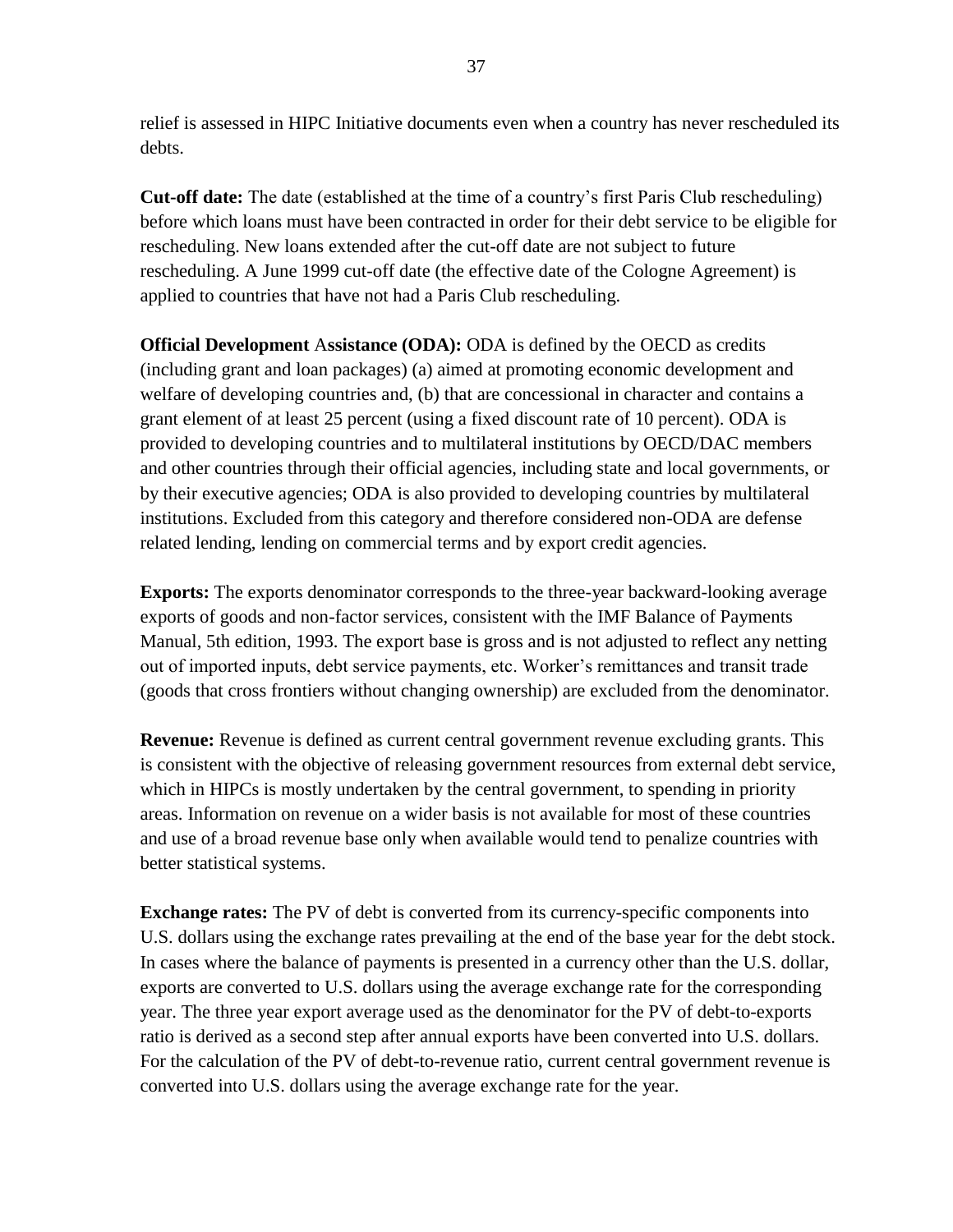### **Annex III. Country Status under the Enhanced HIPC Initiative**

|  |  |  |  |  | <b>Table 1. HIPC Pre-Decision-Point Countries</b> |
|--|--|--|--|--|---------------------------------------------------|
|--|--|--|--|--|---------------------------------------------------|

| <b>COUNTRY</b>            | <b>RECENT POLITICAL</b>                                                                                                                                                                                                                                                                                                                                                                         | <b>RISK OF DEBT</b>               | <b>PRSP STATUS</b>                                                                                                                                                                              | <b>IMF PROGRAM AND</b>                                                                                                                                                                                           | <b>DECISION-</b> |
|---------------------------|-------------------------------------------------------------------------------------------------------------------------------------------------------------------------------------------------------------------------------------------------------------------------------------------------------------------------------------------------------------------------------------------------|-----------------------------------|-------------------------------------------------------------------------------------------------------------------------------------------------------------------------------------------------|------------------------------------------------------------------------------------------------------------------------------------------------------------------------------------------------------------------|------------------|
|                           | <b>DEVELOPMENTS</b>                                                                                                                                                                                                                                                                                                                                                                             | <b>DISTRESS AND</b>               |                                                                                                                                                                                                 | <b>MACROECONOMIC</b>                                                                                                                                                                                             | <b>POINT</b>     |
|                           |                                                                                                                                                                                                                                                                                                                                                                                                 | DATE OF THE                       |                                                                                                                                                                                                 | <b>STATUS</b>                                                                                                                                                                                                    | <b>DATE</b>      |
|                           |                                                                                                                                                                                                                                                                                                                                                                                                 | <b>ASSESSMENT</b>                 |                                                                                                                                                                                                 |                                                                                                                                                                                                                  |                  |
| <b>Eritrea</b>            | Eritrea's political situation remains<br>fragile. Border tensions with Ethiopia<br>still remain. Eritrea's continued<br>support of a Somali militant group<br>associated with Al Qaeda terror<br>network led the UN Security Council<br>to vote for sanctions in December<br>2009 straining its relationship with its<br>neighbors Djibouti, Kenya, Uganda<br>and Sudan.                        | In debt distress<br>December 2009 | There is no recent<br>PRSP and no work<br>ongoing towards its<br>preparation.                                                                                                                   | There are no ongoing<br>discussions for a Fund-<br>supported program. The 2009<br><b>Article IV Consultation was</b><br>concluded in December 2009.                                                              | Uncertain        |
| Kyrgyz<br><b>Republic</b> | With the approval of the new<br>Constitution in June 2010, the Kyrgyz<br>Republic changed from the<br>presidential to the parliamentary<br>system. Ms. Roza Otunbaeva was<br>elected as the President for the<br>transition period until January 2012.<br>The Parliamentary elections were held<br>in October 2010 and the new<br>Presidential elections are scheduled<br>for October 30, 2011. | Moderate<br>June 2011             | The new Government<br>that took office in<br>December 2010 has just<br>approved its Medium-<br>Term Development<br>Program for 2012-2014<br>and submitted to the<br>Parliament for<br>approval. | A three year Extended Credit<br>Facility (ECF) arrangement<br>was approved on June 20,<br>2011. The first review of the<br>performance under the<br>arrangement is expected to be<br>completed in December 2011. | No<br>intention* |

\* The decision-point document was prepared in February 2007 but withdrawn at the request of the Government, based on its intention to not move to decision-point. Based on 2010 debt data, the Kyrgyz Republic appears well below the HIPC thresholds.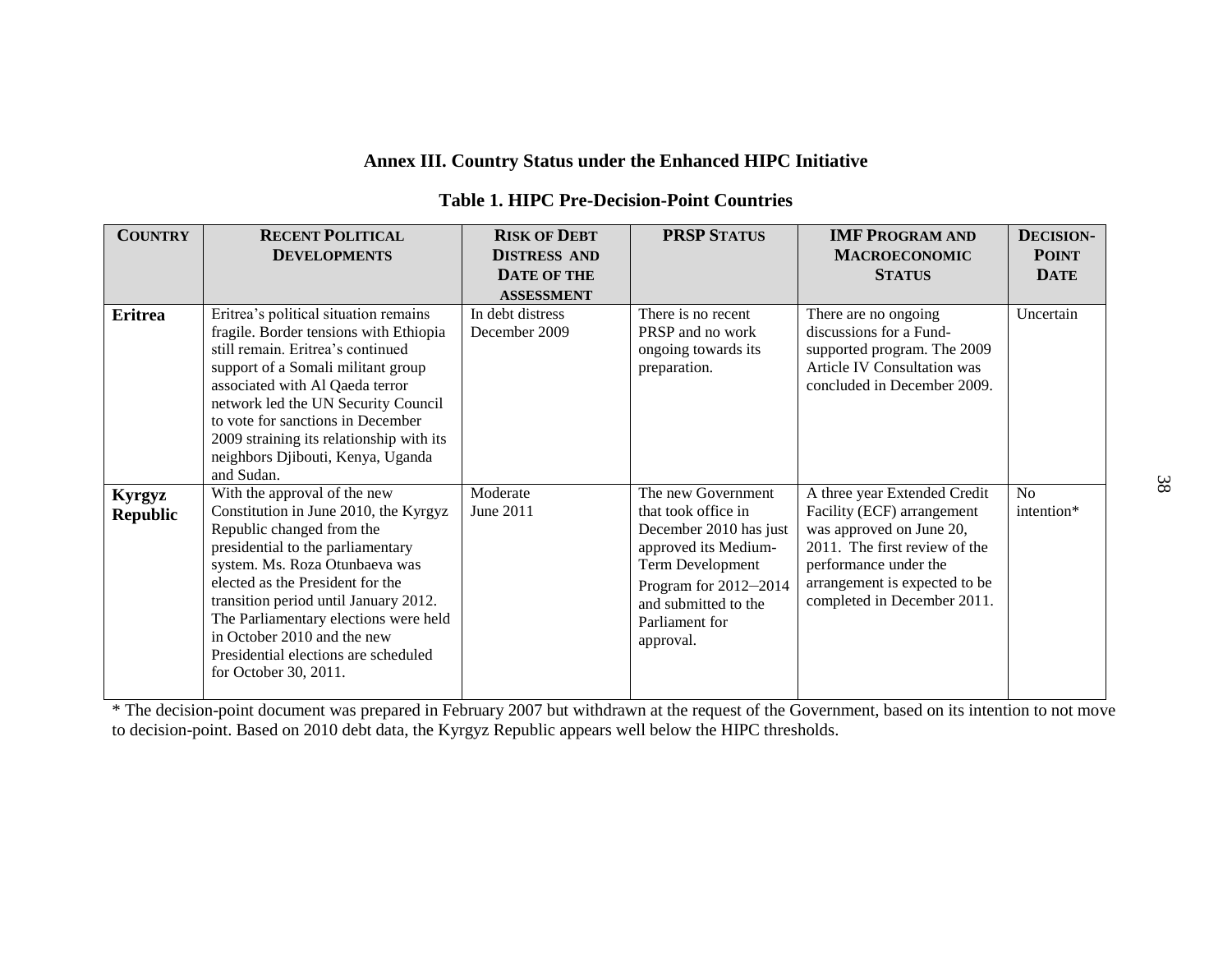# **Table 1. HIPC Pre-Decision-Point Countries (concluded)**

| <b>COUNTRY</b> | <b>RECENT POLITICAL</b>                                                                                                                                                                                                                                                                                                                                                                                                                                                                                                                                                                                     | <b>RISK OF DEBT</b>           | <b>PRSP STATUS</b>                                                                                                        | <b>IMF PROGRAM AND</b>                                                                                                                                                                                                                                                                                                                                               | <b>DECISION-</b>                                          |
|----------------|-------------------------------------------------------------------------------------------------------------------------------------------------------------------------------------------------------------------------------------------------------------------------------------------------------------------------------------------------------------------------------------------------------------------------------------------------------------------------------------------------------------------------------------------------------------------------------------------------------------|-------------------------------|---------------------------------------------------------------------------------------------------------------------------|----------------------------------------------------------------------------------------------------------------------------------------------------------------------------------------------------------------------------------------------------------------------------------------------------------------------------------------------------------------------|-----------------------------------------------------------|
|                | <b>DEVELOPMENT</b>                                                                                                                                                                                                                                                                                                                                                                                                                                                                                                                                                                                          | <b>DISTRESS AND DATE</b>      |                                                                                                                           | <b>MACROECONOMIC</b>                                                                                                                                                                                                                                                                                                                                                 | <b>POINT</b>                                              |
|                |                                                                                                                                                                                                                                                                                                                                                                                                                                                                                                                                                                                                             | OF THE ASSESSMENT             |                                                                                                                           | <b>STATUS</b>                                                                                                                                                                                                                                                                                                                                                        | <b>DATE</b>                                               |
| <b>Somalia</b> | The political situation continues to be<br>highly fragile. The Transitional<br>Federal Government lacks popular<br>support and legitimacy.                                                                                                                                                                                                                                                                                                                                                                                                                                                                  | N/A                           | There is no PRSP in<br>place in Somalia and<br>one is not expected in<br>the near term.                                   | Somalia has not had an IMF<br>supported program since 1987.<br>Lack of economic data<br>precludes an assessment of the<br>macroeconomic situation and<br>prospects for Fund<br>re-engagement-either via<br>surveillance or an<br>arrangement—in the<br>foreseeable future are<br>minimal.                                                                            | Uncertain                                                 |
| <b>Sudan</b>   | On July 9, 2011 South Sudan became<br>independent following the results of a<br>referendum in January 2011. Pending<br>completion of the overall negotiations,<br>the two parties agreed that the North<br>would take on all debt as the<br>continuing state, under two<br>conditions: 1) the parties will<br>undertake a joint outreach to the<br>creditors; 2) the international<br>community will give a "firm<br>commitment" to debt relief. If HIPC<br>Decision point cannot be reached<br>within two-years, the South would<br>take on a portion of the debt, details of<br>which are not yet agreed. | In Debt Distress<br>June 2010 | The authorities are in<br>the process of finalizing<br>an Interim Poverty<br><b>Reduction Strategy</b><br>Paper (I-PRSP). | A Staff-Monitored Program<br>$(SMP)$ for July 2009 –<br>December 2010 expired at<br>end-December 2010. The<br>Board concluded the Second<br>Review under the 2009-2010<br>SMP on February 9, 2011.<br>Staff is currently discussing a<br>new SMP with the authorities,<br>which finalization awaits for<br>more clarity regarding the<br>relations with South Sudan. | Within two<br>years, but<br>starting<br>point<br>unclear. |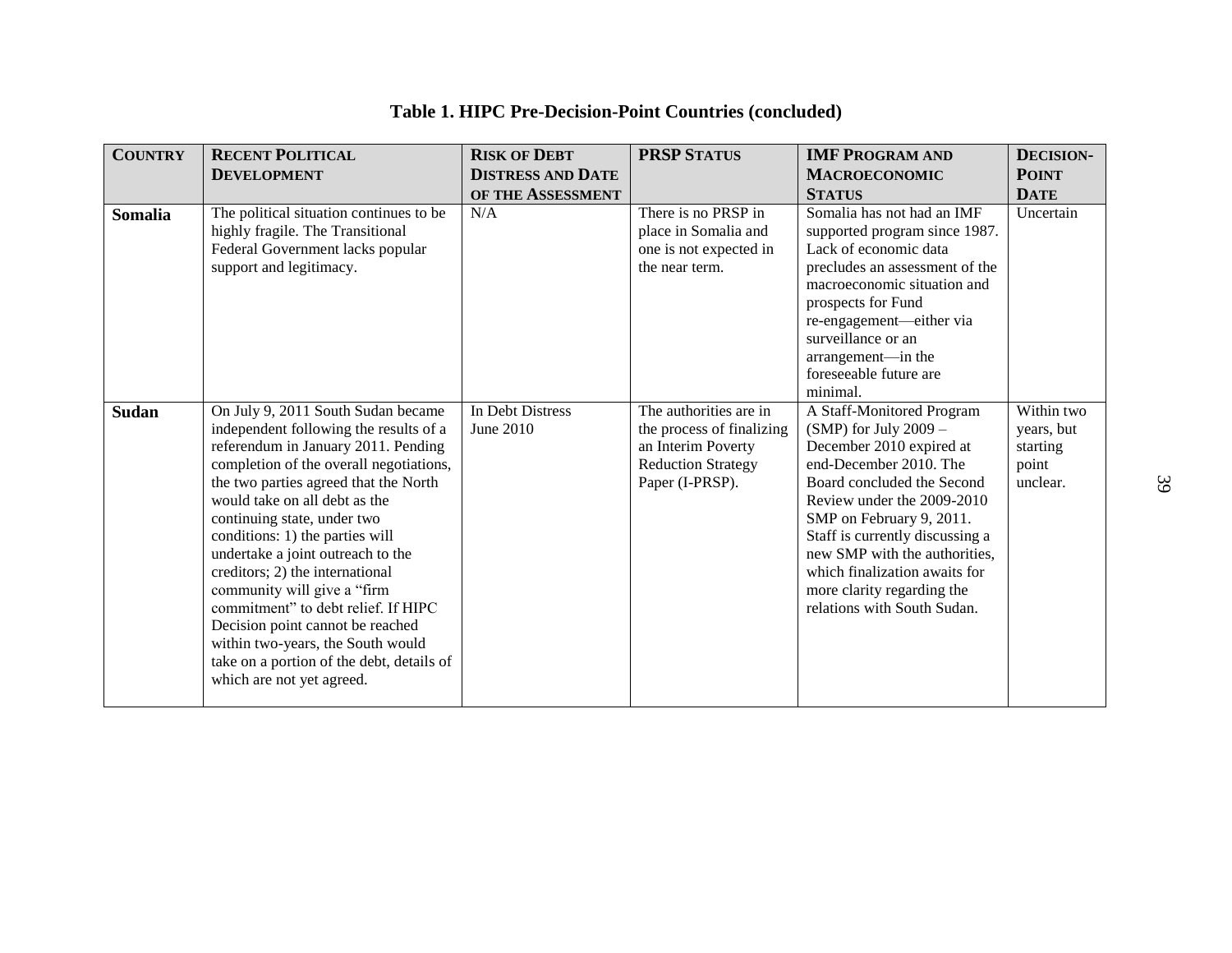| <b>COUNTRY</b>       | <b>PRSP STATUS</b>                                                                                                                                                                                                                                                                                             | <b>RISK OF DEBT</b><br><b>DISTRESS AND</b><br><b>DATE OF THE</b> | <b>IMF PROGRAM</b>                                                                                                                                                                                                                                                                                                                        | <b>COMPLETION-</b><br><b>POINT DATE</b><br>(PLANNED) |
|----------------------|----------------------------------------------------------------------------------------------------------------------------------------------------------------------------------------------------------------------------------------------------------------------------------------------------------------|------------------------------------------------------------------|-------------------------------------------------------------------------------------------------------------------------------------------------------------------------------------------------------------------------------------------------------------------------------------------------------------------------------------------|------------------------------------------------------|
|                      |                                                                                                                                                                                                                                                                                                                | <b>ASSESSMENT</b>                                                |                                                                                                                                                                                                                                                                                                                                           |                                                      |
| Chad                 | A PRSP covering the period from 2008 to 2011<br>was approved in April 2008. The PRSP and related<br>Bank-Fund JSAN were discussed by the Bank and<br>the IMF boards in May and June 2010,<br>respectively. Currently, Government is preparing<br>the new PRSP for $2012-2015$ .                                | Moderate<br>June 2011                                            | The last PRGF-supported program,<br>approved in February 2005 and later<br>extended to May 2008, expired without<br>completion of a review. An SMP for April-<br>October 2009 also expired without<br>completion of a review. Progress on fiscal<br>policy and public financial management<br>will be key to discussions of a future SMP. | 2013                                                 |
| <b>Comoros</b>       | A PRSP covering the period from 2010 to 2014<br>was approved in September 2009. The IMF and<br>IDA boards discussed it, along with the<br>corresponding JSAN, in February and March<br>2010, respectively. The first annual progress report<br>on the implementation of the PRSP was finalized<br>in May 2011. | In debt distress<br>May 2010                                     | The IMF approved a three year arrangement<br>under the ECF in September 2009. The first<br>review was completed in June 2010.                                                                                                                                                                                                             | Late - 2012                                          |
| <b>Cote D'Ivoire</b> | The authorities adopted a full PRSP in February<br>2009. The second annual report which will cover<br>2 years (2010 and 2011) is expected in the first<br>half of 2012.                                                                                                                                        | In debt distress<br>November<br>2011                             | The 2009 ECF arrangement has been<br>cancelled. An RCF assistance has been<br>provided in July 2011. A Negotiation<br>mission for a new ECF arrangement was in<br>the country in September 2011 and is<br>scheduled for the IMF Board approval in<br>October/November 2011.                                                               | Mid - 2012                                           |
| Guinea               | The PRSP-II was approved in August 2007 and<br>has been extended to cover 2011–12 while<br>preparing a PRSP III to be launched in the near<br>term.                                                                                                                                                            | In debt distress<br>December 2010                                | An SMP was approved by the Fund Board<br>in July 2011 and is expected to be<br>succeeded by an ECF program most likely<br>to begin January 1, 2012.                                                                                                                                                                                       | Late - 2012                                          |

# **Table 2A: Interim Countries: Summary by Country**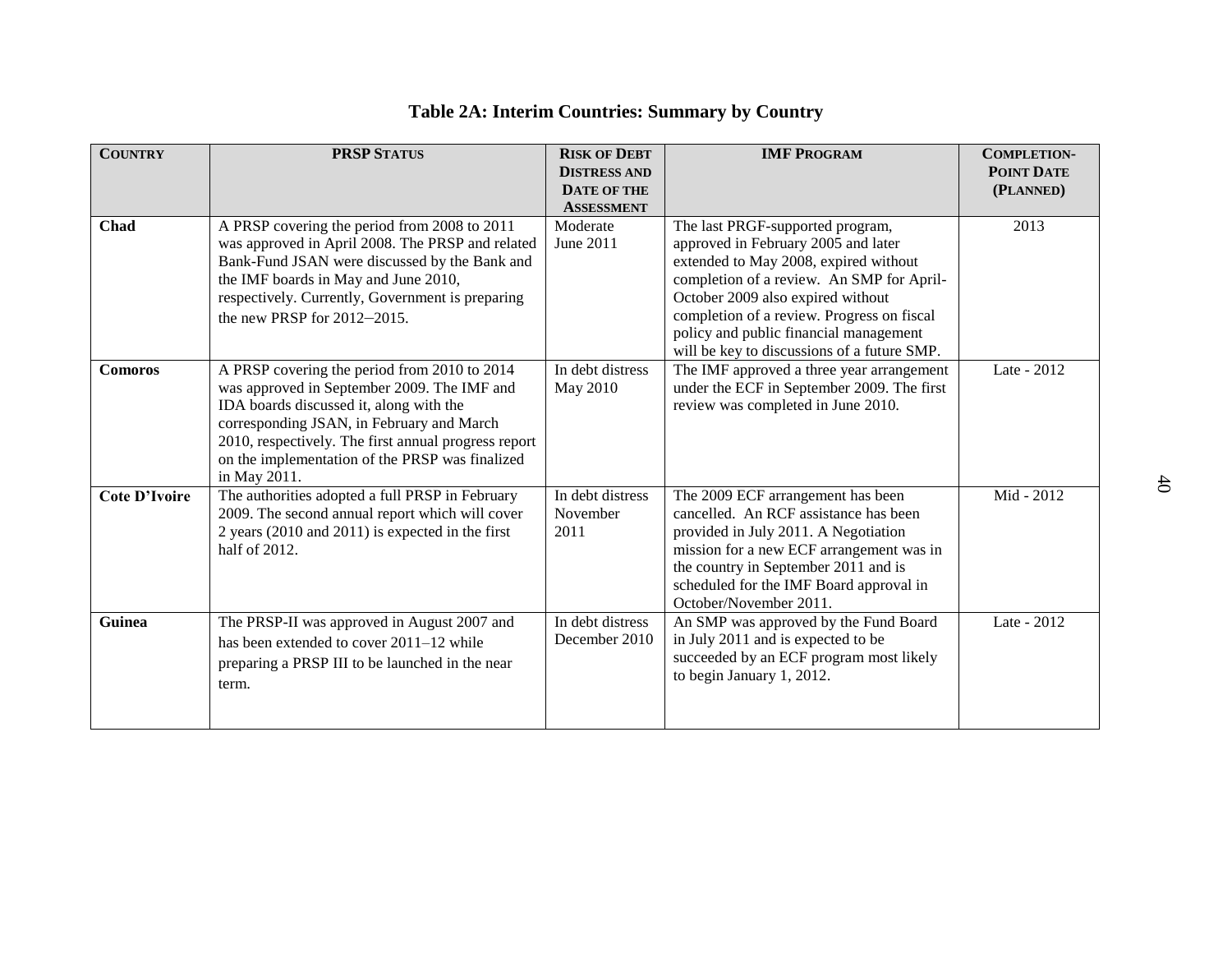| <b>COUNTRY</b>    | <b>PRSP</b>                                                                                                                          | <b>MACROECONOMIC</b>                                                                                                                  | <b>PUBLIC FINANCIAL</b>                                                                                                                                                                                                     | <b>SOCIAL</b>                                                                                                                                                                                                     | <b>DEBT</b>                                                                                                                                                                                                                                                                                               | <b>GOVERNANCE/</b>                                                                                                                                                                                                                         | <b>STRUCTU</b>                                                                                              |
|-------------------|--------------------------------------------------------------------------------------------------------------------------------------|---------------------------------------------------------------------------------------------------------------------------------------|-----------------------------------------------------------------------------------------------------------------------------------------------------------------------------------------------------------------------------|-------------------------------------------------------------------------------------------------------------------------------------------------------------------------------------------------------------------|-----------------------------------------------------------------------------------------------------------------------------------------------------------------------------------------------------------------------------------------------------------------------------------------------------------|--------------------------------------------------------------------------------------------------------------------------------------------------------------------------------------------------------------------------------------------|-------------------------------------------------------------------------------------------------------------|
|                   |                                                                                                                                      | <b>STABILITY</b>                                                                                                                      | <b>MANAGEMENT</b>                                                                                                                                                                                                           | <b>SECTOR</b>                                                                                                                                                                                                     | <b>MANAGEMENT</b>                                                                                                                                                                                                                                                                                         | <b>TRANSPARENCY/</b>                                                                                                                                                                                                                       | <b>RAL</b>                                                                                                  |
|                   |                                                                                                                                      |                                                                                                                                       | (PFM)                                                                                                                                                                                                                       |                                                                                                                                                                                                                   |                                                                                                                                                                                                                                                                                                           | <b>ANTICORRUPTION</b>                                                                                                                                                                                                                      | <b>REFORMS</b>                                                                                              |
| Chad <sup>1</sup> | Partially<br>completed                                                                                                               | Weak progress                                                                                                                         | Slow progress.<br>Some progress in budget<br>preparation, but execution<br>continues to be slow in<br>priority sectors. The public<br>expenditure tracking survey<br>for primary education is<br>being undertaken.          | Good progress on<br>the education<br>trigger but earlier<br>made progress has<br>been reversed on<br>the health trigger.<br>The quality of<br>spending in health<br>and education<br>sectors remain a<br>problem. | N/A                                                                                                                                                                                                                                                                                                       | Earlier made progress<br>has deteriorated.<br>The implementation of<br>the governance strategy<br>and action plan needs to<br>be accelerated.<br>Chad was accepted in<br>April 2010 as an EITI<br>candidate. However,<br>progress is slow. | N/A                                                                                                         |
| <b>Comoros</b>    | Good progress:<br>the first annual<br>progress report<br>has been<br>transmitted to<br>the IMF and the<br>World Bank in<br>May 2011. | Discussions toward<br>conclusion of an IMF<br>ECF review could<br>resume in 2012 once<br>final fiscal data for 2011<br>are available. | Good Progress. The budget<br>execution report is<br>produced, the terms of<br>reference for an integrated<br>public finance management<br>is finalized; a new public<br>procurement code is<br>submitted to the parliament. | Slow progress: the<br>progress in the<br>social sector are<br>hard to monitor,<br>namely in the<br>education and<br>health sector.                                                                                | Good progress: the<br>installation of the debt<br>management software<br>is expected to be<br>effective in Spring<br>2012. Satisfactory<br>report on public debt<br>was produced in June<br>2011, covering period<br>of 2010. A decree to<br>establish the debt<br>management office has<br>been adopted. | Good progress: the civil<br>service reforms are<br>underway. In addition,<br>the government has<br>recently established a<br>new anti-corruption<br>commission.                                                                            | Good<br>progress:<br>the business<br>plan for the<br>privatization<br>of Comoros<br>telecom is<br>underway. |

# **Table 2B: Interim Countries: Status of Completion-Point Triggers**

<sup>1</sup> Assessment of progress in more recent years continues to be constrained by the lack of data covering the years 2006, 2007, and 2008.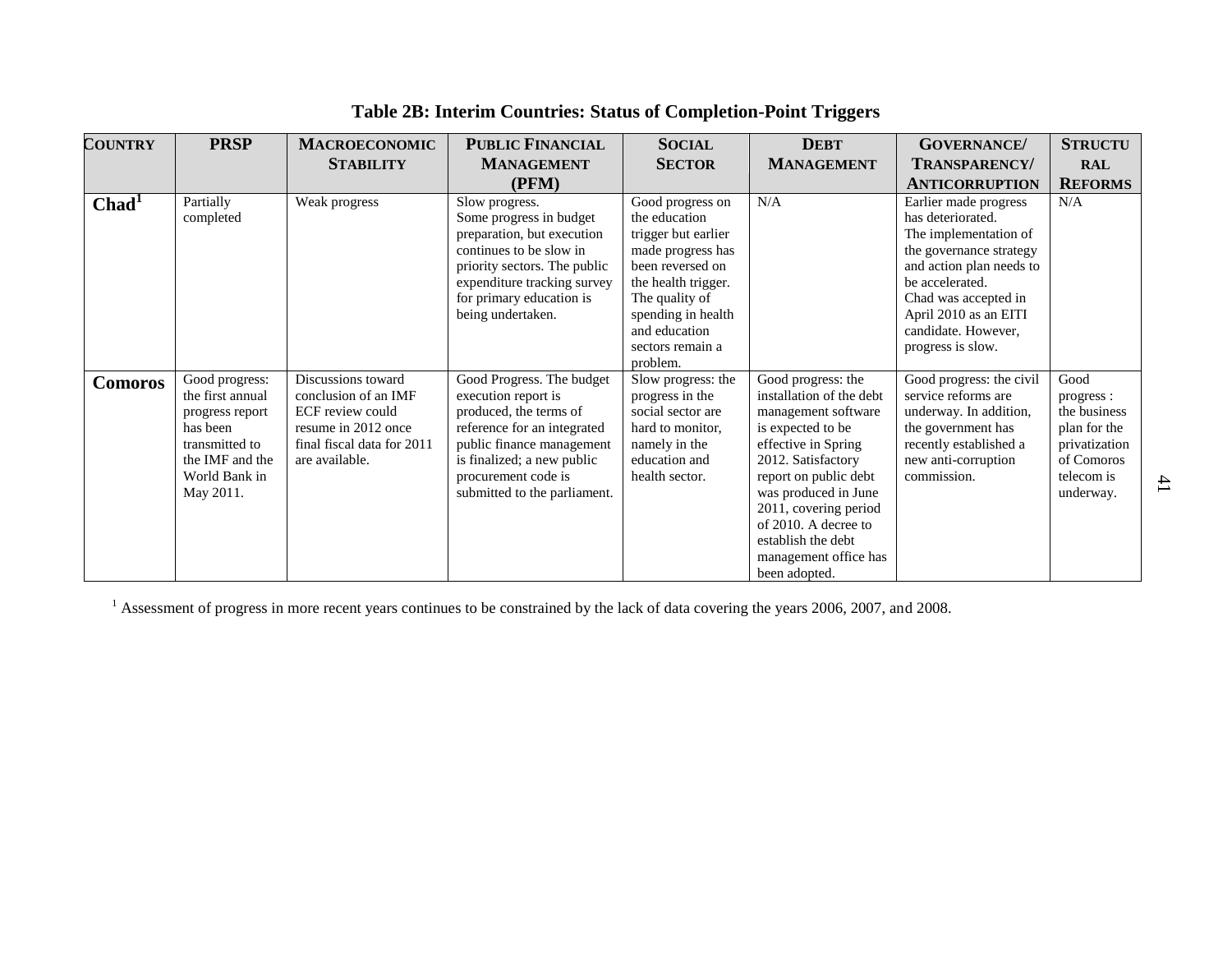# **Table 2B: Interim Countries: Status of Completion-Point Triggers (concluded)**

| <b>COUNTRY</b>   | <b>PRSP</b>                                                                                                                                                                                            | <b>MACROECONOMIC</b>                                                                                                                                                                      | <b>PUBLIC FINANCIAL</b>                                                                                                                                                                                   | <b>SOCIAL</b>                                                                                                | <b>DEBT</b>                                                                                                                                                                  | <b>GOVERNANCE/</b>                                                                                                                                                                                                                                                                                                     | <b>STRUCTU</b>                                                                                                                                                                                                                                                                                                           |
|------------------|--------------------------------------------------------------------------------------------------------------------------------------------------------------------------------------------------------|-------------------------------------------------------------------------------------------------------------------------------------------------------------------------------------------|-----------------------------------------------------------------------------------------------------------------------------------------------------------------------------------------------------------|--------------------------------------------------------------------------------------------------------------|------------------------------------------------------------------------------------------------------------------------------------------------------------------------------|------------------------------------------------------------------------------------------------------------------------------------------------------------------------------------------------------------------------------------------------------------------------------------------------------------------------|--------------------------------------------------------------------------------------------------------------------------------------------------------------------------------------------------------------------------------------------------------------------------------------------------------------------------|
|                  |                                                                                                                                                                                                        | <b>STABILITY</b>                                                                                                                                                                          | <b>MANAGEMENT</b>                                                                                                                                                                                         | <b>SECTOR</b>                                                                                                | <b>MANAGEMENT</b>                                                                                                                                                            | TRANSPARENCY/                                                                                                                                                                                                                                                                                                          | <b>RAL</b>                                                                                                                                                                                                                                                                                                               |
|                  |                                                                                                                                                                                                        |                                                                                                                                                                                           | (PFM)                                                                                                                                                                                                     |                                                                                                              |                                                                                                                                                                              | <b>ANTICORRUPTION</b>                                                                                                                                                                                                                                                                                                  | <b>REFORMS</b>                                                                                                                                                                                                                                                                                                           |
| Cote<br>D'Ivoire | Slow progress<br>on the PRS<br>implementation,<br>due to the post-<br>electoral crisis.<br>A progress<br>report which<br>will cover 2010<br>and 2011 is<br>planned to be<br>prepared by<br>April 2012. | The IMF ECF Program<br>went off-track due to the<br>post-electoral crisis and<br>has been cancelled.<br>Discussions for a new<br>three years ECF<br>supported program are in<br>progress. | Good progress; the medium<br>term PFM action plan has<br>been implemented until the<br>crisis in late 2010 and Q1<br>2011. The regulatory entity<br>for public procurement is<br>effectively operational. | Good progress on<br>health. Some<br>additional effort is<br>needed to improve<br>the education<br>trigger.   | Limited progress on<br>quarterly publication<br>of data on external and<br>domestic public and<br>publicly-guaranteed<br>debt. The publication<br>will resume in Q3<br>2011. | Good progress; first<br>EITI report has been<br>prepared and is being<br>validated. A second<br>EITI report for the years<br>$2008$ and $2009$ is on the<br>way.<br>The MoF is leading a<br>training program on the<br>new procurement code,<br>as well as the rules<br>which govern the public<br>procurement system. | The draft of<br>the cocoa<br>sector<br>reform<br>strategy is<br>currently<br>circulating<br>for<br>comments<br>from donors,<br>the private<br>sector<br>operators<br>and the<br>farmers<br>association.<br>The<br>Government<br>expects the<br>strategy to<br>be ready for<br>implementati<br>on by<br>December<br>2011. |
| <b>Guinea</b>    | Partially<br>completed                                                                                                                                                                                 | The Fund has agreed an<br>SMP for 2011 as of June<br>30, 2011 that is intended<br>to pave the way for a<br>new ECF.                                                                       | N/A                                                                                                                                                                                                       | There are some<br>measurement<br>issues regarding<br>the triggers in the<br>education and<br>health sectors. | N/A                                                                                                                                                                          | Progress has been<br>mixed partly due to<br>political instability<br>since the beginning of<br>2008.                                                                                                                                                                                                                   | N/A                                                                                                                                                                                                                                                                                                                      |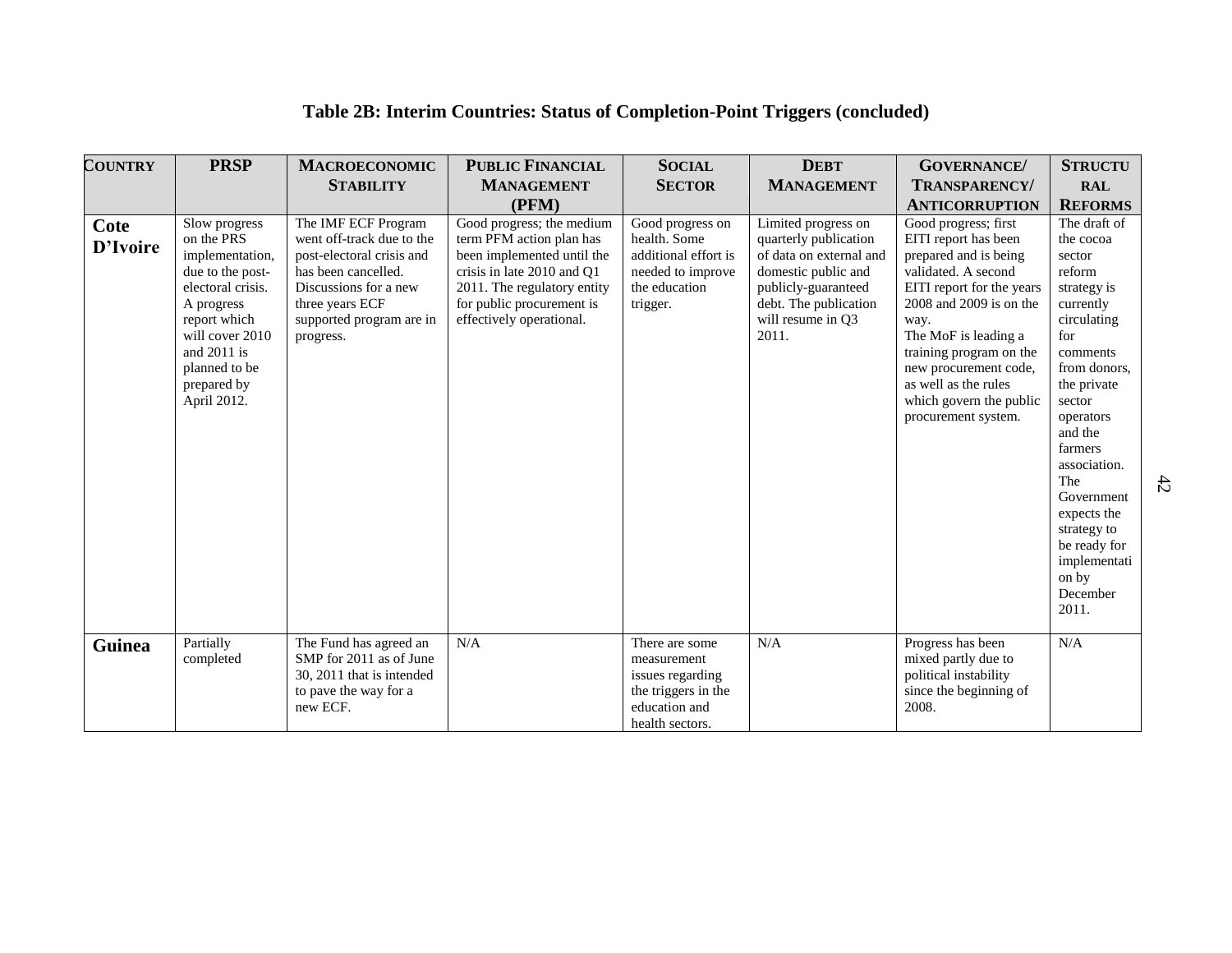**Table 3: HIPC Completion-Point Countries: Progress towards Achieving the MDGs<sup>1</sup>**

| <b>COUNTRY</b>      | <b>ERADICATE</b>                   | <b>ACHIEVE</b>    | <b>PROMOTE GENDER</b> | <b>REDUCE CHILD</b> | <b>IMPROVE</b>    | <b>COMBAT</b>         | <b>ENSURE</b>                       | <b>DEVELOPA</b>             |  |
|---------------------|------------------------------------|-------------------|-----------------------|---------------------|-------------------|-----------------------|-------------------------------------|-----------------------------|--|
|                     | <b>EXTREME</b>                     | <b>UNIVERSAL</b>  | <b>EQUALITY AND</b>   | <b>MORTALITY</b>    | <b>MATERNAL</b>   | HIV/AIDS,             | <b>ENVIRONMENTAL</b>                | <b>GLOBAL</b>               |  |
|                     | <b>POVERTY AND</b>                 | <b>PRIMARY</b>    | <b>EMPOWER WOMEN</b>  |                     | <b>HEALTH</b>     | <b>MALARIA AND</b>    | <b>SUSTAINABILITY</b>               | <b>PARTNERSHIP FOR</b>      |  |
|                     | <b>HUNGER</b>                      | <b>EDUCATION</b>  |                       |                     |                   | <b>OTHER DISEASES</b> |                                     | <b>DEVELOPMENT</b>          |  |
| Afghanistan         | Off track                          | Possibly on track | Off track             | On track            | Possibly on track | On track              | Possibly on track                   | Possibly on track           |  |
| <b>Benin</b>        | Off track                          | On track          | Off track             | Off track           | Off track         | On track              | On track                            | Off track                   |  |
| <b>Bolivia</b>      | On track                           | Off track         | On track              | On track            | On track          | On track              | On track                            | Off track                   |  |
| <b>Burkina Faso</b> | Off track                          | Off track         | Off track             | Off track           | Off track         | On track              | On track                            | Off track                   |  |
| <b>Burundi</b>      | Off track                          | Possibly on track | On track              | Off track           | Off track         | On track              | Off track                           | Off track                   |  |
| Cameroon            | Off track                          | On track          | Off track             | Off track           | Off track         | Off track             | Off track                           | Off track                   |  |
| <b>CAR</b>          | Off track                          | Off track         | Possibly on track     | Off track           | Off track         | Off track             | Off track                           | Off track                   |  |
| Congo, Rep. of      | No information                     | On track          | Off track             | Possibly on track   | Possibly on track | No information        | Possibly on track                   | No information              |  |
| <b>DRC</b>          | No information                     | Off track         | Off track             | Off track           | Off track         | Possibly on track     | Possibly on track                   | No information              |  |
| Ethiopia            | On track                           | On track          | Possibly on track     | On track            | Possibly on track | On track              | Possibly on track                   | On track                    |  |
| Gambia (the)        | Off track                          | Possibly on track | Off track             | Possibly on track   | Off track         | Off track             | Off track                           | Off track                   |  |
| Ghana               | On track                           | On track          | On track              | Off track           | Off track         | Off track             | On track (except<br>for sanitation) | Off track                   |  |
| Guinea -Bissau      | No information                     | On track          | On track              | Possibly on track   | Possibly on track | Possibly on track     | Possibly on track                   | No information              |  |
| Guyana              | Off track                          | On track          | On track              | Off track           | Off track         | Off track             | Off track                           | Off track                   |  |
| Haiti               | $\overline{\text{No}}$ information | Possibly on track | Possibly on track     | Off track           | No information    | Off track             | Off track                           | No information              |  |
| Honduras            | Off track                          | On track          | On track              | On track            | Off track         | Off track             | On track                            | Off track                   |  |
| Liberia             | Off track                          | Possibly on track | Possibly on track     | Possibly on track   | Possibly on track | Possibly on track     | Possibly on track                   | $\overline{No}$ information |  |
| Madagascar          | Off track                          | On track          | Possibly on track     | On track            | Off track         | Possibly on track     | Possibly on track                   | Off track                   |  |
| Malawi              | On track                           | Possibly on track | Off track             | On track            | Off track         | On track              | On track                            | Off track                   |  |
| Mali                | Off track                          | Off track         | Off track             | Off track           | Off track         | On track              | On track (except<br>for sanitation) | No information              |  |
| Mauritania          | Off track                          | Off track         | Off track             | Off track           | Off track         | Off track             | Off track                           | Off track                   |  |
| Mozambique          | On track                           | Off track         | Off track             | On track            | Off track         | Off track             | Off track                           | Off track                   |  |
| <b>Nicaragua</b>    | On track                           | On track          | Possibly on track     | On track            | Possibly on track | Off track             | Off track (but                      | Off track (but              |  |
|                     |                                    |                   |                       |                     |                   |                       | recent progress)                    | recent progress)            |  |
| <b>Niger</b>        | Off track                          | Possibly on track | Off track             | Possibly on track   | Off track         | Off track             | Off track                           | Off track                   |  |
| Rwanda              | Off track                          | On track          | On track              | Off track           | Off track         | On track              | On track                            | Off track                   |  |
| <b>STP</b>          | Off track                          | On track          | On track              | Off track           | Off track         | Off track             | Off track                           | Off track                   |  |
| <b>Senegal</b>      | Off track                          | On track          | Possibly on track     | Off track           | Off track         | On track              | On track                            | Off track                   |  |
| <b>Sierra Leone</b> | No information                     | On track          | On track              | No information      | No information    | On track              | No information                      | No information              |  |
| Tanzania            | Off track                          | On track          | Off track             | On track            | Off track         | Possibly on track     | Off track                           | Off track                   |  |
| <b>Togo</b>         | No information                     | Possibly on track | Off track             | Off track           | Off track         | Possibly on track     | No information                      | No information              |  |
| Uganda              | On track                           | Slow/Off track    | On track              | Off track           | Off track         | Slow/Off track        | Slow/Off track                      | Partially on track          |  |
| Zambia              | On track                           | On track          | On track              | Possibly on track   | Possibly on track | Possibly on track     | Off track                           | Off track                   |  |

<sup>1</sup> The World Bank determines whether a country is on or off track to meet a given MDG by 2015 when at least two observations are available after 1990, with a sufficient number of years separating them. To do so, it compares the progress recorded so far with that needed to reach the MDG, under the assumption that progress becomes increasingly difficult the closer countries get to the goal. Technically, this is equivalent to comparing the annual growth rate between 1990 and today with the constant growth rate required to reach the MDG in 2015 from the situation in 1990.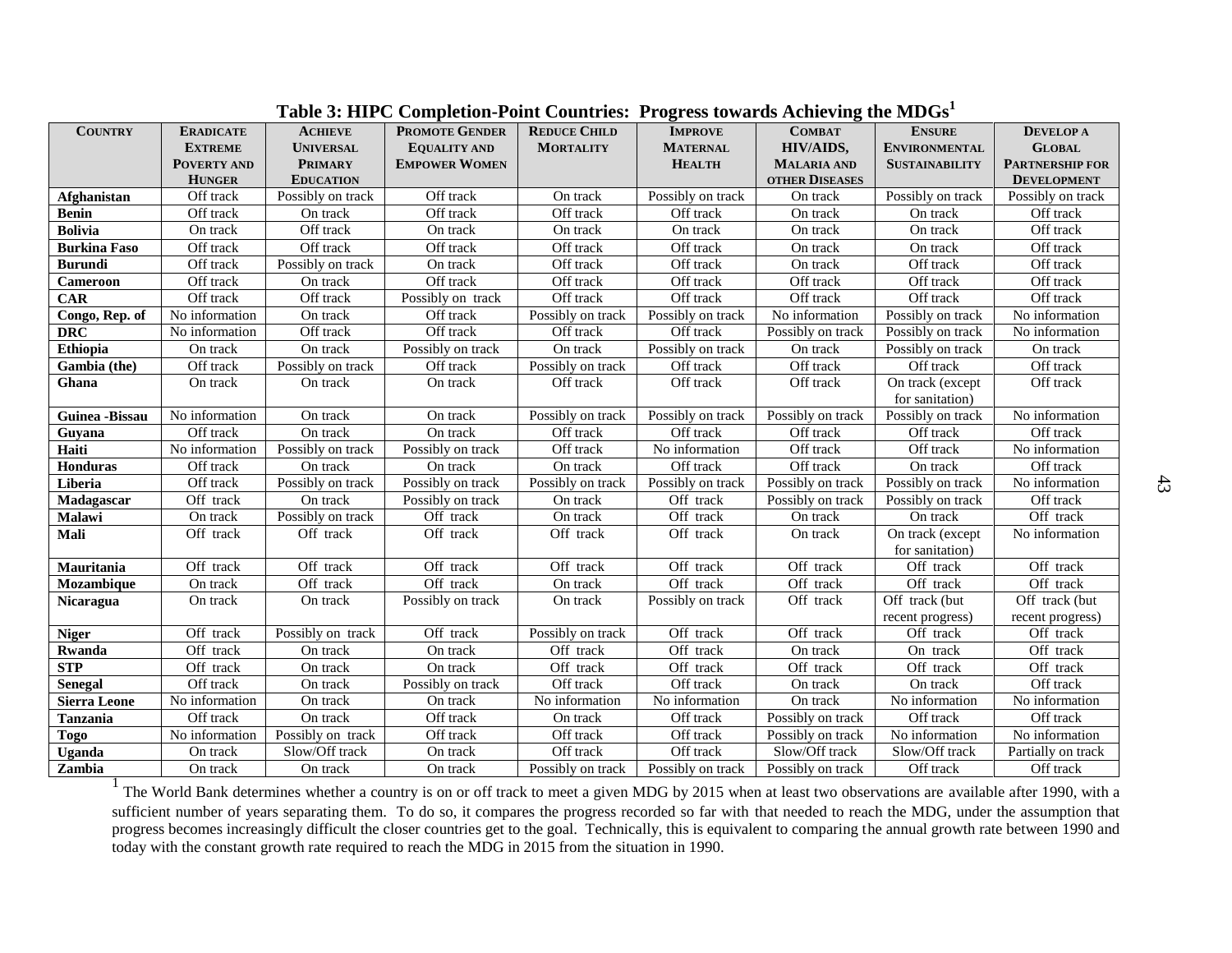### **Annex IV. Country Coverage, Data Sources, and Assumptions for the HIPC Initiative and MDRI Costing Exercise**

### **Country Coverage**

- The costing analysis for the 36 post-decision-point countries includes: Afghanistan, Benin, Bolivia, Burkina Faso, Burundi, Cameroon, Central African Republic, Chad, Côte d'Ivoire, Comoros, Democratic Republic of the Congo, Republic of Congo, Ethiopia, The Gambia, Ghana, Guinea, Guinea-Bissau, Guyana, Haiti, Honduras, Liberia, Madagascar, Malawi, Mali, Mauritania, Mozambique, Nicaragua, Niger, Rwanda, São Tomé and Príncipe, Senegal, Sierra Leone, Tanzania, Togo, Uganda, and Zambia.
- The costing analysis for the pre-decision-point countries is based on 3 HIPCs: Eritrea, Somalia, and Sudan.<sup>1</sup>

### **Data Sources**

 $\overline{a}$ 

- Staff estimates are based on HIPC Initiative decision and completion-point documents for all 36 post-decision-point countries or estimates presented in "Heavily Indebted Poor Countries" (HIPC Initiative) – [List of Ring-Fenced Countries that Meet the Income and Indebtedness](http://siteresources.worldbank.org/INTDEBTDEPT/PolicyPapers/20893084/041106.pdf)  [Criteria at end-2004"](http://siteresources.worldbank.org/INTDEBTDEPT/PolicyPapers/20893084/041106.pdf) for the 3 pre-decision-point HIPCs.
- Data was updated through end-July 2010.

### **Assumptions for the HIPC Initiative and MDRI Costing Exercise**

- Calculations of total costs include costs under the original and enhanced HIPC Initiative frameworks and the MDRI.
- Cost estimates for the HIPC Initiative are based on debt data after full use of traditional debtrelief mechanisms.
- The following exchange rates have been used for the MDRI calculations:
	- o IDA and AfDF. The initial MDRI Trust Fund replenishment rate of 1.477380 U.S. dollars per SDR was applied for the period FY07 - FY08. Cost estimates for FY09- FY11 (corresponding to the period covered by the IDA 15 replenishment round) are based on the IDA15 foreign exchange reference rate of 1.524480 U.S. dollars per SDR. Cost estimates for FY11 onward are based on the IDA16 provisional foreign exchange reference rate of 1.50233 U.S. dollars per SDR.
	- $\circ$  IMF. The exchange rate of the date that debt relief was delivered, and, in cases where debt was not yet delivered, the rate as of end-December 2010 was used.
	- o IaDB. Currency units in U.S. dollars at end-2006.

<sup>&</sup>lt;sup>1</sup> Kyrgyz Republic is not included in cost estimates, as its indebtedness ratio at end-2008 is estimated at below the HIPC Initiative threshold.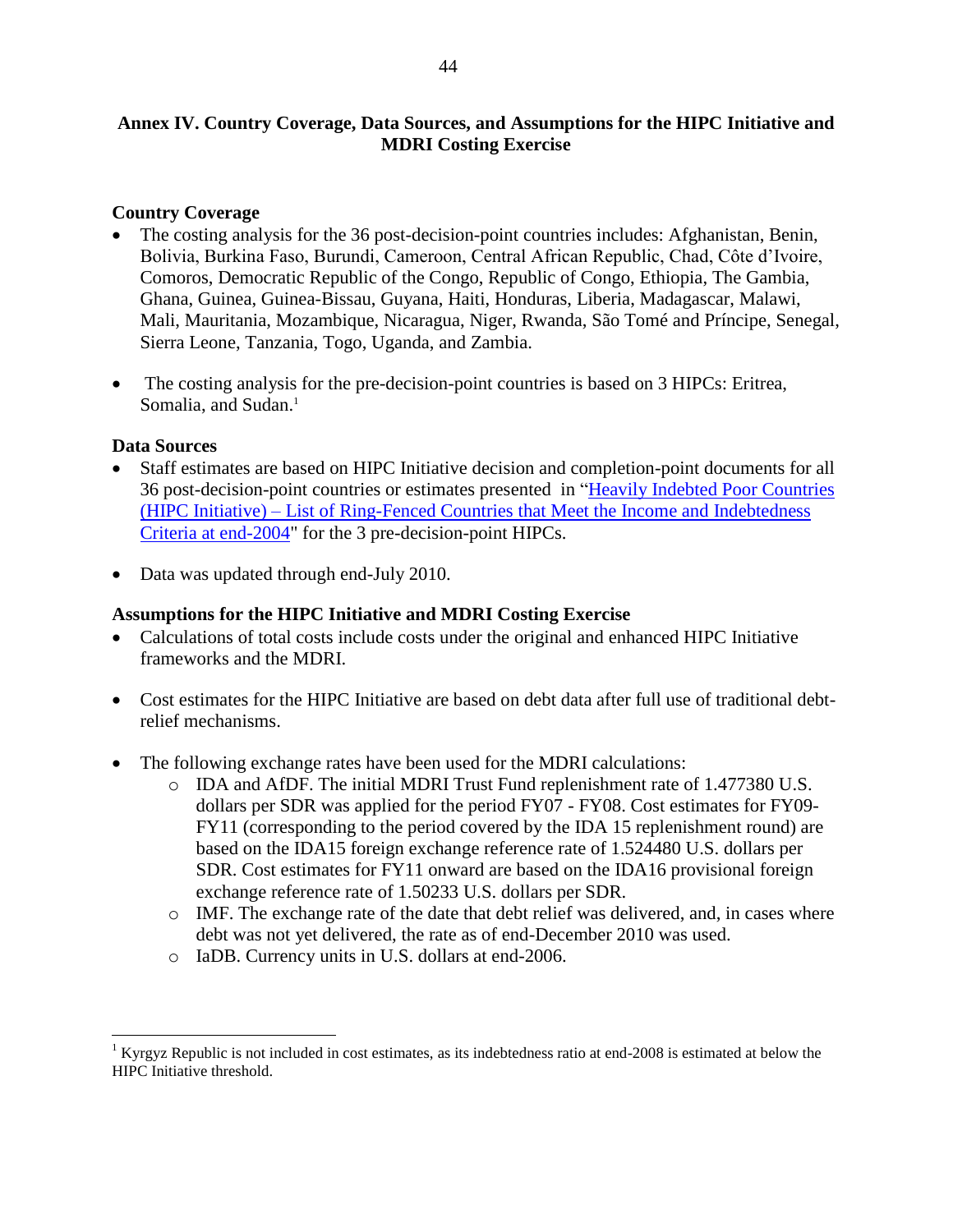#### **Update of Cost Estimates in Present Value Terms**

The cost of HIPC Initiative assistance calculated in PV terms at the time of the decision-point is discounted to end-2010 using the average interest rate applicable to the debt relief. This rate was estimated at 3.9 percent and corresponds to the implicit long-term interest rate of currencies that comprise the SDR basket over the period 2008–2010, calculated as a 6-month average of the Commercial Interest Reference Rate (CIRR) over this period, weighted by the participation of the currencies in the SDR basket. The same rate was used to calculate MDRI debt relief in end-2010 PV terms.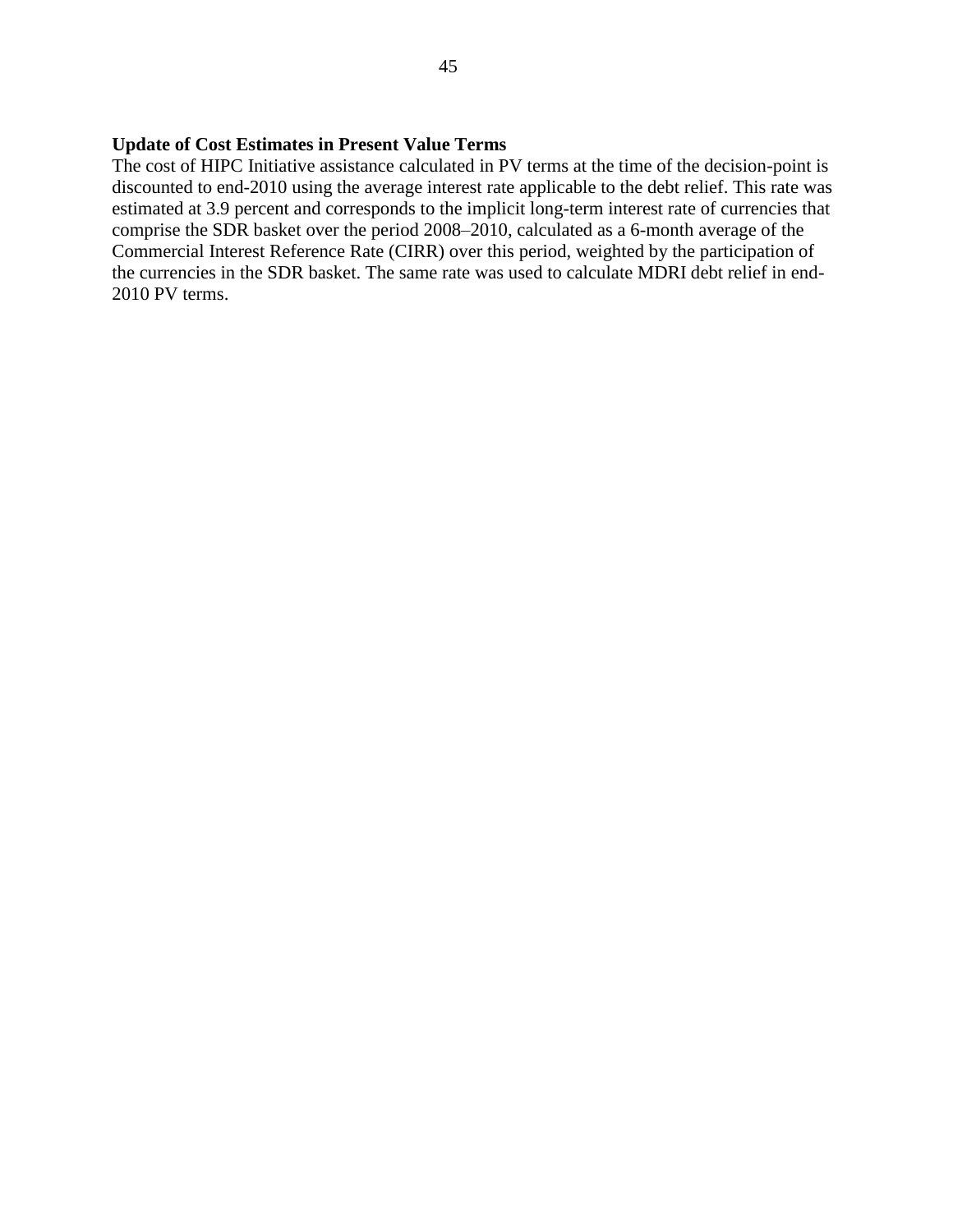|                                                    | 2001     | 2002     | 2003     | 2004   | 2005     | 2006              | 2007                | 2008     | 2009     | 2010     | 2011   | 2012   | 2013        | 2014   | 2015   |
|----------------------------------------------------|----------|----------|----------|--------|----------|-------------------|---------------------|----------|----------|----------|--------|--------|-------------|--------|--------|
|                                                    |          |          |          |        |          |                   |                     |          |          |          |        |        |             |        |        |
|                                                    |          |          |          |        |          |                   |                     |          |          | Prel.    |        |        | Projections |        |        |
| <b>Debt Service</b>                                |          |          |          |        |          |                   |                     |          |          |          |        |        |             |        |        |
| Paid/Due after Enhanced HIPC and MDRI 2/           | 3,266    | 3,333    | 3,933    | 4,137  | 4,172    | 3,755             | 3,133               | 3,412    | 2,906    | 2,887    | 2,783  | 2.355  | 2,548       | 2,565  | 3,747  |
| Debt Service Savings from MDRI 3/                  | $\cdots$ | $\cdots$ | $\cdots$ | .      | $\cdots$ | $\cdot\cdot\cdot$ | $\cdot \cdot \cdot$ | $\cdots$ | $\cdots$ | $\cdots$ | 953    | 1,009  | 1,038       | 710    | 630    |
| <b>Poverty Reducing Expenditures 4/</b>            | 6,504    | 7,532    | 8,812    | 10,934 | 15,109   | 18,724            | 22,861              | 28,886   | 32,417   | 34,905   | 34,312 | 38,580 | 41,616      | 43,543 | 46,791 |
| <b>Average Ratios (in percent)</b>                 |          |          |          |        |          |                   |                     |          |          |          |        |        |             |        |        |
| Debt Service/Exports                               | 13.0     | 12.4     | 1.2      | 11.2   | 9.6      | 6.4               | 5.4                 | 4.9      | 4.7      | 3.9      | 2.9    | 2.8    | 3.1         | 3.8    | 3.4    |
| Debt Service/GDP                                   | 3.1      | 2.7      | 2.6      | 2.5    | 2.2      | 1.7               | 1.3                 | 1.2      | 1.0      | 0.9      | 0.9    | 0.8    | 0.9         | 1.0    | 0.9    |
| Poverty-Reducing Expenditure/Government Revenue 4/ | 44.5     | 46.2     | 44.6     | 42.3   | 48.2     | 47.1              | 45.9                | 50.5     | 54.1     | 52.0     | 53.8   | 55.2   | 57.7        | 58.7   | 61.2   |
| Poverty-Reducing Expenditure/GDP 4/                | 6.2      | 6.5      | 6.8      | 7.0    | 7.8      | 8.0               | 8.2                 | 8.6      | 9.3      | 9.5      | 9.5    | 10.3   | 10.8        | 11.4   | 11.8   |

**Table 1. Summary of Debt Service and Poverty Reducing Expenditures 2001-2015 1/**

(In millions of U.S. dollars, unless otherwise indicated)

Sources: HIPC country documents, and World Bank and IMF staff estimates.

1/ Data refer to 36 post-decision-point HIPCs, unless specified otherwise.

2/ Debt service paid covers 2001-2010, and debt service due covers 2011-2015. For post-completion point HIPCs, debt service due assumes full HIPC Initiative debt relief, additional debt relief, provided

by some Paris Club Creditors on a voluntary basis, and MDRI. For pre-completion-point countries, debt service due includes interim debt relief and full HIPC Initiative and MDRI assistance expected at the projected completion point. See Appendix Table 2 for a detailed breakdown.

3/ Excludes Afghanistan, Benin, Chad, Ethiopia, the Gambia, Ghana, Guinea, Haiti, and Zambia for which data is not avaiable.

4/ As defined in PRSPs; excludes data for years in countries for which data is not available. See Appendix Table 3 for a country breakdown.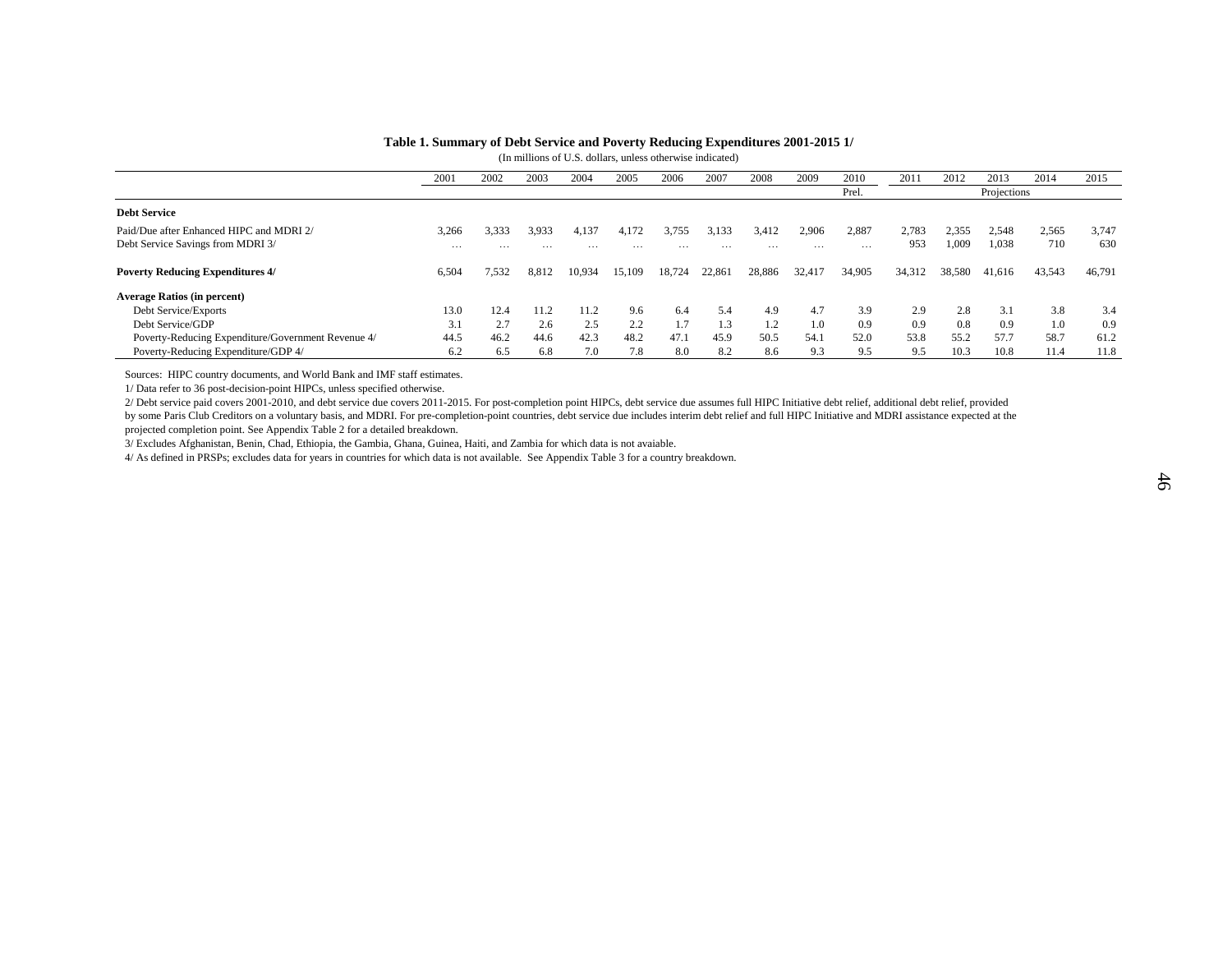|                                                      | 2001                 | 2002                 | 2003                 | 2004                 | 2005                  | 2006                   | 2007                 | 2008                 | 2009            | 2010                  | 2011            | 2012         | 2013                  | 2014                 | 2015                  |
|------------------------------------------------------|----------------------|----------------------|----------------------|----------------------|-----------------------|------------------------|----------------------|----------------------|-----------------|-----------------------|-----------------|--------------|-----------------------|----------------------|-----------------------|
|                                                      |                      |                      |                      |                      |                       |                        |                      |                      |                 | Prel.                 |                 |              | Projections           |                      |                       |
| A. Post-Completion-Point HIPCs                       |                      |                      |                      |                      |                       |                        |                      |                      |                 |                       |                 |              |                       |                      |                       |
| Afghanistan                                          |                      |                      |                      |                      |                       |                        |                      |                      |                 |                       |                 |              |                       |                      |                       |
| Paid                                                 |                      | 1.1                  | 7.5                  | 7.7                  | 9.2                   | 11.0                   | 12.3                 | 3.0                  | 19.8            |                       |                 |              |                       |                      |                       |
| Due after enhanced HIPC Initiative<br>Due after MDRI |                      | <br>                 | <br>$\ddotsc$        |                      | $\cdots$              | $\ddots$<br>$\ddotsc$  | <br>                 | $\cdots$<br>         | <br>            | <br>13.7              | <br>14.7        | <br>19.0     | $\ddots$<br>33.3      | <br>50.7             | <br>                  |
| In percent of export                                 |                      |                      | 0.4                  | <br>0.4              | <br>0.5               | 0.6                    | 0.6                  | 0.1                  | 0.7             | 0.4                   | 0.4             | 0.5          | 0.9                   | 1.2                  |                       |
| In percent of GDP                                    |                      | 0.0                  | 0.2                  | 0.1                  | 0.1                   | 0.1                    | 0.1                  | 0.0                  | 0.1             | 0.1                   | 0.1             | 0.1          | 0.1                   | 0.2                  |                       |
| Benin                                                |                      |                      |                      |                      |                       |                        |                      |                      |                 |                       |                 |              |                       |                      |                       |
| Paid                                                 | 41.0                 | 44.4                 | 49.2                 | 58.0                 | 37.9                  | 21.5                   | 90.0                 | 37.4                 | 45.5            | 48.4                  |                 | $\cdots$     | $\ddotsc$             | $\ldots$             |                       |
| Due after enhanced HIPC Initiative                   |                      | $\cdots$             |                      |                      | $\cdots$              | $\ddotsc$              |                      | $\cdots$             |                 |                       |                 | $\cdots$     | $\ddotsc$             | $\cdots$             |                       |
| Due after MDRI<br>In percent of export               | <br>11.0             | <br>11.5             | <br>10.1             | <br>10.1             | <br>7.0               | $\ddotsc$<br>3.4       | <br>9.6              | <br>3.2              | <br>4.5         | <br>4.1               | 63.6<br>4.8     | 73.4<br>5.1  | 76.8<br>5.1           | 92.9<br>5.8          | 104<br>6              |
| In percent of GDP                                    | 1.6                  | 1.6                  | 1.4                  | 1.4                  | 0.9                   | 0.5                    | 1.6                  | 0.6                  | 0.7             | 0.7                   | 0.8             | 0.9          | 0.9                   | 1.0                  | 1.1                   |
| Bolivia                                              |                      |                      |                      |                      |                       |                        |                      |                      |                 |                       |                 |              |                       |                      |                       |
| Paid                                                 | 289.7                | 329.3                | 343.4                | 340.8                | 403.2                 | 404.7                  | 395.9                | 470.2                | 428.0           | 578.0                 |                 |              |                       | $\ldots$             | $\ddotsc$             |
| Due after enhanced HIPC Initiative                   |                      | $\cdots$             | $\cdots$             |                      | $\cdots$              |                        |                      | $\cdots$             |                 |                       | 429.7           | 402.8        | 419.7                 | 529.6                | 581.0                 |
| Due after MDRI                                       |                      |                      | $\cdots$             |                      | $\cdots$              |                        |                      |                      |                 |                       | 380.5           | 349.7        | 362.4                 | 457.6                | 491.9                 |
| In percent of export                                 | 19.1                 | 21.1                 | 17.5                 | 13.3                 | 12.3                  | 9.3                    | 8.0                  | 6.7                  | 7.8             | 8.3                   | 5.0             | 4.2          | 4.3                   | 5.3                  | 5.5                   |
| In percent of GDP<br>Burkina Faso                    | 3.6                  | 4.2                  | 4.2                  | 3.9                  | 4.2                   | 3.5                    | 3.0                  | 2.8                  | 2.5             | 3.0                   | 1.7             | 1.4          | 1.4                   | 1.7                  | 1.7                   |
| Paid                                                 | 35.1                 | 33.5                 | 48.9                 | 45.7                 | 44.5                  | 41.3                   | 45.7                 | 47.3                 | 49.0            | 51.2                  |                 |              |                       |                      | $\ddotsc$             |
| Due after enhanced HIPC Initiative                   | $\cdots$             | $\cdots$             |                      |                      | $\ddotsc$             | $\ddotsc$              |                      | $\cdots$             | $\ddotsc$       | $\cdots$              | 77.0            | 89.0         | 93.5                  | $100.0\,$            | 110.7                 |
| Due after MDRI                                       |                      | $\ddotsc$            | $\cdots$             | $\cdots$             | $\cdots$              | $\ddotsc$              |                      | $\cdots$             |                 | $\ddots$              | 48.8            | 62.8         | 69.1                  | 76.0                 | 85.8                  |
| In percent of export                                 | 13.5                 | 11.4                 | 13.4                 | 8.3                  | 8.3                   | 6.2                    | 6.4                  | 5.8                  | 4.6             | 3.1                   | 2.4             | 2.7          | 3.0                   | 3.1                  | 3.3                   |
| In percent of GDP                                    | 1.2                  | 1.0                  | 1.2                  | 0.9                  | 0.8                   | 0.7                    | 0.7                  | 0.6                  | 0.6             | 0.6                   | 0.5             | 0.6          | 0.6                   | 0.6                  | 0.7                   |
| Burundi                                              |                      |                      |                      |                      |                       |                        |                      |                      |                 |                       |                 |              |                       |                      |                       |
| Paid<br>Due after enhanced HIPC Initiative           | 14.2                 | 28.5                 | 23.6                 | 64.8                 | 31.7                  | 10.7                   | 5.6                  | 3.3                  | 1.7             | 1.5                   |                 | $\ddotsc$    | $\ddotsc$             |                      | $\ddotsc$             |
| Due after MDRI                                       | $\ddotsc$<br>        | <br>                 | $\cdots$<br>$\cdots$ |                      | $\cdots$              | $\ddotsc$<br>$\ddotsc$ | <br>                 | $\cdots$<br>         | <br>            | $\ddotsc$<br>$\ddots$ | 10.4<br>4.6     | 17.6<br>10.5 | 19.8<br>12.5          | 18.5<br>14.4         | 16.9<br>13.7          |
| In percent of export                                 | 31.4                 | 73.6                 | 47.2                 | <br>101.9            | $\cdots$<br>34.3      | 11.5                   | 6.7                  | 3.5                  | 1.9             | 1.2                   | 3.5             | 6.7          | 8.0                   | 9.1                  | 10.0                  |
| In percent of GDP                                    | 2.1                  | 4.5                  | 4.0                  | 9.8                  | 4.0                   | 1.2                    | 0.6                  | 0.3                  | 0.1             | 0.1                   | 0.3             | 0.6          | 0.6                   | 0.6                  | 0.6                   |
| Cameroon                                             |                      |                      |                      |                      |                       |                        |                      |                      |                 |                       |                 |              |                       |                      |                       |
| Paid                                                 | 260.9                | 240.4                | 284.8                | 259.1                | 406.2                 | 260.1                  | 101.6                | 102.1                | 80.4            | 54.4                  |                 |              |                       | $\ddotsc$            |                       |
| Due after enhanced HIPC Initiative                   |                      |                      |                      |                      | $\cdots$              | $\ddotsc$              |                      |                      |                 | $\ddotsc$             | 102.4           | 101.9        | 107.5                 | 120.8                | 155.3                 |
| Due after MDRI                                       |                      |                      | $\ddotsc$            |                      |                       |                        |                      |                      |                 |                       | 69.2            | 71.1         | 85.9                  | 98.8                 | 135.6                 |
| In percent of export<br>In percent of GDP            | 9.6<br>2.8           | 8.8<br>2.2           | 8.7<br>2.1           | 7.2<br>1.6           | 10.0<br>2.4           | 5.1<br>1.4             | 1.6<br>0.5           | 1.4<br>0.4           | 1.5<br>0.4      | 0.9<br>0.2            | 1.0<br>0.3      | 1.0<br>0.3   | 1.1<br>0.3            | 1.1<br>0.3           | 1.4<br>0.4            |
| Congo, Democratic Republic of                        |                      |                      |                      |                      |                       |                        |                      |                      |                 |                       |                 |              |                       |                      |                       |
| Paid                                                 |                      | 34.2                 | 363.8                | 175.4                | 373.0                 | 212.9                  | 170.7                | 254.4                | 191.9           | 213.1                 |                 |              | $\ddotsc$             |                      | $\ddotsc$             |
| Due after enhanced HIPC Initiative                   |                      |                      |                      |                      |                       |                        |                      |                      |                 | $\cdots$              | 105.1           | 117.1        | 136.4                 | 149.3                | 182.2                 |
| Due after MDRI                                       |                      | $\ddotsc$            | $\cdots$             | $\cdots$             | $\ddotsc$             | $\ddotsc$              | $\ddotsc$            | $\cdots$             | $\ddotsc$       | $\cdots$              | 87.9            | 97.6         | 111.2                 | 120.4                | 153.8                 |
| In percent of export                                 |                      | 2.9                  | 24.5                 | 8.8                  | 15.4                  | 7.8                    | 2.6                  | 3.6                  | 3.8             | 2.4                   | 0.8             | 0.9          | 0.9                   | 1.0                  | 1.2                   |
| In percent of GDP<br>Congo, Republic of              |                      | 0.6                  | 6.4                  | 2.7                  | 5.2                   | 2.4                    | 1.7                  | 2.2                  | 1.7             | 1.6                   | 0.6             | 0.6          | 0.6                   | 0.6                  | 0.7                   |
| Paid                                                 | 517.9                | 614.9                | 473.0                | 529.2                | 608.4                 | 868.6                  | 672.8                | 458.1                | 326.3           | 153.1                 |                 |              |                       | $\ldots$             | $\ddotsc$             |
| Due after enhanced HIPC Initiative                   |                      | $\cdots$             |                      |                      | $\cdots$              | $\ddots$               |                      | $\cdots$             |                 | $\cdots$              | 214.4           | 363.6        | 348.8                 | 308.8                | 309.9                 |
| Due after MDRI                                       | $\cdots$             | $\cdots$             |                      | $\cdots$             | $\ldots$              | $\cdots$               |                      | $\cdots$             | $\cdots$        | $\cdots$              | 208.8           | 357.7        | 342.9                 | 302.1                | 304.1                 |
| In percent of export                                 | 23.4                 | 24.7                 | 16.0                 | 15.9                 | 12.0                  | 13.1                   | 10.5                 | 5.2                  | 4.9             | 1.5                   | 1.5             | 2.6          | 2.5                   | 2.4                  | 2.5                   |
| In percent of GDP                                    | 18.5                 | 20.4                 | 13.5                 | 11.4                 | 10.0                  | 11.2                   | 8.1                  | 3.9                  | 3.4             | 1.3                   | 1.3             | 2.2          | 2.1                   | 1.8                  | 1.8                   |
| <b>Central African Republic</b><br>Paid              | 32.8                 | 40.5                 | 42.6                 | 46.1                 | 34.6                  | 45.5                   | 61.0                 | 53.4                 |                 | 79.5                  |                 |              |                       |                      |                       |
| Due after enhanced HIPC Initiative                   |                      |                      |                      |                      |                       |                        |                      |                      | 45.0            |                       | <br>12.2        | <br>24.5     | <br>26.4              | <br>29.2             | $\ddots$<br>37.5      |
| Due after MDRI                                       | <br>                 | $\ddotsc$<br>        | <br>                 | <br>                 | <br>$\cdots$          | $\ddotsc$<br>$\ddotsc$ | <br>                 | <br>$\cdots$         | <br>            | $\cdots$<br>$\ddots$  | 7.2             | 19.5         | 21.4                  | 24.2                 | 32.5                  |
| In percent of export                                 | 20.5                 | 25.0                 | 27.6                 | 26.4                 | 20.0                  | 21.7                   | 25.4                 | 24.7                 | 24.0            | 37.8                  | 2.7             | 6.4          | 6.5                   | 6.9                  | 8.7                   |
| In percent of GDP                                    | 3.5                  | 4.1                  | 3.7                  | 3.6                  | 2.6                   | 3.1                    | 3.6                  | 2.7                  | 2.3             | 3.9                   | 0.3             | 0.8          | 0.8                   | 0.8                  | 1.0                   |
| Ethiopia 2/                                          |                      |                      |                      |                      |                       |                        |                      |                      |                 |                       |                 |              |                       |                      |                       |
| Paid                                                 | 195.7                | 101.3                | 86.5                 | 80.4                 | 39.8                  | 41.5                   | 86.0                 | 89.2                 | 79.5            | 92.2                  |                 |              |                       |                      |                       |
| Due after enhanced HIPC Initiative                   | $\cdots$             | $\cdots$             | $\cdots$             | $\cdots$             | $\cdots$              | $\cdots$               |                      | $\cdots$             | $\cdots$        | $\cdots$              |                 |              | $\ddotsc$             |                      |                       |
| Due after MDRI<br>In percent of export               | <br>20.0             | $\cdots$<br>10.3     | <br>7.6              | $\cdots$<br>5.4      | $\cdots$<br>2.1       | $\cdots$<br>2.0        | <br>3.5              | $\cdots$<br>2.9      | <br>2.4         | $\cdots$<br>2.3       | 274.2<br>4.6    | 308.5<br>4.6 | 429.5<br>5.6          | 629.0<br>7.4         | 852.1<br>9.1          |
| In percent of GDP                                    | 2.4                  | 1.3                  | 1.0                  | 0.8                  | 0.3                   | 0.3                    | 0.4                  | 0.3                  | 0.2             | 0.3                   | 0.8             | 0.8          | 1.0                   | 1.4                  | 1.7                   |
| The Gambia                                           |                      |                      |                      |                      |                       |                        |                      |                      |                 |                       |                 |              |                       |                      |                       |
| Paid                                                 | 20.8                 | 34.3                 | 16.8                 | 23.8                 | 24.4                  | 25.3                   | 26.5                 | 20.9                 | 19.3            | 19.9                  |                 | $\cdots$     |                       | $\cdots$             | $\cdots$              |
| Due after enhanced HIPC Initiative                   | $\cdots$             | $\cdots$             | $\cdots$             |                      | $\cdots$              | $\cdots$               | $\cdots$             | $\cdots$             |                 | $\cdots$              | $\cdots$        | $\cdots$     | $\ddotsc$             | $\cdots$             | $\cdots$              |
| Due after MDRI                                       | $\cdots$             | $\cdots$             | $\ldots$             | $\ldots$             | $\cdots$              | $\ldots$               | $\cdots$             | $\cdots$             | $\ldots$        | $\ldots$              | 19.6            | 20.1         | 20.9                  | 21.6                 | 21.8                  |
| In percent of export                                 | 12.8                 | 20.1                 | 10.1                 | 12.0                 | 11.9                  | 11.4                   | 11.5                 | 9.2                  | 8.4             | 8.5                   | 8.0             | 7.8          | 7.7                   | 7.5                  | 7.2                   |
| In percent of GDP<br>Ghana                           | 3.4                  | 6.4                  | 3.2                  | 4.1                  | 3.8                   | 3.8                    | 3.2                  | 2.0                  | 2.0             | 1.9                   | 1.8             | 1.8          | 1.8                   | 1.7                  | 1.6                   |
| Paid                                                 | 457.3                | 435.6                | 417.7                | 525.5                | 439.1                 | 601.6                  | 192.4                | 256.9                | 267.2           | 265.0                 |                 |              |                       |                      |                       |
| Due after enhanced HIPC Initiative                   | $\cdots$             | $\cdots$             | $\cdots$             | $\cdots$             | $\cdots$              | $\ldots$               |                      | $\cdots$             | $\cdots$        | $\ldots$              | $\ldots$<br>    | <br>         | $\ldots$<br>$\ddotsc$ | $\cdots$<br>$\cdots$ | $\cdots$<br>$\ddotsc$ |
| Due after MDRI                                       | $\cdots$             | $\cdots$             | $\ldots$             | $\cdots$             | $\ldots$              | $\ldots$               | $\cdots$             | $\cdots$             | $\cdots$        | $\cdots$              | 327.2           | 277.2        | 291.0                 | 374.4                | 436.8                 |
| In percent of export                                 | 19.1                 | 16.7                 | 13.5                 | 15.1                 | 11.2                  | 11.8                   | 3.2                  | 3.6                  | 3.5             | 2.8                   | 2.2             | $1.7\,$      | 1.6                   | 1.9                  | 2.3                   |
| In percent of GDP                                    | 6.3                  | 4.7                  | 3.8                  | 3.7                  | 2.6                   | 2.9                    | 0.8                  | 0.9                  | 1.0             | 0.9                   | 0.9             | 0.6          | 0.6                   | 0.7                  | 0.8                   |
| Guinea-Bissau 3/                                     |                      |                      |                      |                      |                       |                        |                      |                      |                 |                       |                 |              |                       |                      |                       |
| Paid<br>Due after enhanced HIPC Initiative           | 1.4                  | 2.6                  | 5.7                  | 6.2                  | 4.2                   | 5.1                    | 5.6                  | 4.1                  | 11.3            | 3.8                   | $\ldots$<br>2.9 | $\cdots$     | $\cdots$              | $\ldots$             | $\ddots$              |
| Due after MDRI                                       | $\cdots$<br>$\cdots$ | $\cdots$<br>$\cdots$ | $\cdots$<br>$\cdots$ | $\cdots$<br>$\cdots$ | $\ddotsc$<br>$\cdots$ | $\cdots$<br>$\cdots$   | $\cdots$<br>$\cdots$ | $\cdots$<br>$\cdots$ | $\cdots$        | $\cdots$<br>$\cdots$  | 1.1             | 3.7<br>1.5   | 8.4<br>6.2            | 15.8<br>13.6         | 15.5<br>13.3          |
| In percent of export                                 | 2.0                  | 4.1                  | 7.6                  | 7.5                  | 4.2                   | 6.0                    | 4.7                  | 3.0                  | $\ldots$<br>8.7 | 2.9                   | 0.5             | 0.7          | 3.0                   | 6.4                  | 6.1                   |
| In percent of GDP                                    | 0.4                  | 0.6                  | 1.2                  | 1.2                  | 0.7                   | 0.9                    | 0.8                  | 0.5                  | 1.4             | 0.5                   | 0.1             | 0.1          | 0.6                   | 1.1                  | 1.1                   |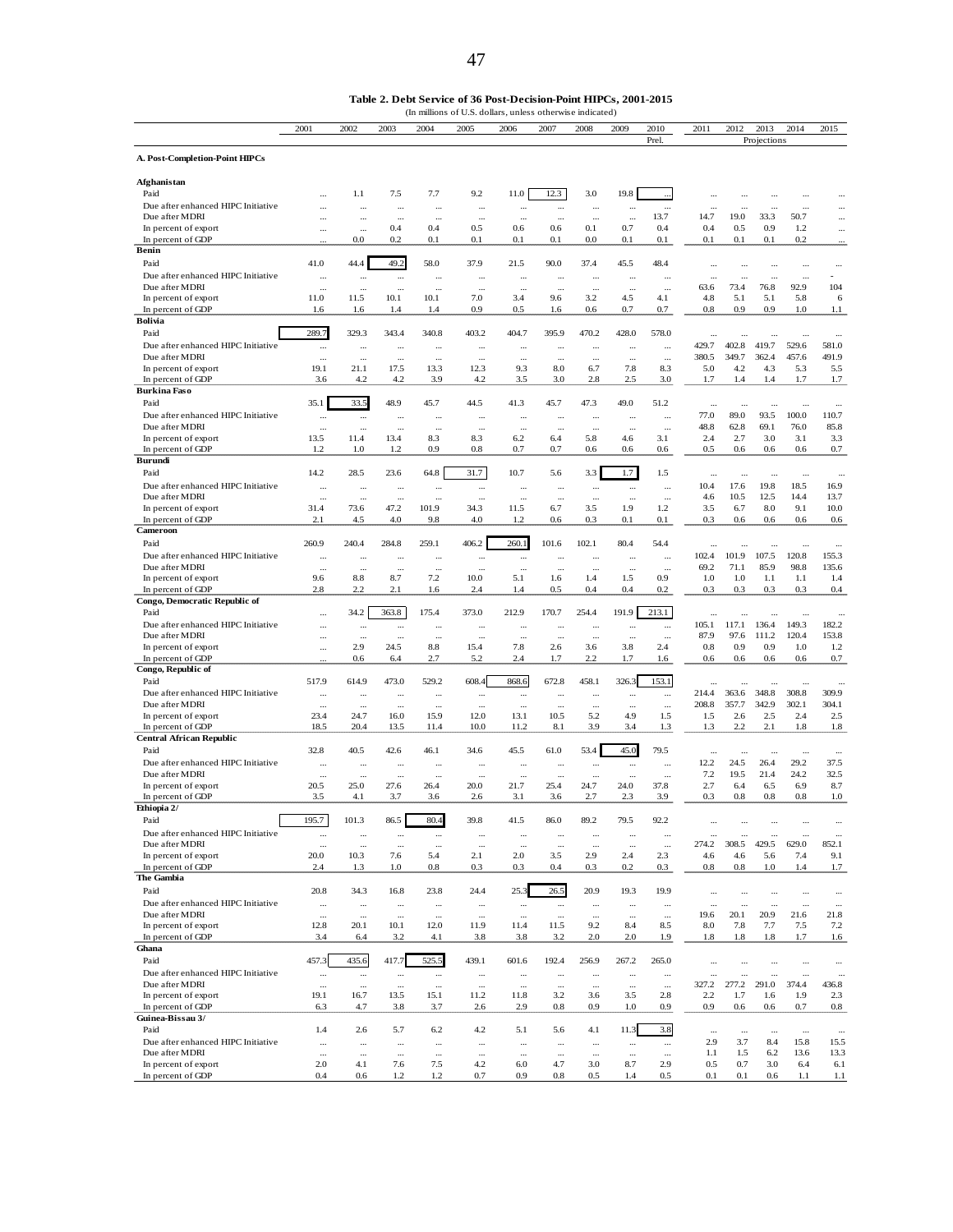| Table 2 (continued). Debt Service of 36 Post-Decision-Point HIPCs, 2001-2015 |
|------------------------------------------------------------------------------|
| (In millions of U.S. dollars, unless otherwise indicated)                    |

|                                                           | 2001                 | 2002                 | 2003                 | 2004                 | 2005         | 2006                 | 2007                 | 2008                 | 2009                 | 2010                 | 2011               | 2012              | 2013          | 2014              | 2015                 |
|-----------------------------------------------------------|----------------------|----------------------|----------------------|----------------------|--------------|----------------------|----------------------|----------------------|----------------------|----------------------|--------------------|-------------------|---------------|-------------------|----------------------|
|                                                           |                      |                      |                      |                      |              |                      |                      |                      |                      | Prel.                |                    |                   |               | Projections       |                      |
| Guyana                                                    |                      |                      |                      |                      |              |                      |                      |                      |                      |                      |                    |                   |               |                   |                      |
| Paid                                                      | 57.1                 | 45.2                 | 51.2                 | 45.3                 | 35.3         | 27.6                 | 19.0                 | 22.5                 | 19.3                 | 28.9                 | $\ddots$           | $\cdots$          | $\ddotsc$     | $\ddotsc$         | $\cdots$             |
| Due after enhanced HIPC Initiative reli                   | $\cdots$             | $\cdots$             | $\cdots$             | $\cdots$             | $\cdots$     | $\cdots$             | $\cdots$             | $\cdots$             | $\cdots$             | $\ddotsc$            | 54.6               | 61.0              | 79.1          | 85.4              | 90.9                 |
| Due after MDRI<br>In percent of export                    | $\ldots$<br>8.6      | $\cdots$<br>6.8      | $\cdots$<br>7.6      | $\cdots$<br>6.2      | <br>5.1      | $\cdots$<br>3.8      | $\ldots$<br>2.3      | $\cdots$<br>2.3      | $\ldots$<br>2.0      | $\cdots$<br>2.6      | 35.3<br>2.5        | 41.5<br>2.9       | 49.1<br>3.3   | 56.9<br>3.6       | 64.1<br>3.9          |
| In percent of GDP                                         | 5.1                  | 3.8                  | 4.3                  | 3.6                  | 2.7          | 1.9                  | 1.1                  | 1.2                  | 1.0                  | 1.3                  | 1.5                | 1.6               | 1.7           | 1.9               | 2.0                  |
| Haiti 2/                                                  |                      |                      |                      |                      |              |                      |                      |                      |                      |                      |                    |                   |               |                   |                      |
| Paid                                                      | 36.6                 | 40.7                 | 67.0                 | 48.4                 | 104.2        | 52.1                 | 65.2                 | 68.5                 | 36.1                 | 18.8                 | $\cdots$           | $\cdots$          | $\cdots$      | $\cdots$          | $\cdots$             |
| Due after enhanced HIPC Initiative reli                   | $\cdots$             | $\cdots$             |                      |                      |              | $\ldots$             | $\cdots$             |                      | $\cdots$             |                      | $\ddots$           | $\cdots$          |               | $\cdots$          | $\cdots$             |
| Due after MDRI                                            | $\cdots$             | $\cdots$             | $\cdots$             | $\cdots$             | $\cdots$     | $\cdots$             | $\cdots$             | $\cdots$             | $\cdots$             | $\cdots$             | 9.0                | 19.1              | 37.4          | 62.1              | 88.2                 |
| In percent of export                                      | 8.3                  | 9.3                  | 14.3                 | 9.5                  | 17.3         | 7.5                  | 8.3                  | 8.2                  | 3.9                  | 2.3                  | 0.9                | 1.8               | 3.2           | 4.8               | 6.2                  |
| In percent of GDP                                         | 1.0                  | 1.2                  | 2.3                  | 1.4                  | 2.4          | 1.1                  | 1.1                  | 1.0                  | 0.6                  | 0.3                  | 0.1                | 0.2               | 0.4           | 0.5               | 0.7                  |
| Honduras 3/                                               |                      |                      |                      |                      |              |                      |                      |                      |                      |                      |                    |                   |               |                   |                      |
| Paid                                                      | 189.6                | 224.6                | 232.6                | 197.7                | 170.6        | 148.4                | 112.2                | 84.7                 | 195.5                | 89.9                 | $\ddotsc$          | $\cdots$          |               |                   | $\cdots$             |
| Due after enhanced HIPC Initiative reli<br>Due after MDRI | $\cdots$             | $\cdots$             |                      | $\cdots$             | $\cdots$     | $\cdots$             | $\cdots$             | $\cdots$             | $\cdots$             | $\cdots$             | 199.8              | 204.9             | 202.7<br>92.6 |                   | $\cdots$             |
| In percent of export                                      | $\cdots$<br>4.8      | $\cdots$<br>5.2      | $\cdots$<br>5.4      | $\cdots$<br>3.8      | <br>3.0      | <br>2.5              | $\cdots$<br>1.7      | $\cdots$<br>1.2      | $\cdots$<br>3.4      | $\cdots$<br>1.3      | 101.8<br>1.3       | 97.3<br>1.1       | 1.0           | <br>$\cdots$      | $\cdots$             |
| In percent of GDP                                         | 2.5                  | 2.9                  | 2.8                  | 2.2                  | 1.8          | 1.4                  | 0.9                  | 0.6                  | 1.4                  | 0.6                  | 0.6                | 0.5               | 0.5           | $\cdots$          | $\cdots$<br>$\cdots$ |
| Liberia 2/                                                |                      |                      |                      |                      |              |                      |                      |                      |                      |                      |                    |                   |               |                   |                      |
| Paid                                                      | 0.6                  |                      |                      | 0.6                  | 0.6          | 1.2                  | 0.2                  | 0.7                  | 0.5                  | 4.2                  |                    | $\cdots$          | $\ddotsc$     | $\cdots$          | $\ddots$             |
| Due after enhanced HIPC Initiative reli                   | $\cdots$             |                      | $\cdots$             | $\cdots$             |              | $\cdots$             | $\ldots$             | $\cdots$             | $\ldots$             | $\cdots$             | 39.9               | 58.4              | 72.0          | 74.4              | 71.8                 |
| Due after MDRI                                            | $\cdots$             |                      | $\cdots$             | $\cdots$             | $\cdots$     | $\cdots$             | $\cdots$             | $\cdots$             | $\cdots$             | $\cdots$             | 7.1                | 7.0               | 6.8           | 10.0              | 10.7                 |
| In percent of export                                      | 0.4                  |                      |                      | 0.3                  | 0.2          | 0.3                  | 0.0                  | 0.1                  | 0.1                  | 0.8                  | 1.0                | 0.8               | 0.6           | 0.8               | 0.6                  |
| In percent of GDP<br>Madagascar 3/                        | 0.1                  |                      |                      | 0.1                  | 0.1          | 0.2                  | 0.0                  | 0.1                  | 0.1                  | 0.4                  | 0.6                | 0.5               | 0.5           | 0.6               | 0.6                  |
| Paid                                                      |                      |                      | 69.0                 |                      | 68.9         |                      | 22.3                 | 63.2                 |                      | 40.6                 |                    |                   |               |                   |                      |
| Due after enhanced HIPC Initiative reli                   | 46.7                 | 54.6                 |                      | 71.2                 |              | 81.8                 |                      |                      | 47.7                 |                      | $\ddotsc$<br>132.1 | $\cdots$<br>126.9 | <br>131.0     | $\cdots$<br>148.1 | $\cdots$<br>155.6    |
| Due after MDRI                                            | $\cdots$<br>$\ddots$ | $\cdots$<br>$\cdots$ | $\cdots$<br>$\cdots$ | $\ldots$<br>$\cdots$ | <br>$\cdots$ | $\cdots$<br>$\cdots$ | $\cdots$<br>$\ddots$ | $\cdots$<br>$\cdots$ | $\cdots$<br>$\cdots$ | $\cdots$<br>$\cdots$ | 81.2               | 76.7              | 75.4          | 88.2              | 92.8                 |
| In percent of export                                      | 3.5                  | 7.7                  | 5.6                  | 5.0                  | 5.1          | 5.0                  | 1.0                  | 2.5                  | 2.1                  | 1.9                  | 3.3                | 2.6               | 2.4           | 2.5               | 2.4                  |
| In percent of GDP                                         | 1.0                  | 1.2                  | 1.3                  | 1.6                  | 1.4          | 1.5                  | 0.3                  | 0.7                  | 0.6                  | 0.5                  | 0.9                | 0.8               | 0.7           | 0.8               | 0.8                  |
| Malawi 3/                                                 |                      |                      |                      |                      |              |                      |                      |                      |                      |                      |                    |                   |               |                   |                      |
| Paid                                                      | 93.7                 | 78.7                 | 94.8                 | 102.7                | 103.1        | 86.3                 | 16.1                 | 12.8                 | 12.3                 | 17.5                 | $\ldots$           | $\cdots$          | $\ddotsc$     |                   | $\cdots$             |
| Due after enhanced HIPC Initiative reli                   | $\cdots$             | $\cdots$             | $\cdots$             | $\cdots$             | $\cdots$     | $\cdots$             | $\cdots$             | $\ddotsc$            | $\ddots$             | $\cdots$             | 41.7               | 52.4              | 61.4          | $\cdots$          | $\cdots$             |
| Due after MDRI                                            | $\cdots$             | $\cdots$             |                      | $\cdots$             |              | $\cdots$             | $\ldots$             | $\cdots$             | $\cdots$             | $\ldots$             | 26.7               | 33.0              | 40.8          |                   | $\cdots$             |
| In percent of export                                      | 19.5                 | 17.0                 | 20.0                 | 19.0                 | 18.5         | 14.5                 | 2.0                  | 1.2                  | 1.2                  | 1.3                  | 2.9                | 3.4               | 4.3           |                   | $\cdots$             |
| In percent of GDP                                         | 5.5                  | 2.9                  | 3.9                  | 3.9                  | 3.6          | 2.7                  | 0.5                  | 0.3                  | 0.3                  | 0.3                  | 0.4                | 0.5               | 0.6           |                   | $\ldots$             |
| Mali 3/                                                   |                      |                      |                      |                      |              |                      |                      |                      |                      |                      |                    |                   |               |                   |                      |
| Paid                                                      | 79.0                 | 67.3                 | 67.2                 | 78.2                 | 57.5         | 46.9                 | 109.0                | 108.7                | 76.0                 | 81.9                 | $\cdots$           | $\cdots$          |               | $\cdots$          | $\cdots$             |
| Due after enhanced HIPC Initiative reli                   | $\ldots$             | $\ldots$             | $\ldots$             |                      |              | $\cdots$             | $\cdots$             | $\cdots$             | $\cdots$             | $\cdots$             | 153.0              | 139.9             | 158.0         | 167.5             | 172.2                |
| Due after MDRI                                            | $\cdots$             | $\ddotsc$            | $\cdots$             |                      | $\cdots$     | $\cdots$             | $\cdots$             | $\cdots$             | $\cdots$             | $\ddotsc$            | 102.3              | 88.2              | 107.0         | 114.1             | 115.1                |
| In percent of export                                      | 9.0<br>2.6           | 6.3<br>2.1           | 5.8<br>1.6           | 6.5<br>1.6           | 4.3<br>1.0   | 2.6<br>0.8           | 5.7<br>1.6           | 4.3<br>1.4           | 3.3<br>0.9           | 3.5<br>0.9           | 3.5<br>0.9         | 2.8<br>0.7        | 3.1<br>0.8    | 3.2<br>0.8        | 3.2<br>0.8           |
| In percent of GDP<br>Mauritania 3/                        |                      |                      |                      |                      |              |                      |                      |                      |                      |                      |                    |                   |               |                   |                      |
| Paid                                                      | 33.8                 | 28.9                 | 28.9                 | 22.0                 | 30.4         | 26.4                 | 24.5                 | 68.0                 | 35.1                 | 60.5                 | $\cdots$           |                   |               |                   | $\cdots$             |
| Due after enhanced HIPC Initiative reli                   | $\cdots$             | $\cdots$             | $\cdots$             | $\cdots$             | $\cdots$     | $\cdots$             | $\cdots$             | $\cdots$             | $\cdots$             | $\cdots$             | 111.8              | $\cdots$<br>100.5 |               | $\cdots$          | $\cdots$             |
| Due after MDRI                                            | $\cdots$             | $\cdots$             |                      |                      |              | $\cdots$             | $\cdots$             | $\cdots$             | $\cdots$             | $\cdots$             | 100.4              | 88.1              |               |                   | $\cdots$             |
| In percent of export                                      | 9.5                  | 8.7                  | 9.1                  | 5.0                  | 4.9          | 1.9                  | 1.7                  | 3.8                  | 2.6                  | 2.8                  | 3.4                | 2.8               |               |                   | $\cdots$             |
| In percent of GDP                                         | 3.0                  | 2.5                  | 2.2                  | 1.5                  | 1.6          | 0.9                  | 0.7                  | 1.9                  | 1.2                  | 1.7                  | 2.5                | 2.0               |               |                   | $\cdots$             |
| Mozambique 3/                                             |                      |                      |                      |                      |              |                      |                      |                      |                      |                      |                    |                   |               |                   |                      |
| Paid                                                      | 27.1                 | 62.0                 | 71.8                 | 58.1                 | 66.6         | 23.3                 | 35.1                 | 81.1                 | 49.8                 | 66.1                 | $\ddotsc$          | $\cdots$          |               |                   | $\cdots$             |
| Due after enhanced HIPC Initiative reli                   | $\cdots$             | $\cdots$             |                      |                      |              |                      | $\cdots$             |                      | $\cdots$             |                      | 114.3              | 121.8             | 144.5         |                   |                      |
| Due after MDRI                                            | $\cdots$             | $\cdots$             | $\cdots$             |                      | $\cdots$     |                      | $\cdots$             | $\cdots$             | $\cdots$             | $\cdots$             | 77.1               | 97.4              | 104.0         |                   | $\cdots$             |
| In percent of export<br>In percent of GDP                 | 2.8<br>0.7           | 5.4<br>1.5           | 5.3<br>1.5           | 3.3<br>1.0           | 3.2<br>1.0   | $0.8\,$<br>0.3       | 1.2<br>0.4           | 2.5<br>0.8           | $2.0\,$<br>0.5       | 2.3<br>0.7           | 2.3<br>0.6         | 2.5<br>0.7        | 2.4<br>0.7    | $\cdots$          | $\cdots$             |
| Nicaragua 3/                                              |                      |                      |                      |                      |              |                      |                      |                      |                      |                      |                    |                   |               | $\cdots$          | $\cdots$             |
| Paid                                                      | 153.3                | 158.0                | 98.3                 | 76.3                 | 87.2         | 98.3                 | 150.2                | 100.0                | 104.6                | 98.3                 | $\ldots$           | $\cdots$          | $\ldots$      | $\cdots$          | $\cdots$             |
| Due after enhanced HIPC Initiative reli                   | $\ldots$             | $\cdots$             | $\ldots$             | $\cdots$             | $\cdots$     | $\cdots$             | $\ldots$             | $\cdots$             | $\cdots$             | $\ldots$             | 165.2              | 194.0             | 206.7         | 243.3             | $\cdots$             |
| Due after MDRI                                            | $\ldots$             | $\cdots$             | $\cdots$             | $\ldots$             | $\cdots$     | $\cdots$             | $\cdots$             | $\cdots$             | $\cdots$             | $\ldots$             | 102.3              | 125.6             | 140.5         | 182.5             | $\cdots$             |
| In percent of export                                      | 13.7                 | 13.9                 | 7.5                  | 4.6                  | 4.4          | 4.1                  | 5.5                  | 3.4                  | 3.7                  | 2.7                  | 2.4                | 2.8               | 2.9           | 3.5               | $\cdots$             |
| In percent of GDP                                         | 3.7                  | 3.9                  | 2.4                  | 1.7                  | 1.8          | 1.9                  | 2.7                  | 1.6                  | 1.7                  | 1.5                  | 1.5                | 1.7               | 1.8           | 2.1               | $\cdots$             |
| Niger 3/                                                  |                      |                      |                      |                      |              |                      |                      |                      |                      |                      |                    |                   |               |                   |                      |
| Paid                                                      | 32.6                 | 48.8                 | 45.3                 | 43.1                 | 31.6         | 13.8                 | 14.5                 | 19.1                 | 20.2                 | 15.4                 | $\ldots$           | $\ldots$          | $\ldots$      | $\ldots$          | $\ldots$             |
| Due after enhanced HIPC Initiative reli                   | $\ldots$             | $\ldots$             | $\ldots$             | $\ldots$             | $\cdots$     | $\ldots$             | $\ldots$             | $\ldots$             | $\ldots$             | $\cdots$             | 73.8               | 85.8              | 88.9          | 86.8              | 87.7                 |
| Due after MDRI                                            | $\ldots$             | $\cdots$             | $\ldots$             | $\ldots$             | $\ldots$     | $\ldots$             | $\ldots$             | $\ldots$             | $\ldots$             | $\ldots$             | 45.7               | 60.4              | 68.1          | 69.4              | 71.9                 |
| In percent of export<br>In percent of GDP                 | 9.9                  | 14.1                 | 10.9                 | 8.1                  | 5.6<br>0.9   | 2.3<br>0.4           | 1.9<br>0.3           | 1.8<br>0.4           | 2.0<br>0.4           | 1.3                  | 3.1                | 3.0<br>0.8        | 3.0<br>0.8    | 2.4<br>0.8        | 2.2                  |
| Rwanda 3/                                                 | 1.8                  | 2.4                  | 1.7                  | 1.5                  |              |                      |                      |                      |                      | 0.3                  | 0.7                |                   |               |                   | 0.8                  |
| Paid                                                      | 22.2                 | 15.9                 | 15.5                 | 19.9                 | 14.5         | 10.2                 | 10.1                 | 8.8                  | 9.5                  | 16.2                 | $\cdots$           | $\ldots$          | $\cdots$      | $\cdots$          | $\ldots$             |
| Due after enhanced HIPC Initiative reli                   | $\cdots$             | $\cdots$             | $\cdots$             | $\cdots$             | $\cdots$     | $\cdots$             | $\cdots$             | $\cdots$             | $\cdots$             | $\cdots$             | 46.6               | 48.5              | 59.3          | 81.6              | 94.0                 |
| Due after MDRI                                            | $\ldots$             | $\ldots$             | $\ldots$             | $\ldots$             | $\ldots$     | $\ldots$             | $\cdots$             | $\ldots$             | $\cdots$             | $\ldots$             | 38.5               | 37.8              | 51.1          | 73.4              | 86.1                 |
| In percent of export                                      | 11.2                 | 8.6                  | 8.2                  | 7.2                  | 4.4          | 2.9                  | 2.4                  | 1.3                  | 1.8                  | 2.7                  | 5.3                | 4.6               | 5.7           | 7.4               | 7.9                  |
| In percent of GDP                                         | 1.3                  | 1.0                  | 0.8                  | 0.9                  | 0.6          | 0.3                  | 0.3                  | 0.2                  | 0.2                  | 0.3                  | 0.6                | 0.6               | 0.7           | 1.0               | 1.0                  |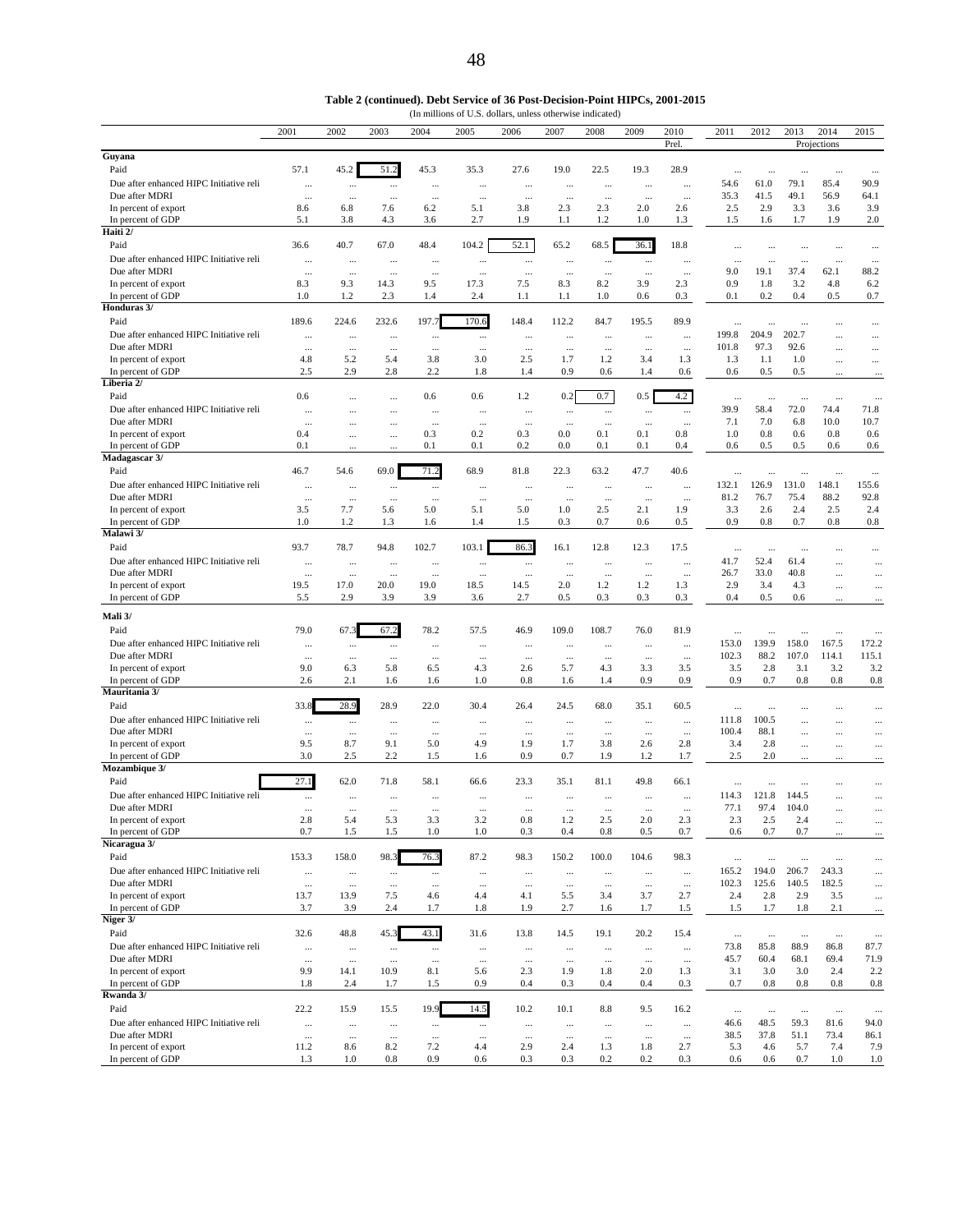| Table 2 (concluded). Debt Service of 36 Post-Decision-Point HIPCs, 2001-2015 |
|------------------------------------------------------------------------------|
| (In millions of U.S. dollars, unless otherwise indicated)                    |

|                                         | 2001            | 2002            | 2003            | 2004            | 2005            | 2006            | 2007            | 2008            | 2009            | 2010            | 2011     | 2012     | 2013        | 2014     | 2015                 |
|-----------------------------------------|-----------------|-----------------|-----------------|-----------------|-----------------|-----------------|-----------------|-----------------|-----------------|-----------------|----------|----------|-------------|----------|----------------------|
|                                         |                 |                 |                 |                 |                 |                 |                 |                 |                 | Prel.           |          |          | Projections |          |                      |
| São Tome and Principe 3/                |                 |                 |                 |                 |                 |                 |                 |                 |                 |                 |          |          |             |          |                      |
| Paid                                    | 0.7             | 1.7             | 3.2             | 2.3             | 9.7             | 5.8             | 3.3             | 2.4             | 3.9             | 0.7             |          | $\cdots$ |             |          |                      |
| Due after enhanced HIPC Initiative reli | $\ldots$        | $\cdots$        | $\cdots$        | $\cdots$        |                 | $\cdots$        | $\ldots$        | $\cdots$        | $\cdots$        | $\cdots$        | 1.7      | 1.5      |             |          |                      |
| Due after MDRI                          |                 | $\cdots$        |                 | $\cdots$        |                 | $\cdots$        |                 | $\cdots$        |                 | $\cdots$        | 1.1      | 0.9      |             |          |                      |
| In percent of export                    | 6.3             | 11.2            | 18.2            | 15.4            | 61.2            | 35.9            | 29.8            | 17.4            | 26.2            | 3.2             | 4.0      | 2.9      |             |          |                      |
| In percent of GDP                       | 0.9             | 1.8             | 3.2             | 2.2             | 8.5             | 4.7             | 2.3             | 1.5             | 2.2             | 0.3             | 0.5      | 0.4      |             | $\cdots$ | $\cdots$             |
| Senegal 3/                              |                 |                 |                 |                 |                 |                 |                 |                 |                 |                 |          |          |             |          |                      |
| Paid                                    | 130.3           | 145.6           | 159.6           | 164.0           | 168.8           | 60.7            | 61.8            | 68.6            | 91.1            | 136.0           |          |          |             | $\cdots$ | $\ddots$             |
| Due after enhanced HIPC Initiative reli | $\cdots$        |                 |                 |                 | $\cdots$        |                 | $\cdots$        |                 |                 | $\cdots$        | 435.7    | 295.0    | 291.6       | 292.2    | 268.1                |
| Due after MDRI                          |                 | $\cdots$        | $\cdots$        | $\cdots$        |                 | $\ldots$        |                 | $\cdots$        |                 |                 | 346.0    | 210.4    | 208.8       | 210.6    | 185.2                |
| In percent of export                    | $\cdots$<br>9.3 | $\cdots$<br>9.5 | $\cdots$<br>8.7 | $\cdots$<br>7.5 | $\cdots$<br>7.2 | $\cdots$<br>2.5 | $\cdots$<br>2.1 | $\cdots$<br>2.0 | $\cdots$<br>3.1 | $\cdots$<br>3.4 | 6.8      | 4.0      | 3.8         | 3.6      | 3.0                  |
| In percent of GDP                       | 2.7             | 2.7             | 2.3             | 2.0             | 1.9             | 0.6             | 0.5             | 0.5             | 0.7             | 1.1             | 2.3      | 1.3      | 1.2         | 1.2      | 0.9                  |
| Sierra Leone                            |                 |                 |                 |                 |                 |                 |                 |                 |                 |                 |          |          |             |          |                      |
| Paid                                    | 94.2            | 14.3            | 14.3            | 24.5            | 25.9            | 18.6            | 15.0            | 41.1            | 15.1            | 16.0            |          |          |             |          |                      |
|                                         |                 |                 |                 |                 |                 |                 |                 |                 |                 |                 |          | $\cdots$ |             | $\cdots$ | $\ddot{\phantom{0}}$ |
| Due after enhanced HIPC Initiative reli | $\cdots$        | $\ldots$        |                 |                 | $\cdots$        | $\cdots$        | $\cdots$        | $\cdots$        |                 | $\cdots$        | 47.0     | 57.1     | 54.9        | 53.1     | 51.0                 |
| Due after MDRI                          | $\ldots$        | $\ldots$        | $\cdots$        | $\cdots$        | $\cdots$        | $\ldots$        | $\ldots$        | $\ldots$        | $\ldots$        | $\ldots$        | 19.9     | 31.0     | 36.9        | 38.6     | 42.5                 |
| In percent of export                    | 73.0            | 8.7             | 6.2             | 9.9             | 8.9             | 5.2             | 4.3             | 11.0            | 4.5             | 3.8             | 4.2      | 1.8      | 2.0         | 2.2      | 2.4                  |
| In percent of GDP<br>Tanzania 2/3/      | 11.8            | 1.5             | 1.5             | 2.3             | 2.1             | 1.3             | 0.9             | 2.1             | 0.8             | 0.8             | 1.0      | 0.9      | 1.0         | 1.1      | 1.1                  |
|                                         |                 |                 |                 |                 |                 |                 |                 |                 |                 |                 |          |          |             |          |                      |
| Paid                                    | 92.0            | 90.3            | 83.2            | 241.7           | 175.2           | 107.2           | 76.6            | 86.0            | 56.0            | 108.5           | $\cdots$ |          | $\cdots$    | $\cdots$ | $\cdots$             |
| Due after enhanced HIPC Initiative reli | $\cdots$        | $\cdots$        | $\cdots$        | $\cdots$        | $\cdots$        | $\cdots$        | $\cdots$        | $\cdots$        |                 | $\cdots$        | 233.1    | 237.3    | 241.1       | $\cdots$ |                      |
| Due after MDRI                          | $\cdots$        | $\cdots$        | $\cdots$        | $\cdots$        | $\cdots$        | $\cdots$        | $\cdots$        | $\cdots$        | $\cdots$        | $\cdots$        | 60.5     | 66.6     | 73.2        |          | $\cdots$             |
| In percent of export                    | 6.4             | 6.0             | 4.8             | 10.5            | 6.3             | 3.4             | 2.1             | 1.9             | 1.2             | 1.9             | 0.9      | 0.9      | 0.9         |          |                      |
| In percent of GDP                       | 0.9             | 0.8             | 0.7             | 1.9             | 1.2             | 0.7             | 0.4             | 0.4             | 0.3             | 0.5             | 0.3      | 0.3      | 0.3         |          | $\cdots$             |
| Togo                                    |                 |                 |                 |                 |                 |                 |                 |                 |                 |                 |          |          |             |          |                      |
| Paid                                    | 17.8            | 1.4             | 2.7             | 2.3             | 2.5             | 3.5             | 8.7             | 71.0            | 46.7            | 41.5            | $\ldots$ | $\ldots$ | $\cdots$    | $\cdots$ | $\cdots$             |
| Due after enhanced HIPC Initiative reli | $\cdots$        | $\cdots$        | $\cdots$        | $\cdots$        |                 | $\cdots$        | $\cdots$        | $\cdots$        | $\cdots$        | $\cdots$        | 46.3     | 52.1     | 56.7        | 78.6     |                      |
| Due after MDRI                          | $\cdots$        | $\cdots$        | $\cdots$        |                 | $\cdots$        | $\cdots$        | $\cdots$        | $\cdots$        | $\cdots$        | $\cdots$        | 13.9     | 19.7     | 23.9        | 44.8     | $\cdots$             |
| In percent of export                    | 4.7             | 0.3             | 0.5             | 0.3             | 0.4             | 0.6             | 1.1             | 7.4             | 5.1             | 3.5             | 1.0      | 1.3      | 1.5         | 2.7      |                      |
| In percent of GDP                       | 1.3             | 0.1             | 0.2             | 0.1             | 0.1             | 0.2             | 0.3             | 2.2             | 1.5             | 1.3             | 0.4      | 0.5      | 0.6         | 1.0      | $\cdots$             |
| <b>Uganda 2/3/4/</b>                    |                 |                 |                 |                 |                 |                 |                 |                 |                 |                 |          |          |             |          |                      |
| Paid                                    | 56.3            | 62.8            | 59.7            | 80.5            | 94.2            | 57.3            | 31.8            | 22.9            | 41.5            | 39.6            | $\cdots$ |          |             | $\cdots$ | $\cdots$             |
| Due after enhanced HIPC Initiative reli | $\cdots$        | $\cdots$        |                 | $\cdots$        | $\cdots$        | $\cdots$        | $\cdots$        | $\cdots$        | $\cdots$        | $\cdots$        | 102.3    | 116.5    | 143.3       | 157.2    | 179.6                |
| Due after MDRI                          | $\ldots$        | $\cdots$        | $\cdots$        | $\cdots$        |                 | $\cdots$        |                 | $\cdots$        | $\cdots$        | $\ldots$        | 34.6     | 38.9     | 59.1        | 70.8     | 89.9                 |
| In percent of export                    | 8.3             | 9.0             | 8.0             | 8.2             | 7.8             | 3.7             | 1.6             | 0.5             | 0.8             | 1.1             | 0.9      | 1.0      | 1.4         | 1.5      | 1.7                  |
| In percent of GDP                       | 1.0             | 1.0             | 0.9             | 1.0             | 1.0             | 0.6             | 0.3             | 0.2             | 0.3             | 0.2             | 0.2      | 0.2      | 0.3         | 0.3      | 0.4                  |
| Zambia 3/                               |                 |                 |                 |                 |                 |                 |                 |                 |                 |                 |          |          |             |          |                      |
| Paid                                    | 138.5           | 122.7           | 191.5           | 373.2           | 165.6           | 66.0            | 61.6            | 97.5            | 86.5            | 49.3            |          |          | $\cdots$    | $\cdots$ | $\cdots$             |
| Due after enhanced HIPC Initiative reli | $\cdots$        | $\cdots$        | $\cdots$        | $\ldots$        | $\cdots$        | $\cdots$        | $\cdots$        | $\cdots$        | $\cdots$        | $\cdots$        | $\cdots$ | $\cdots$ | $\cdots$    | $\cdots$ | $\ddotsc$            |
| Due after MDRI                          | $\cdots$        | $\cdots$        | $\cdots$        |                 | $\cdots$        | $\cdots$        |                 | $\cdots$        |                 | $\cdots$        | 111.7    | 102.8    | 138.6       | 174.2    | 229.7                |
| In percent of export                    | 13.1            | 10.8            | 15.2            | 17.9            | 6.5             | 1.6             | 1.3             | 1.9             | 1.9             | 0.6             | 1.0      | 0.9      | 1.1         | 1.4      | 1.8                  |
| In percent of GDP                       | 3.8             | 3.2             | 4.4             | 6.9             | 2.3             | 0.6             | 0.5             | 0.7             | 0.7             | 0.3             | 0.6      | 0.5      | 0.6         | 0.7      | 0.8                  |
|                                         |                 |                 |                 |                 |                 |                 |                 |                 |                 |                 |          |          |             |          |                      |
| <b>B.</b> Interim HIPCs                 |                 |                 |                 |                 |                 |                 |                 |                 |                 |                 |          |          |             |          |                      |
|                                         |                 |                 |                 |                 |                 |                 |                 |                 |                 |                 |          |          |             |          |                      |
| Chad                                    |                 |                 |                 |                 |                 |                 |                 |                 |                 |                 |          |          |             |          |                      |
| Paid                                    | 19.9            | 36.4            | 52.4            | 45.5            | 57.2            | 69.8            | 61.6            | 136.5           | 65.3            | 59.2            |          |          |             | $\ddots$ |                      |
| Due after enhanced HIPC Initiative reli | $\ldots$        | $\cdots$        | $\cdots$        | $\cdots$        |                 | $\cdots$        |                 | $\cdots$        | $\cdots$        | $\cdots$        |          |          |             | $\cdots$ | $\ddotsc$            |
| Due after MDRI                          | $\cdots$        | $\cdots$        | $\cdots$        | $\cdots$        | $\cdots$        | $\cdots$        | $\cdots$        | $\cdots$        | $\cdots$        | $\ldots$        | 104.9    | 115.2    | 168.0       | 176.1    | 177.6                |
| In percent of export                    | 7.9             | 14.4            | 7.8             | 2.0             | 1.8             | 2.0             | 1.6             | 3.1             | 2.2             | 1.5             | 2.0      | 2.3      | 3.5         | 3.8      | 3.9                  |
| In percent of GDP                       | 1.2             | 1.8             | 1.9             | 1.0             | 1.0             | 1.1             | 0.9             | 1.6             | 0.9             | 0.7             | 1.1      | 1.2      | 1.7         | 1.7      | 1.7                  |
| <b>Comoros</b>                          |                 |                 |                 |                 |                 |                 |                 |                 |                 |                 |          |          |             |          |                      |
| Paid                                    | 2.5             | 2.4             | 2.6             | 4.4             | 4.1             | 3.5             | 6.0             | 9.1             | 8.4             | 5.9             |          |          |             |          |                      |
| Due after enhanced HIPC Initiative reli | $\cdots$        | $\cdots$        | $\cdots$        | $\ldots$        | $\cdots$        | $\cdots$        | $\cdots$        | $\cdots$        | $\ldots$        | $\cdots$        | 4.1      | 5.0      | 4.8         | 5.1      | 5.2                  |
| Due after MDRI                          | $\ldots$        | $\cdots$        | $\cdots$        | $\ldots$        | $\ldots$        | $\ldots$        | $\cdots$        | $\ldots$        | $\cdots$        | $\cdots$        | 1.6      | 2.4      | 2.2         | 2.2      | 2.3                  |
| In percent of export                    | 7.3             | 6.0             | 4.9             | 8.3             | 7.9             | 6.5             | 9.2             | 12.8            | 11.0            | 7.2             | 1.9      | 2.5      | 2.1         | 2.0      | 1.9                  |
| In percent of GDP                       | 1.1             | 0.9             | 0.8             | 1.2             | 1.1             | 0.9             | 1.3             | 1.7             | 1.6             | 1.0             | 0.3      | 0.4      | 0.3         | 0.3      | 0.3                  |
| Cote d'Ivoire                           |                 |                 |                 |                 |                 |                 |                 |                 |                 |                 |          |          |             |          |                      |
| Paid                                    | $\cdots$        | 1.9             | 274.5           | 189.5           | 118.0           | 72.0            | 240.8           | 318.6           | 243.9           | 269.9           | $\cdots$ | $\cdots$ |             | $\cdots$ |                      |
| Due after enhanced HIPC Initiative reli | $\ldots$        | $\cdots$        | $\cdots$        | $\ldots$        | $\ldots$        | $\ldots$        | $\ldots$        | $\ldots$        | $\ldots$        | $\cdots$        | 778.6    | 284.8    | 429.9       | 530.2    | 1,792.4              |
| Due after MDRI                          | $\cdots$        | $\ldots$        | $\cdots$        | $\ldots$        | $\ldots$        | $\cdots$        | $\cdots$        | $\ldots$        | $\cdots$        | $\ldots$        | 778.6    | 261.7    | 397.1       | 496.2    | 1,755.9              |
| In percent of export                    | $\cdots$        | 0.0             | 3.9             | 2.5             | 1.4             | 0.7             | 2.3             | 3.0             | 2.1             | 2.4             | 7.2      | 2.2      | 3.2         | 3.8      | 12.7                 |
| In percent of GDP                       |                 | 0.0             | 2.0             | 1.2             | 0.7             | 0.4             | 1.2             | 1.4             | 1.1             | 1.2             | 3.3      | 1.0      | 1.4         | 1.6      | 5.2                  |
| Guinea 3/                               |                 |                 |                 |                 |                 |                 |                 |                 |                 |                 |          |          |             |          |                      |
| Paid                                    | 74.9            | 88.4            | 83.8            | 82.7            | 123.7           | 124.1           | 121.6           | 120.1           | 76.1            | 62.4            | $\ldots$ |          | $\cdots$    | $\ldots$ | $\cdots$             |
| Due after enhanced HIPC Initiative reli | $\ldots$        | $\cdots$        | $\ldots$        | $\ldots$        | $\ldots$        | $\ldots$        | $\ldots$        | $\ldots$        | $\ldots$        | $\ldots$        | 184.3    | 199.0    | 190.0       | 184.6    | 177.0                |
| Due after MDRI                          | $\ldots$        | $\ldots$        | $\ldots$        | $\ldots$        | $\ldots$        | $\ldots$        | $\cdots$        | $\ldots$        | $\ldots$        | $\ldots$        |          |          |             |          |                      |
| In percent of export                    | 9.3             | 11.3            | 9.7             | 9.6             | 13.0            | 10.9            | 10.1            | 8.0             | 6.7             | 4.6             |          |          |             | $\cdots$ | $\cdots$             |
| In percent of GDP                       | 2.5             | 2.8             | 2.4             | 2.3             | 4.2             | 4.4             | 2.9             | 2.7             | 1.7             | 1.3             |          |          |             |          |                      |

Sources: HIPC country documents, and World Bank and IMF staff estimates.

Note: Data corresponding to years of decision and completion points under the enhanced HIPC Initiative are in thin and thick boxes, respectively.

1/ Debt service due after the full use of traditional debt relief and assistance under the enhanced HIPC Initiative.<br>
For completion-point HIPCs, figures are after additional bilateral assistance beyond the HIPC Initiative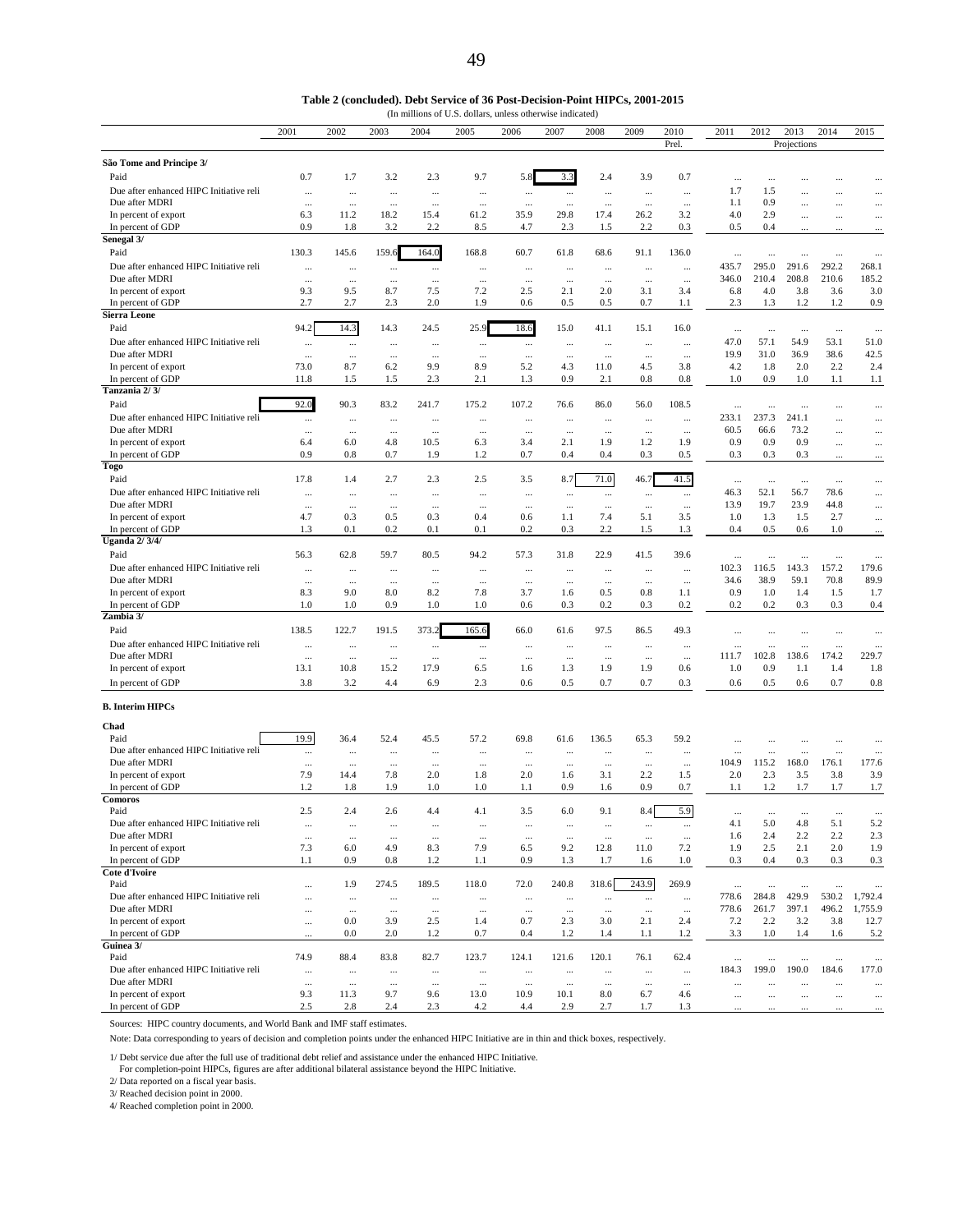| Prel<br>Projections<br>A. Post-Completion-Point HIPCs<br>Afghanistan<br>375.1<br>492.1<br>606.2<br>660.0<br>705.4<br>793.7<br>In millions of U.S. dollars<br>244.1<br>307.8<br>891.7<br><br><br><br><br>55.9<br>47.0<br>58.7<br>53.4<br>60.6<br>41.4<br>36.7<br>35.4<br>34.5<br>In percent of government revenue 3/<br>$\ddotsc$<br><br>$\cdots$<br><br>$\ddotsc$<br><br>4.0<br>3.9<br>4.2<br>3.9<br>3.9<br>In percent of GDP<br>3.8<br>4.2<br>3.7<br>3.8<br>Benin<br>147.8<br>138.2<br>202.1<br>221.9<br>242.7<br>327.4<br>337.3<br>592.2<br>288.4<br>289.6<br>In millions of U.S. dollars<br>211.5<br>224.0<br><br>33.1<br>28.7<br>21.2<br>25.1<br>27.5<br>48.7<br>In percent of government revenue 3/<br>38.6<br>29.3<br>32.8<br>28.1<br>20.4<br>19.0<br><br><br>In percent of GDP<br>5.9<br>4.9<br>5.7<br>5.5<br>4.8<br>4.7<br>4.4<br>4.9<br>5.1<br>9.0<br>3.8<br>3.6<br><b>Bolivia</b><br>989.6<br>1,018.9<br>In millions of U.S. dollars<br>941.6 1,041.3<br>1,183.8<br>1.528.9<br>1,886.2<br>2,330.7<br>2.471.3<br>2,906<br>3,417<br>3,784<br>3,946<br>4,100<br>4,362<br>55.1<br>60.4<br>49.5<br>40.9<br>43.3<br>37.3<br>42<br>42<br>In percent of government revenue 3/<br>56.1<br>42.7<br>44.9<br>46<br>45<br>44<br>43<br>In percent of GDP<br>12.1<br>12.9<br>11.8<br>13.3<br>14.2<br>14.0<br>15<br>15<br>11.6<br>12.4<br>14.0<br>15<br>15<br>15<br>15<br><b>Burkina Faso</b><br>In millions of U.S. dollars<br>109.8<br>156.8<br>201.1<br>274.8<br>307.2<br>320.0<br>381.6<br>445.3<br>505.6<br>609.7<br>656.1<br>718.0<br>804.5<br>903.0<br>920.6<br>35.4<br>39.0<br>35.6<br>39.0<br>46.5<br>40.5<br>39.0<br>44.3<br>42.1<br>43.5<br>44.2<br>45.6<br>45.4<br>45.9<br>42.1<br>In percent of government revenue 3/<br>3.9<br>5.7<br>5.3<br>5.6<br>5.4<br>7.1<br>7.4<br>7.0<br>In percent of GDP<br>4.9<br>4.8<br>5.6<br>6.0<br>6.8<br>6.7<br>6.8<br>Burundi 2/<br>In millions of U.S. dollars<br>28.5<br>30.3<br>42.0<br>48.8<br>58.4<br>82.4<br>126.7<br>209.0<br>274.8<br>323.8<br>372.6<br>453.4<br>530.0<br>621.8<br>703.7<br>33.4<br>36.5<br>47.4<br>69.7<br>96.9<br>111.0<br>109.9<br>117.7<br>123.0<br>128.7<br>137.6<br>143.4<br>In percent of government revenue 3/<br>22.4<br>23.8<br>36.6<br>In percent of GDP<br>4.3<br>4.8<br>7.3<br>7.3<br>9.0<br>13.0<br>17.9<br>20.7<br>21.8<br>22.4<br>23.8<br>27.0<br>28.6<br>7.1<br>25.1<br>Cameroon 2/<br>974.9<br>1,154.8<br>In millions of U.S. dollars<br>335.6<br>824.1<br>442.0<br>365.0<br>258.2<br>1,704.6<br>1,879.2<br>2,079.4<br>$\cdots$<br><br><br>34.4<br>38.7<br>20.5<br>20.0<br>12.0<br>35.6<br>35.5<br>36.8<br>47.7<br>In percent of government revenue 3/<br>55.0<br><br>$\cdots$<br>$\ddotsc$<br><br><br>1.9<br>5.9<br>6.4<br>7.2<br>In percent of GDP<br>3.6<br>3.4<br>5.2<br>7.1<br>8.5<br>9.2<br><br>Congo, Democratic Republic of<br>889.6<br>480.6<br>599.1<br>727.4<br>736.5<br>980.3<br>In millions of U.S. dollars<br>1,058.8<br>1,251.4 1,359.6<br>1,154.6<br><br><br>$\ddotsc$<br>36.1<br>40.6<br>34.0<br>39.4<br>29.8<br>28.9<br>In percent of government revenue 3/<br>42.6<br>32.7<br>32.7<br>31.4<br><br><br><br>5.4<br>6.5<br>In percent of GDP<br>6.0<br>6.3<br>6.6<br>6.8<br>6.4<br>6.4<br>6.5<br>6.5<br>Congo, Republic of 2/<br>293.4<br>382.8<br>619.5<br>769.6<br>923.7<br>In millions of U.S. dollars<br>142.9<br>194.8<br>851.4<br>1,230.3<br>1,463.7<br>1,686.0<br>1,992.8 2,281.9<br><br><br>12.6<br>12.9<br>13.1<br>10.6<br>17.8<br>15.1<br>29.0<br>20.6<br>17.3<br>19.7<br>22.2<br>26.7<br>29.7<br>In percent of government revenue 3/<br><br><br>4.9<br>7.4<br>8.9<br>7.7<br>7.9<br>9.0<br>10.1<br>In percent of GDP<br>4.1<br>4.2<br>4.8<br>6.5<br>12.1<br>13.5<br><b>Central African Republic</b><br>33.2<br>63.9<br>In millions of U.S. dollars<br>44.2<br>39.0<br>40.0<br><br>17.9<br>13.9<br>18.6<br>10.5<br>In percent of government revenue 3/<br>10.1<br><br><br><br>In percent of GDP<br>2.0<br>2.2<br>3.2<br>2.0<br>1.8<br>$\ddotsc$<br>Ethiopia 2/7/<br>1,180.4<br>733.4<br>884.0 1,001.4<br>1,618.6<br>2,106.9 2,542.7<br>3,503.9<br>In millions of U.S. dollars<br>3,387.8<br>3,885.5<br>3,649.1<br>4,447.5<br>4,591.4<br>5,140.7 5,474.7<br>47.8<br>58.9<br>54.7<br>56.8<br>69.5<br>75.4<br>73.9<br>79.6<br>81.8<br>88.1<br>93.9<br>94.8<br>89.0<br>88.3<br>86.4<br>In percent of government revenue 3/<br>13.9<br>In percent of GDP<br>9.0<br>11.3<br>11.7<br>11.7<br>13.2<br>13.0<br>12.7<br>12.0<br>12.4<br>12.7<br>13.0<br>12.3<br>12.4<br>12.3<br>The Gambia 2/<br>19.6<br>In millions of U.S. dollars<br>18.4<br>16.3<br>21.5<br>19.7<br>21.7<br>29.0<br>31.7<br>29.2<br>29.7<br>32.5<br>34.8<br>37.5<br>40.5<br>43.2<br>31.1<br>30.2<br>28.2<br>25.6<br>21.7<br>19.2<br>20.8<br>20.1<br>20.0<br>20.7<br>21.2<br>21.5<br>21.3<br>20.8<br>20.8<br>In percent of government revenue 3/<br>In percent of GDP<br>3.3<br>3.4<br>3.1<br>3.7<br>3.1<br>3.3<br>3.5<br>3.1<br>3.0<br>2.8<br>2.9<br>3.1<br>3.2<br>3.2<br>3.2<br>Ghana 2/<br>294.0<br>241.3<br>493.6<br>680.7<br>In millions of U.S. dollars<br>911.0<br>1,350.2 1,408.9<br>1,497.6<br>1,308.5<br>2,796.6<br>3,253.6<br>3.808.9<br>4,470.7<br>5,213.0 5,896.7<br>25.1<br>26.5<br>31.2<br>34.5<br>32.9<br>48.8<br>42.8<br>39.1<br>31.4<br>36.1<br>29.9<br>29.5<br>28.9<br>28.4<br>27.3<br>In percent of government revenue 3/<br>4.5<br>4.8<br>6.5<br>8.5<br>10.6<br>9.4<br>9.0<br>8.4<br>9.0<br>8.7<br>8.7<br>9.2<br>9.8<br>10.1<br>In percent of GDP<br>7.7<br>Guinea-Bissau 2/5/<br>10.0<br>10.7<br>16.7<br>49.5<br>52.9<br>In millions of U.S. dollars<br>8.6<br>14.2<br>15.8<br>15.7<br>16.8<br>16.4<br>18.5<br>25.5<br>45.8<br>56.8<br>32.1<br>28.3<br>25.6<br>27.4<br>28.3<br>31.2<br>25.0<br>24.7<br>23.3<br>19.6<br>38.7<br>38.4<br>38.5<br>38.9<br>In percent of government revenue 3/<br>25.3<br>In percent of GDP<br>2.4<br>2.2<br>2.0<br>2.2<br>2.1<br>2.6<br>2.7<br>2.6<br>2.4<br>2.0<br>2.6<br>4.3<br>4.4<br>4.5<br>4.5<br>Guyana 4/<br>159.5<br>In millions of U.S. dollars<br>144.3<br>151.0<br>157.2<br>173.8<br>192.3<br><br>$\cdots$<br><br><br><br><br><br><br>$\cdots$<br>In percent of government revenue 3/<br>62.4<br>65.0<br>61.6<br>53.7<br>57.2<br>56.8<br>$\cdots$<br>$\cdots$<br><br><br>$\cdots$<br><br>$\cdots$<br><br>$\cdots$<br>In percent of GDP<br>12.8<br>12.8<br>13.3<br>12.6<br>13.2<br>13.2<br><br><br><br><br><br><br><br>$\cdots$<br>Haiti 7/<br>In millions of U.S. dollars<br>166.6<br>240.3<br>306.0<br><br>$\cdots$<br><br><br><br><br>$\ddot{\phantom{a}}$<br><br><br><br><br>In percent of government revenue 3/<br>30.5<br>23.3<br>32.6<br><br><br>$\cdots$<br>$\cdots$<br><br>$\cdots$<br>$\cdots$<br><br><br><br><br><br>2.5<br>In percent of GDP<br>3.6<br>3.9<br><br><br><br>$\cdot$<br>Honduras 2/<br>744.0<br>In millions of U.S. dollars<br>564.9<br>493.5<br>520.8<br>616.8<br>758.1<br>954.0<br>964.2 1,107.7<br>1,113.4<br>1,128.1<br>1,332.0<br>1,519.7<br><br><br>In percent of government revenue 3/<br>40.9<br>40.5<br>33.0<br>35.5<br>32.5<br>37.0<br>31.7<br>37.3<br>29.2<br>28.8<br>31.9<br>34.9<br>48.4<br><br>$\cdots$<br>In percent of GDP<br>6.9<br>7.8<br>7.4<br>6.3<br>6.4<br>7.0<br>7.7<br>7.0<br>7.7<br>7.3<br>6.5<br>7.2<br>7.5<br><br>$\cdots$<br>Liberia 4/<br>224.9<br>In millions of U.S. dollars<br>238.6<br>263.0<br>316.7<br>355.2<br>385.6<br><br><br>$\cdots$<br><br><br><br>$\cdots$<br>In percent of government revenue 3/<br>65.0<br>65.0<br>65.0<br>65.0<br>65.0<br>65.0<br>$\cdots$<br><br>$\cdots$<br><br><br>$\cdots$<br><br><br>$\cdots$<br>In percent of GDP<br>22.7<br>20.7<br>19.4<br>21.3<br>23.0<br>22.1 | 2001 | 2002 | 2003 | 2004 | 2005 | 2006 | 2007 | 2008 | 2009 | 2010 | 2011 | 2012 | 2013 | 2014 | 2015 |
|------------------------------------------------------------------------------------------------------------------------------------------------------------------------------------------------------------------------------------------------------------------------------------------------------------------------------------------------------------------------------------------------------------------------------------------------------------------------------------------------------------------------------------------------------------------------------------------------------------------------------------------------------------------------------------------------------------------------------------------------------------------------------------------------------------------------------------------------------------------------------------------------------------------------------------------------------------------------------------------------------------------------------------------------------------------------------------------------------------------------------------------------------------------------------------------------------------------------------------------------------------------------------------------------------------------------------------------------------------------------------------------------------------------------------------------------------------------------------------------------------------------------------------------------------------------------------------------------------------------------------------------------------------------------------------------------------------------------------------------------------------------------------------------------------------------------------------------------------------------------------------------------------------------------------------------------------------------------------------------------------------------------------------------------------------------------------------------------------------------------------------------------------------------------------------------------------------------------------------------------------------------------------------------------------------------------------------------------------------------------------------------------------------------------------------------------------------------------------------------------------------------------------------------------------------------------------------------------------------------------------------------------------------------------------------------------------------------------------------------------------------------------------------------------------------------------------------------------------------------------------------------------------------------------------------------------------------------------------------------------------------------------------------------------------------------------------------------------------------------------------------------------------------------------------------------------------------------------------------------------------------------------------------------------------------------------------------------------------------------------------------------------------------------------------------------------------------------------------------------------------------------------------------------------------------------------------------------------------------------------------------------------------------------------------------------------------------------------------------------------------------------------------------------------------------------------------------------------------------------------------------------------------------------------------------------------------------------------------------------------------------------------------------------------------------------------------------------------------------------------------------------------------------------------------------------------------------------------------------------------------------------------------------------------------------------------------------------------------------------------------------------------------------------------------------------------------------------------------------------------------------------------------------------------------------------------------------------------------------------------------------------------------------------------------------------------------------------------------------------------------------------------------------------------------------------------------------------------------------------------------------------------------------------------------------------------------------------------------------------------------------------------------------------------------------------------------------------------------------------------------------------------------------------------------------------------------------------------------------------------------------------------------------------------------------------------------------------------------------------------------------------------------------------------------------------------------------------------------------------------------------------------------------------------------------------------------------------------------------------------------------------------------------------------------------------------------------------------------------------------------------------------------------------------------------------------------------------------------------------------------------------------------------------------------------------------------------------------------------------------------------------------------------------------------------------------------------------------------------------------------------------------------------------------------------------------------------------------------------------------------------------------------------------------------------------------------------------------------------------------------------------------------------------------------------------------------------------------------------------------------------------------------------------------------------------------------------------------------------------------------------------------------------------------------------------------------------------------------------------------------------------------------------------------------------------------------------------------------------------------------------------------------------------------------------------------------------------------------------------------------------------------------------------------------------------------------------------------------------------------------------------------------------------------------------------------------------------------------------------------------------------------------------------------------------------------------------------------------------------------------------------------------------------------------------------------------------------------------------------------------------------------------------------------------------------------------------------------|------|------|------|------|------|------|------|------|------|------|------|------|------|------|------|
|                                                                                                                                                                                                                                                                                                                                                                                                                                                                                                                                                                                                                                                                                                                                                                                                                                                                                                                                                                                                                                                                                                                                                                                                                                                                                                                                                                                                                                                                                                                                                                                                                                                                                                                                                                                                                                                                                                                                                                                                                                                                                                                                                                                                                                                                                                                                                                                                                                                                                                                                                                                                                                                                                                                                                                                                                                                                                                                                                                                                                                                                                                                                                                                                                                                                                                                                                                                                                                                                                                                                                                                                                                                                                                                                                                                                                                                                                                                                                                                                                                                                                                                                                                                                                                                                                                                                                                                                                                                                                                                                                                                                                                                                                                                                                                                                                                                                                                                                                                                                                                                                                                                                                                                                                                                                                                                                                                                                                                                                                                                                                                                                                                                                                                                                                                                                                                                                                                                                                                                                                                                                                                                                                                                                                                                                                                                                                                                                                                                                                                                                                                                                                                                                                                                                                                                                                                                                                                                                                                                                                                                                                                                                                                                                                                                                                                                                                                                                                                                                                                                                                                                                |      |      |      |      |      |      |      |      |      |      |      |      |      |      |      |
|                                                                                                                                                                                                                                                                                                                                                                                                                                                                                                                                                                                                                                                                                                                                                                                                                                                                                                                                                                                                                                                                                                                                                                                                                                                                                                                                                                                                                                                                                                                                                                                                                                                                                                                                                                                                                                                                                                                                                                                                                                                                                                                                                                                                                                                                                                                                                                                                                                                                                                                                                                                                                                                                                                                                                                                                                                                                                                                                                                                                                                                                                                                                                                                                                                                                                                                                                                                                                                                                                                                                                                                                                                                                                                                                                                                                                                                                                                                                                                                                                                                                                                                                                                                                                                                                                                                                                                                                                                                                                                                                                                                                                                                                                                                                                                                                                                                                                                                                                                                                                                                                                                                                                                                                                                                                                                                                                                                                                                                                                                                                                                                                                                                                                                                                                                                                                                                                                                                                                                                                                                                                                                                                                                                                                                                                                                                                                                                                                                                                                                                                                                                                                                                                                                                                                                                                                                                                                                                                                                                                                                                                                                                                                                                                                                                                                                                                                                                                                                                                                                                                                                                                |      |      |      |      |      |      |      |      |      |      |      |      |      |      |      |
|                                                                                                                                                                                                                                                                                                                                                                                                                                                                                                                                                                                                                                                                                                                                                                                                                                                                                                                                                                                                                                                                                                                                                                                                                                                                                                                                                                                                                                                                                                                                                                                                                                                                                                                                                                                                                                                                                                                                                                                                                                                                                                                                                                                                                                                                                                                                                                                                                                                                                                                                                                                                                                                                                                                                                                                                                                                                                                                                                                                                                                                                                                                                                                                                                                                                                                                                                                                                                                                                                                                                                                                                                                                                                                                                                                                                                                                                                                                                                                                                                                                                                                                                                                                                                                                                                                                                                                                                                                                                                                                                                                                                                                                                                                                                                                                                                                                                                                                                                                                                                                                                                                                                                                                                                                                                                                                                                                                                                                                                                                                                                                                                                                                                                                                                                                                                                                                                                                                                                                                                                                                                                                                                                                                                                                                                                                                                                                                                                                                                                                                                                                                                                                                                                                                                                                                                                                                                                                                                                                                                                                                                                                                                                                                                                                                                                                                                                                                                                                                                                                                                                                                                |      |      |      |      |      |      |      |      |      |      |      |      |      |      |      |
|                                                                                                                                                                                                                                                                                                                                                                                                                                                                                                                                                                                                                                                                                                                                                                                                                                                                                                                                                                                                                                                                                                                                                                                                                                                                                                                                                                                                                                                                                                                                                                                                                                                                                                                                                                                                                                                                                                                                                                                                                                                                                                                                                                                                                                                                                                                                                                                                                                                                                                                                                                                                                                                                                                                                                                                                                                                                                                                                                                                                                                                                                                                                                                                                                                                                                                                                                                                                                                                                                                                                                                                                                                                                                                                                                                                                                                                                                                                                                                                                                                                                                                                                                                                                                                                                                                                                                                                                                                                                                                                                                                                                                                                                                                                                                                                                                                                                                                                                                                                                                                                                                                                                                                                                                                                                                                                                                                                                                                                                                                                                                                                                                                                                                                                                                                                                                                                                                                                                                                                                                                                                                                                                                                                                                                                                                                                                                                                                                                                                                                                                                                                                                                                                                                                                                                                                                                                                                                                                                                                                                                                                                                                                                                                                                                                                                                                                                                                                                                                                                                                                                                                                |      |      |      |      |      |      |      |      |      |      |      |      |      |      |      |
|                                                                                                                                                                                                                                                                                                                                                                                                                                                                                                                                                                                                                                                                                                                                                                                                                                                                                                                                                                                                                                                                                                                                                                                                                                                                                                                                                                                                                                                                                                                                                                                                                                                                                                                                                                                                                                                                                                                                                                                                                                                                                                                                                                                                                                                                                                                                                                                                                                                                                                                                                                                                                                                                                                                                                                                                                                                                                                                                                                                                                                                                                                                                                                                                                                                                                                                                                                                                                                                                                                                                                                                                                                                                                                                                                                                                                                                                                                                                                                                                                                                                                                                                                                                                                                                                                                                                                                                                                                                                                                                                                                                                                                                                                                                                                                                                                                                                                                                                                                                                                                                                                                                                                                                                                                                                                                                                                                                                                                                                                                                                                                                                                                                                                                                                                                                                                                                                                                                                                                                                                                                                                                                                                                                                                                                                                                                                                                                                                                                                                                                                                                                                                                                                                                                                                                                                                                                                                                                                                                                                                                                                                                                                                                                                                                                                                                                                                                                                                                                                                                                                                                                                |      |      |      |      |      |      |      |      |      |      |      |      |      |      |      |
|                                                                                                                                                                                                                                                                                                                                                                                                                                                                                                                                                                                                                                                                                                                                                                                                                                                                                                                                                                                                                                                                                                                                                                                                                                                                                                                                                                                                                                                                                                                                                                                                                                                                                                                                                                                                                                                                                                                                                                                                                                                                                                                                                                                                                                                                                                                                                                                                                                                                                                                                                                                                                                                                                                                                                                                                                                                                                                                                                                                                                                                                                                                                                                                                                                                                                                                                                                                                                                                                                                                                                                                                                                                                                                                                                                                                                                                                                                                                                                                                                                                                                                                                                                                                                                                                                                                                                                                                                                                                                                                                                                                                                                                                                                                                                                                                                                                                                                                                                                                                                                                                                                                                                                                                                                                                                                                                                                                                                                                                                                                                                                                                                                                                                                                                                                                                                                                                                                                                                                                                                                                                                                                                                                                                                                                                                                                                                                                                                                                                                                                                                                                                                                                                                                                                                                                                                                                                                                                                                                                                                                                                                                                                                                                                                                                                                                                                                                                                                                                                                                                                                                                                |      |      |      |      |      |      |      |      |      |      |      |      |      |      |      |
|                                                                                                                                                                                                                                                                                                                                                                                                                                                                                                                                                                                                                                                                                                                                                                                                                                                                                                                                                                                                                                                                                                                                                                                                                                                                                                                                                                                                                                                                                                                                                                                                                                                                                                                                                                                                                                                                                                                                                                                                                                                                                                                                                                                                                                                                                                                                                                                                                                                                                                                                                                                                                                                                                                                                                                                                                                                                                                                                                                                                                                                                                                                                                                                                                                                                                                                                                                                                                                                                                                                                                                                                                                                                                                                                                                                                                                                                                                                                                                                                                                                                                                                                                                                                                                                                                                                                                                                                                                                                                                                                                                                                                                                                                                                                                                                                                                                                                                                                                                                                                                                                                                                                                                                                                                                                                                                                                                                                                                                                                                                                                                                                                                                                                                                                                                                                                                                                                                                                                                                                                                                                                                                                                                                                                                                                                                                                                                                                                                                                                                                                                                                                                                                                                                                                                                                                                                                                                                                                                                                                                                                                                                                                                                                                                                                                                                                                                                                                                                                                                                                                                                                                |      |      |      |      |      |      |      |      |      |      |      |      |      |      |      |
|                                                                                                                                                                                                                                                                                                                                                                                                                                                                                                                                                                                                                                                                                                                                                                                                                                                                                                                                                                                                                                                                                                                                                                                                                                                                                                                                                                                                                                                                                                                                                                                                                                                                                                                                                                                                                                                                                                                                                                                                                                                                                                                                                                                                                                                                                                                                                                                                                                                                                                                                                                                                                                                                                                                                                                                                                                                                                                                                                                                                                                                                                                                                                                                                                                                                                                                                                                                                                                                                                                                                                                                                                                                                                                                                                                                                                                                                                                                                                                                                                                                                                                                                                                                                                                                                                                                                                                                                                                                                                                                                                                                                                                                                                                                                                                                                                                                                                                                                                                                                                                                                                                                                                                                                                                                                                                                                                                                                                                                                                                                                                                                                                                                                                                                                                                                                                                                                                                                                                                                                                                                                                                                                                                                                                                                                                                                                                                                                                                                                                                                                                                                                                                                                                                                                                                                                                                                                                                                                                                                                                                                                                                                                                                                                                                                                                                                                                                                                                                                                                                                                                                                                |      |      |      |      |      |      |      |      |      |      |      |      |      |      |      |
|                                                                                                                                                                                                                                                                                                                                                                                                                                                                                                                                                                                                                                                                                                                                                                                                                                                                                                                                                                                                                                                                                                                                                                                                                                                                                                                                                                                                                                                                                                                                                                                                                                                                                                                                                                                                                                                                                                                                                                                                                                                                                                                                                                                                                                                                                                                                                                                                                                                                                                                                                                                                                                                                                                                                                                                                                                                                                                                                                                                                                                                                                                                                                                                                                                                                                                                                                                                                                                                                                                                                                                                                                                                                                                                                                                                                                                                                                                                                                                                                                                                                                                                                                                                                                                                                                                                                                                                                                                                                                                                                                                                                                                                                                                                                                                                                                                                                                                                                                                                                                                                                                                                                                                                                                                                                                                                                                                                                                                                                                                                                                                                                                                                                                                                                                                                                                                                                                                                                                                                                                                                                                                                                                                                                                                                                                                                                                                                                                                                                                                                                                                                                                                                                                                                                                                                                                                                                                                                                                                                                                                                                                                                                                                                                                                                                                                                                                                                                                                                                                                                                                                                                |      |      |      |      |      |      |      |      |      |      |      |      |      |      |      |
|                                                                                                                                                                                                                                                                                                                                                                                                                                                                                                                                                                                                                                                                                                                                                                                                                                                                                                                                                                                                                                                                                                                                                                                                                                                                                                                                                                                                                                                                                                                                                                                                                                                                                                                                                                                                                                                                                                                                                                                                                                                                                                                                                                                                                                                                                                                                                                                                                                                                                                                                                                                                                                                                                                                                                                                                                                                                                                                                                                                                                                                                                                                                                                                                                                                                                                                                                                                                                                                                                                                                                                                                                                                                                                                                                                                                                                                                                                                                                                                                                                                                                                                                                                                                                                                                                                                                                                                                                                                                                                                                                                                                                                                                                                                                                                                                                                                                                                                                                                                                                                                                                                                                                                                                                                                                                                                                                                                                                                                                                                                                                                                                                                                                                                                                                                                                                                                                                                                                                                                                                                                                                                                                                                                                                                                                                                                                                                                                                                                                                                                                                                                                                                                                                                                                                                                                                                                                                                                                                                                                                                                                                                                                                                                                                                                                                                                                                                                                                                                                                                                                                                                                |      |      |      |      |      |      |      |      |      |      |      |      |      |      |      |
|                                                                                                                                                                                                                                                                                                                                                                                                                                                                                                                                                                                                                                                                                                                                                                                                                                                                                                                                                                                                                                                                                                                                                                                                                                                                                                                                                                                                                                                                                                                                                                                                                                                                                                                                                                                                                                                                                                                                                                                                                                                                                                                                                                                                                                                                                                                                                                                                                                                                                                                                                                                                                                                                                                                                                                                                                                                                                                                                                                                                                                                                                                                                                                                                                                                                                                                                                                                                                                                                                                                                                                                                                                                                                                                                                                                                                                                                                                                                                                                                                                                                                                                                                                                                                                                                                                                                                                                                                                                                                                                                                                                                                                                                                                                                                                                                                                                                                                                                                                                                                                                                                                                                                                                                                                                                                                                                                                                                                                                                                                                                                                                                                                                                                                                                                                                                                                                                                                                                                                                                                                                                                                                                                                                                                                                                                                                                                                                                                                                                                                                                                                                                                                                                                                                                                                                                                                                                                                                                                                                                                                                                                                                                                                                                                                                                                                                                                                                                                                                                                                                                                                                                |      |      |      |      |      |      |      |      |      |      |      |      |      |      |      |
|                                                                                                                                                                                                                                                                                                                                                                                                                                                                                                                                                                                                                                                                                                                                                                                                                                                                                                                                                                                                                                                                                                                                                                                                                                                                                                                                                                                                                                                                                                                                                                                                                                                                                                                                                                                                                                                                                                                                                                                                                                                                                                                                                                                                                                                                                                                                                                                                                                                                                                                                                                                                                                                                                                                                                                                                                                                                                                                                                                                                                                                                                                                                                                                                                                                                                                                                                                                                                                                                                                                                                                                                                                                                                                                                                                                                                                                                                                                                                                                                                                                                                                                                                                                                                                                                                                                                                                                                                                                                                                                                                                                                                                                                                                                                                                                                                                                                                                                                                                                                                                                                                                                                                                                                                                                                                                                                                                                                                                                                                                                                                                                                                                                                                                                                                                                                                                                                                                                                                                                                                                                                                                                                                                                                                                                                                                                                                                                                                                                                                                                                                                                                                                                                                                                                                                                                                                                                                                                                                                                                                                                                                                                                                                                                                                                                                                                                                                                                                                                                                                                                                                                                |      |      |      |      |      |      |      |      |      |      |      |      |      |      |      |
|                                                                                                                                                                                                                                                                                                                                                                                                                                                                                                                                                                                                                                                                                                                                                                                                                                                                                                                                                                                                                                                                                                                                                                                                                                                                                                                                                                                                                                                                                                                                                                                                                                                                                                                                                                                                                                                                                                                                                                                                                                                                                                                                                                                                                                                                                                                                                                                                                                                                                                                                                                                                                                                                                                                                                                                                                                                                                                                                                                                                                                                                                                                                                                                                                                                                                                                                                                                                                                                                                                                                                                                                                                                                                                                                                                                                                                                                                                                                                                                                                                                                                                                                                                                                                                                                                                                                                                                                                                                                                                                                                                                                                                                                                                                                                                                                                                                                                                                                                                                                                                                                                                                                                                                                                                                                                                                                                                                                                                                                                                                                                                                                                                                                                                                                                                                                                                                                                                                                                                                                                                                                                                                                                                                                                                                                                                                                                                                                                                                                                                                                                                                                                                                                                                                                                                                                                                                                                                                                                                                                                                                                                                                                                                                                                                                                                                                                                                                                                                                                                                                                                                                                |      |      |      |      |      |      |      |      |      |      |      |      |      |      |      |
|                                                                                                                                                                                                                                                                                                                                                                                                                                                                                                                                                                                                                                                                                                                                                                                                                                                                                                                                                                                                                                                                                                                                                                                                                                                                                                                                                                                                                                                                                                                                                                                                                                                                                                                                                                                                                                                                                                                                                                                                                                                                                                                                                                                                                                                                                                                                                                                                                                                                                                                                                                                                                                                                                                                                                                                                                                                                                                                                                                                                                                                                                                                                                                                                                                                                                                                                                                                                                                                                                                                                                                                                                                                                                                                                                                                                                                                                                                                                                                                                                                                                                                                                                                                                                                                                                                                                                                                                                                                                                                                                                                                                                                                                                                                                                                                                                                                                                                                                                                                                                                                                                                                                                                                                                                                                                                                                                                                                                                                                                                                                                                                                                                                                                                                                                                                                                                                                                                                                                                                                                                                                                                                                                                                                                                                                                                                                                                                                                                                                                                                                                                                                                                                                                                                                                                                                                                                                                                                                                                                                                                                                                                                                                                                                                                                                                                                                                                                                                                                                                                                                                                                                |      |      |      |      |      |      |      |      |      |      |      |      |      |      |      |
|                                                                                                                                                                                                                                                                                                                                                                                                                                                                                                                                                                                                                                                                                                                                                                                                                                                                                                                                                                                                                                                                                                                                                                                                                                                                                                                                                                                                                                                                                                                                                                                                                                                                                                                                                                                                                                                                                                                                                                                                                                                                                                                                                                                                                                                                                                                                                                                                                                                                                                                                                                                                                                                                                                                                                                                                                                                                                                                                                                                                                                                                                                                                                                                                                                                                                                                                                                                                                                                                                                                                                                                                                                                                                                                                                                                                                                                                                                                                                                                                                                                                                                                                                                                                                                                                                                                                                                                                                                                                                                                                                                                                                                                                                                                                                                                                                                                                                                                                                                                                                                                                                                                                                                                                                                                                                                                                                                                                                                                                                                                                                                                                                                                                                                                                                                                                                                                                                                                                                                                                                                                                                                                                                                                                                                                                                                                                                                                                                                                                                                                                                                                                                                                                                                                                                                                                                                                                                                                                                                                                                                                                                                                                                                                                                                                                                                                                                                                                                                                                                                                                                                                                |      |      |      |      |      |      |      |      |      |      |      |      |      |      |      |
|                                                                                                                                                                                                                                                                                                                                                                                                                                                                                                                                                                                                                                                                                                                                                                                                                                                                                                                                                                                                                                                                                                                                                                                                                                                                                                                                                                                                                                                                                                                                                                                                                                                                                                                                                                                                                                                                                                                                                                                                                                                                                                                                                                                                                                                                                                                                                                                                                                                                                                                                                                                                                                                                                                                                                                                                                                                                                                                                                                                                                                                                                                                                                                                                                                                                                                                                                                                                                                                                                                                                                                                                                                                                                                                                                                                                                                                                                                                                                                                                                                                                                                                                                                                                                                                                                                                                                                                                                                                                                                                                                                                                                                                                                                                                                                                                                                                                                                                                                                                                                                                                                                                                                                                                                                                                                                                                                                                                                                                                                                                                                                                                                                                                                                                                                                                                                                                                                                                                                                                                                                                                                                                                                                                                                                                                                                                                                                                                                                                                                                                                                                                                                                                                                                                                                                                                                                                                                                                                                                                                                                                                                                                                                                                                                                                                                                                                                                                                                                                                                                                                                                                                |      |      |      |      |      |      |      |      |      |      |      |      |      |      |      |
|                                                                                                                                                                                                                                                                                                                                                                                                                                                                                                                                                                                                                                                                                                                                                                                                                                                                                                                                                                                                                                                                                                                                                                                                                                                                                                                                                                                                                                                                                                                                                                                                                                                                                                                                                                                                                                                                                                                                                                                                                                                                                                                                                                                                                                                                                                                                                                                                                                                                                                                                                                                                                                                                                                                                                                                                                                                                                                                                                                                                                                                                                                                                                                                                                                                                                                                                                                                                                                                                                                                                                                                                                                                                                                                                                                                                                                                                                                                                                                                                                                                                                                                                                                                                                                                                                                                                                                                                                                                                                                                                                                                                                                                                                                                                                                                                                                                                                                                                                                                                                                                                                                                                                                                                                                                                                                                                                                                                                                                                                                                                                                                                                                                                                                                                                                                                                                                                                                                                                                                                                                                                                                                                                                                                                                                                                                                                                                                                                                                                                                                                                                                                                                                                                                                                                                                                                                                                                                                                                                                                                                                                                                                                                                                                                                                                                                                                                                                                                                                                                                                                                                                                |      |      |      |      |      |      |      |      |      |      |      |      |      |      |      |
|                                                                                                                                                                                                                                                                                                                                                                                                                                                                                                                                                                                                                                                                                                                                                                                                                                                                                                                                                                                                                                                                                                                                                                                                                                                                                                                                                                                                                                                                                                                                                                                                                                                                                                                                                                                                                                                                                                                                                                                                                                                                                                                                                                                                                                                                                                                                                                                                                                                                                                                                                                                                                                                                                                                                                                                                                                                                                                                                                                                                                                                                                                                                                                                                                                                                                                                                                                                                                                                                                                                                                                                                                                                                                                                                                                                                                                                                                                                                                                                                                                                                                                                                                                                                                                                                                                                                                                                                                                                                                                                                                                                                                                                                                                                                                                                                                                                                                                                                                                                                                                                                                                                                                                                                                                                                                                                                                                                                                                                                                                                                                                                                                                                                                                                                                                                                                                                                                                                                                                                                                                                                                                                                                                                                                                                                                                                                                                                                                                                                                                                                                                                                                                                                                                                                                                                                                                                                                                                                                                                                                                                                                                                                                                                                                                                                                                                                                                                                                                                                                                                                                                                                |      |      |      |      |      |      |      |      |      |      |      |      |      |      |      |
|                                                                                                                                                                                                                                                                                                                                                                                                                                                                                                                                                                                                                                                                                                                                                                                                                                                                                                                                                                                                                                                                                                                                                                                                                                                                                                                                                                                                                                                                                                                                                                                                                                                                                                                                                                                                                                                                                                                                                                                                                                                                                                                                                                                                                                                                                                                                                                                                                                                                                                                                                                                                                                                                                                                                                                                                                                                                                                                                                                                                                                                                                                                                                                                                                                                                                                                                                                                                                                                                                                                                                                                                                                                                                                                                                                                                                                                                                                                                                                                                                                                                                                                                                                                                                                                                                                                                                                                                                                                                                                                                                                                                                                                                                                                                                                                                                                                                                                                                                                                                                                                                                                                                                                                                                                                                                                                                                                                                                                                                                                                                                                                                                                                                                                                                                                                                                                                                                                                                                                                                                                                                                                                                                                                                                                                                                                                                                                                                                                                                                                                                                                                                                                                                                                                                                                                                                                                                                                                                                                                                                                                                                                                                                                                                                                                                                                                                                                                                                                                                                                                                                                                                |      |      |      |      |      |      |      |      |      |      |      |      |      |      |      |
|                                                                                                                                                                                                                                                                                                                                                                                                                                                                                                                                                                                                                                                                                                                                                                                                                                                                                                                                                                                                                                                                                                                                                                                                                                                                                                                                                                                                                                                                                                                                                                                                                                                                                                                                                                                                                                                                                                                                                                                                                                                                                                                                                                                                                                                                                                                                                                                                                                                                                                                                                                                                                                                                                                                                                                                                                                                                                                                                                                                                                                                                                                                                                                                                                                                                                                                                                                                                                                                                                                                                                                                                                                                                                                                                                                                                                                                                                                                                                                                                                                                                                                                                                                                                                                                                                                                                                                                                                                                                                                                                                                                                                                                                                                                                                                                                                                                                                                                                                                                                                                                                                                                                                                                                                                                                                                                                                                                                                                                                                                                                                                                                                                                                                                                                                                                                                                                                                                                                                                                                                                                                                                                                                                                                                                                                                                                                                                                                                                                                                                                                                                                                                                                                                                                                                                                                                                                                                                                                                                                                                                                                                                                                                                                                                                                                                                                                                                                                                                                                                                                                                                                                |      |      |      |      |      |      |      |      |      |      |      |      |      |      |      |
|                                                                                                                                                                                                                                                                                                                                                                                                                                                                                                                                                                                                                                                                                                                                                                                                                                                                                                                                                                                                                                                                                                                                                                                                                                                                                                                                                                                                                                                                                                                                                                                                                                                                                                                                                                                                                                                                                                                                                                                                                                                                                                                                                                                                                                                                                                                                                                                                                                                                                                                                                                                                                                                                                                                                                                                                                                                                                                                                                                                                                                                                                                                                                                                                                                                                                                                                                                                                                                                                                                                                                                                                                                                                                                                                                                                                                                                                                                                                                                                                                                                                                                                                                                                                                                                                                                                                                                                                                                                                                                                                                                                                                                                                                                                                                                                                                                                                                                                                                                                                                                                                                                                                                                                                                                                                                                                                                                                                                                                                                                                                                                                                                                                                                                                                                                                                                                                                                                                                                                                                                                                                                                                                                                                                                                                                                                                                                                                                                                                                                                                                                                                                                                                                                                                                                                                                                                                                                                                                                                                                                                                                                                                                                                                                                                                                                                                                                                                                                                                                                                                                                                                                |      |      |      |      |      |      |      |      |      |      |      |      |      |      |      |
|                                                                                                                                                                                                                                                                                                                                                                                                                                                                                                                                                                                                                                                                                                                                                                                                                                                                                                                                                                                                                                                                                                                                                                                                                                                                                                                                                                                                                                                                                                                                                                                                                                                                                                                                                                                                                                                                                                                                                                                                                                                                                                                                                                                                                                                                                                                                                                                                                                                                                                                                                                                                                                                                                                                                                                                                                                                                                                                                                                                                                                                                                                                                                                                                                                                                                                                                                                                                                                                                                                                                                                                                                                                                                                                                                                                                                                                                                                                                                                                                                                                                                                                                                                                                                                                                                                                                                                                                                                                                                                                                                                                                                                                                                                                                                                                                                                                                                                                                                                                                                                                                                                                                                                                                                                                                                                                                                                                                                                                                                                                                                                                                                                                                                                                                                                                                                                                                                                                                                                                                                                                                                                                                                                                                                                                                                                                                                                                                                                                                                                                                                                                                                                                                                                                                                                                                                                                                                                                                                                                                                                                                                                                                                                                                                                                                                                                                                                                                                                                                                                                                                                                                |      |      |      |      |      |      |      |      |      |      |      |      |      |      |      |
|                                                                                                                                                                                                                                                                                                                                                                                                                                                                                                                                                                                                                                                                                                                                                                                                                                                                                                                                                                                                                                                                                                                                                                                                                                                                                                                                                                                                                                                                                                                                                                                                                                                                                                                                                                                                                                                                                                                                                                                                                                                                                                                                                                                                                                                                                                                                                                                                                                                                                                                                                                                                                                                                                                                                                                                                                                                                                                                                                                                                                                                                                                                                                                                                                                                                                                                                                                                                                                                                                                                                                                                                                                                                                                                                                                                                                                                                                                                                                                                                                                                                                                                                                                                                                                                                                                                                                                                                                                                                                                                                                                                                                                                                                                                                                                                                                                                                                                                                                                                                                                                                                                                                                                                                                                                                                                                                                                                                                                                                                                                                                                                                                                                                                                                                                                                                                                                                                                                                                                                                                                                                                                                                                                                                                                                                                                                                                                                                                                                                                                                                                                                                                                                                                                                                                                                                                                                                                                                                                                                                                                                                                                                                                                                                                                                                                                                                                                                                                                                                                                                                                                                                |      |      |      |      |      |      |      |      |      |      |      |      |      |      |      |
|                                                                                                                                                                                                                                                                                                                                                                                                                                                                                                                                                                                                                                                                                                                                                                                                                                                                                                                                                                                                                                                                                                                                                                                                                                                                                                                                                                                                                                                                                                                                                                                                                                                                                                                                                                                                                                                                                                                                                                                                                                                                                                                                                                                                                                                                                                                                                                                                                                                                                                                                                                                                                                                                                                                                                                                                                                                                                                                                                                                                                                                                                                                                                                                                                                                                                                                                                                                                                                                                                                                                                                                                                                                                                                                                                                                                                                                                                                                                                                                                                                                                                                                                                                                                                                                                                                                                                                                                                                                                                                                                                                                                                                                                                                                                                                                                                                                                                                                                                                                                                                                                                                                                                                                                                                                                                                                                                                                                                                                                                                                                                                                                                                                                                                                                                                                                                                                                                                                                                                                                                                                                                                                                                                                                                                                                                                                                                                                                                                                                                                                                                                                                                                                                                                                                                                                                                                                                                                                                                                                                                                                                                                                                                                                                                                                                                                                                                                                                                                                                                                                                                                                                |      |      |      |      |      |      |      |      |      |      |      |      |      |      |      |
|                                                                                                                                                                                                                                                                                                                                                                                                                                                                                                                                                                                                                                                                                                                                                                                                                                                                                                                                                                                                                                                                                                                                                                                                                                                                                                                                                                                                                                                                                                                                                                                                                                                                                                                                                                                                                                                                                                                                                                                                                                                                                                                                                                                                                                                                                                                                                                                                                                                                                                                                                                                                                                                                                                                                                                                                                                                                                                                                                                                                                                                                                                                                                                                                                                                                                                                                                                                                                                                                                                                                                                                                                                                                                                                                                                                                                                                                                                                                                                                                                                                                                                                                                                                                                                                                                                                                                                                                                                                                                                                                                                                                                                                                                                                                                                                                                                                                                                                                                                                                                                                                                                                                                                                                                                                                                                                                                                                                                                                                                                                                                                                                                                                                                                                                                                                                                                                                                                                                                                                                                                                                                                                                                                                                                                                                                                                                                                                                                                                                                                                                                                                                                                                                                                                                                                                                                                                                                                                                                                                                                                                                                                                                                                                                                                                                                                                                                                                                                                                                                                                                                                                                |      |      |      |      |      |      |      |      |      |      |      |      |      |      |      |
|                                                                                                                                                                                                                                                                                                                                                                                                                                                                                                                                                                                                                                                                                                                                                                                                                                                                                                                                                                                                                                                                                                                                                                                                                                                                                                                                                                                                                                                                                                                                                                                                                                                                                                                                                                                                                                                                                                                                                                                                                                                                                                                                                                                                                                                                                                                                                                                                                                                                                                                                                                                                                                                                                                                                                                                                                                                                                                                                                                                                                                                                                                                                                                                                                                                                                                                                                                                                                                                                                                                                                                                                                                                                                                                                                                                                                                                                                                                                                                                                                                                                                                                                                                                                                                                                                                                                                                                                                                                                                                                                                                                                                                                                                                                                                                                                                                                                                                                                                                                                                                                                                                                                                                                                                                                                                                                                                                                                                                                                                                                                                                                                                                                                                                                                                                                                                                                                                                                                                                                                                                                                                                                                                                                                                                                                                                                                                                                                                                                                                                                                                                                                                                                                                                                                                                                                                                                                                                                                                                                                                                                                                                                                                                                                                                                                                                                                                                                                                                                                                                                                                                                                |      |      |      |      |      |      |      |      |      |      |      |      |      |      |      |
|                                                                                                                                                                                                                                                                                                                                                                                                                                                                                                                                                                                                                                                                                                                                                                                                                                                                                                                                                                                                                                                                                                                                                                                                                                                                                                                                                                                                                                                                                                                                                                                                                                                                                                                                                                                                                                                                                                                                                                                                                                                                                                                                                                                                                                                                                                                                                                                                                                                                                                                                                                                                                                                                                                                                                                                                                                                                                                                                                                                                                                                                                                                                                                                                                                                                                                                                                                                                                                                                                                                                                                                                                                                                                                                                                                                                                                                                                                                                                                                                                                                                                                                                                                                                                                                                                                                                                                                                                                                                                                                                                                                                                                                                                                                                                                                                                                                                                                                                                                                                                                                                                                                                                                                                                                                                                                                                                                                                                                                                                                                                                                                                                                                                                                                                                                                                                                                                                                                                                                                                                                                                                                                                                                                                                                                                                                                                                                                                                                                                                                                                                                                                                                                                                                                                                                                                                                                                                                                                                                                                                                                                                                                                                                                                                                                                                                                                                                                                                                                                                                                                                                                                |      |      |      |      |      |      |      |      |      |      |      |      |      |      |      |
|                                                                                                                                                                                                                                                                                                                                                                                                                                                                                                                                                                                                                                                                                                                                                                                                                                                                                                                                                                                                                                                                                                                                                                                                                                                                                                                                                                                                                                                                                                                                                                                                                                                                                                                                                                                                                                                                                                                                                                                                                                                                                                                                                                                                                                                                                                                                                                                                                                                                                                                                                                                                                                                                                                                                                                                                                                                                                                                                                                                                                                                                                                                                                                                                                                                                                                                                                                                                                                                                                                                                                                                                                                                                                                                                                                                                                                                                                                                                                                                                                                                                                                                                                                                                                                                                                                                                                                                                                                                                                                                                                                                                                                                                                                                                                                                                                                                                                                                                                                                                                                                                                                                                                                                                                                                                                                                                                                                                                                                                                                                                                                                                                                                                                                                                                                                                                                                                                                                                                                                                                                                                                                                                                                                                                                                                                                                                                                                                                                                                                                                                                                                                                                                                                                                                                                                                                                                                                                                                                                                                                                                                                                                                                                                                                                                                                                                                                                                                                                                                                                                                                                                                |      |      |      |      |      |      |      |      |      |      |      |      |      |      |      |
|                                                                                                                                                                                                                                                                                                                                                                                                                                                                                                                                                                                                                                                                                                                                                                                                                                                                                                                                                                                                                                                                                                                                                                                                                                                                                                                                                                                                                                                                                                                                                                                                                                                                                                                                                                                                                                                                                                                                                                                                                                                                                                                                                                                                                                                                                                                                                                                                                                                                                                                                                                                                                                                                                                                                                                                                                                                                                                                                                                                                                                                                                                                                                                                                                                                                                                                                                                                                                                                                                                                                                                                                                                                                                                                                                                                                                                                                                                                                                                                                                                                                                                                                                                                                                                                                                                                                                                                                                                                                                                                                                                                                                                                                                                                                                                                                                                                                                                                                                                                                                                                                                                                                                                                                                                                                                                                                                                                                                                                                                                                                                                                                                                                                                                                                                                                                                                                                                                                                                                                                                                                                                                                                                                                                                                                                                                                                                                                                                                                                                                                                                                                                                                                                                                                                                                                                                                                                                                                                                                                                                                                                                                                                                                                                                                                                                                                                                                                                                                                                                                                                                                                                |      |      |      |      |      |      |      |      |      |      |      |      |      |      |      |
|                                                                                                                                                                                                                                                                                                                                                                                                                                                                                                                                                                                                                                                                                                                                                                                                                                                                                                                                                                                                                                                                                                                                                                                                                                                                                                                                                                                                                                                                                                                                                                                                                                                                                                                                                                                                                                                                                                                                                                                                                                                                                                                                                                                                                                                                                                                                                                                                                                                                                                                                                                                                                                                                                                                                                                                                                                                                                                                                                                                                                                                                                                                                                                                                                                                                                                                                                                                                                                                                                                                                                                                                                                                                                                                                                                                                                                                                                                                                                                                                                                                                                                                                                                                                                                                                                                                                                                                                                                                                                                                                                                                                                                                                                                                                                                                                                                                                                                                                                                                                                                                                                                                                                                                                                                                                                                                                                                                                                                                                                                                                                                                                                                                                                                                                                                                                                                                                                                                                                                                                                                                                                                                                                                                                                                                                                                                                                                                                                                                                                                                                                                                                                                                                                                                                                                                                                                                                                                                                                                                                                                                                                                                                                                                                                                                                                                                                                                                                                                                                                                                                                                                                |      |      |      |      |      |      |      |      |      |      |      |      |      |      |      |
|                                                                                                                                                                                                                                                                                                                                                                                                                                                                                                                                                                                                                                                                                                                                                                                                                                                                                                                                                                                                                                                                                                                                                                                                                                                                                                                                                                                                                                                                                                                                                                                                                                                                                                                                                                                                                                                                                                                                                                                                                                                                                                                                                                                                                                                                                                                                                                                                                                                                                                                                                                                                                                                                                                                                                                                                                                                                                                                                                                                                                                                                                                                                                                                                                                                                                                                                                                                                                                                                                                                                                                                                                                                                                                                                                                                                                                                                                                                                                                                                                                                                                                                                                                                                                                                                                                                                                                                                                                                                                                                                                                                                                                                                                                                                                                                                                                                                                                                                                                                                                                                                                                                                                                                                                                                                                                                                                                                                                                                                                                                                                                                                                                                                                                                                                                                                                                                                                                                                                                                                                                                                                                                                                                                                                                                                                                                                                                                                                                                                                                                                                                                                                                                                                                                                                                                                                                                                                                                                                                                                                                                                                                                                                                                                                                                                                                                                                                                                                                                                                                                                                                                                |      |      |      |      |      |      |      |      |      |      |      |      |      |      |      |
|                                                                                                                                                                                                                                                                                                                                                                                                                                                                                                                                                                                                                                                                                                                                                                                                                                                                                                                                                                                                                                                                                                                                                                                                                                                                                                                                                                                                                                                                                                                                                                                                                                                                                                                                                                                                                                                                                                                                                                                                                                                                                                                                                                                                                                                                                                                                                                                                                                                                                                                                                                                                                                                                                                                                                                                                                                                                                                                                                                                                                                                                                                                                                                                                                                                                                                                                                                                                                                                                                                                                                                                                                                                                                                                                                                                                                                                                                                                                                                                                                                                                                                                                                                                                                                                                                                                                                                                                                                                                                                                                                                                                                                                                                                                                                                                                                                                                                                                                                                                                                                                                                                                                                                                                                                                                                                                                                                                                                                                                                                                                                                                                                                                                                                                                                                                                                                                                                                                                                                                                                                                                                                                                                                                                                                                                                                                                                                                                                                                                                                                                                                                                                                                                                                                                                                                                                                                                                                                                                                                                                                                                                                                                                                                                                                                                                                                                                                                                                                                                                                                                                                                                |      |      |      |      |      |      |      |      |      |      |      |      |      |      |      |
|                                                                                                                                                                                                                                                                                                                                                                                                                                                                                                                                                                                                                                                                                                                                                                                                                                                                                                                                                                                                                                                                                                                                                                                                                                                                                                                                                                                                                                                                                                                                                                                                                                                                                                                                                                                                                                                                                                                                                                                                                                                                                                                                                                                                                                                                                                                                                                                                                                                                                                                                                                                                                                                                                                                                                                                                                                                                                                                                                                                                                                                                                                                                                                                                                                                                                                                                                                                                                                                                                                                                                                                                                                                                                                                                                                                                                                                                                                                                                                                                                                                                                                                                                                                                                                                                                                                                                                                                                                                                                                                                                                                                                                                                                                                                                                                                                                                                                                                                                                                                                                                                                                                                                                                                                                                                                                                                                                                                                                                                                                                                                                                                                                                                                                                                                                                                                                                                                                                                                                                                                                                                                                                                                                                                                                                                                                                                                                                                                                                                                                                                                                                                                                                                                                                                                                                                                                                                                                                                                                                                                                                                                                                                                                                                                                                                                                                                                                                                                                                                                                                                                                                                |      |      |      |      |      |      |      |      |      |      |      |      |      |      |      |
|                                                                                                                                                                                                                                                                                                                                                                                                                                                                                                                                                                                                                                                                                                                                                                                                                                                                                                                                                                                                                                                                                                                                                                                                                                                                                                                                                                                                                                                                                                                                                                                                                                                                                                                                                                                                                                                                                                                                                                                                                                                                                                                                                                                                                                                                                                                                                                                                                                                                                                                                                                                                                                                                                                                                                                                                                                                                                                                                                                                                                                                                                                                                                                                                                                                                                                                                                                                                                                                                                                                                                                                                                                                                                                                                                                                                                                                                                                                                                                                                                                                                                                                                                                                                                                                                                                                                                                                                                                                                                                                                                                                                                                                                                                                                                                                                                                                                                                                                                                                                                                                                                                                                                                                                                                                                                                                                                                                                                                                                                                                                                                                                                                                                                                                                                                                                                                                                                                                                                                                                                                                                                                                                                                                                                                                                                                                                                                                                                                                                                                                                                                                                                                                                                                                                                                                                                                                                                                                                                                                                                                                                                                                                                                                                                                                                                                                                                                                                                                                                                                                                                                                                |      |      |      |      |      |      |      |      |      |      |      |      |      |      |      |
|                                                                                                                                                                                                                                                                                                                                                                                                                                                                                                                                                                                                                                                                                                                                                                                                                                                                                                                                                                                                                                                                                                                                                                                                                                                                                                                                                                                                                                                                                                                                                                                                                                                                                                                                                                                                                                                                                                                                                                                                                                                                                                                                                                                                                                                                                                                                                                                                                                                                                                                                                                                                                                                                                                                                                                                                                                                                                                                                                                                                                                                                                                                                                                                                                                                                                                                                                                                                                                                                                                                                                                                                                                                                                                                                                                                                                                                                                                                                                                                                                                                                                                                                                                                                                                                                                                                                                                                                                                                                                                                                                                                                                                                                                                                                                                                                                                                                                                                                                                                                                                                                                                                                                                                                                                                                                                                                                                                                                                                                                                                                                                                                                                                                                                                                                                                                                                                                                                                                                                                                                                                                                                                                                                                                                                                                                                                                                                                                                                                                                                                                                                                                                                                                                                                                                                                                                                                                                                                                                                                                                                                                                                                                                                                                                                                                                                                                                                                                                                                                                                                                                                                                |      |      |      |      |      |      |      |      |      |      |      |      |      |      |      |
|                                                                                                                                                                                                                                                                                                                                                                                                                                                                                                                                                                                                                                                                                                                                                                                                                                                                                                                                                                                                                                                                                                                                                                                                                                                                                                                                                                                                                                                                                                                                                                                                                                                                                                                                                                                                                                                                                                                                                                                                                                                                                                                                                                                                                                                                                                                                                                                                                                                                                                                                                                                                                                                                                                                                                                                                                                                                                                                                                                                                                                                                                                                                                                                                                                                                                                                                                                                                                                                                                                                                                                                                                                                                                                                                                                                                                                                                                                                                                                                                                                                                                                                                                                                                                                                                                                                                                                                                                                                                                                                                                                                                                                                                                                                                                                                                                                                                                                                                                                                                                                                                                                                                                                                                                                                                                                                                                                                                                                                                                                                                                                                                                                                                                                                                                                                                                                                                                                                                                                                                                                                                                                                                                                                                                                                                                                                                                                                                                                                                                                                                                                                                                                                                                                                                                                                                                                                                                                                                                                                                                                                                                                                                                                                                                                                                                                                                                                                                                                                                                                                                                                                                |      |      |      |      |      |      |      |      |      |      |      |      |      |      |      |
|                                                                                                                                                                                                                                                                                                                                                                                                                                                                                                                                                                                                                                                                                                                                                                                                                                                                                                                                                                                                                                                                                                                                                                                                                                                                                                                                                                                                                                                                                                                                                                                                                                                                                                                                                                                                                                                                                                                                                                                                                                                                                                                                                                                                                                                                                                                                                                                                                                                                                                                                                                                                                                                                                                                                                                                                                                                                                                                                                                                                                                                                                                                                                                                                                                                                                                                                                                                                                                                                                                                                                                                                                                                                                                                                                                                                                                                                                                                                                                                                                                                                                                                                                                                                                                                                                                                                                                                                                                                                                                                                                                                                                                                                                                                                                                                                                                                                                                                                                                                                                                                                                                                                                                                                                                                                                                                                                                                                                                                                                                                                                                                                                                                                                                                                                                                                                                                                                                                                                                                                                                                                                                                                                                                                                                                                                                                                                                                                                                                                                                                                                                                                                                                                                                                                                                                                                                                                                                                                                                                                                                                                                                                                                                                                                                                                                                                                                                                                                                                                                                                                                                                                |      |      |      |      |      |      |      |      |      |      |      |      |      |      |      |
|                                                                                                                                                                                                                                                                                                                                                                                                                                                                                                                                                                                                                                                                                                                                                                                                                                                                                                                                                                                                                                                                                                                                                                                                                                                                                                                                                                                                                                                                                                                                                                                                                                                                                                                                                                                                                                                                                                                                                                                                                                                                                                                                                                                                                                                                                                                                                                                                                                                                                                                                                                                                                                                                                                                                                                                                                                                                                                                                                                                                                                                                                                                                                                                                                                                                                                                                                                                                                                                                                                                                                                                                                                                                                                                                                                                                                                                                                                                                                                                                                                                                                                                                                                                                                                                                                                                                                                                                                                                                                                                                                                                                                                                                                                                                                                                                                                                                                                                                                                                                                                                                                                                                                                                                                                                                                                                                                                                                                                                                                                                                                                                                                                                                                                                                                                                                                                                                                                                                                                                                                                                                                                                                                                                                                                                                                                                                                                                                                                                                                                                                                                                                                                                                                                                                                                                                                                                                                                                                                                                                                                                                                                                                                                                                                                                                                                                                                                                                                                                                                                                                                                                                |      |      |      |      |      |      |      |      |      |      |      |      |      |      |      |
|                                                                                                                                                                                                                                                                                                                                                                                                                                                                                                                                                                                                                                                                                                                                                                                                                                                                                                                                                                                                                                                                                                                                                                                                                                                                                                                                                                                                                                                                                                                                                                                                                                                                                                                                                                                                                                                                                                                                                                                                                                                                                                                                                                                                                                                                                                                                                                                                                                                                                                                                                                                                                                                                                                                                                                                                                                                                                                                                                                                                                                                                                                                                                                                                                                                                                                                                                                                                                                                                                                                                                                                                                                                                                                                                                                                                                                                                                                                                                                                                                                                                                                                                                                                                                                                                                                                                                                                                                                                                                                                                                                                                                                                                                                                                                                                                                                                                                                                                                                                                                                                                                                                                                                                                                                                                                                                                                                                                                                                                                                                                                                                                                                                                                                                                                                                                                                                                                                                                                                                                                                                                                                                                                                                                                                                                                                                                                                                                                                                                                                                                                                                                                                                                                                                                                                                                                                                                                                                                                                                                                                                                                                                                                                                                                                                                                                                                                                                                                                                                                                                                                                                                |      |      |      |      |      |      |      |      |      |      |      |      |      |      |      |
|                                                                                                                                                                                                                                                                                                                                                                                                                                                                                                                                                                                                                                                                                                                                                                                                                                                                                                                                                                                                                                                                                                                                                                                                                                                                                                                                                                                                                                                                                                                                                                                                                                                                                                                                                                                                                                                                                                                                                                                                                                                                                                                                                                                                                                                                                                                                                                                                                                                                                                                                                                                                                                                                                                                                                                                                                                                                                                                                                                                                                                                                                                                                                                                                                                                                                                                                                                                                                                                                                                                                                                                                                                                                                                                                                                                                                                                                                                                                                                                                                                                                                                                                                                                                                                                                                                                                                                                                                                                                                                                                                                                                                                                                                                                                                                                                                                                                                                                                                                                                                                                                                                                                                                                                                                                                                                                                                                                                                                                                                                                                                                                                                                                                                                                                                                                                                                                                                                                                                                                                                                                                                                                                                                                                                                                                                                                                                                                                                                                                                                                                                                                                                                                                                                                                                                                                                                                                                                                                                                                                                                                                                                                                                                                                                                                                                                                                                                                                                                                                                                                                                                                                |      |      |      |      |      |      |      |      |      |      |      |      |      |      |      |
|                                                                                                                                                                                                                                                                                                                                                                                                                                                                                                                                                                                                                                                                                                                                                                                                                                                                                                                                                                                                                                                                                                                                                                                                                                                                                                                                                                                                                                                                                                                                                                                                                                                                                                                                                                                                                                                                                                                                                                                                                                                                                                                                                                                                                                                                                                                                                                                                                                                                                                                                                                                                                                                                                                                                                                                                                                                                                                                                                                                                                                                                                                                                                                                                                                                                                                                                                                                                                                                                                                                                                                                                                                                                                                                                                                                                                                                                                                                                                                                                                                                                                                                                                                                                                                                                                                                                                                                                                                                                                                                                                                                                                                                                                                                                                                                                                                                                                                                                                                                                                                                                                                                                                                                                                                                                                                                                                                                                                                                                                                                                                                                                                                                                                                                                                                                                                                                                                                                                                                                                                                                                                                                                                                                                                                                                                                                                                                                                                                                                                                                                                                                                                                                                                                                                                                                                                                                                                                                                                                                                                                                                                                                                                                                                                                                                                                                                                                                                                                                                                                                                                                                                |      |      |      |      |      |      |      |      |      |      |      |      |      |      |      |
|                                                                                                                                                                                                                                                                                                                                                                                                                                                                                                                                                                                                                                                                                                                                                                                                                                                                                                                                                                                                                                                                                                                                                                                                                                                                                                                                                                                                                                                                                                                                                                                                                                                                                                                                                                                                                                                                                                                                                                                                                                                                                                                                                                                                                                                                                                                                                                                                                                                                                                                                                                                                                                                                                                                                                                                                                                                                                                                                                                                                                                                                                                                                                                                                                                                                                                                                                                                                                                                                                                                                                                                                                                                                                                                                                                                                                                                                                                                                                                                                                                                                                                                                                                                                                                                                                                                                                                                                                                                                                                                                                                                                                                                                                                                                                                                                                                                                                                                                                                                                                                                                                                                                                                                                                                                                                                                                                                                                                                                                                                                                                                                                                                                                                                                                                                                                                                                                                                                                                                                                                                                                                                                                                                                                                                                                                                                                                                                                                                                                                                                                                                                                                                                                                                                                                                                                                                                                                                                                                                                                                                                                                                                                                                                                                                                                                                                                                                                                                                                                                                                                                                                                |      |      |      |      |      |      |      |      |      |      |      |      |      |      |      |
|                                                                                                                                                                                                                                                                                                                                                                                                                                                                                                                                                                                                                                                                                                                                                                                                                                                                                                                                                                                                                                                                                                                                                                                                                                                                                                                                                                                                                                                                                                                                                                                                                                                                                                                                                                                                                                                                                                                                                                                                                                                                                                                                                                                                                                                                                                                                                                                                                                                                                                                                                                                                                                                                                                                                                                                                                                                                                                                                                                                                                                                                                                                                                                                                                                                                                                                                                                                                                                                                                                                                                                                                                                                                                                                                                                                                                                                                                                                                                                                                                                                                                                                                                                                                                                                                                                                                                                                                                                                                                                                                                                                                                                                                                                                                                                                                                                                                                                                                                                                                                                                                                                                                                                                                                                                                                                                                                                                                                                                                                                                                                                                                                                                                                                                                                                                                                                                                                                                                                                                                                                                                                                                                                                                                                                                                                                                                                                                                                                                                                                                                                                                                                                                                                                                                                                                                                                                                                                                                                                                                                                                                                                                                                                                                                                                                                                                                                                                                                                                                                                                                                                                                |      |      |      |      |      |      |      |      |      |      |      |      |      |      |      |
|                                                                                                                                                                                                                                                                                                                                                                                                                                                                                                                                                                                                                                                                                                                                                                                                                                                                                                                                                                                                                                                                                                                                                                                                                                                                                                                                                                                                                                                                                                                                                                                                                                                                                                                                                                                                                                                                                                                                                                                                                                                                                                                                                                                                                                                                                                                                                                                                                                                                                                                                                                                                                                                                                                                                                                                                                                                                                                                                                                                                                                                                                                                                                                                                                                                                                                                                                                                                                                                                                                                                                                                                                                                                                                                                                                                                                                                                                                                                                                                                                                                                                                                                                                                                                                                                                                                                                                                                                                                                                                                                                                                                                                                                                                                                                                                                                                                                                                                                                                                                                                                                                                                                                                                                                                                                                                                                                                                                                                                                                                                                                                                                                                                                                                                                                                                                                                                                                                                                                                                                                                                                                                                                                                                                                                                                                                                                                                                                                                                                                                                                                                                                                                                                                                                                                                                                                                                                                                                                                                                                                                                                                                                                                                                                                                                                                                                                                                                                                                                                                                                                                                                                |      |      |      |      |      |      |      |      |      |      |      |      |      |      |      |
|                                                                                                                                                                                                                                                                                                                                                                                                                                                                                                                                                                                                                                                                                                                                                                                                                                                                                                                                                                                                                                                                                                                                                                                                                                                                                                                                                                                                                                                                                                                                                                                                                                                                                                                                                                                                                                                                                                                                                                                                                                                                                                                                                                                                                                                                                                                                                                                                                                                                                                                                                                                                                                                                                                                                                                                                                                                                                                                                                                                                                                                                                                                                                                                                                                                                                                                                                                                                                                                                                                                                                                                                                                                                                                                                                                                                                                                                                                                                                                                                                                                                                                                                                                                                                                                                                                                                                                                                                                                                                                                                                                                                                                                                                                                                                                                                                                                                                                                                                                                                                                                                                                                                                                                                                                                                                                                                                                                                                                                                                                                                                                                                                                                                                                                                                                                                                                                                                                                                                                                                                                                                                                                                                                                                                                                                                                                                                                                                                                                                                                                                                                                                                                                                                                                                                                                                                                                                                                                                                                                                                                                                                                                                                                                                                                                                                                                                                                                                                                                                                                                                                                                                |      |      |      |      |      |      |      |      |      |      |      |      |      |      |      |
|                                                                                                                                                                                                                                                                                                                                                                                                                                                                                                                                                                                                                                                                                                                                                                                                                                                                                                                                                                                                                                                                                                                                                                                                                                                                                                                                                                                                                                                                                                                                                                                                                                                                                                                                                                                                                                                                                                                                                                                                                                                                                                                                                                                                                                                                                                                                                                                                                                                                                                                                                                                                                                                                                                                                                                                                                                                                                                                                                                                                                                                                                                                                                                                                                                                                                                                                                                                                                                                                                                                                                                                                                                                                                                                                                                                                                                                                                                                                                                                                                                                                                                                                                                                                                                                                                                                                                                                                                                                                                                                                                                                                                                                                                                                                                                                                                                                                                                                                                                                                                                                                                                                                                                                                                                                                                                                                                                                                                                                                                                                                                                                                                                                                                                                                                                                                                                                                                                                                                                                                                                                                                                                                                                                                                                                                                                                                                                                                                                                                                                                                                                                                                                                                                                                                                                                                                                                                                                                                                                                                                                                                                                                                                                                                                                                                                                                                                                                                                                                                                                                                                                                                |      |      |      |      |      |      |      |      |      |      |      |      |      |      |      |
|                                                                                                                                                                                                                                                                                                                                                                                                                                                                                                                                                                                                                                                                                                                                                                                                                                                                                                                                                                                                                                                                                                                                                                                                                                                                                                                                                                                                                                                                                                                                                                                                                                                                                                                                                                                                                                                                                                                                                                                                                                                                                                                                                                                                                                                                                                                                                                                                                                                                                                                                                                                                                                                                                                                                                                                                                                                                                                                                                                                                                                                                                                                                                                                                                                                                                                                                                                                                                                                                                                                                                                                                                                                                                                                                                                                                                                                                                                                                                                                                                                                                                                                                                                                                                                                                                                                                                                                                                                                                                                                                                                                                                                                                                                                                                                                                                                                                                                                                                                                                                                                                                                                                                                                                                                                                                                                                                                                                                                                                                                                                                                                                                                                                                                                                                                                                                                                                                                                                                                                                                                                                                                                                                                                                                                                                                                                                                                                                                                                                                                                                                                                                                                                                                                                                                                                                                                                                                                                                                                                                                                                                                                                                                                                                                                                                                                                                                                                                                                                                                                                                                                                                |      |      |      |      |      |      |      |      |      |      |      |      |      |      |      |
|                                                                                                                                                                                                                                                                                                                                                                                                                                                                                                                                                                                                                                                                                                                                                                                                                                                                                                                                                                                                                                                                                                                                                                                                                                                                                                                                                                                                                                                                                                                                                                                                                                                                                                                                                                                                                                                                                                                                                                                                                                                                                                                                                                                                                                                                                                                                                                                                                                                                                                                                                                                                                                                                                                                                                                                                                                                                                                                                                                                                                                                                                                                                                                                                                                                                                                                                                                                                                                                                                                                                                                                                                                                                                                                                                                                                                                                                                                                                                                                                                                                                                                                                                                                                                                                                                                                                                                                                                                                                                                                                                                                                                                                                                                                                                                                                                                                                                                                                                                                                                                                                                                                                                                                                                                                                                                                                                                                                                                                                                                                                                                                                                                                                                                                                                                                                                                                                                                                                                                                                                                                                                                                                                                                                                                                                                                                                                                                                                                                                                                                                                                                                                                                                                                                                                                                                                                                                                                                                                                                                                                                                                                                                                                                                                                                                                                                                                                                                                                                                                                                                                                                                |      |      |      |      |      |      |      |      |      |      |      |      |      |      |      |
|                                                                                                                                                                                                                                                                                                                                                                                                                                                                                                                                                                                                                                                                                                                                                                                                                                                                                                                                                                                                                                                                                                                                                                                                                                                                                                                                                                                                                                                                                                                                                                                                                                                                                                                                                                                                                                                                                                                                                                                                                                                                                                                                                                                                                                                                                                                                                                                                                                                                                                                                                                                                                                                                                                                                                                                                                                                                                                                                                                                                                                                                                                                                                                                                                                                                                                                                                                                                                                                                                                                                                                                                                                                                                                                                                                                                                                                                                                                                                                                                                                                                                                                                                                                                                                                                                                                                                                                                                                                                                                                                                                                                                                                                                                                                                                                                                                                                                                                                                                                                                                                                                                                                                                                                                                                                                                                                                                                                                                                                                                                                                                                                                                                                                                                                                                                                                                                                                                                                                                                                                                                                                                                                                                                                                                                                                                                                                                                                                                                                                                                                                                                                                                                                                                                                                                                                                                                                                                                                                                                                                                                                                                                                                                                                                                                                                                                                                                                                                                                                                                                                                                                                |      |      |      |      |      |      |      |      |      |      |      |      |      |      |      |
|                                                                                                                                                                                                                                                                                                                                                                                                                                                                                                                                                                                                                                                                                                                                                                                                                                                                                                                                                                                                                                                                                                                                                                                                                                                                                                                                                                                                                                                                                                                                                                                                                                                                                                                                                                                                                                                                                                                                                                                                                                                                                                                                                                                                                                                                                                                                                                                                                                                                                                                                                                                                                                                                                                                                                                                                                                                                                                                                                                                                                                                                                                                                                                                                                                                                                                                                                                                                                                                                                                                                                                                                                                                                                                                                                                                                                                                                                                                                                                                                                                                                                                                                                                                                                                                                                                                                                                                                                                                                                                                                                                                                                                                                                                                                                                                                                                                                                                                                                                                                                                                                                                                                                                                                                                                                                                                                                                                                                                                                                                                                                                                                                                                                                                                                                                                                                                                                                                                                                                                                                                                                                                                                                                                                                                                                                                                                                                                                                                                                                                                                                                                                                                                                                                                                                                                                                                                                                                                                                                                                                                                                                                                                                                                                                                                                                                                                                                                                                                                                                                                                                                                                |      |      |      |      |      |      |      |      |      |      |      |      |      |      |      |
|                                                                                                                                                                                                                                                                                                                                                                                                                                                                                                                                                                                                                                                                                                                                                                                                                                                                                                                                                                                                                                                                                                                                                                                                                                                                                                                                                                                                                                                                                                                                                                                                                                                                                                                                                                                                                                                                                                                                                                                                                                                                                                                                                                                                                                                                                                                                                                                                                                                                                                                                                                                                                                                                                                                                                                                                                                                                                                                                                                                                                                                                                                                                                                                                                                                                                                                                                                                                                                                                                                                                                                                                                                                                                                                                                                                                                                                                                                                                                                                                                                                                                                                                                                                                                                                                                                                                                                                                                                                                                                                                                                                                                                                                                                                                                                                                                                                                                                                                                                                                                                                                                                                                                                                                                                                                                                                                                                                                                                                                                                                                                                                                                                                                                                                                                                                                                                                                                                                                                                                                                                                                                                                                                                                                                                                                                                                                                                                                                                                                                                                                                                                                                                                                                                                                                                                                                                                                                                                                                                                                                                                                                                                                                                                                                                                                                                                                                                                                                                                                                                                                                                                                |      |      |      |      |      |      |      |      |      |      |      |      |      |      |      |
|                                                                                                                                                                                                                                                                                                                                                                                                                                                                                                                                                                                                                                                                                                                                                                                                                                                                                                                                                                                                                                                                                                                                                                                                                                                                                                                                                                                                                                                                                                                                                                                                                                                                                                                                                                                                                                                                                                                                                                                                                                                                                                                                                                                                                                                                                                                                                                                                                                                                                                                                                                                                                                                                                                                                                                                                                                                                                                                                                                                                                                                                                                                                                                                                                                                                                                                                                                                                                                                                                                                                                                                                                                                                                                                                                                                                                                                                                                                                                                                                                                                                                                                                                                                                                                                                                                                                                                                                                                                                                                                                                                                                                                                                                                                                                                                                                                                                                                                                                                                                                                                                                                                                                                                                                                                                                                                                                                                                                                                                                                                                                                                                                                                                                                                                                                                                                                                                                                                                                                                                                                                                                                                                                                                                                                                                                                                                                                                                                                                                                                                                                                                                                                                                                                                                                                                                                                                                                                                                                                                                                                                                                                                                                                                                                                                                                                                                                                                                                                                                                                                                                                                                |      |      |      |      |      |      |      |      |      |      |      |      |      |      |      |
|                                                                                                                                                                                                                                                                                                                                                                                                                                                                                                                                                                                                                                                                                                                                                                                                                                                                                                                                                                                                                                                                                                                                                                                                                                                                                                                                                                                                                                                                                                                                                                                                                                                                                                                                                                                                                                                                                                                                                                                                                                                                                                                                                                                                                                                                                                                                                                                                                                                                                                                                                                                                                                                                                                                                                                                                                                                                                                                                                                                                                                                                                                                                                                                                                                                                                                                                                                                                                                                                                                                                                                                                                                                                                                                                                                                                                                                                                                                                                                                                                                                                                                                                                                                                                                                                                                                                                                                                                                                                                                                                                                                                                                                                                                                                                                                                                                                                                                                                                                                                                                                                                                                                                                                                                                                                                                                                                                                                                                                                                                                                                                                                                                                                                                                                                                                                                                                                                                                                                                                                                                                                                                                                                                                                                                                                                                                                                                                                                                                                                                                                                                                                                                                                                                                                                                                                                                                                                                                                                                                                                                                                                                                                                                                                                                                                                                                                                                                                                                                                                                                                                                                                |      |      |      |      |      |      |      |      |      |      |      |      |      |      |      |
|                                                                                                                                                                                                                                                                                                                                                                                                                                                                                                                                                                                                                                                                                                                                                                                                                                                                                                                                                                                                                                                                                                                                                                                                                                                                                                                                                                                                                                                                                                                                                                                                                                                                                                                                                                                                                                                                                                                                                                                                                                                                                                                                                                                                                                                                                                                                                                                                                                                                                                                                                                                                                                                                                                                                                                                                                                                                                                                                                                                                                                                                                                                                                                                                                                                                                                                                                                                                                                                                                                                                                                                                                                                                                                                                                                                                                                                                                                                                                                                                                                                                                                                                                                                                                                                                                                                                                                                                                                                                                                                                                                                                                                                                                                                                                                                                                                                                                                                                                                                                                                                                                                                                                                                                                                                                                                                                                                                                                                                                                                                                                                                                                                                                                                                                                                                                                                                                                                                                                                                                                                                                                                                                                                                                                                                                                                                                                                                                                                                                                                                                                                                                                                                                                                                                                                                                                                                                                                                                                                                                                                                                                                                                                                                                                                                                                                                                                                                                                                                                                                                                                                                                |      |      |      |      |      |      |      |      |      |      |      |      |      |      |      |
|                                                                                                                                                                                                                                                                                                                                                                                                                                                                                                                                                                                                                                                                                                                                                                                                                                                                                                                                                                                                                                                                                                                                                                                                                                                                                                                                                                                                                                                                                                                                                                                                                                                                                                                                                                                                                                                                                                                                                                                                                                                                                                                                                                                                                                                                                                                                                                                                                                                                                                                                                                                                                                                                                                                                                                                                                                                                                                                                                                                                                                                                                                                                                                                                                                                                                                                                                                                                                                                                                                                                                                                                                                                                                                                                                                                                                                                                                                                                                                                                                                                                                                                                                                                                                                                                                                                                                                                                                                                                                                                                                                                                                                                                                                                                                                                                                                                                                                                                                                                                                                                                                                                                                                                                                                                                                                                                                                                                                                                                                                                                                                                                                                                                                                                                                                                                                                                                                                                                                                                                                                                                                                                                                                                                                                                                                                                                                                                                                                                                                                                                                                                                                                                                                                                                                                                                                                                                                                                                                                                                                                                                                                                                                                                                                                                                                                                                                                                                                                                                                                                                                                                                |      |      |      |      |      |      |      |      |      |      |      |      |      |      |      |
|                                                                                                                                                                                                                                                                                                                                                                                                                                                                                                                                                                                                                                                                                                                                                                                                                                                                                                                                                                                                                                                                                                                                                                                                                                                                                                                                                                                                                                                                                                                                                                                                                                                                                                                                                                                                                                                                                                                                                                                                                                                                                                                                                                                                                                                                                                                                                                                                                                                                                                                                                                                                                                                                                                                                                                                                                                                                                                                                                                                                                                                                                                                                                                                                                                                                                                                                                                                                                                                                                                                                                                                                                                                                                                                                                                                                                                                                                                                                                                                                                                                                                                                                                                                                                                                                                                                                                                                                                                                                                                                                                                                                                                                                                                                                                                                                                                                                                                                                                                                                                                                                                                                                                                                                                                                                                                                                                                                                                                                                                                                                                                                                                                                                                                                                                                                                                                                                                                                                                                                                                                                                                                                                                                                                                                                                                                                                                                                                                                                                                                                                                                                                                                                                                                                                                                                                                                                                                                                                                                                                                                                                                                                                                                                                                                                                                                                                                                                                                                                                                                                                                                                                |      |      |      |      |      |      |      |      |      |      |      |      |      |      |      |
|                                                                                                                                                                                                                                                                                                                                                                                                                                                                                                                                                                                                                                                                                                                                                                                                                                                                                                                                                                                                                                                                                                                                                                                                                                                                                                                                                                                                                                                                                                                                                                                                                                                                                                                                                                                                                                                                                                                                                                                                                                                                                                                                                                                                                                                                                                                                                                                                                                                                                                                                                                                                                                                                                                                                                                                                                                                                                                                                                                                                                                                                                                                                                                                                                                                                                                                                                                                                                                                                                                                                                                                                                                                                                                                                                                                                                                                                                                                                                                                                                                                                                                                                                                                                                                                                                                                                                                                                                                                                                                                                                                                                                                                                                                                                                                                                                                                                                                                                                                                                                                                                                                                                                                                                                                                                                                                                                                                                                                                                                                                                                                                                                                                                                                                                                                                                                                                                                                                                                                                                                                                                                                                                                                                                                                                                                                                                                                                                                                                                                                                                                                                                                                                                                                                                                                                                                                                                                                                                                                                                                                                                                                                                                                                                                                                                                                                                                                                                                                                                                                                                                                                                |      |      |      |      |      |      |      |      |      |      |      |      |      |      |      |
|                                                                                                                                                                                                                                                                                                                                                                                                                                                                                                                                                                                                                                                                                                                                                                                                                                                                                                                                                                                                                                                                                                                                                                                                                                                                                                                                                                                                                                                                                                                                                                                                                                                                                                                                                                                                                                                                                                                                                                                                                                                                                                                                                                                                                                                                                                                                                                                                                                                                                                                                                                                                                                                                                                                                                                                                                                                                                                                                                                                                                                                                                                                                                                                                                                                                                                                                                                                                                                                                                                                                                                                                                                                                                                                                                                                                                                                                                                                                                                                                                                                                                                                                                                                                                                                                                                                                                                                                                                                                                                                                                                                                                                                                                                                                                                                                                                                                                                                                                                                                                                                                                                                                                                                                                                                                                                                                                                                                                                                                                                                                                                                                                                                                                                                                                                                                                                                                                                                                                                                                                                                                                                                                                                                                                                                                                                                                                                                                                                                                                                                                                                                                                                                                                                                                                                                                                                                                                                                                                                                                                                                                                                                                                                                                                                                                                                                                                                                                                                                                                                                                                                                                |      |      |      |      |      |      |      |      |      |      |      |      |      |      |      |
|                                                                                                                                                                                                                                                                                                                                                                                                                                                                                                                                                                                                                                                                                                                                                                                                                                                                                                                                                                                                                                                                                                                                                                                                                                                                                                                                                                                                                                                                                                                                                                                                                                                                                                                                                                                                                                                                                                                                                                                                                                                                                                                                                                                                                                                                                                                                                                                                                                                                                                                                                                                                                                                                                                                                                                                                                                                                                                                                                                                                                                                                                                                                                                                                                                                                                                                                                                                                                                                                                                                                                                                                                                                                                                                                                                                                                                                                                                                                                                                                                                                                                                                                                                                                                                                                                                                                                                                                                                                                                                                                                                                                                                                                                                                                                                                                                                                                                                                                                                                                                                                                                                                                                                                                                                                                                                                                                                                                                                                                                                                                                                                                                                                                                                                                                                                                                                                                                                                                                                                                                                                                                                                                                                                                                                                                                                                                                                                                                                                                                                                                                                                                                                                                                                                                                                                                                                                                                                                                                                                                                                                                                                                                                                                                                                                                                                                                                                                                                                                                                                                                                                                                |      |      |      |      |      |      |      |      |      |      |      |      |      |      |      |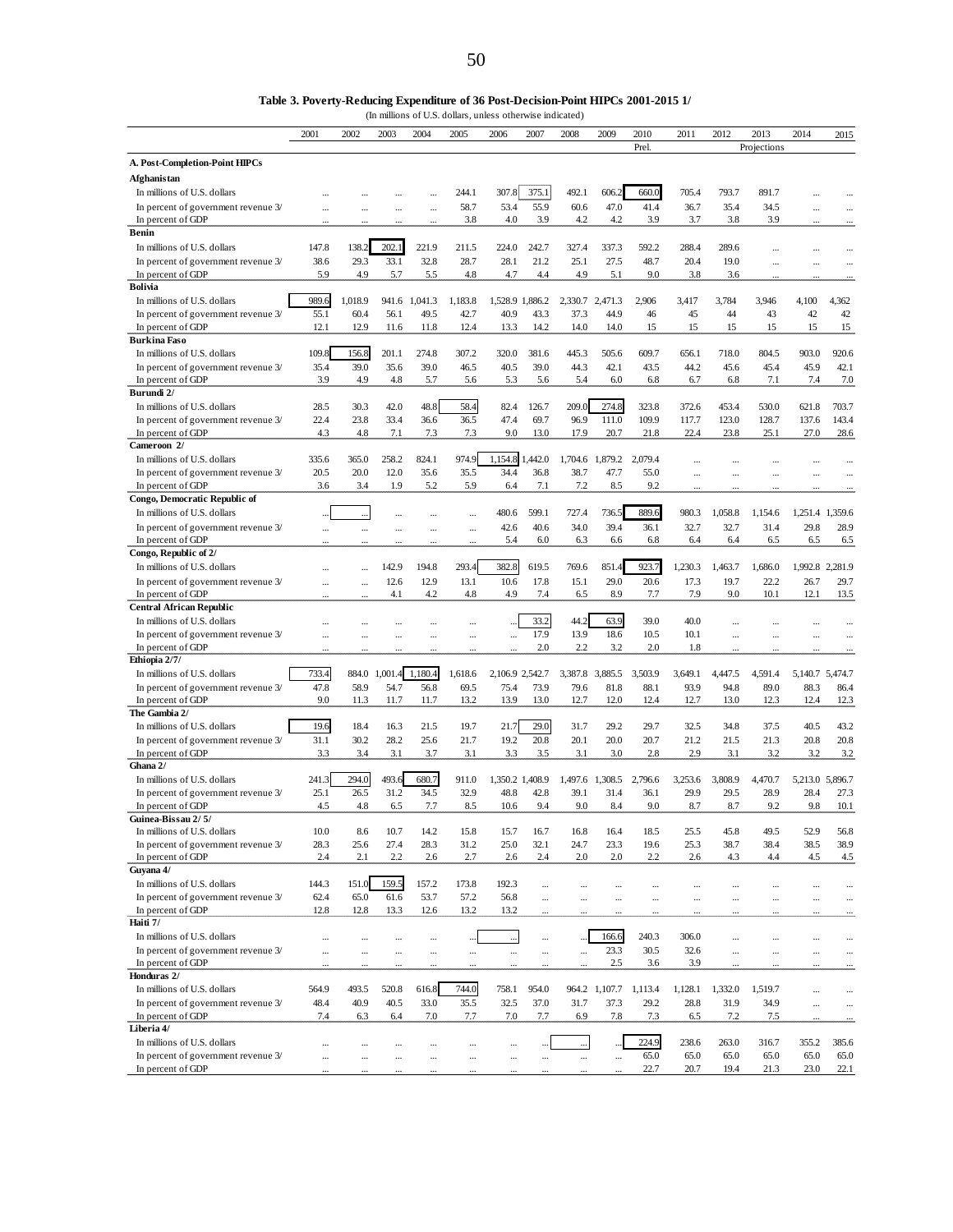| Table 3 (continued). Poverty-Reducing Expenditure of 36 Post-Decision-Point HIPCs 2001-2015 1/                                                                                                                                                                |
|---------------------------------------------------------------------------------------------------------------------------------------------------------------------------------------------------------------------------------------------------------------|
| $\pi$ , $\pi$ , $\pi$ , $\pi$ , $\pi$ , $\pi$ , $\pi$ , $\pi$ , $\pi$ , $\pi$ , $\pi$ , $\pi$ , $\pi$ , $\pi$ , $\pi$ , $\pi$ , $\pi$ , $\pi$ , $\pi$ , $\pi$ , $\pi$ , $\pi$ , $\pi$ , $\pi$ , $\pi$ , $\pi$ , $\pi$ , $\pi$ , $\pi$ , $\pi$ , $\pi$ , $\pi$ |

|                                                          |           |             |               |               | (In millions of U.S. dollars, unless otherwise indicated) |                 |               |                 |                 |             |             |             |             |                 |                  |
|----------------------------------------------------------|-----------|-------------|---------------|---------------|-----------------------------------------------------------|-----------------|---------------|-----------------|-----------------|-------------|-------------|-------------|-------------|-----------------|------------------|
|                                                          | 2001      | 2002        | 2003          | 2004          | 2005                                                      | 2006            | 2007          | 2008            | 2009            | 2010        | 2011        | 2012        | 2013        | 2014            | 2015             |
|                                                          |           |             |               |               |                                                           |                 |               |                 |                 | Prel.       |             |             | Projections |                 |                  |
| Madagascar 2/                                            |           |             |               |               |                                                           |                 |               |                 |                 |             |             |             |             |                 |                  |
| In millions of U.S. dollars                              | 190.9     | 190.9       | 202.9         | 134.5         | 528.8                                                     | 604.1           | 764.3         | 933.9           | 907.2           | 916.3       | 925.5       | 953.2       | 981.8       | 1,011.3         | 1,041.6          |
| In percent of government revenue 3/                      | 41.8      | 51.1        | 35.4          | 25.6          | 103.6                                                     | 92.0            | 84.9          | 81.3            | 97.2            | 117.8       | 158.0       | 124.5       | 153.6       | 127.7           | 145.9            |
| In percent of GDP                                        | 4.2       | 4.3         | 3.7           | 3.1           | 10.5                                                      | 11.0            | 10.4          | 9.9             | 10.6            | 10.4        | 9.9         | 9.6         | 9.3         | 9.0             | 8.7              |
| Malawi 4/                                                |           |             |               |               |                                                           |                 |               |                 |                 |             |             |             |             |                 |                  |
| In millions of U.S. dollars                              | 161.9     | 189.7       | 182.5         | 164.9         | 218.6                                                     | 269.0           | 388.7         | 551.2           | 626.9           | 710.1       | 613.2       | 645.3       | 685.3       | 728.5           | 774.2            |
| In percent of government revenue 3/                      | 56.0      | 63.0        | 52.3          | 37.3          | 43.2                                                      | 49.9            | 57.7          | 73.0            | 65.6            | 53.0        | 43.4        | 42.7        | 42.7        | 42.7            | 42.8             |
| In percent of GDP                                        | 9.4       | 7.1         | 7.5           | 6.3           | 7.6                                                       | 8.5             | 11.2          | 13.5            | 13.3            | 13.2        | 10.1        | 10.0        | 10.0        | 10.0            | 10.0             |
| Mali 2/                                                  |           |             |               |               |                                                           |                 |               |                 |                 |             |             |             |             |                 |                  |
| In millions of U.S. dollars                              | 155.4     | 190.0       | 322.5         | 367.4         | 325.7                                                     | 411.1           | 487.2         | 541.2           | 629.3           | 611.7       | 723.0       | 854.6       | 1,010.2     | 1,194.1         | 1,411.4          |
| In percent of government revenue 3/                      | 43.4      | 42.4        | 50.4          | 46.0          | 37.7                                                      | 44.1            | 46.0          | 45.0            | 55.3            | 37.5        | 39.0        | 41.6        | 44.5        | 48.0            | 52.7             |
| In percent of GDP<br>Mauritania 2/                       | 5.1       | 5.9         | 7.6           | 7.4           | 5.9                                                       | 6.7             | 7.3           | 7.0             | 7.6             | 6.5         | 6.5         | 7.2         | 7.9         | 8.8             | 9.7              |
| In millions of U.S. dollars                              | 79.1      | 105.0       |               |               |                                                           |                 |               |                 |                 |             |             |             |             |                 |                  |
|                                                          | 35.2      |             | 214.0<br>54.7 | 179.5         | 129.1                                                     | 185.7           | 243.2         | 326.8           | 370.7           | 318.8       | 375.9       | 402.2       | 430.4       | 460.5           |                  |
| In percent of government revenue 3/<br>In percent of GDP | 7.0       | 29.7<br>9.1 | 16.6          | 39.0<br>12.0  | 28.7<br>7.0                                               | 23.4<br>6.6     | 32.5<br>6.9   | 42.7<br>9.2     | 49.5<br>12.2    | 35.6<br>8.8 | 37.1<br>9.4 | 37.2<br>9.3 | 37.4<br>9.5 | 37.7<br>9.9     |                  |
| Mozambique                                               |           |             |               |               |                                                           |                 |               |                 |                 |             |             |             |             |                 |                  |
| In millions of U.S. dollars                              | 590.6     | 642.4       |               | 760.2 1,007.0 | 899.6                                                     | 1,138.8 1,416.2 |               | 1,990.8         | 2,194.5         | 2,119.5     | $\ddotsc$   |             |             |                 |                  |
| In percent of government revenue 3/                      | 145.5     | 127.1       | 123.6         | 113.0         | 101.6                                                     | 109.5           | 102.0         | 132.7           | 130.4           | 109.6       |             |             |             |                 |                  |
| In percent of GDP                                        | 14.5      | 15.3        | 16.1          | 17.7          | 13.7                                                      | 15.8            | 17.4          | 20.1            | 22.3            | 21.6        | $\ddotsc$   |             |             |                 |                  |
| Nicaragua 2/                                             |           |             |               |               |                                                           |                 |               |                 |                 |             |             |             |             |                 |                  |
| In millions of U.S. dollars                              | 361.5     | 410.7       | 467.5         | 536.0         | 620.7                                                     | 632.3           | 771.1         | 850.1           | 837.0           | 847.9       | 941.1       | 1,012.4     | 1.081.4     | 1,156.4         | 1,129.4          |
| In percent of government revenue 3/                      |           | 70.1        | 71.6          | 71.5          | 72.4                                                      | 65.0            | 70.8          | 71.9            | 73.1            | 47.5        | 48.9        | 50.4        | 50.9        | 51.4            | 47.1             |
| In percent of GDP                                        | 8.8       | 10.2        | 11.4          | 12.0          | 12.7                                                      | 12.1            | 13.8          | 13.6            | 13.6            | 12.9        | 13.3        | 13.4        | 13.5        | 13.6            | 12.5             |
| <b>Niger</b>                                             |           |             |               |               |                                                           |                 |               |                 |                 |             |             |             |             |                 |                  |
| In millions of U.S. dollars                              | $\ddotsc$ | 169.8       | 221.5         | 280.6         | 291.5                                                     | 339.0           | 376.0         | 430.1           | 401.5           | 353.4       | 626.2       | 702.4       | 783.7       | 860.8           | 992.1            |
| In percent of government revenue 3/                      |           | 67.9        | 75.4          | 79.0          | 85.3                                                      | 68.1            | 54.7          | 65.0            | 49.6            | 45.5        | 65.4        | 54.0        | 54.3        | 54.4            | 52.0             |
| In percent of GDP                                        |           | 8.2         | 8.4           | 9.7           | 8.6                                                       | 9.3             | 8.8           | 8.0             | 7.6             | 6.4         | 9.6         | 9.3         | 9.7         | 9.9             | 10.6             |
| Rwanda 2/                                                |           |             |               |               |                                                           |                 |               |                 |                 |             |             |             |             |                 |                  |
| In millions of U.S. dollars                              | 90.6      | 105.7       | 109.9         | 128.3         | 178.9                                                     | 231.4           | 286.5         | 356.7           | 422.4           | 689.8       | 659.3       | 835.4       | 926.0       | 1,025.0         | 1,560.3          |
| In percent of government revenue 3/                      | 48.1      | 53.7        | 51.3          | 49.5          | 55.0                                                      | 61.0            | 61.6          | 52.3            | 63.4            | 95.1        | 80.3        | 92.9        | 91.7        | 91.5            | 125.0            |
| In percent of GDP                                        | 5.4       | 6.3         | 6.0           | 6.1           | 6.9                                                       | 7.4             | 7.6           | 7.6             | 8.1             | 12.4        | 11.0        | 12.9        | 13.1        | 13.3            | 18.7             |
| São Tome and Principe 2/                                 |           |             |               |               |                                                           |                 |               |                 |                 |             |             |             |             |                 |                  |
| In millions of U.S. dollars                              | 11.9      | 10.4        | 9.5           | 11.0          | 13.2                                                      | 14.2            | 15.2          | 17.6            | 20.4            | 23.7        | 27.5        | 31.8        | 36.9        |                 | $\ddotsc$        |
| In percent of government revenue 3/                      | 120.4     | 84.0        | 63.2          | 61.1          | 74.6                                                      | 56.9            | 57.6          | 68.0            | 71.5            | 62.8        | 64.3        | 78.6        | 85.3        |                 |                  |
| In percent of GDP                                        | 15.6      | 11.4        | 9.7           | 10.2          | 11.5                                                      | 11.4            | 10.4          | 11.1            | 11.8            | 11.0        | 11.8        | 14.3        | 15.4        |                 |                  |
| Senegal                                                  |           |             |               |               |                                                           |                 |               |                 |                 |             |             |             |             |                 |                  |
| In millions of U.S. dollars                              | 303.6     | 313.2       | 456.3         | 648.9         | 732.6                                                     |                 | 795.7 1,010.6 | 1,180.4         | 1,161.8         | 1,290.9     | 1,296.0     | 1,381.5     | 1,472.6     | 1,569.8         | 1673.3           |
| In percent of government revenue 3/                      | 37.0      | 30.4        | 33.8          | 40.9          | 46.0                                                      | 41.0            | 39.9          | 49.3            | 46.5            | 51.2        | 45.7        | 45.6        | 45.6        | 45.0            | 44.6             |
| In percent of GDP                                        | 6.2       | 5.9         | 6.6           | 8.1           | 8.4                                                       | 8.5             | 8.9           | 8.9             | 9.1             | 10.0        | 9.3         | 9.3         | 9.3         | 9.2             | 9.2              |
| <b>Sierra Leone</b>                                      |           |             |               |               |                                                           |                 |               |                 |                 |             |             |             |             |                 |                  |
| In millions of U.S. dollars                              | 36.7      | 57.4        | 59.7          | 49.9          | 53.5                                                      | 61.6            | 53.4          | 108.6           | 93.8            | 99.3        | 117.7       | 132.0       | 131.3       | 132.3           | 133.3            |
| In percent of government revenue 3/                      | 37.3      | 51.9        | 52.4          | 39.1          | 35.5                                                      | 35.5            | 28.3          | 49.4            | 48.3            | 41.4        | 39.6        | 32.8        | 29.7        | 28.2            | 26.3             |
| In percent of GDP                                        | 4.6       | 6.2         | 6.1           | 4.7           | 4.4                                                       | 4.3             | 3.2           | 5.6             | 5.0             | 5.2         | 5.6         | 3.9         | 3.6         | 3.6             | 3.5              |
| Tanzania 3/7/                                            |           |             |               |               |                                                           |                 |               |                 |                 |             |             |             |             |                 |                  |
| In millions of U.S. dollars                              | 545.3     | 780.3       |               | 915.5 1,067.6 | 1,275.9                                                   | 1,948.0 2,344.9 |               | 3,628.6 5,104.7 |                 | 5,918.0     | 7,405.3     | 8,188.3     | 8,924.7     | 9,246.2 10211.4 |                  |
| In percent of government revenue 3/                      | 53.7      | 73.0        | 80.0          | 76.3          | 81.0                                                      | 114.9           | 108.6         | 117.9           | 154.5           | 171.8       | 209.3       | 209.2       | 205.3       | 191.5           | 190.9            |
| In percent of GDP                                        | 5.3       | 7.2         | 7.6           | 8.2           | 8.7                                                       | 12.6            | 13.2          | 17.6            | 23.9            | 25.7        | 31.4        | 32.4        | 32.3        | 30.6            | 30.8             |
| <b>Togo</b><br>In millions of U.S. dollars               | 69.2      | 64.0        | 75.4          | 93.5          | 106.7                                                     | 137.6           | 161.4         | 201.2           | 254.9           | 291.6       | 396.0       | 458.1       | 519.6       | 556.9           | $\mathbf{0}$     |
| In percent of government revenue 3/                      | 35.4      | 32.5        | 24.3          | 26.6          | 33.8                                                      | 34.9            | 35.8          | 44.3            | 45.4            | 48.7        | 56.4        | 63.2        | 67.3        | 67.6            | $\boldsymbol{0}$ |
| In percent of GDP                                        | 5.2       | 4.3         | 4.5           | 4.8           | 5.0                                                       | 6.2             | 6.4           | 6.3             | 8.1             | 9.2         | 10.7        | 11.6        | 12.4        | 12.5            |                  |
| Uganda $6/7/$                                            |           |             |               |               |                                                           |                 |               |                 |                 |             |             |             |             |                 |                  |
| In millions of U.S. dollars                              | 235.3     | 335.7       | 343.1         | 377.7         | 448.5                                                     | 475.4           | 614.4         | 559.9           | 676.8           | 348.4       |             |             |             | $\cdots$        |                  |
| In percent of government revenue 3/                      | 36.0      | 48.1        | 47.9          | 40.5          | 40.1                                                      | 39.0            | 36.6          | 28.8            | 37.2            | 18.6        |             |             |             |                 |                  |
| In percent of GDP                                        | 4.0       | 5.4         | 5.2           | 4.8           | 4.9                                                       | 4.8             | 5.2           | 3.9             | 4.3             | 2.0         |             |             | <br>        |                 |                  |
| Zambia                                                   |           |             |               |               |                                                           |                 |               |                 |                 |             |             |             |             |                 |                  |
| In millions of U.S. dollars                              | 45.7      | 35.3        | 46.8          | 111.1         | 1,198.9                                                   |                 | 906.4 1,109.0 |                 | 1,494.0 1,554.0 | 1,037.4     | 1,295.9     | 1,628.0     | 1,664.0     | 1,794.1         | 1959.9           |
| In percent of government revenue 3/                      | 7.0       | 5.3         | 5.9           | 11.2          | 74.6                                                      | 60.4            | 50.0          | 70.6            | 69.9            | 36.0        | 34.9        | 40.2        | 36.5        | 35.2            | 33.9             |
| In percent of GDP                                        | 1.3       | 0.9         | 1.1           | $2.0\,$       | 16.7                                                      | 8.5             | 9.6           | 10.2            | 11.9            | 6.4         | 6.8         | 7.6         | 7.0         | 6.9             | 6.8              |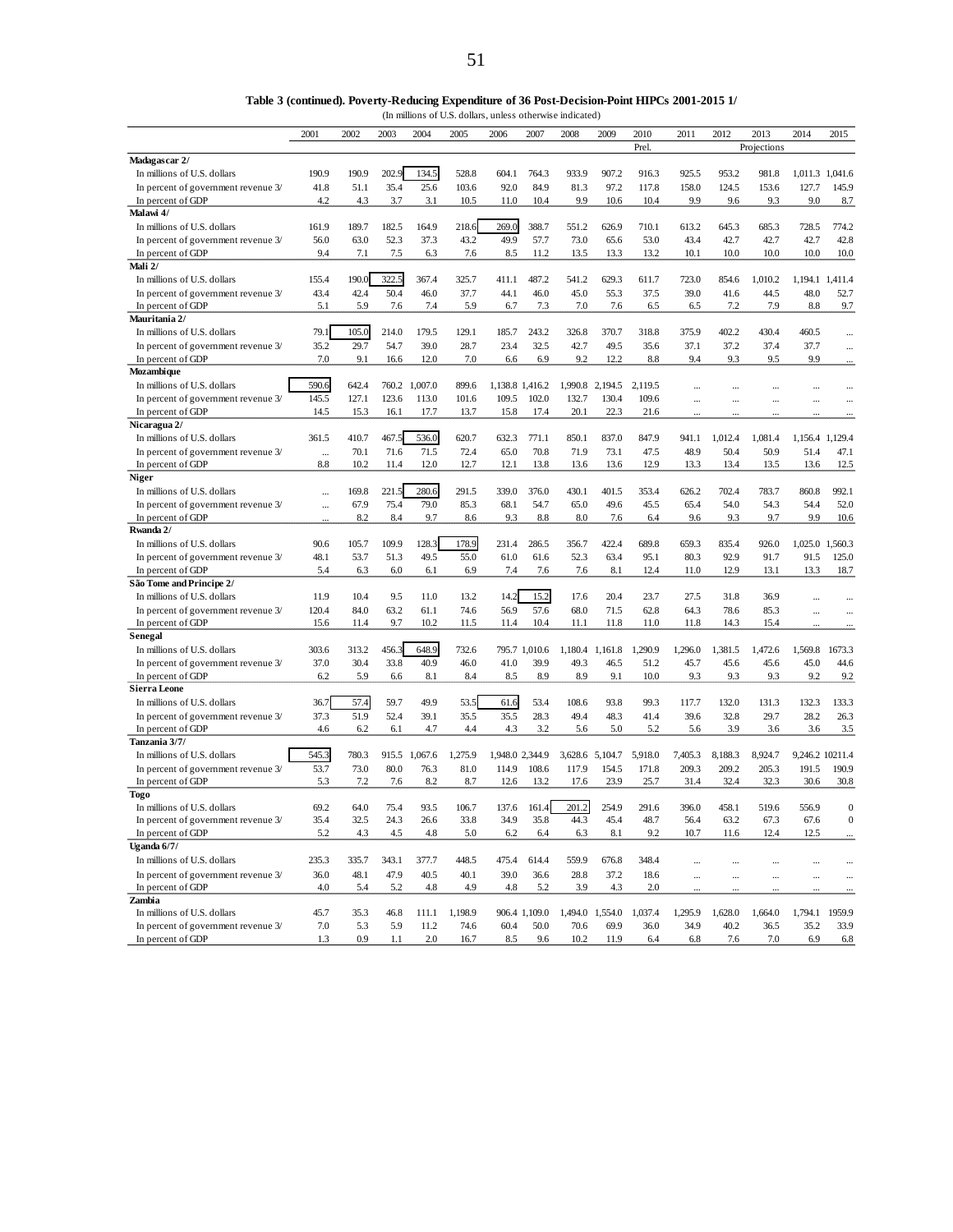#### **Table 3 (concluded). Poverty-Reducing Expenditure of 36 Post-Decision-Point HIPCs 2001-2015 1/**

(In millions of U.S. dollars, unless otherwise indicated)

|                                     | 2001     | 2002     | 2003  | 2004  | 2005     | 2006  | 2007         | 2008            | 2009  | 2010   | 2011    | 2012     | 2013        | 2014     |
|-------------------------------------|----------|----------|-------|-------|----------|-------|--------------|-----------------|-------|--------|---------|----------|-------------|----------|
|                                     |          |          |       |       |          |       |              |                 |       | Prel.  |         |          | Projections |          |
|                                     |          |          |       |       |          |       |              |                 |       |        |         |          |             |          |
| <b>B.</b> Interim HIPCs             |          |          |       |       |          |       |              |                 |       |        |         |          |             |          |
|                                     |          |          |       |       |          |       |              |                 |       |        |         |          |             |          |
| Chad                                |          |          |       |       |          |       |              |                 |       |        |         |          |             |          |
| In millions of U.S. dollars         | 64.3     | 84.8     | 113.0 | 132.4 | 326.0    | 558.0 | 806.4        | 892.8           | 942.7 | 887.4  | 1.106.0 | 1.233.8  | 1.242.1     | ,303.1   |
| In percent of government revenue 3/ | 51.6     | 48.6     | 48.4  | 32.7  | 62.3     | 52.2  | 50.5         | 40.4            | 84.0  | 44.0   | 39.5    | 46.2     | 47.7        | 49.4     |
| In percent of GDP                   | 3.8      | 4.3      | 4.1   | 3.0   | 5.5      | 8.8   | 11.5         | 10.6            | 13.8  | 10.4   | 11.4    | 12.4     | 12.3        | 12.6     |
| <b>Comoros</b>                      |          |          |       |       |          |       |              |                 |       |        |         |          |             |          |
| In millions of U.S. dollars         | $\cdots$ | $\cdots$ |       | .     |          |       | $\cdots$     | 41.6            | 39.4  | 37.8   | 53.6    | $\cdots$ | $\cdots$    | $\cdots$ |
| In percent of government revenue 3/ | $\cdots$ | $\cdots$ |       |       |          |       | $\cdots$     | 63.1            | 51.0  | 46.0   | 66.9    | $\cdots$ | $\cdots$    |          |
| In percent of GDP                   | $\cdots$ | $\cdots$ |       |       | $\cdots$ |       | $\cdots$     | 7.8             | 7.4   | 6.6    | 9.2     | $\cdots$ | $\cdots$    |          |
| Cote d'Ivoire                       |          |          |       |       |          |       |              |                 |       |        |         |          |             |          |
| In millions of U.S. dollars         | 134.5    | 156.1    | 199.6 | 251.1 | 890.1    |       | 976.81,178.0 | 1,629.4 1,734.4 |       | .790.6 | 1,814.8 | 2,109.4  | 2,278.9     | 2,459.1  |
| In percent of government revenue 3/ | 7.4      | 7.0      | 7.9   | 8.6   | 33.5     | 29.0  | 29.2         | 40.1            | 40.8  | 40.8   | 56.8    | 41.6     | 39.9        | 38.7     |
| In percent of GDP                   | 1.3      | 1.4      | 1.5   | 1.6   | 5.4      | 5.6   | 5.9          | 6.9             | 7.7   | 7.8    | 7.6     | 7.9      | 7.9         | 7.9      |
| Guinea 5/                           |          |          |       |       |          |       |              |                 |       |        |         |          |             |          |
| In millions of U.S. dollars         | 102.9    | 131.5    | 121.9 | 116.3 | 114.4    | 112.7 | 177.2        | 227.2           | 238.3 | 322.0  | 297.0   | 312.3    | 340.0       | 374.0    |
| In percent of government revenue 3/ | 30.3     | 34.0     | 32.3  | 31.7  | 33.1     | 29.3  | 29.8         | 34.6            | 32.8  | 51.0   | 39.9    | 35.5     | 34.6        | 34.2     |
| In percent of GDP                   | 3.4      | 4.1      | 3.5   | 3.2   | 3.9      | 4.0   | 4.3          | 5.0             | 5.2   | 6.9    | 6.4     | 6.3      | 6.4         | 6.7      |

Sources: HIPC country documents, and World Bank and IMF staff estimates.

Note: Data corresponding to years of decision and completion points under the enhanced HIPC Initiative are in thin and thick boxes, respectively.

1/ The coverage of poverty-reducing expenditures varies across countries, but is generally consistent with the definition in the PRSP and the budget of each HIPC. In some countries, the definition of poverty-reducing expenditures has evolved over time to include more sectors; therefore, some of the increase in such spending over the 2001-2003 period may reflect changes in the definition. In the majority of countries expenditures on health and education are included but beyond that there are wide variations in the sectoral spending included.

2/ Data refer to health and education spending.

3/ Central government revenue excluding grants.

4/ Currently fiscal data reported by authorities does not allow monitoring of poverty reduction expenditures.

5/ Reached decision point in 2000.

6/ Reached completion point in 2000.

7/ Data reported on a fiscal year basis.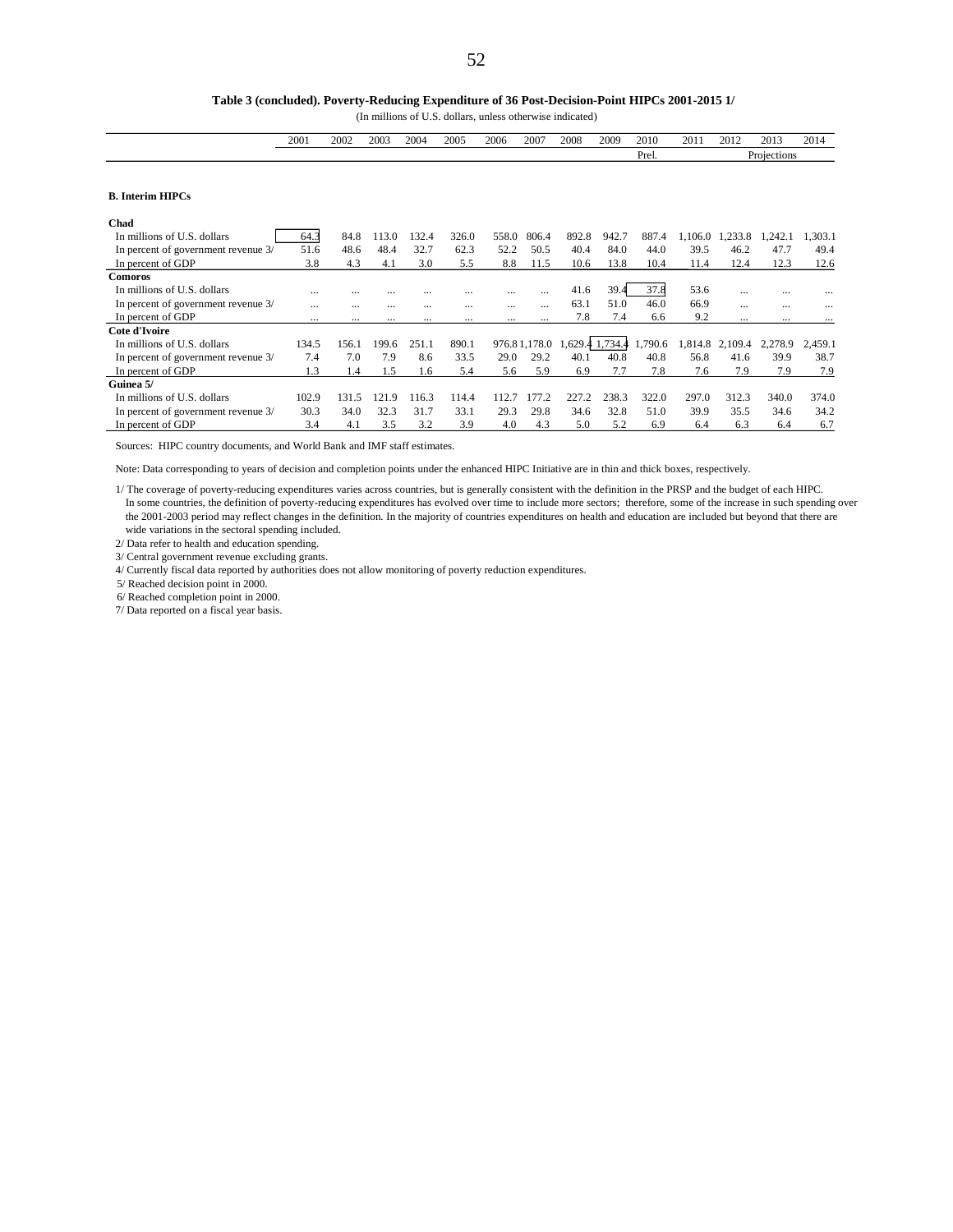#### **Table 4. HIPC Initiative and MDRI: Committed Debt Relief and Outlook 1/**

Status as of end-July 2011

(In millions of U.S. dollars)

|                                       | Decision<br><b>Point Date</b> | Completion<br><b>Point Date</b> |                                          | Assistance under the HIPC Initiative | <b>Assistance Delivered</b><br>under MDRI 2/ | <b>Total HIPC and</b><br><b>MDRI</b> Assistance |
|---------------------------------------|-------------------------------|---------------------------------|------------------------------------------|--------------------------------------|----------------------------------------------|-------------------------------------------------|
|                                       |                               |                                 | In PV Terms as of<br>Decision Point 3/4/ | In Nominal Terms                     | In Nominal Terms                             | In Nominal Terms                                |
|                                       | (1)                           | (2)                             | (3)                                      | (4)                                  | (5)                                          | $(6)=(4)+(5)$                                   |
| <b>32 Post-Completion-Point HIPCs</b> |                               |                                 |                                          | 71,767                               | 46,793                                       | 117,702                                         |
| Afghanistan                           | Jul-07                        | $Jan-10$                        | 582                                      | 1,280                                | 39                                           | 1,319                                           |
| Benin                                 | $Jul-00$                      | Mar-03                          | 262                                      | 460                                  | 1,136                                        | 1,596                                           |
| Bolivia 5/                            | Feb-00                        | $Jun-01$                        | 1,330                                    | 2,060                                | 2,816                                        | 4,876                                           |
| Burkina Faso 5/6/                     | $Jul-00$                      | Apr- $02$                       | 553                                      | 930                                  | 1,217                                        | 2,147                                           |
| Burundi                               | Aug-05                        | Jan-09                          | 833                                      | 1,366                                | 102                                          | 1,468                                           |
| Cameroon                              | $Oct-00$                      | Apr-06                          | 1,267                                    | 4,917                                | 1,285                                        | 6,202                                           |
| Central African Republic              | Sep-07                        | Jun-09                          | 578                                      | 804                                  | 301                                          | 1,105                                           |
| Congo, Dem. Rep. of the               | Jul-03                        | $Jul-10$                        | 7,252                                    | 15,222                               | 1,051                                        | 16,273                                          |
| Congo, Rep. of                        | Mar-06                        | $Jan-10$                        | 1,575                                    | 1,738                                | 204                                          | 1,942                                           |
| Ethiopia 6/                           | $Nov-01$                      | Apr-04                          | 1,935                                    | 3,275                                | 3,280                                        | 6,555                                           |
| Gambia, The                           | $Dec-00$                      | Dec-07                          | 67                                       | 112                                  | 383                                          | 495                                             |
| Ghana                                 | Feb-02                        | Jul-04                          | 2,187                                    | 3,500                                | 3,868                                        | 7,368                                           |
| Guinea-Bissau 6/                      | $Dec-00$                      | $Dec-10$                        | 489                                      | 790                                  | 146                                          | 790                                             |
| Guyana 5/                             | $Nov-00$                      | $Dec-03$                        | 610                                      | 1,354                                | 707                                          | 2,061                                           |
| Haiti                                 | $Nov-06$                      | Jun-09                          | 140                                      | 213                                  | 959                                          | 1,172                                           |
| Honduras                              | $Jun-00$                      | Apr-05                          | 556                                      | 1,000                                | 2,714                                        | 3,714                                           |
| Liberia 8/                            | Mar-08                        | $Jun-10$                        | 2,739                                    | 4,600                                | 266                                          | 4,866                                           |
| Madagascar                            | $Dec-00$                      | $Oct-04$                        | 836                                      | 1,900                                | 2,393                                        | 4,293                                           |
| Malawi 6/                             | $Dec-00$                      | Aug-06                          | 939                                      | 1,628                                | 1,577                                        | 3,205                                           |
| Mali 5/                               | $Sep-00$                      | Mar-03                          | 539                                      | 895                                  | 1,992                                        | 2,887                                           |
| Mauritania                            | Feb-00                        | $Jun-02$                        | 622                                      | 1,100                                | 883                                          | 1,983                                           |
| Mozambique 5/                         | Apr-00                        | $Sep-01$                        | 2,143                                    | 4,300                                | 2,032                                        | 6,332                                           |
| Nicaragua                             | $Dec-00$                      | Jan-04                          | 3,308                                    | 4,500                                | 1,904                                        | 6,404                                           |
| Niger 6/                              | $Dec-00$                      | Apr-04                          | 644                                      | 1,190                                | 1,062                                        | 2,252                                           |
| Rwanda 6/                             | $Dec-00$                      | Apr- $05$                       | 651                                      | 1,316                                | 512                                          | 1,827                                           |
| São Tomé and Príncipe 6/              | $Dec-00$                      | Mar-07                          | 117                                      | 263                                  | 69                                           | 333                                             |
| Senegal                               | $Jun-00$                      | Apr-04                          | 488                                      | 850                                  | 2,470                                        | 3,320                                           |
| Sierra Leone                          | Mar-02                        | $Dec-06$                        | 675                                      | 994                                  | 665                                          | 1,659                                           |
| Tanzania                              | Apr- $00$                     | $Nov-01$                        | 2,026                                    | 3,000                                | 3,810                                        | 6,810                                           |
| Togo                                  | <b>Nov-08</b>                 | $Dec-10$                        | 282                                      | 360                                  | 713                                          | 360                                             |
| Uganda 5/                             | Feb-00                        | $May-00$                        | 1,027                                    | 1,950                                | 3,493                                        | 5.443                                           |
| Zambia                                | $Dec-00$                      | Apr-05                          | 2,499                                    | 3,900                                | 2,747                                        | 6,647                                           |
| <b>4 Interim HIPCs</b>                |                               |                                 |                                          | 4,611                                |                                              | 4,611                                           |
| Chad                                  | May-01                        |                                 | 170                                      | 260                                  | $\cdots$                                     | 260                                             |
| Comoros                               | $Jun-10$                      |                                 | 145                                      | 136                                  | $\cdots$                                     | 136                                             |
| Cote d'Ivoire                         | Mar-09                        | $\cdots$                        | 3,005                                    | 3,415                                | $\cdots$                                     | 3,415                                           |
| Guinea                                | $Dec-00$                      | $\cdots$                        | 545                                      | 800                                  | $\cdots$                                     | 800                                             |
| 2 Non-HIPCs 7/                        |                               |                                 |                                          |                                      | 182                                          | 182                                             |
| Cambodia                              |                               | $\cdots$                        |                                          | $\ddotsc$                            | 82                                           | 82                                              |
| Tajikistan                            |                               |                                 | $\ddotsc$                                |                                      | 100                                          | 100                                             |
| <b>Total Debt Relief Committed</b>    |                               |                                 |                                          | 76,378                               | 46,976                                       | 122,495                                         |

Sources: HIPC documents, and World Bank and IMF staff estimates.

1/ Committed debt relief under the assumption of full participation of creditors.

- 2/ Nominal MDRI costs include principal and interest foregone for all multilaterals participating in the Initiative, except IMF, which only include principal. The estimated costs for IMF reflect the stock of debt eligible for MDRI relief, which is the debt outstanding (principal only) as of end-2004 and that has not been repaid by the member and is not covered by HIPC assistance.
- 3/ Topping-up assistance and assistance provided under the original HIPC Initiative are expressed in PV-terms as of the time of the decision point.
- 4/ No totals are shown because the amounts are in different PV terms (according to the date of the decision point).
- 5/ Also reached completion point under the original HIPC Initiative. The assistance includes original debt relief.

6/ Assistance includes topping up at completion point.

- 7/ IMF MDRI debt relief to Cambodia and Tajikistan.
- 8/ Liberia received MDRI-type (beyond-HIPC) debt relief at end-June 2010, which was financed from the Liberia Administered Account.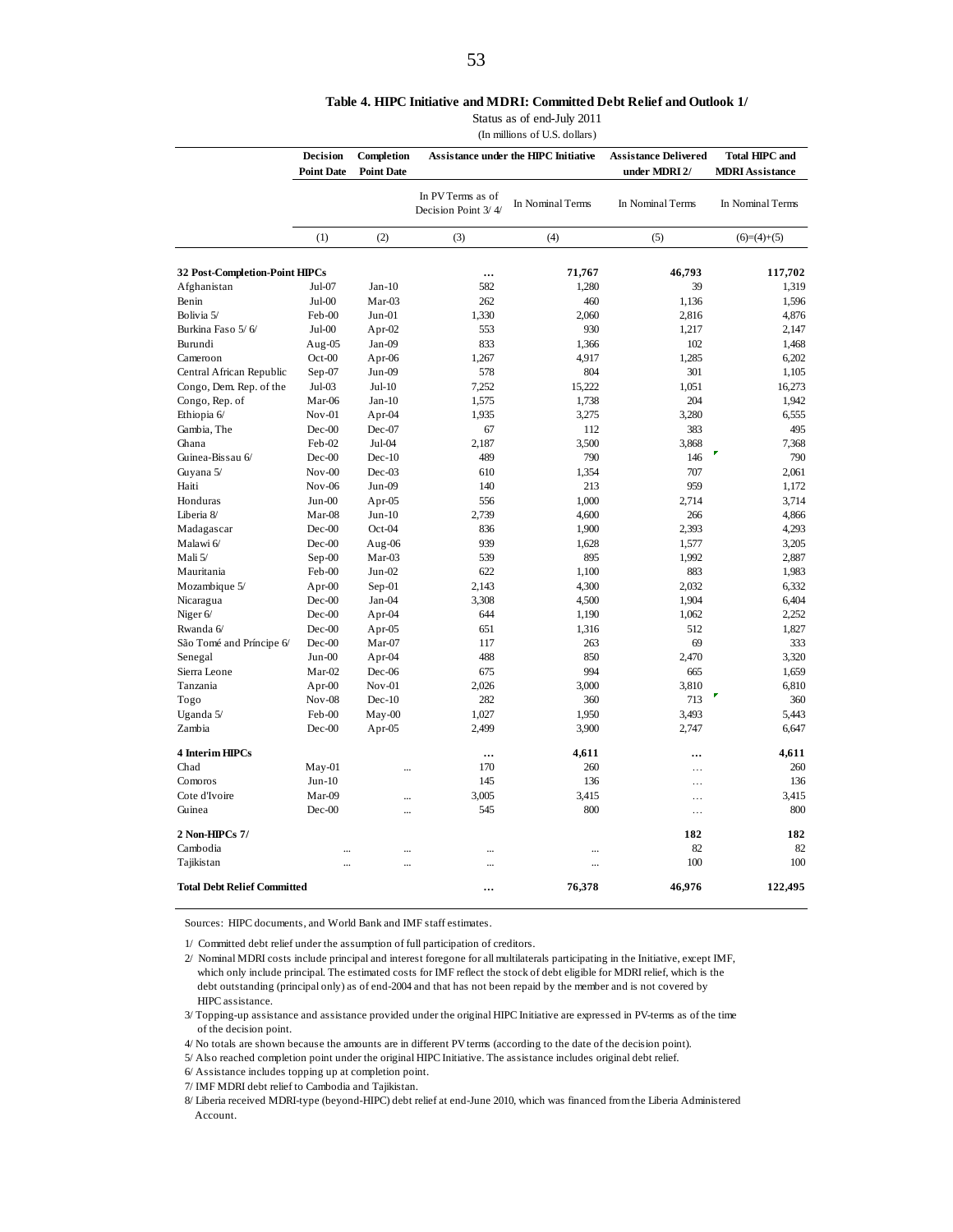#### **Table 5. HIPC Initiative: Cost Estimates to Multilateral Creditors and Status of their Commitments and Delivery to Post-Completion-Point HIPCs**

Status as of mid-July 2011

(In millions of U.S. dollars, in end-2010 PV terms)

|                                                                          |                   | <b>Number of Completion</b> |                              |          |                         |                                      |  |
|--------------------------------------------------------------------------|-------------------|-----------------------------|------------------------------|----------|-------------------------|--------------------------------------|--|
| <b>Creditors</b>                                                         |                   | <b>Point Debtors</b>        | <b>HIPC Assistance Costs</b> |          |                         | <b>HIPC</b> Assistance delievered 1/ |  |
|                                                                          | Total             | Relief                      | In millions of U.S.          | Percent  | In millions of U.S.     | Percent of                           |  |
|                                                                          |                   | Commited                    | dollars, in end-2010         | of Total | dollars, in end-2010 PV | Cost                                 |  |
|                                                                          |                   |                             | PV Terms                     | Cost     | Terms                   |                                      |  |
| Delivering or Committed to Deliver Debt Relief 2/                        |                   |                             | 26,954                       | 99.4     | 16,477                  | 61.1                                 |  |
| World Bank Group                                                         | 32                | 32                          | 12,592                       | 46.4     | 7,266                   | 57.7                                 |  |
| African Development Bank (AfDB) Group                                    | 26                | 26                          | 4,639                        | 17.1     | 2,856                   | 61.6                                 |  |
| International Monetary Fund (IMF)                                        | 32                | 32                          | 4,458                        | 16.4     | 3,440                   | 77.2                                 |  |
| Inter-American Development Bank (IaDB)                                   | 5                 | 5                           | 1,715                        | 6.3      | 966                     | 56.3                                 |  |
| European Union/European Investment Bank (EU/EIB)                         | 27                | 27                          | 999                          | 3.7      | 819                     | 82.0                                 |  |
| Central American Bank for Economic Integration (CABEI)                   | $\overline{c}$    | $\overline{c}$              | 750                          | 2.8      | 372                     | 49.7                                 |  |
| International Fund for Agricultural Development (IFAD)                   | 31                | 31                          | 450                          | 1.7      | 363                     | 80.5                                 |  |
| Arab Bank for Economic Development in Africa (BADEA)                     | 25                | 25                          | 316                          | 1.2      | 15                      | 4.7                                  |  |
| OPEC Fund for International Development (OFID)                           | 32                | 32                          | 267                          | 1.0      |                         |                                      |  |
| Islamic Development Bank (IsDB)                                          | 12                | 11                          | 162                          | 0.6      | $\cdots$<br>139         | $\cdots$<br>86.2                     |  |
| Arab Fund for Economic and Social Development (AFESD)                    | 1                 |                             | 93                           | 0.3      |                         |                                      |  |
| Corporación Andina de Fomento (CAF)                                      | 1                 | -1                          | 136                          | 0.5      | $\cdots$<br>132         | $\ldots$<br>97.2                     |  |
| West African Development Bank (BOAD)                                     | 3                 | 3                           | 81                           | 0.3      | 77                      | 94.8                                 |  |
| Caricom Multilateral Clearing Facility (CMCF)                            | 5                 | 5                           | 89                           | 0.3      |                         |                                      |  |
| Asian Development Bank (AsDB)                                            | $\mathbf{1}$      |                             | 67                           | 0.2      | $\ldots$<br>3           | 3.9                                  |  |
| Nordic Development Fund (NDF)                                            | 9                 | 9                           |                              |          |                         |                                      |  |
| Fund for the Financial Development of the River Plate Basin (FONPLATA)   | $\mathbf{1}$      |                             | 41                           | 0.1      | 25                      | 60.8                                 |  |
| Caribbean Development Bank (CDB)                                         | $\mathbf{1}$      |                             | 36                           | 0.1      | $\ddotsc$               | $\cdots$                             |  |
| Arab Monetary Fund (AMF)                                                 |                   |                             | 26                           | 0.1      | $\cdots$                | $\cdots$                             |  |
| Central Bank of West African States (BCEAO)                              | 1                 |                             | 18                           | 0.1      | $\cdots$                | $\cdots$                             |  |
| Nordic Investment Bank (NIB)                                             | 3<br>$\mathbf{1}$ |                             | 9                            | 0.0      | $\cdots$                | $\cdots$                             |  |
|                                                                          |                   |                             | 5                            | 0.0      | 4                       | 85.0                                 |  |
| East African Development Bank (EADB)                                     | $\overline{c}$    | $\overline{c}$              | 5                            | 0.0      | $\cdot$ $\cdot$ $\cdot$ | $\cdot$ $\cdot$ $\cdot$              |  |
| Shelter Afrique                                                          | $\overline{c}$    | $\mathbf{1}$                | $\mathbf{1}$                 | 0.0      | $\cdot$ $\cdot$ $\cdot$ | $\cdots$                             |  |
| Banco Interamericano de Ahorro y Préstamo (BIAPE)                        | 1                 |                             | $\Omega$                     | 0.0      | $\cdots$                | $\cdots$                             |  |
| Have not Indicated Intention to Provide Relief under the HIPC Initiative |                   |                             | 159.7                        | 0.6      | $\bf{0}$                | 0.0                                  |  |
| Banque des Etats de l'Afrique Centrale (BEAC)                            | 1                 | $\theta$                    | 45.1                         | 0.2      | $\mathbf{0}$            | 0.0                                  |  |
| Economic Community of West African States (ECOWAS)                       | 8                 | $\mathbf{0}$                | 23.4                         | 0.1      | $\mathbf{0}$            | 0.0                                  |  |
| Banque de Développement des Etats de l'Afrique Centrale (BDEAC)          | $\overline{c}$    | $\Omega$                    | 12.7                         | 0.0      | $\mathbf{0}$            | 0.0                                  |  |
| Eastern and Southern African Trade and Development Bank (PTA Bank)       | $\mathfrak{D}$    | $\mathbf{0}$                | 13.0                         | 0.0      | $\mathbf{0}$            | 0.0                                  |  |
| Banque de Dévelopment des Etats des Grands Lacs (BDEGL)                  | $\overline{c}$    | $\theta$                    | 57.8                         | 0.2      | $\mathbf{0}$            | 0.0                                  |  |
| Conseil de L'Entente (FEGECE)                                            | 3                 | $\mathbf{0}$                | 4.1                          | 0.0      | $\mathbf{0}$            | 0.0                                  |  |
| Fondo Centroamericano de Estabilización Monetaria (FOCEM)                | 1                 | $\Omega$                    | 2.5                          | $0.0\,$  | $\mathbf{0}$            | 0.0                                  |  |
| Islamic Solidarity Fund for Development (ISFD)                           | $\mathbf{1}$      | $\mathbf{0}$                | 1.0                          | 0.0      | $\mathbf{0}$            | 0.0                                  |  |
| <b>Total</b>                                                             |                   |                             | 27,113                       | 100.0    | 16,477                  | 61.1                                 |  |

Sources: HIPC documents, country authorities, and World Bank and IMF staff estimates.<br>1/ Total delivered assistance to end-2010. The information is based on a survey sent to 35 MDBs in May/June 2011, which was responded by

 $2\prime$  Estimates based on end-December 2010 data in PV terms.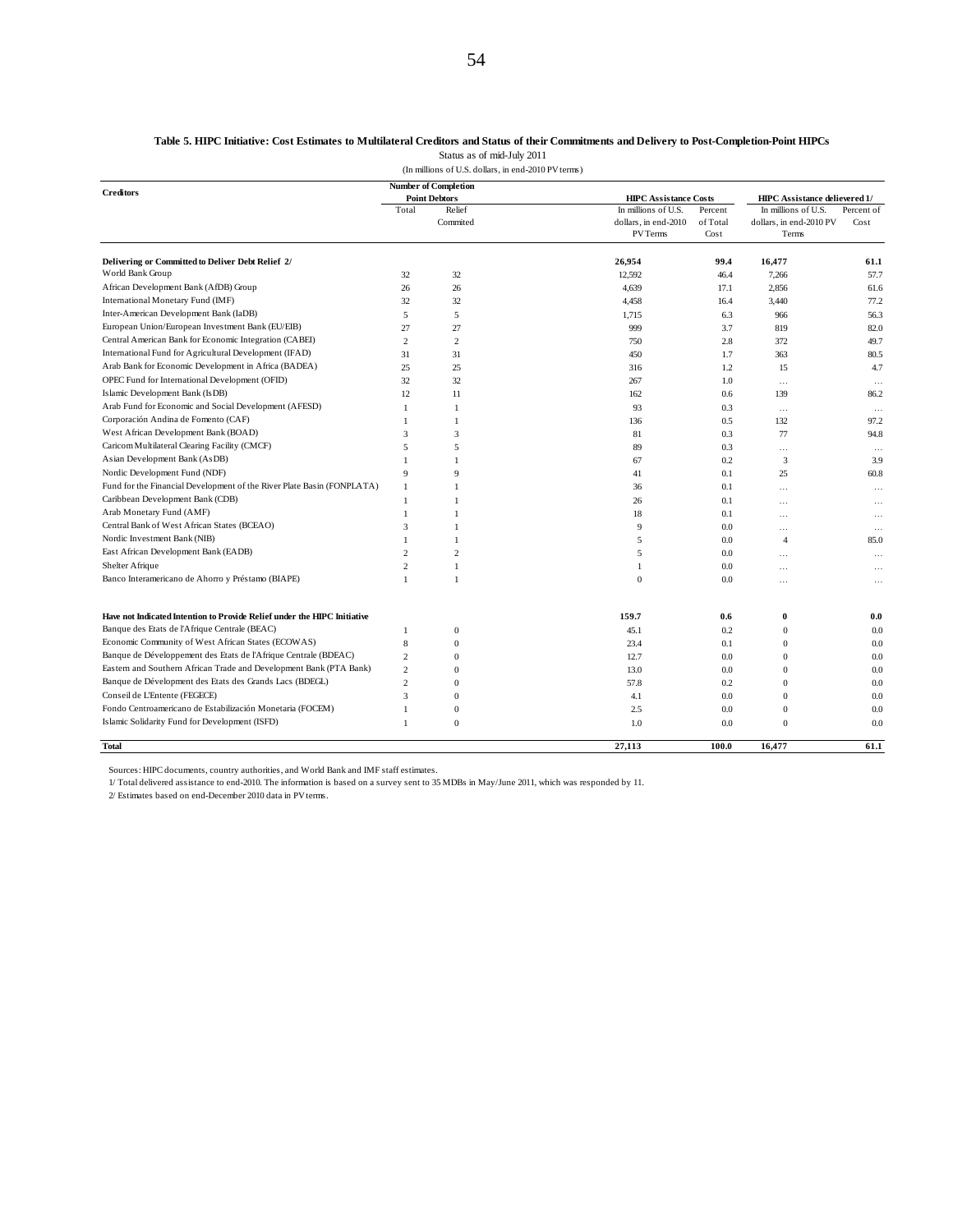#### **Table 6A. Status of Delivery of HIPC Initiative and MDRI Assistance by the World Bank**

Status as of end-September 2011

(In millions of U.S. dollars)

|                                       |                                             | World Bank Assistance under the HIPC Initiative                |                                                    |                                                       |                                                                 | <b>Assistance under the MDRI</b><br>(IDA only) | <b>Total Committed Total Delivered</b><br><b>Assistance</b>                                                  | <b>Assistance</b>                            |
|---------------------------------------|---------------------------------------------|----------------------------------------------------------------|----------------------------------------------------|-------------------------------------------------------|-----------------------------------------------------------------|------------------------------------------------|--------------------------------------------------------------------------------------------------------------|----------------------------------------------|
|                                       | Committed<br>Assistance in<br>Nominal Terms | Committed<br>Assistance in<br>PV Terms as of<br>Decision Point | Committed<br>Assistance in<br>end-2010 PV<br>Terms | Delivered<br>Assistance<br>in end-2010<br>PV Terms 1/ | Delivered<br>Assistance in Assistance in<br>Nominal<br>Terms 2/ | Delivered<br>end-2010 PV<br>Terms              | under the HIPC under the HIPC<br><b>Initiative and</b><br><b>MDRI</b> in end-<br>2010 PV Terms 2010 PV Terms | <b>Initiative and</b><br><b>MDRI</b> in end- |
|                                       | (1)                                         | (II)                                                           | (III)                                              | (IV)                                                  | (V)                                                             | (VI)                                           | $(III) + (VI)$                                                                                               | $(V) + (VI)$                                 |
| 32 Post-Completion-Point HIPCs        |                                             |                                                                |                                                    |                                                       |                                                                 |                                                |                                                                                                              |                                              |
| TOTAL <sub>3</sub> /                  | 15,653.1                                    | $\cdots$                                                       | 12,591.8                                           | 7,266.1                                               | 31,667.9                                                        | 19,715.3                                       | 31,878.1                                                                                                     | 26,552.3                                     |
| Afghanistan                           | 125.8                                       | 76.0                                                           | 85.2                                               | 12.8                                                  | 38.6                                                            | 20.1                                           | 105.3                                                                                                        | 32.9                                         |
| Benin                                 | 124.3                                       | 84.4                                                           | 123.7                                              | 94.5                                                  | 703.4                                                           | 474.1                                          | 597.7                                                                                                        | 568.6                                        |
| Bolivia 4/                            | 287.2                                       | 197.4                                                          | 289.1                                              | 231.1                                                 | 1,554.7                                                         | 1,029.5                                        | 1,318.6                                                                                                      | 1,260.6                                      |
| Burkina Faso 4/5/                     | 419.5                                       | 231.7                                                          | 339.5                                              | 240.5                                                 | 755.8                                                           | 472.3                                          | 811.8                                                                                                        | 712.8                                        |
| Burundi                               | 774.8                                       | 425.2                                                          | 514.6                                              | 130.7                                                 | 64.7                                                            | 39.8                                           | 554.5                                                                                                        | 170.6                                        |
| Cameroon                              | 297.0                                       | 176.1                                                          | 258.0                                              | 152.1                                                 | 838.5                                                           | 526.9                                          | 784.9                                                                                                        | 679.0                                        |
| Central African Republic              | 291.8                                       | 206.9                                                          | 241.0                                              | 107.0                                                 | 187.4                                                           | 122.7                                          | 363.7                                                                                                        | 229.6                                        |
| Congo, Dem. Rep. of                   | 1,435.4                                     | 878.7                                                          | 1,148.0                                            | 602.9                                                 | 895.1                                                           | 449.9                                          | 1,598.0                                                                                                      | 1,052.9                                      |
| Congo, Republic of                    | 67.4                                        | 47.0                                                           | 56.9                                               | 17.8                                                  | 179.1                                                           | 106.7                                          | 163.7                                                                                                        | 124.6                                        |
| Ethiopia 5/                           | 1,288.4                                     | 807.2                                                          | 1,138.3                                            | 509.8                                                 | 2,398.3                                                         | 1,337.5                                        | 2,475.8                                                                                                      | 1,847.3                                      |
| Gambia, The                           | 35.9                                        | 22.3                                                           | 32.7                                               | 19.6                                                  | 201.8                                                           | 130.8                                          | 163.5                                                                                                        | 150.4                                        |
| Ghana                                 | 1,445.7                                     | 781.6                                                          | 1,102.1                                            | 516.8                                                 | 3,065.8                                                         | 1,924.3                                        | 3,026.4                                                                                                      | 2,441.1                                      |
| Guinea-Bissau 5/                      | 263.7                                       |                                                                | 177.7                                              |                                                       | 73.4                                                            | 36.2                                           | 177.7                                                                                                        | 66.8                                         |
|                                       | 132.8                                       | 116.7                                                          | 102.8                                              | 66.8                                                  | 193.7                                                           |                                                | 228.0                                                                                                        | 194.2                                        |
| Guyana 4/<br>Haiti                    |                                             | 70.2                                                           |                                                    | 69.0                                                  | 470.2                                                           | 125.2                                          |                                                                                                              |                                              |
|                                       | 54.5                                        | 52.8                                                           | 61.5                                               | 61.8                                                  |                                                                 | 319.8                                          | 381.3                                                                                                        | 381.6                                        |
| Honduras                              | 171.6                                       | 97.8                                                           | 143.2                                              | 156.2                                                 | 1,214.2                                                         | 781.0                                          | 924.2                                                                                                        | 937.2                                        |
| Liberia                               | 394.1                                       | 373.6                                                          | 403.2                                              | 417.0                                                 | 70.6                                                            | 49.4                                           | 452.6                                                                                                        | 466.4                                        |
| Madagascar                            | 444.4                                       | 256.2                                                          | 375.4                                              | 213.9                                                 | 1,814.5                                                         | 1,160.3                                        | 1,535.6                                                                                                      | 1,374.2                                      |
| Malawi 5/                             | 993.5                                       | 538.7                                                          | 789.3                                              | 342.6                                                 | 1,260.6                                                         | 732.9                                          | 1,522.2                                                                                                      | 1,075.5                                      |
| Mali 4/                               | 291.8                                       | 184.1                                                          | 269.8                                              | 216.3                                                 | 1,293.7                                                         | 850.6                                          | 1,120.4                                                                                                      | 1,066.9                                      |
| Mauritania                            | 172.8                                       | 99.9                                                           | 146.3                                              | 86.4                                                  | 563.2                                                           | 354.9                                          | 501.2                                                                                                        | 441.3                                        |
| Mozambique 4/                         | 1,055.1                                     | 438.6                                                          | 642.5                                              | 657.6                                                 | 1,342.3                                                         | 873.5                                          | 1,516.0                                                                                                      | 1,531.1                                      |
| Nicaragua                             | 382.6                                       | 190.9                                                          | 279.6                                              | 119.5                                                 | 791.1                                                           | 451.1                                          | 730.8                                                                                                        | 570.7                                        |
| Niger 5/                              | 410.1                                       | 231.0                                                          | 338.4                                              | 165.3                                                 | 765.1                                                           | 443.3                                          | 781.7                                                                                                        | 608.6                                        |
| Rwanda 5/                             | 709.4                                       | 353.2                                                          | 517.5                                              | 202.6                                                 | 366.9                                                           | 188.1                                          | 705.5                                                                                                        | 390.6                                        |
| São Tomé and Príncipe 5/              | 61.1                                        | 29.8                                                           | 43.6                                               | 17.2                                                  | 26.5                                                            | 15.1                                           | 58.7                                                                                                         | 32.3                                         |
| Senegal                               | 163.9                                       | 123.6                                                          | 181.1                                              | 181.8                                                 | 1,897.8                                                         | 1,283.9                                        | 1,465.0                                                                                                      | 1,465.7                                      |
| Sierra Leone                          | 234.5                                       | 123.4                                                          | 167.5                                              | 81.2                                                  | 395.1                                                           | 224.2                                          | 391.8                                                                                                        | 305.4                                        |
| Tanzania                              | 1,157.1                                     | 694.5                                                          | 1,017.5                                            | 579.9                                                 | 2,882.7                                                         | 1,827.9                                        | 2,845.4                                                                                                      | 2,407.7                                      |
| Togo                                  | 98.0                                        | 101.5                                                          | 109.6                                              | 106.2                                                 | 588.2                                                           | 392.9                                          | 109.6                                                                                                        | 106.2                                        |
| Uganda 4/                             | 983.6                                       | 527.8                                                          | 773.3                                              | 540.5                                                 | 2,847.8                                                         | 1,826.7                                        | 2,600.0                                                                                                      | 2,367.2                                      |
| Zambia                                | 885.2                                       | 493.2                                                          | 722.6                                              | 348.6                                                 | 1,927.2                                                         | 1,143.8                                        | 1,866.4                                                                                                      | 1,492.4                                      |
| 4 Interim HIPCs                       |                                             |                                                                |                                                    |                                                       |                                                                 |                                                |                                                                                                              |                                              |
| TOTAL <sub>1</sub> /                  | 824.4                                       | $\cdots$                                                       | 799.0                                              | 438.7                                                 | $\ddotsc$                                                       |                                                | 799.0                                                                                                        | 438.7                                        |
| Comoros                               | 66.1                                        | 45.1                                                           | 46.8                                               | 1.3                                                   | $\ddotsc$                                                       |                                                | 46.8                                                                                                         | 1.3                                          |
| Côte d'Ivoire                         | 412.7                                       | 402.3                                                          | 434.2                                              | 289.2                                                 |                                                                 |                                                | 434.2                                                                                                        | 289.2                                        |
| Chad 6/                               | 106.7                                       | 68.1                                                           | 96.1                                               | 41.2                                                  |                                                                 |                                                | 96.1                                                                                                         | 41.2                                         |
| Guinea 6/                             | 238.9                                       | 151.4                                                          | 221.9                                              | 107.0                                                 | $\ddotsc$                                                       |                                                | 221.9                                                                                                        | 107.0                                        |
| <b>Total Debt Relief Committed 1/</b> | 16,477.5                                    |                                                                | 13,390.9                                           | 7,704.8                                               | 31,667.9                                                        | 19,715.3                                       | 32,677.1                                                                                                     | 26,991.0                                     |

Sources: HIPC documents, and World Bank staff estimates.

1/ Total delivered HIPC assistance to end-2010.

2/ Nominal MDRI costs include principal and interest foregone.

3/ The total amounts shown are only indicative, as they represent the sum of individual commitments expressed in different PV terms,

corresponding to the time of the decision point of each HIPC.

4/ Also reached completion point under the original HIPC Initiative. The assistance includes original debt relief.

5/ The assistance includes topping-up at completion point.

6/ Countries that reached the interim period HIPC debt relief limit. For these countries , the committed assistance in nominal terms will be modified at completion point.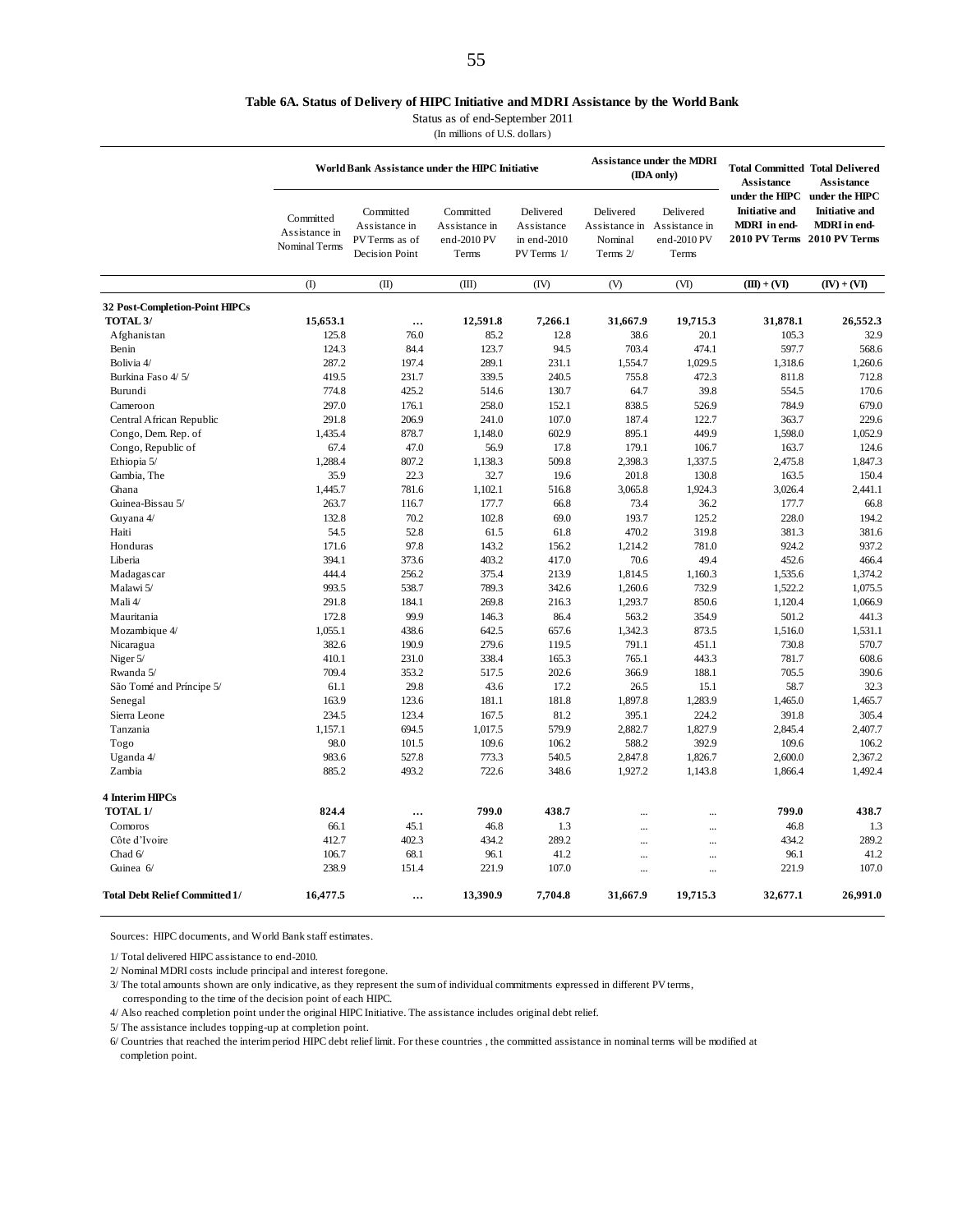**Table 6B. World Bank Group Debt Service after HIPC Initiative and MDRI Debt Relief, 2000-2015**

|                                                 |                      |                      |                      |                  |                  | (111 пішону от U.S. dollary) |                          |                      |                      |                         |                      |                    |                      |                |                |                |
|-------------------------------------------------|----------------------|----------------------|----------------------|------------------|------------------|------------------------------|--------------------------|----------------------|----------------------|-------------------------|----------------------|--------------------|----------------------|----------------|----------------|----------------|
|                                                 | 2000                 | 2001                 | 2002                 | 2003             | 2004             | 2005                         | 2006                     | 2007                 | 2008                 | 2009                    | 2010                 | 2011               | 2012                 | 2013           | 2014           | 2015           |
|                                                 |                      |                      | Actual 1/            |                  |                  |                              |                          |                      |                      |                         |                      |                    |                      | Projected 1/   |                |                |
| Debt Service before HIPC Initiative Debt Relief |                      |                      |                      |                  |                  |                              |                          |                      |                      |                         |                      |                    |                      |                |                |                |
| Afghanistan                                     |                      |                      |                      | 31               | 4                | 5                            | 5                        | 6                    | 6                    | 6                       | 6                    | 7                  | 7                    | 10             | 17             | 19             |
| Benin                                           | 15                   | 14                   | 14                   | 16               | 19               | 21                           | 22                       | 24                   | 25                   | 27                      | 29                   | 30                 | 32                   | 33             | 34             | 36             |
| Bolivia                                         | 31                   | 21                   | 23                   | 27               | 33               | 35                           | 37                       | 40                   | 45                   | 52                      | 56                   | 59                 | 63                   | 69             | 78             | 81             |
| Burkina Faso                                    | 14                   | 10                   | 14                   | 16               | 20               | 23                           | 24                       | 26                   | 27                   | 29                      | 30                   | 35                 | 41                   | 43             | 45             | 47             |
| Burundi                                         | 13                   | 14                   | 16                   | 19               | 20               | 25                           | 22                       | 23                   | 27                   | 27                      | 29                   | 31                 | 32                   | 34             | 35             | 36             |
| Cameroon                                        | 92                   | 115                  | 88                   | 74               | 59               | 57                           | 89                       | 46                   | 41                   | 44                      | 44                   | 45                 | 45                   | 45             | 47             | 45             |
| Central African Republic 2/                     | 9                    | 9                    | $\mathbf{0}$         | ä,               | ٠                | ä,                           | 66                       | 15                   | 16                   | 16                      | 18                   | 19                 | 19                   | 20             | 20             | 20             |
| Chad                                            | 9                    | 15                   | 11                   | 12               | 15               | 22                           | 28                       | 22                   | 68                   | 26                      | 26                   | 28                 | 29                   | 31             | 33             | 35             |
| Comoros                                         |                      |                      |                      |                  |                  | ÷,                           |                          |                      | $\overline{4}$       | $\overline{4}$          | $\overline{4}$       | $\overline{4}$     | $\overline{4}$       | $\overline{4}$ | 5              | 5              |
| Congo, Dem. Rep. of 2/                          | $\overline{a}$       | ÷,                   | 329                  | 43               | 47               | 60                           | 37                       | 53                   | 62                   | 59                      | 61                   | 60                 | 70                   | 82             | 88             | 88             |
| Congo, Republic of                              | 12                   | 82<br>÷.             | 12                   | 11<br>÷.         | 9                | 9                            | 6<br>J.                  | 8                    | 8                    | 8                       | 7                    | 8                  | 9                    | 10             | 11             | 13             |
| Côte d'Ivoire 2/                                | ÷                    |                      | $\overline{a}$       |                  | $\overline{a}$   | ÷,<br>73                     |                          | $\overline{a}$       | 307                  | 389                     | 75                   | 69                 | 68                   | 68             | 70             | 73<br>148      |
| Ethiopia                                        | 34<br>$\overline{4}$ | 38<br>$\overline{4}$ | 43<br>$\overline{4}$ | 55               | 67               |                              | 76                       | 80<br>$\overline{7}$ | 96<br>7              | 104<br>9                | 108<br>9             | 123<br>10          | 130<br>10            | 138<br>10      | 143            | 11             |
| Gambia, The                                     | 57                   | 63                   | 70                   | 5<br>77          | 6<br>91          | 6<br>102                     | 6<br>104                 | 117                  | 128                  | 138                     | 146                  | 160                | 170                  | 176            | 11<br>182      | 191            |
| Ghana<br>Guinea                                 | 19                   | 22                   | 22                   | 26               | 28               | 32                           | 33                       | 36                   | 41                   | 32                      | 48                   | 49                 | 53                   | 53             | 53             | 54             |
| Guinea-Bissau                                   | 6                    | 6                    | 5                    | 6                | $\overline{7}$   | 7                            | 8                        | 9                    | 10                   | 10                      | 11                   | 12                 | 12                   | 13             | 13             | 13             |
| Guyana                                          | 7                    | 6                    | 8                    | 6                | 6                | 6                            | 6                        | 6                    | 6                    | 7                       | 8                    | 9                  | 9                    | 9              | 10             | 10             |
| Haiti                                           | 10                   | $\overline{4}$       | ÷                    | L.               | $\mathbf{1}$     | 52                           | 18                       | 20                   | 20                   | 20                      | 21                   | 21                 | 21                   | 20             | 20             | 22             |
| Honduras                                        | 63                   | 65                   | 58                   | 45               | 41               | 110                          | 45                       | 43                   | 44                   | 41                      | 35                   | 40                 | 44                   | 47             | 51             | 61             |
| Liberia 2/                                      |                      | $\overline{a}$       | $\overline{a}$       | ÷,               | $\overline{a}$   | $\overline{a}$               | $\overline{\phantom{a}}$ | 422                  | 4                    | 4                       | 4                    | 8                  | 8                    | $\tau$         | $\tau$         | $\overline{7}$ |
| Madagascar                                      | 28                   | 32                   | 32                   | 38               | 45               | 48                           | 52                       | 58                   | 66                   | 71                      | 76                   | 83                 | 86                   | 88             | 94             | 98             |
| Malawi                                          | 36                   | 38                   | 37                   | 43               | 48               | 51                           | 54                       | 57                   | 61                   | 68                      | 72                   | 76                 | 78                   | 83             | 85             | 86             |
| Mali                                            | 23                   | 21                   | 21                   | 25               | 31               | 34                           | 36                       | 40                   | 43                   | 46                      | 50                   | 57                 | 60                   | 60             | 63             | 65             |
| Mauritania                                      | 12                   | 9                    | 10                   | 11               | 13               | 15                           | 16                       | 17                   | 20                   | 21                      | 24                   | 26                 | 28                   | 29             | 30             | 32             |
| Mozambique                                      | 15                   | 11                   | 12                   | 16               | 25               | 28                           | 30                       | 33                   | 36                   | 41                      | 50                   | 55                 | 60                   | 65             | 70             | 75             |
| Nicaragua                                       | 12                   | 12                   | 10                   | 12               | 16               | 18                           | 19                       | 21                   | 23                   | 27                      | 29                   | 30                 | 35                   | 36             | 38             | 40             |
| Niger                                           | 16                   | 17                   | 15                   | 18               | 20               | 22                           | 26                       | 29                   | 32                   | 33                      | 34                   | 37                 | 39                   | 40             | 41             | 42             |
| Rwanda                                          | 12                   | 15                   | 16                   | 19               | 21               | 23                           | 25                       | 26                   | 28                   | 30                      | 32                   | 36                 | 37                   | 40             | 40             | 42             |
| São Tomé and Príncipe                           | -1                   | 1                    | $\overline{c}$       | $\overline{c}$   | $\overline{c}$   | $\overline{c}$               | $\overline{c}$           | $\overline{2}$       | 3                    | $\overline{c}$          | 3                    | 3                  | 3                    | 3              | $\overline{4}$ | $\overline{4}$ |
| Senegal                                         | 36                   | 34                   | 29                   | 36               | 44               | 46                           | 49                       | 55                   | 62                   | 68                      | 75                   | 82                 | 85                   | 86             | 87             | 91             |
| Sierra Leone                                    | 4                    | 5                    | $\overline{7}$       | 9                | 12               | 13                           | 14                       | 14                   | 14                   | 15                      | 16                   | 16                 | 18                   | 21             | 23             | 24             |
| Tanzania                                        | 68                   | 60                   | 69                   | 79               | 93               | 94                           | 97                       | 108                  | 115                  | 122                     | 140                  | 155                | 165                  | 170            | 181            | 188            |
| Togo 2/                                         | ÷,                   | J.                   | J.                   | J.               | J.               | L,                           | $\overline{\phantom{a}}$ | 98                   | 26                   | 28                      | 26                   | 28                 | 28                   | 28             | 28             | 28             |
| Uganda                                          | 35                   | 34                   | 42                   | 55               | 69               | 75                           | 75                       | 80                   | 90                   | 98                      | 108                  | 120                | 134                  | 141            | 146            | 150            |
| Zambia                                          | 27                   | 34                   | 35                   | 39               | 50               | 51                           | 55                       | 60                   | 64                   | 69                      | 73                   | 83                 | 86                   | 92             | 96             | 102            |
| TOTAL                                           | 719                  | 809                  | 1052                 | 870              | 964              | 1167                         | 1182                     | 1700                 | 1675                 | 1789                    | 1581                 | 1713               | 1817                 | 1903           | 1998           | 2082           |
|                                                 |                      |                      |                      |                  |                  |                              |                          |                      |                      |                         |                      |                    |                      |                |                |                |
| Debt Service after HIPC Initiative Debt Relief  |                      |                      |                      |                  |                  |                              |                          |                      |                      |                         |                      |                    |                      |                |                |                |
| Afghanistan                                     | ÷                    |                      | ä,                   | 31               | $\overline{4}$   | 5                            | 5                        | $\overline{4}$       | $\overline{c}$       | $\overline{\mathbf{c}}$ | $\overline{c}$       | 4                  | $\overline{4}$       | 5              | 10             | 12             |
| Benin                                           | 12                   | $\tau$               | 7                    | 9                | 11               | 12                           | 14                       | 15                   | 16                   | 18                      | 19                   | 20                 | 21                   | 22             | 27             | 36             |
| Bolivia                                         | 31                   | 21                   | 14                   | 14               | 20               | 21                           | 22                       | 23                   | 27                   | 33                      | 35                   | 38                 | 41                   | 46             | 61             | 81             |
| Burkina Faso                                    | 11                   | 3                    | 7                    | 8                | 11               | 13                           | 13                       | 16                   | 17                   | 18                      | 19                   | 23                 | 27                   | 29             | 30             | 32             |
| Burundi                                         | 13                   | 14                   | 16                   | 19               | 20               | 17                           | $\overline{c}$           | $\overline{2}$       | $\overline{4}$       | 3                       | 3                    | $\overline{4}$     | $\overline{4}$       | 5              | 6              | 7              |
| Cameroon                                        | 92<br>9              | 86                   | 69                   | 58               | 59               | 57                           | 78                       | 30                   | 24                   | 27                      | 27                   | 28                 | 29                   | 29             | 30             | 29             |
| Central African Republic                        | 9                    | 9<br>11              | $\mathbf{0}$         | 7                | 9                |                              | ÷,                       | 13                   | $\overline{7}$       | 6                       | $\overline{7}$       | 7                  | $\overline{7}$<br>29 | 8<br>21        | 20             | 20<br>31       |
| Chad                                            |                      | $\overline{a}$       | 6<br>J.              | L                |                  | 16                           | 21                       | 18                   | 68<br>$\overline{4}$ | 26<br>$\overline{4}$    | 26<br>$\overline{c}$ | 28                 |                      | $\mathbf{1}$   | 23<br>2        | $\overline{c}$ |
| Comoros<br>Congo, Dem. Rep. of                  | ÷                    | $\overline{a}$       | ÷,                   | 28               | 15               | 26                           | $\boldsymbol{0}$         | 12                   | 19                   | 22                      | 18                   | $\mathbf{1}$<br>17 | $\mathbf{1}$<br>23   | 31             | 38             | 38             |
| Congo, Republic of                              | 12                   | 82                   | 12                   | 11               | 9                | 9                            | 3                        | $\overline{4}$       | 4                    | 4                       | 4                    | 4                  | 5                    | 6              | 6              | $\overline{7}$ |
| Côte d'Ivoire                                   |                      |                      |                      |                  |                  |                              |                          |                      | 50                   | 97                      | 64                   | 69                 | 34                   | 34             | 35             | 65             |
| Ethiopia                                        | 34                   | 36                   | 18                   | 26               | 36               | 16                           | 15                       | 17                   | 25                   | 29                      | 31                   | 40                 | 42                   | 46             | 49             | 53             |
| Gambia, The                                     | $\overline{4}$       | $\overline{c}$       | $\overline{c}$       | 3                | 3                | 5                            | 6                        | $\overline{7}$       | $\overline{4}$       | 6                       | 6                    | 6                  | $\overline{7}$       | $\overline{7}$ | $\overline{7}$ | 7              |
| Ghana                                           | 57                   | 63                   | 37                   | 32               | 42               | 49                           | 47                       | 56                   | 63                   | 70                      | 75                   | 85                 | 91                   | 94             | 99             | 106            |
| Guinea                                          | 19                   | 11                   | 11                   | 14               | 16               | 19                           | 18                       | 22                   | 37                   | 32                      | 48                   | 46                 | 33                   | 33             | 34             | 41             |
| Guinea-Bissau                                   | 5                    | 1                    | $\boldsymbol{0}$     | 1                | $\overline{c}$   | $\boldsymbol{2}$             | 2                        | $\overline{2}$       | 3                    | 3                       | 3                    | $\mathbf{1}$       | $\mathbf{1}$         | $\mathbf{1}$   | $\mathbf{1}$   | $\mathbf{1}$   |
| Guyana                                          | $\overline{7}$       | $\overline{4}$       | 5                    | $\overline{4}$   | $\overline{4}$   | 3                            | 3                        | 3                    | 3                    | $\overline{4}$          | $\overline{4}$       | 5                  | 5                    | 5              | 6              | 6              |
| Haiti                                           | 10                   | $\overline{4}$       | ÷                    | $\overline{a}$   | $\mathbf{1}$     | $\overline{a}$               | 16                       | 12                   | 19                   | 15                      | 14                   | 21                 | 21                   | 20             | 20             | 22             |
| Honduras                                        | 57                   | 46                   | 45                   | 45               | 41               | 92                           | 16                       | 18                   | 19                   | 22                      | 23                   | 31                 | 44                   | 47             | 51             | 61             |
| Liberia                                         | ÷,                   | L,                   | J.                   | ÷,               | ÷                | L.                           | ÷.                       | 55                   | $\overline{4}$       | $\overline{4}$          | $\overline{4}$       | $\,$ 8 $\,$        | 8                    | $\tau$         | $\overline{7}$ | $\tau$         |
| Madagascar                                      | 28                   | 17                   | 17                   | 21               | 27               | 29                           | 32                       | 36                   | 42                   | 47                      | 51                   | 57                 | 60                   | 62             | 67             | 71             |
| Malawi                                          | 36                   | 21                   | 18                   | 22               | 26               | 27                           | 29                       | 11                   | 12                   | 14                      | 16                   | 17                 | 17                   | 19             | 20             | 21             |
| Mali                                            | 21                   | 11                   | 11                   | 13               | 18               | 20                           | 22                       | 25                   | 27                   | 30                      | 33                   | 38                 | 41                   | 41             | 44             | 65             |
|                                                 |                      |                      |                      |                  |                  | 8                            | $\,$ 8 $\,$              | 9                    | 11                   | 12                      | 15                   | 16                 | 18                   | 18             | 19             | 21             |
| Mauritania                                      | $\tau$               | 3                    | $\overline{4}$       | 5                | 7                |                              |                          |                      |                      |                         |                      |                    |                      |                |                |                |
| Mozambique                                      | 8                    | 5                    | 6                    | 9                | 16               | 18                           | 20                       | 22                   | 25                   | 38                      | 50                   | 55                 | 60                   | 65             | 70             | 75             |
| Nicaragua                                       | 12                   | $\tau$               | $\overline{c}$       | 3                | 6                | $\tau$                       | $\tau$                   | 8                    | 9                    | 12                      | 14                   | 15                 | 17                   | 18             | 19             | 20             |
| Niger                                           | 16                   | 8                    | 6                    | 8                | 8                | 7                            | 8                        | 10                   | 11                   | 12                      | 12                   | 14                 | 15                   | 15             | 16             | 17             |
| Rwanda                                          | 12                   | 3                    | $\overline{c}$       | $\overline{4}$   | 6                | 6                            | 3                        | $\overline{4}$       | 5                    | 5                       | 6                    | 8                  | 8                    | 10             | 10             | 11             |
| São Tomé and Príncipe                           | $\mathbf{1}$         | $\boldsymbol{0}$     | $\boldsymbol{0}$     | $\boldsymbol{0}$ | $\boldsymbol{0}$ | $\mathbf{1}$                 | $\boldsymbol{0}$         | $\boldsymbol{0}$     | $\boldsymbol{0}$     | $\boldsymbol{0}$        | 1                    | $\mathbf{1}$       | $\mathbf{1}$         | $\mathbf{1}$   | $\mathbf{1}$   | $\mathbf{1}$   |
| Senegal                                         | 31                   | 20                   | 14                   | 25               | 33               | 28                           | 30                       | 34                   | 40                   | 45                      | 69                   | 82                 | 85                   | 86             | 87             | 91             |
| Sierra Leone                                    | $\overline{4}$       | 5                    | 3                    | $\overline{c}$   | 3                | $\overline{4}$               | $\overline{4}$           | $\overline{4}$       | 5                    | 5                       | 5                    | 5                  | $\overline{7}$       | 8              | 9              | 10             |
| Tanzania                                        | 40                   | 22                   | 26                   | 33               | 45               | 46                           | 47                       | 55                   | 61                   | 65                      | 78                   | 91<br>28           | 98                   | 102            | 111            | 119            |

Uganda 26 23 28 35 42 46 46 50 58 65 72 83 93 99 103 106 Zambia 27 15 13 14 21 17 17 20 24 27 32 38 38 40 42 45 **TOTAL 651 560 399 502 562 626 556 617 777 847 915 1033 1062 1111 1210 1365**

 $of II$  S. dollars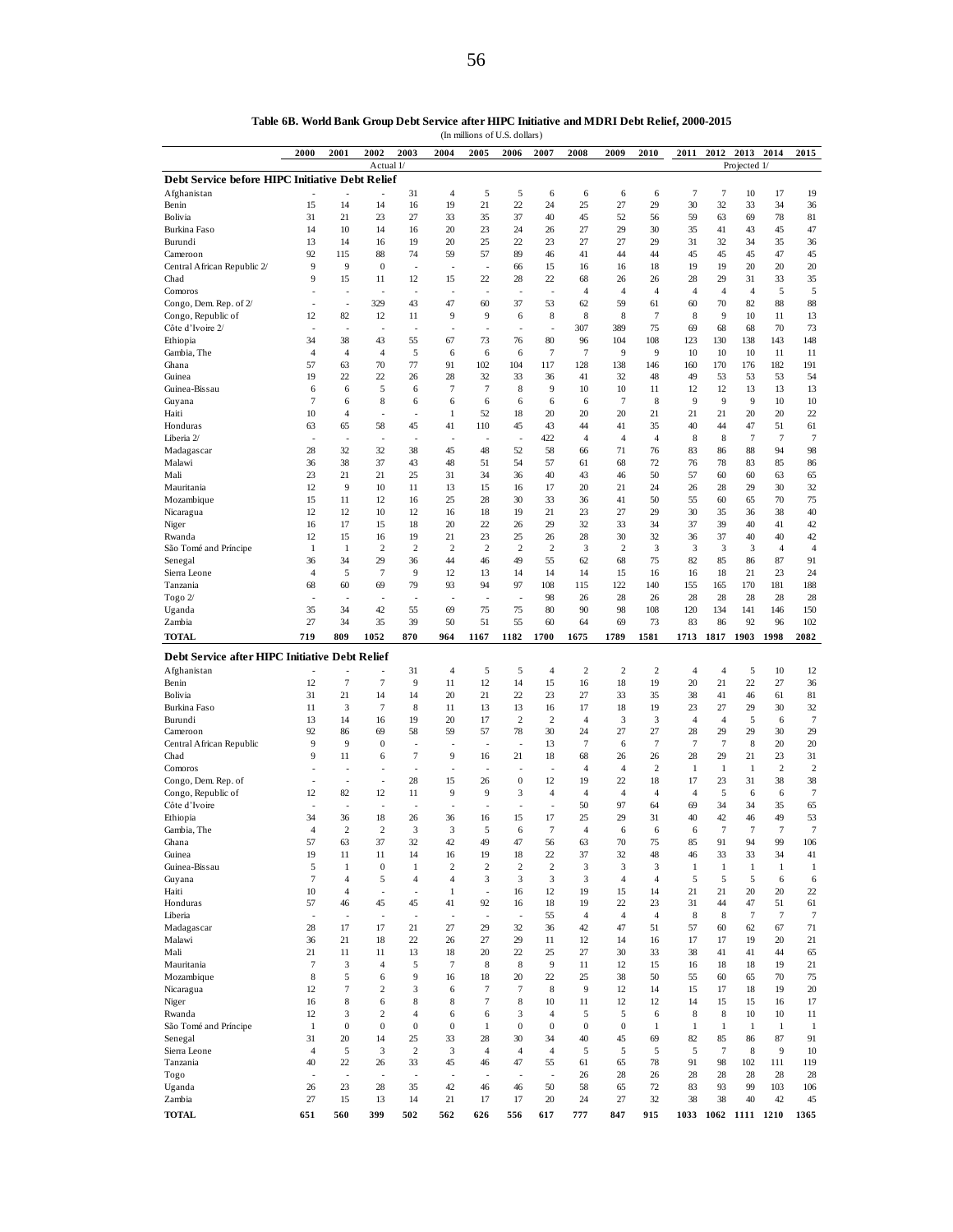#### **Table 6B (concluded). World Bank Group Debt Service after HIPC Initiative and MDRI Debt Relief, 2000-2015**

(In millions of U.S. dollars)

|                                                         | 2000                     | 2001                     | 2002                     | 2003                     | 2004                     | 2005                     | 2006                     | 2007           | 2008           | 2009           | 2010           | 2011             | 2012             | 2013           | 2014           | 2015             |
|---------------------------------------------------------|--------------------------|--------------------------|--------------------------|--------------------------|--------------------------|--------------------------|--------------------------|----------------|----------------|----------------|----------------|------------------|------------------|----------------|----------------|------------------|
|                                                         |                          |                          | Actual 1/                |                          |                          |                          |                          |                |                |                |                |                  | Projected 1/     |                |                |                  |
| Debt Service after HIPC Initiative Debt Relief and MDRI |                          |                          |                          |                          |                          |                          |                          |                |                |                |                |                  |                  |                |                |                  |
| Afghanistan                                             |                          |                          |                          | 31                       | 4                        | 5                        | 5                        | 4              | $\overline{c}$ | $\overline{c}$ | $\overline{c}$ | 3                | 3                | 4              | 9              | 11               |
| Benin                                                   | 12                       | $\overline{7}$           | $\overline{7}$           | 9                        | 11                       | 12                       | $\overline{7}$           | $\overline{2}$ | $\overline{2}$ | $\overline{c}$ | 3              | 3                | $\overline{4}$   | $\overline{4}$ | 5              | $\overline{7}$   |
| Bolivia                                                 | 31                       | 21                       | 14                       | 14                       | 20                       | 21                       | 12                       | $\overline{2}$ | 3              | 4              | 5              | 5                | 6                | 8              | 11             | 13               |
| <b>Burkina Faso</b>                                     | 11                       | 3                        | $\overline{7}$           | $\,8\,$                  | 11                       | 13                       | 8                        | $\overline{4}$ | 5              | 6              | 6              | 9                | 10               | 11             | 12             | 14               |
| Burundi                                                 | 13                       | 14                       | 16                       | 19                       | 20                       | 17                       | $\overline{c}$           | $\overline{2}$ | $\overline{4}$ | 1              | 1              | $\overline{c}$   | $\overline{2}$   | 3              | $\overline{4}$ | $\overline{4}$   |
| Cameroon                                                | 92                       | 86                       | 69                       | 58                       | 59                       | 57                       | 71                       | 17             | 10             | 11             | 11             | 12               | 12               | 13             | 13             | $10\,$           |
| Central African Republic                                | 9                        | 9                        | $\mathbf{0}$             |                          | L,                       | $\overline{\phantom{a}}$ | J.                       | 13             | $\overline{7}$ | 3              | $\overline{0}$ | $\boldsymbol{0}$ | $\boldsymbol{0}$ | $\mathbf{1}$   | $\mathbf{1}$   | $\mathbf{1}$     |
| Chad                                                    | 9                        | 11                       | 6                        | $\tau$                   | 9                        | 16                       | 21                       | 18             | 68             | 26             | 26             | 28               | 29               | 5              | 5              | 6                |
| Comoros                                                 | $\overline{a}$           | $\overline{\phantom{a}}$ | $\overline{a}$           | $\overline{a}$           | $\overline{\phantom{a}}$ | ÷.                       | $\overline{\phantom{a}}$ | $\overline{a}$ | $\overline{4}$ | $\overline{4}$ | $\overline{2}$ | $\mathbf{1}$     | <sup>1</sup>     | $\mathbf{0}$   | $\mathbf{0}$   | $\boldsymbol{0}$ |
| Congo, Dem. Rep. of                                     | $\overline{\phantom{a}}$ | ÷,                       | ÷,                       | 28                       | 15                       | 26                       | $\boldsymbol{0}$         | 12             | 19             | 22             | 14             | 6                | 11               | 17             | 23             | 23               |
| Congo, Republic of                                      | 12                       | 82                       | 12                       | 11                       | 9                        | 9                        | 3                        | $\overline{4}$ | $\overline{4}$ | $\overline{4}$ | $\overline{2}$ | $\mathbf{1}$     | -1               | $\overline{2}$ | $\overline{2}$ | $\sqrt{2}$       |
| Côte d'Ivoire                                           | L,                       | ÷,                       | ÷,                       | ÷.                       | $\overline{\phantom{a}}$ | ä,                       | $\sim$                   | $\sim$         | 50             | 97             | 64             | 69               | 25               | $\overline{4}$ | $\overline{4}$ | $\sqrt{4}$       |
| Ethiopia                                                | 34                       | 36                       | 18                       | 26                       | 36                       | 16                       | 10                       | 6              | 10             | 12             | 14             | 21               | 23               | 26             | 29             | 33               |
| Gambia, The                                             | $\overline{4}$           | $\overline{2}$           | $\overline{2}$           | 3                        | 3                        | 5                        | 6                        | $\overline{7}$ | 1              | $\mathbf{1}$   | 1              | $\mathbf{1}$     | $\overline{2}$   | $\overline{c}$ | $\overline{2}$ | $\sqrt{2}$       |
| Ghana                                                   | 57                       | 63                       | 37                       | 32                       | 42                       | 49                       | 24                       | 9              | 11             | 12             | 14             | 20               | 22               | 24             | 26             | 31               |
| Guinea                                                  | 19                       | 11                       | 11                       | 14                       | 16                       | 19                       | 18                       | 22             | 37             | 32             | 48             | 46               | 19               | 5              | 5              | $\sqrt{5}$       |
| Guinea-Bissau                                           | 5                        | $\mathbf{1}$             | $\mathbf{0}$             | $\mathbf{1}$             | $\overline{c}$           | $\overline{c}$           | $\overline{c}$           | $\overline{2}$ | 3              | 3              | 3              | $\mathbf{0}$     | $\overline{0}$   | $\Omega$       | $\mathbf{0}$   | $\boldsymbol{0}$ |
| Guyana                                                  | $\overline{7}$           | $\overline{4}$           | 5                        | $\overline{4}$           | $\overline{4}$           | 3                        | $\overline{c}$           | $\mathbf{0}$   | $\overline{0}$ | $\mathbf{0}$   | $\mathbf{0}$   | $\boldsymbol{0}$ | $\mathbf{0}$     | $\mathbf{0}$   | $\mathbf{0}$   | $\boldsymbol{0}$ |
| Haiti                                                   | 10                       | $\overline{4}$           | ÷,                       | $\sim$                   | $\mathbf{1}$             | ÷,                       | 16                       | 12             | 19             | 10             | $\mathbf{0}$   | $\mathbf{0}$     | $\overline{0}$   | $\theta$       | $\theta$       | $\mathbf{1}$     |
| Honduras                                                | 57                       | 46                       | 45                       | 45                       | 41                       | 92                       | 9                        | 3              | 3              | 3              | 4              | $\overline{7}$   | $\overline{7}$   | 8              | 10             | 20               |
| Liberia                                                 | $\overline{\phantom{a}}$ | $\overline{\phantom{a}}$ | $\overline{\phantom{a}}$ |                          | $\overline{\phantom{a}}$ | $\overline{\phantom{a}}$ | $\sim$                   | 55             | $\overline{4}$ | $\overline{4}$ | $\overline{c}$ | $\overline{4}$   | $\overline{4}$   | $\overline{4}$ | $\overline{4}$ | $\overline{4}$   |
| Madagascar                                              | 28                       | 17                       | 17                       | 21                       | 27                       | 29                       | 18                       | 6              | 8              | 9              | 10             | 12               | 15               | 16             | 21             | 24               |
| Malawi                                                  | 36                       | 21                       | 18                       | 22                       | 26                       | 27                       | 19                       | $\mathbf{1}$   | 1              | $\mathbf{1}$   | 3              | 3                | $\overline{3}$   | $\overline{4}$ | 5              | 6                |
| Mali                                                    | 21                       | 11                       | 11                       | 13                       | 18                       | 20                       | 12                       | 3              | $\overline{4}$ | 5              | 7              | 10               | 11               | 11             | 12             | 13               |
| Mauritania                                              | $\overline{7}$           | 3                        | $\overline{4}$           | 5                        | $\overline{7}$           | 8                        | 5                        | $\overline{2}$ | $\overline{2}$ | $\overline{c}$ | 3              | $\overline{4}$   | 5                | 6              | 6              | $\,$ 8 $\,$      |
| Mozambique                                              | 8                        | 5                        | 6                        | 9                        | 16                       | 18                       | 12                       | $\tau$         | 8              | 10             | 15             | 18               | 22               | 22             | 25             | $28\,$           |
| Nicaragua                                               | 12                       | $\overline{7}$           | $\overline{2}$           | 3                        | 6                        | $\overline{7}$           | $\overline{4}$           | $\overline{2}$ | 3              | 3              | 4              | 3                | $\overline{4}$   | $\overline{4}$ | 5              | 6                |
| Niger                                                   | 16                       | 8                        | 6                        | 8                        | 8                        | 7                        | $\overline{4}$           | $\overline{2}$ | $\overline{c}$ | 2              | 2              | 3                | 4                | 4              | 5              | 6                |
| Rwanda                                                  | 12                       | 3                        | $\overline{2}$           | $\overline{4}$           | 6                        | 6                        | $\overline{c}$           | $\overline{c}$ | $\overline{2}$ | $\overline{c}$ | $\overline{c}$ | $\overline{4}$   | 5                | 6              | 6              | $\tau$           |
| São Tomé and Príncipe                                   | $\mathbf{1}$             | $\mathbf{0}$             | $\mathbf{0}$             | $\mathbf{0}$             | $\mathbf{0}$             | $\mathbf{1}$             | $\overline{0}$           | $\mathbf{0}$   | $\mathbf{0}$   | $\mathbf{0}$   | $\overline{0}$ | $\mathbf{0}$     | $\overline{0}$   | $\overline{0}$ | $\mathbf{0}$   | $\boldsymbol{0}$ |
| Senegal                                                 | 31                       | 20                       | 14                       | 25                       | 33                       | 28                       | 16                       | 5              | 6              | 8              | 11             | 15               | 17               | 17             | 18             | $20\,$           |
| Sierra Leone                                            | $\overline{4}$           | 5                        | 3                        | $\overline{2}$           | 3                        | $\overline{4}$           | $\overline{4}$           | $\mathbf{1}$   | $\mathbf{1}$   | $\mathbf{1}$   | $\mathbf{1}$   | 1                | $\overline{2}$   | $\overline{c}$ | 3              | 3                |
| Tanzania                                                | 40                       | 22                       | 26                       | 33                       | 45                       | 46                       | 26                       | 11             | 14             | 16             | 22             | 29               | 32               | 34             | 40             | 47               |
| Togo                                                    | $\overline{\phantom{a}}$ | $\overline{\phantom{a}}$ | $\overline{\phantom{a}}$ | $\overline{\phantom{a}}$ | $\overline{\phantom{a}}$ | $\sim$                   | $\overline{\phantom{a}}$ | ÷,             | 26             | 28             | 26             | $\mathbf{0}$     | <sup>1</sup>     | 1              | $\mathbf{1}$   | $\mathbf{1}$     |
| Uganda                                                  | 26                       | 23                       | 28                       | 35                       | 42                       | 46                       | 25                       | 5              | 8              | 10             | 13             | 19               | 23               | 25             | 27             | 28               |
| Zambia                                                  | 27                       | 15                       | 13                       | 14                       | 21                       | 17                       | 9                        | $\overline{2}$ | $\overline{4}$ | $\overline{4}$ | 5              | $\overline{7}$   | 8                | 8              | 9              | 10               |
| <b>TOTAL</b>                                            | 651                      | 560                      | 399                      | 502                      | 562                      | 626                      | 375                      | 243            | 355            | 359            | 345            | 369              | 335              | 300            | 348            | 397              |

Sources: HIPC country documents, and World Bank staff estimates.

1/ From 2001 to 2010, information corresponds to debt service actually paid to the World Bank. Debt service projections from 2011

onwards are based on stocks as of end-December 2010.

 2/ Debt Service before HIPC Initiative Debt Relief includes accumulated arrears for Central African Republic - USD 65.9 mil, Democratic Republic of Congo -USD 328.6 mil., Côte d'Ivoire -USD 256.9 mil., Haiti-USD 52.3 mil, Liberia - USD 366.9 mil., and Togo - USD 98.0 mil.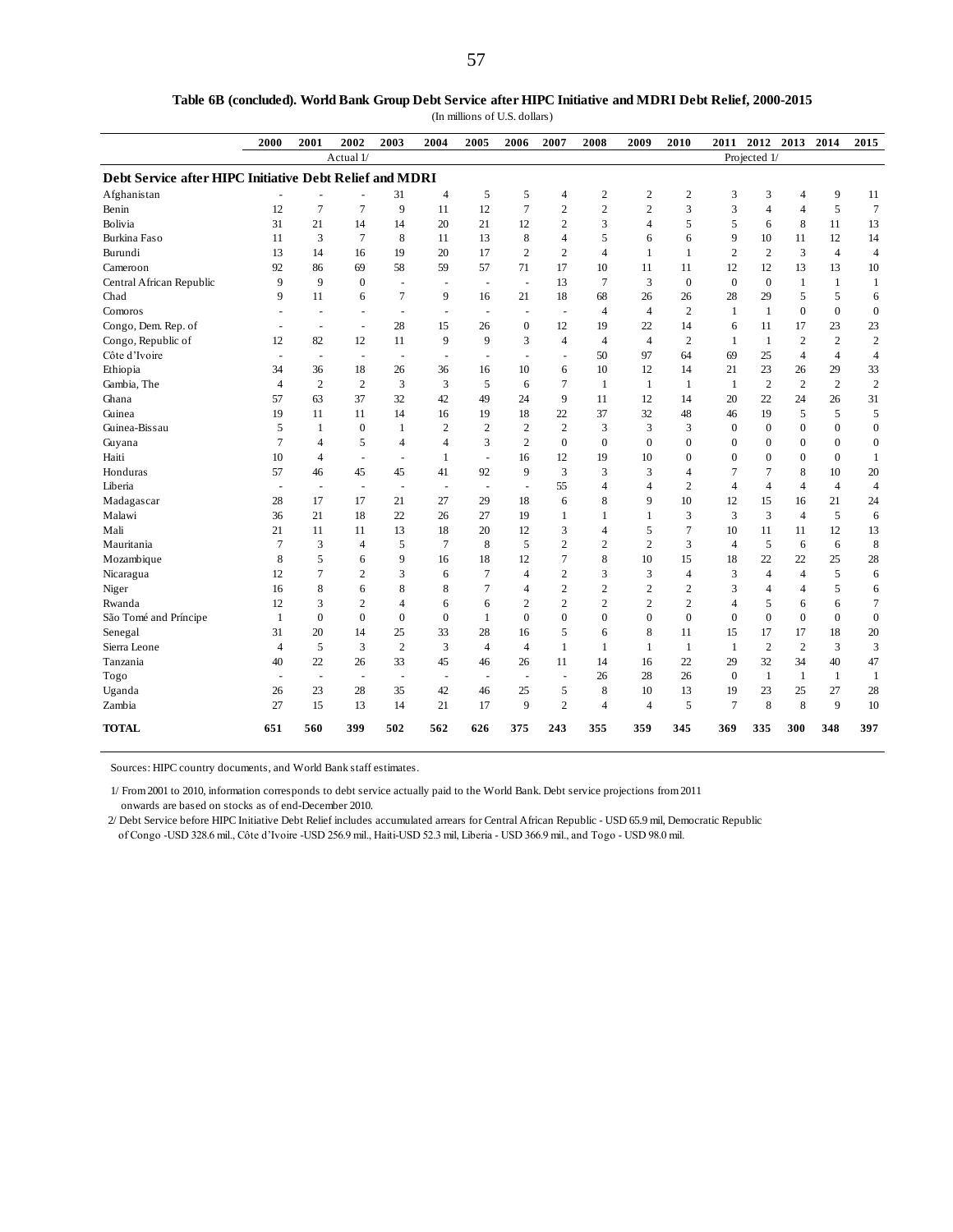#### **Table 7A. Implementation of the HIPC Initiative and MDRI by the IMF**

(In millions of SDRs; as of end-May 2011)

|                                           |                     | <b>HIPC</b> Initiative Assistance |      |                                                      |               | MDRI Debt Relief 2/      |                                                                      |
|-------------------------------------------|---------------------|-----------------------------------|------|------------------------------------------------------|---------------|--------------------------|----------------------------------------------------------------------|
| Decision<br>Member<br>Point               | Completion<br>Point | <b>Amount Committed</b>           |      | Amount Disbursed into<br>HIPC Umbrella<br>Account 1/ | Delivery date | <b>MDRI</b> Trusts       | <b>Total HIPC and</b><br><b>MDRI</b> Debt Relief<br><b>Delivered</b> |
|                                           |                     |                                   |      | (A)                                                  |               | (B)                      | $(A+B)$                                                              |
| <b>32 Completion Point HIPCs</b>          |                     | 2,333                             |      | 2,513                                                |               | 2,308                    | 4,821                                                                |
| Afghanistan<br>Jul. 2007                  | Jan. 2010           | $\bar{\phantom{a}}$               |      | ÷.                                                   | Jul. 2007     | Ξ.                       | ш.                                                                   |
| Benin<br>Jul. 2000                        | Mar. 2003           | 18                                |      | 20                                                   | Jan. 2006     | 34                       | 54                                                                   |
| Bolivia<br>Feb. 2000                      | Jun. 2001           | 62                                | 3/   | 65                                                   | Jan. 2006     | 155                      | 220                                                                  |
| <b>Burkina Faso</b><br>Jul. 2000          | Apr. 2002           | 44                                | 3/   | 46                                                   | Jan. 2006     | 57                       | 103                                                                  |
| Burundi<br>Aug. 2005                      | Jan. 2009           | 19                                |      | 22                                                   | Jan. 2009     | 9                        | 31                                                                   |
| Cameroon<br>Oct. 2000                     | Apr. 2006           | 29                                |      | 34                                                   | Apr. 2006     | 149                      | 183                                                                  |
| Central African Republic<br>Sep. 2007     | Jun. 2009           | 17                                |      | 18                                                   | Jul. 2009     | $\overline{c}$           | 20                                                                   |
| Congo, Dem. Rep. of<br>Jul. 2003          | Jul. 2010           | 280                               |      | 331                                                  | Jul. 2010     |                          | 331                                                                  |
| Congo, Republic of<br>Mar. 2006           | Jan. 2010           | 5                                 |      | 6                                                    | Jan. 2010     | 5                        | 11                                                                   |
| Ethiopia<br>Nov. 2001                     | Apr. 2004           | 45                                |      | 47                                                   | Jan. 2006     | 80                       | 126                                                                  |
| Gambia, The<br>Dec. 2000                  | Dec. 2007           | $\mathbf{2}$                      |      | $\overline{2}$                                       | Dec. 2007     | $\overline{7}$           | 10                                                                   |
| Feb. 2002<br>Ghana                        | Jul. 2004           | 90                                |      | 94                                                   | Jan. 2006     | 220                      | 314                                                                  |
| Dec. 2000<br>Guinea-Bissau                | Dec. 2010           | 9                                 |      | 9                                                    | Dec. 2010     | $\boldsymbol{0}$         | 9                                                                    |
| Nov. 2000<br>Guyana                       | Dec. 2003           | 57                                | 3/   | 60                                                   | Jan. 2006     | 32                       | 91                                                                   |
| Haiti<br>Nov. 2006                        | Jun. 2009           | $\sqrt{2}$                        |      | $\mathfrak{2}$                                       | <br>4/        | Ξ.                       | $\overline{c}$                                                       |
| Honduras<br>Jun. 2000                     | Apr. 2005           | 23                                |      | 26                                                   | Jan. 2006     | 98                       | 125                                                                  |
| Liberia<br>Mar. 2008                      | Jun. 2010           | 441                               |      | 452                                                  | Jun. 2010     | 116                      | 5/<br>568                                                            |
| Dec. 2000<br>Madagascar                   | Oct. 2004           | 15                                |      | 16                                                   | Jan. 2006     | 128                      | 145                                                                  |
| Malawi<br>Dec. 2000                       | Aug. 2006           | 33                                |      | 37                                                   | Sep. 2006     | 15                       | 52                                                                   |
| Mali<br>Sep. 2000                         | Mar. 2003           | 46                                | 3/   | 49                                                   | Jan. 2006     | 62                       | 112                                                                  |
| Mauritania<br>Feb. 2000                   | Jun. 2002           | 35                                |      | 38                                                   | Jun. 2006     | 30                       | 69                                                                   |
| Mozambique<br>Apr. 2000                   | Sep. 2001           | 107                               | 3/   | 108                                                  | Jan. 2006     | 83                       | 191                                                                  |
| Dec. 2000<br>Nicaragua                    | Jan. 2004           | 64                                |      | 71                                                   | Jan. 2006     | 92                       | 163                                                                  |
| Niger<br>Dec. 2000                        | Apr. 2004           | 31                                |      | 34                                                   | Jan. 2006     | 60                       | 94                                                                   |
| Dec. 2000<br>Rwanda                       | Apr. 2005           | 47                                |      | 51                                                   | Jan. 2006     | 20                       | 71                                                                   |
| São Tomé and Príncipe<br>Dec. 2000        | Mar. 2007           | $\mathbf{1}$                      |      | $\mathbf{1}$                                         | Mar. 2007     | $\mathbf{1}$             | $\overline{c}$                                                       |
| Senegal<br>Jun. 2000                      | Apr. 2004           | 34                                |      | 38                                                   | Jan. 2006     | 95                       | 133                                                                  |
| Sierra Leone<br>Mar. 2002                 | Dec. 2006           | 100                               |      | 107                                                  | Dec. 2006     | 77                       | 183                                                                  |
| Tanzania<br>Apr. 2000                     | Nov. 2001           | 89                                |      | 96                                                   | Jan. 2006     | 207                      | 303                                                                  |
| Togo<br>Nov. 2008                         | Dec. 2010           | 0.2                               |      | 0.2                                                  | Ξ.            | $\overline{\phantom{a}}$ | 0.2                                                                  |
| Feb. 2000<br>Uganda                       | May. 2000           | 120                               | 3/   | 122                                                  | Jan. 2006     | 76                       | 198                                                                  |
| Zambia<br>Dec. 2000                       | Apr. 2005           | 469                               |      | 508                                                  | Jan. 2006     | 398                      | 907                                                                  |
|                                           |                     |                                   |      |                                                      |               |                          |                                                                      |
| <b>4 Decision point HIPCs</b>             |                     | 67                                |      | 29                                                   |               |                          | 29                                                                   |
| Chad<br>May. 2001                         | Floating            | 14                                |      | 9                                                    |               |                          | 9                                                                    |
| Comoros<br>Jun. 2010                      | Floating            | 3                                 |      | $\overline{\phantom{a}}$                             |               |                          |                                                                      |
| Côte d'Ivoire<br>Mar. 2009                | Floating            | 25                                |      | 10                                                   |               |                          | 10                                                                   |
| Guinea<br>Dec. 2000                       | Floating            | 24                                |      | 10                                                   |               |                          | 10                                                                   |
| 1 HIPC under the Original HIPC Initiative |                     |                                   |      |                                                      |               |                          |                                                                      |
| Côte d'Ivoire<br>Mar. 1998                |                     | 17                                | 3/6/ | Ξ.                                                   |               |                          | --                                                                   |
| 2 Non-HIPCs                               |                     |                                   |      |                                                      |               | 126                      | 126                                                                  |
| Cambodia                                  |                     |                                   |      | --                                                   | Jan. 2006     | 57                       | 57                                                                   |
| Tajikistan                                |                     |                                   |      | --                                                   | Jan. 2006     | 69                       | 69                                                                   |
| <b>Total</b>                              |                     | 2,416                             |      | 2,542                                                |               | 2,434                    | 4,976                                                                |

Source: International Monetary Fund.

1/ Includes interest on amounts committed under the enhanced HIPC Initiative.

2/ Excludes remaining HIPC Initiative assistance delivered.

3/ Includes commitment under the original HIPC Initiative.<br>4/ Hatu received from the Post-Catastrophe Debt Kenter 1rust SDR 1/8 million on July 21, 2010.<br>5/ Liberia received MDRI-type (beyond-HIPC) debt relief at end-June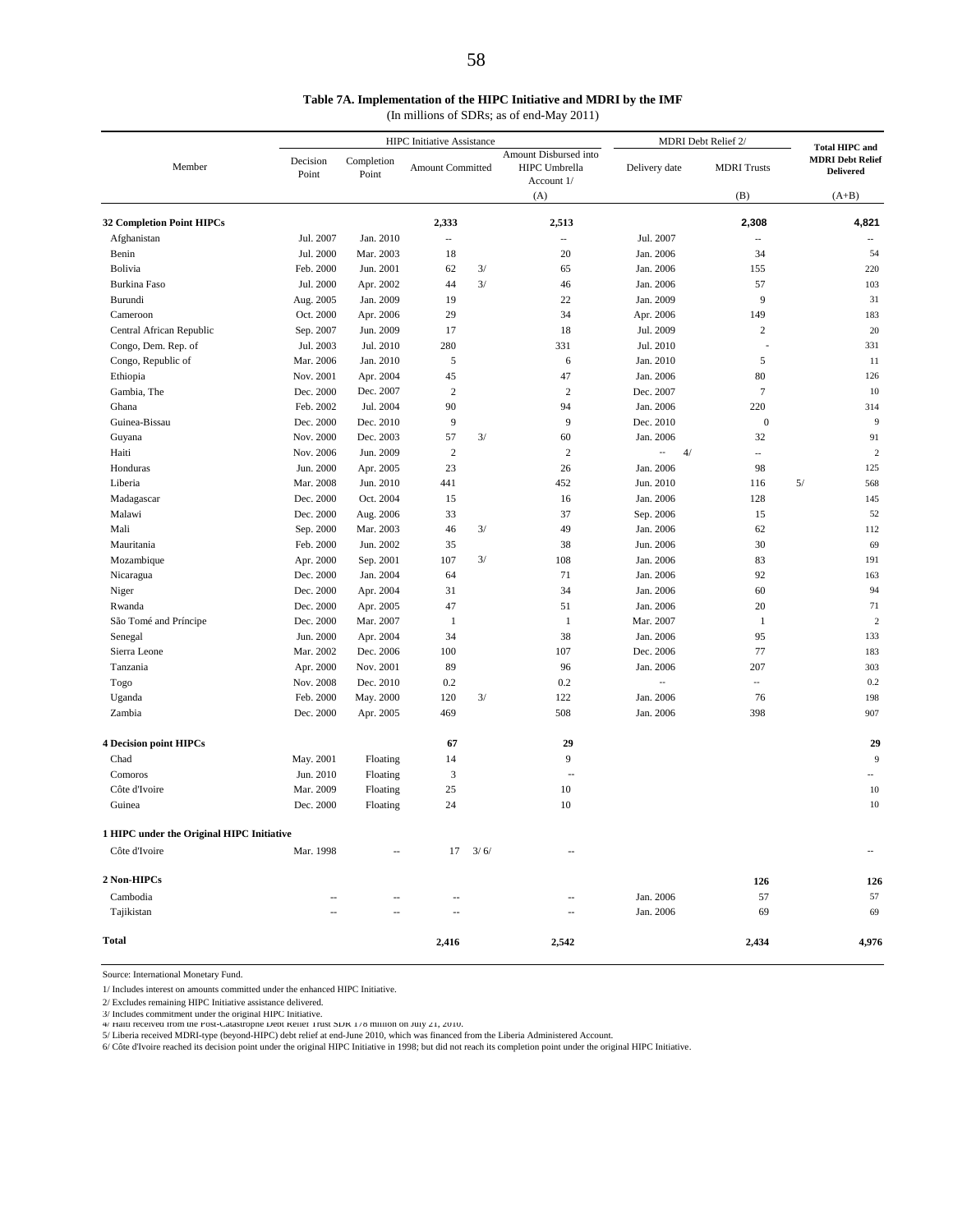#### **Table 7B. IMF HIPC Initiative and MDRI Debt Relief, 1998-2011 1/**

| (In millions of US dollars; as of end-May 2011) |
|-------------------------------------------------|
|                                                 |

|                                      | 1998 | 1999      | 2000       | 2001                             | 2002        | 2003                     | 2004                     | 2005                     | 2006                              | 2007       | 2008                     | 2009      | 2010     | 2011<br>Jan-May | Total                    |
|--------------------------------------|------|-----------|------------|----------------------------------|-------------|--------------------------|--------------------------|--------------------------|-----------------------------------|------------|--------------------------|-----------|----------|-----------------|--------------------------|
| <b>HIPC</b> Initiative debt relief   |      |           |            |                                  |             |                          |                          |                          |                                   |            |                          |           |          |                 |                          |
| Afghanistan                          |      |           | ٠          | ä,                               |             | ä,                       | ä,                       | ä,                       |                                   |            |                          |           |          |                 |                          |
| Benin                                | i,   |           | 2.4        | 4.7                              | 4.8         | 6.0                      | 5.1                      | 2.3                      | 2.9                               |            |                          |           |          |                 | 28.2                     |
| Bolivia                              | 5.5  | 10.7      | 9.7        | 8.6                              | 10.4        | 9.7                      | 18.8                     | 14.4                     | 9.0                               | ×,         |                          |           |          |                 | 96.7                     |
| <b>Burkina Faso</b>                  |      |           | 2.9        | 6.0                              | 6.0         | 14.3                     | 17.1                     | 14.6                     | 7.5                               |            |                          |           |          |                 | 68.3                     |
| Burundi                              |      |           | ÷          | $\sim$                           |             | ٠                        | ٠                        | 0.1                      | 0.1                               | 0.1        | 0.1                      | 32.9      |          |                 | 33.3                     |
| Cameroon<br>Central African Republic |      |           | 1.2        | 1.2<br>٠                         | 0.4<br>ä,   | 0.0<br>٠                 | 5.1                      | 1.3<br>÷                 | 39.8<br>÷                         | ÷<br>ä,    | ä,<br>5.5                | 22.7      |          |                 | 49.0<br>28.1             |
| Chad                                 |      |           |            | 1.8                              | 2.8         | 4.0                      | 1.2                      | 2.0                      | 0.0                               | 0.0        | 0.0                      | 0.0       | 0.0      |                 | 11.9                     |
| Comoros                              |      |           | ÷          | ٠                                | ٠           |                          | ä,                       | ٠                        |                                   | ٠          | $\overline{\phantom{a}}$ | ä,        |          |                 | $\overline{\phantom{a}}$ |
| Congo, Dem. Rep. of                  |      |           |            |                                  |             | 0.8                      | 1.7                      | 1.7                      | 0.9                               | 0.0        | 0.0                      | 22.5      | 467.6    |                 | 495.2                    |
| Congo, Republic of                   |      |           |            |                                  |             | $\overline{\phantom{a}}$ | $\sim$                   | $\overline{\phantom{a}}$ | ä,                                | ×,         | 0.1                      | 0.1       | 9.6      |                 | 9.7                      |
| Cote d'Ivoire                        |      |           |            | 0.7                              | 5.3         | 5.6                      | 3.9                      | 6.0                      | 47.7                              | ٠<br>×,    | ÷,                       | 7.8<br>ä, | 7.7<br>٠ |                 | 15.5<br>69.2             |
| Ethiopia<br>Gambia, The              |      |           |            | 0.0                              | 0.0         | 0.1                      | 0.0                      | 0.0                      | 0.0                               | 3.5        |                          |           |          |                 | 3.6                      |
| Ghana                                |      |           |            | ٠                                | 9.5         | 18.9                     | 20.3                     | 24.4                     | 66.8                              | ×,         |                          |           |          |                 | 139.9                    |
| Guinea                               |      |           |            | 3.1                              | 1.2         | 2.2                      | 0.4                      | 0.0                      | 0.0                               | 1.1        | 6.5                      | 0.1       |          |                 | 14.7                     |
| Guinea Bissau                        |      |           | ÷,         | 0.7                              | 0.0         | 0.0                      | 0.0                      | 0.0                      | 0.0                               | 0.0        | 0.0                      | 0.0       | 13.6     |                 | 14.3                     |
| Guyana                               |      | 7.7       | 8.5        | 10.4                             | 7.2         | 9.3                      | 13.8                     | 11.3                     | 19.8                              | ä,         |                          |           |          |                 | 88.0                     |
| Haiti<br>Honduras                    |      | ٠         | ٠          | 1.3                              | 4.6         | 0.0                      | 5.7                      | 13.4                     | 0.0<br>13.6                       | 0.1<br>÷   | 0.2                      | 3.3       | ÷,       |                 | 3.6<br>38.5              |
| Liberia                              |      |           | i,         | ٠                                | ÷           | $\overline{\phantom{a}}$ | $\overline{\phantom{a}}$ | ٠                        | $\overline{\phantom{a}}$          | ×,         | 17.6                     | 10.2      | 642.5    |                 | 670.3                    |
| Madagascar                           |      |           |            | 0.9                              | 1.9         | 4.1                      | 1.7                      | 2.6                      | 12.9                              |            |                          |           |          |                 | 24.1                     |
| Malawi                               |      |           | ä,         | 2.9                              | 0.0         | 2.5                      | 4.2                      | 3.8                      | 41.3                              | ×,         |                          | ä         |          |                 | 54.8                     |
| Mali                                 |      |           | 0.7        | 6.7                              | 8.9         | 11.3                     | 14.0                     | 12.4                     | 18.6                              | i,         |                          |           |          |                 | 72.5                     |
| Mauritania                           |      | ÷,        | 5.0        | 7.9                              | 10.4        | 11.0                     | 8.4                      | 4.9                      | 6.6                               | ٠          |                          |           |          |                 | 54.2                     |
| Mozambique<br>Nicaragua              |      | 14.0<br>٠ | 29.7<br>÷, | 26.5<br>$\overline{\phantom{a}}$ | 17.2<br>0.9 | 12.1<br>2.6              | 13.6<br>9.0              | 15.7<br>24.0             | 34.6<br>71.7                      | í,<br>×,   |                          |           |          |                 | 163.4<br>108.1           |
| Niger                                |      |           | i,         | 0.5                              | 1.4         | 4.2                      | 7.6                      | 10.7                     | 26.1                              | ÷          |                          |           |          |                 | 50.6                     |
| Rwanda                               |      |           | ä,         | 8.6                              | 4.3         | 0.0                      | 4.7                      | 8.1                      | 47.9                              | ä,         |                          |           |          |                 | 73.6                     |
| São Tomé and Príncipe                |      |           |            |                                  | L.          | $\overline{\phantom{a}}$ | $\bar{a}$                |                          | ÷,                                | 1.4        |                          |           |          |                 | 1.4                      |
| Senegal                              |      |           | 1.9        | 4.3                              | 4.4         | 7.2                      | 14.8                     | 14.9                     | 8.2                               | ×,         |                          |           |          |                 | 55.7                     |
| Sierra Leone                         |      |           | ٠          | $\overline{\phantom{a}}$         | 30.6        | 33.3                     | 22.0                     | 6.0                      | 61.0                              |            |                          |           |          |                 | 152.9                    |
| Tanzania<br>Togo                     |      |           | 15.4       | 19.4                             | 20.9        | 17.1                     | 16.2<br>÷,               | 10.9                     | 39.8                              | ÷,<br>÷,   | 0.0                      | ä,<br>0.1 | 0.2      |                 | 139.8<br>0.3             |
| Uganda                               | 8.2  | 15.5      | 27.6       | 26.6                             | 22.1        | 23.1                     | 25.0                     | 17.2                     | 17.5                              | ÷          |                          |           |          |                 | 182.8                    |
| Zambia                               |      | ٠         | ٠          | 170.4                            | 155.1       | 165.5                    | 2.4                      | 229.0                    | 6.1                               | ٠          |                          |           |          |                 | 728.4                    |
| <b>TOTAL</b>                         | 13.7 | 47.9      | 105.0      | 313.1                            | 330.3       | 364.9                    | 236.8                    | 451.7                    | 600.3                             | 6.2        | 30.0                     | 99.7      | 1,141.3  |                 | 3,740.8                  |
|                                      |      |           |            |                                  |             |                          |                          |                          |                                   |            |                          |           |          |                 |                          |
| <b>IMF MDRI</b> debt relief          |      |           |            |                                  |             |                          |                          |                          |                                   |            |                          |           |          |                 |                          |
| <b>To HIPCs</b>                      |      |           |            |                                  |             |                          |                          |                          |                                   |            |                          |           |          |                 |                          |
| Afghanistan<br>Benin                 |      |           |            |                                  |             |                          |                          |                          | 49.3                              |            |                          |           |          |                 | 49.3                     |
| Bolivia                              |      |           |            |                                  |             |                          |                          |                          | 223.7                             |            |                          |           |          |                 | 223.7                    |
| Burkina Faso                         |      |           |            |                                  |             |                          |                          |                          | 82.4                              |            |                          |           |          |                 | 82.4                     |
| Burundi                              |      |           |            |                                  |             |                          |                          |                          | ÷,                                |            |                          | 13.4      |          |                 | 13.4                     |
| Cameroon                             |      |           |            |                                  |             |                          |                          |                          | 219.4                             |            |                          |           |          |                 | 219.4                    |
| Central African Republic<br>Chad     |      |           |            |                                  |             |                          |                          |                          |                                   |            |                          | 2.9       |          |                 | 2.9<br>÷,                |
| Comoros                              |      |           |            |                                  |             |                          |                          |                          |                                   |            |                          |           |          |                 |                          |
| Congo, Dem. Rep. of                  |      |           |            |                                  |             |                          |                          |                          |                                   |            |                          |           |          |                 |                          |
| Congo, Republic of                   |      |           |            |                                  |             |                          |                          |                          |                                   |            |                          |           | 7.5      |                 | 7.5                      |
| Côte d'Ivoire                        |      |           |            |                                  |             |                          |                          |                          |                                   |            |                          |           |          |                 | ÷                        |
| Ethiopia<br>Gambia, The              |      |           |            |                                  |             |                          |                          |                          | 115.1                             | ×,<br>11.6 |                          |           |          |                 | 115.1                    |
| Ghana                                |      |           |            |                                  |             |                          |                          |                          | 317.9                             | ÷          |                          |           |          |                 | 11.6<br>317.9            |
| Guinea                               |      |           |            |                                  |             |                          |                          |                          |                                   |            |                          |           |          |                 | ÷,                       |
| Guinea Bissau                        |      |           |            |                                  |             |                          |                          |                          | ÷                                 |            |                          |           |          |                 |                          |
| Guyana                               |      |           |            |                                  |             |                          |                          |                          | 45.6                              |            |                          |           |          |                 | 45.6                     |
| Haiti 2/                             |      |           |            |                                  |             |                          |                          |                          |                                   |            |                          |           |          |                 |                          |
| Honduras<br>Liberia 3/               |      |           |            |                                  |             |                          |                          |                          | 141.9<br>$\overline{\phantom{a}}$ |            |                          |           | 177.3    |                 | 141.9<br>177.3           |
| Madagascar                           |      |           |            |                                  |             |                          |                          |                          | 185.6                             |            |                          |           |          |                 | 185.6                    |
| Malawi                               |      |           |            |                                  |             |                          |                          |                          | 21.6                              |            |                          |           |          |                 | 21.6                     |
| Mali                                 |      |           |            |                                  |             |                          |                          |                          | 90.2                              | í,         |                          | ä,        |          | Î,              | 90.2                     |
| Mauritania                           |      |           |            |                                  |             |                          |                          |                          | 44.5                              |            |                          |           |          |                 | 44.5                     |
| Mozambique<br>Nicaragua              |      |           |            |                                  |             |                          |                          |                          | 120.0<br>132.6                    | ä,         |                          |           |          |                 | 120.0<br>132.6           |
| Niger                                |      |           |            |                                  |             |                          |                          |                          | 86.4                              | ä,         |                          |           |          |                 | 86.4                     |
| Rwanda                               |      |           |            |                                  |             |                          |                          |                          | 29.1                              | ×,         |                          |           |          |                 | 29.1                     |
| São Tomé and Príncipe                |      |           |            |                                  |             |                          |                          |                          | $\sim$                            | 1.6        |                          |           |          | Î,              | 1.6                      |
| Senegal                              |      |           |            |                                  |             |                          |                          |                          | 136.9                             | ÷          |                          |           |          |                 | 136.9                    |
| Sierra Leone                         |      |           |            |                                  |             |                          |                          | ÷,                       | 115.2                             | ÷,         |                          |           |          | i.              | 115.2                    |
| Tanzania<br>Togo                     |      |           |            |                                  |             |                          |                          |                          | 299.0<br>$\sim$                   | ×,<br>ä,   |                          |           |          |                 | 299.0<br>$\sim$          |
| Uganda                               |      |           |            |                                  |             |                          |                          |                          | 109.6                             | i,         |                          |           |          |                 | 109.6                    |
| Zambia                               |      |           |            |                                  |             |                          |                          |                          | 575.7                             | ä,         |                          |           |          |                 | 575.7                    |
|                                      |      |           |            |                                  |             |                          |                          |                          |                                   |            |                          |           |          |                 |                          |
| To non-HIPCs                         |      |           |            |                                  |             |                          |                          |                          |                                   |            |                          |           |          |                 |                          |
| Cambodia                             |      |           |            |                                  |             |                          |                          | ٠                        | 82.1                              | ÷,         |                          | i.        | ٠        | ä,              | 82.1                     |
| Tajikistan                           |      |           |            |                                  |             |                          |                          |                          | 100.1                             | i,         |                          |           |          |                 | 100.1<br>٠               |
| <b>TOTAL</b>                         |      |           |            |                                  |             |                          |                          |                          | 3,324.0                           | 13.2       |                          | 16.4      | 184.8    |                 | 3,538.3                  |

Source: International Monetary Fund.<br>1/ The figures in this table were converted from SDR amounts using annual average US\$/SDR exchange rates for the HIPC disbursements and the exchange rate on the date<br>of delivery of fina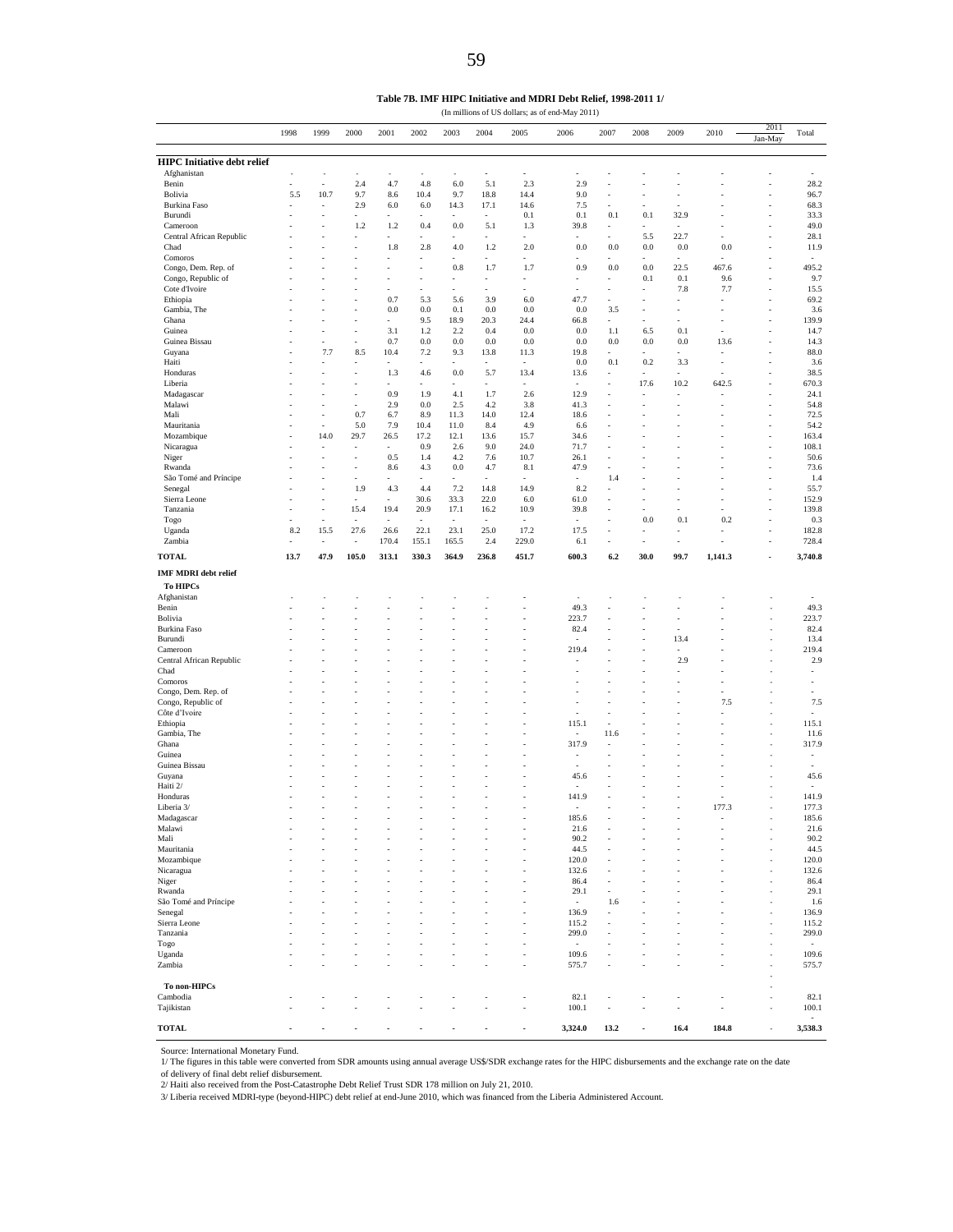#### **Table 8A. Status of Delivery of HIPC Initiative and MDRI Assistance by the African Development Bank (AfDB)**

**Group**

Status as of end-July 2011

(In millions of U.S. dollars)

|                                    |                                                                | AfDB Group Assistance under the HIPC Initiative    |                                                         |                                  | <b>Assistance under the MDRI</b><br>(AfDF only)                  | <b>Total</b><br>Committed<br>Assistance             | <b>Total</b><br><b>Delivered</b><br><b>Assistance</b>                                                                   |
|------------------------------------|----------------------------------------------------------------|----------------------------------------------------|---------------------------------------------------------|----------------------------------|------------------------------------------------------------------|-----------------------------------------------------|-------------------------------------------------------------------------------------------------------------------------|
|                                    | Committed<br>Assistance in<br>PV Terms as of<br>Decision Point | Committed<br>Assistance in<br>end-2010 PV<br>Terms | Delivered<br>Assistance in<br>end-2010 PV<br>Terms $1/$ | Delivered<br>Nominal<br>Terms 2/ | Delivered<br>Assistance in Assistance in<br>end-2010 PV<br>Terms | under the<br><b>HIPC</b><br>2010 PV<br><b>Terms</b> | under the<br><b>HIPC</b><br>Initiative and Initiative and<br>MDRI in end-MDRI in end-<br><b>2010 PV</b><br><b>Terms</b> |
|                                    | (1)                                                            | (II)                                               | (III)                                                   | (IV)                             | (V)                                                              | $(II) + (V)$                                        | $(III) + (V)$                                                                                                           |
| 26 Post-Completion-Point HIPCs 3/  |                                                                |                                                    |                                                         |                                  |                                                                  |                                                     |                                                                                                                         |
| <b>TOTAL</b>                       | 3,410.7                                                        | 4,638.6                                            | 2,855.7                                                 | 7,672.8                          | 4,218.8                                                          | 8,755.0                                             | 6,972.1                                                                                                                 |
| Benin                              | 37.6                                                           | 55.0                                               | 53.7                                                    | 389.4                            | 229.8                                                            | 284.8                                               | 283.5                                                                                                                   |
| Burkina Faso                       | 81.9                                                           | 119.9                                              | 74.4                                                    | 385.7                            | 204.8                                                            | 324.7                                               | 279.2                                                                                                                   |
| Burundi                            | 150.2                                                          | 181.8                                              | 38.0                                                    | 29.3                             | 12.8                                                             | 194.6                                               | 50.8                                                                                                                    |
| Cameroon                           | 78.8                                                           | 115.5                                              | 111.0                                                   | 234.0                            | 122.5                                                            | 238.0                                               | 233.6                                                                                                                   |
| Central African Republic           | 84.7                                                           | 98.7                                               | 12.3                                                    | 114.0                            | 67.2                                                             | 165.9                                               | 79.5                                                                                                                    |
| Congo, Dem. Rep. of                | 1,009.7                                                        | 1,319.2                                            | 829.9                                                   | 155.5                            | 78.0                                                             | 1,397.2                                             | 907.9                                                                                                                   |
| Congo, Republic of 4/              | 40.0                                                           | 48.4                                               | 48.4                                                    | 9.9                              | 6.8                                                              | 55.2                                                | 55.2                                                                                                                    |
| Ethiopia                           | 331.2                                                          | 467.1                                              | 269.5                                                   | 792.7                            | 410.5                                                            | 877.6                                               | 680.0                                                                                                                   |
| Gambia, The                        | 15.8                                                           | 23.2                                               | 16.2                                                    | 171.4                            | 97.9                                                             | 121.1                                               | 114.1                                                                                                                   |
| Ghana                              | 131.2                                                          | 185.0                                              | 159.4                                                   | 516.8                            | 292.1                                                            | 477.0                                               | 451.5                                                                                                                   |
| Guinea-Bissau                      | 72.4                                                           | 110.1                                              | 41.7                                                    | 60.1                             | 29.2                                                             | 110.1                                               | 41.7                                                                                                                    |
| Liberia 4/                         | 237.2                                                          | 256.0                                              | 256.0                                                   | 19.2                             | 12.8                                                             | 268.8                                               | 268.8                                                                                                                   |
| Madagascar                         | 60.1                                                           | 88.0                                               | 69.1                                                    | 408.4                            | 230.5                                                            | 318.4                                               | 299.6                                                                                                                   |
| Malawi                             | 119.5                                                          | 175.0                                              | 73.7                                                    | 310.2                            | 157.7                                                            | 332.7                                               | 231.3                                                                                                                   |
| Mali                               | 69.1                                                           | 101.2                                              | 96.7                                                    | 618.6                            | 366.7                                                            | 467.9                                               | 463.4                                                                                                                   |
| Mauritania                         | 72.8                                                           | 106.6                                              | 99.6                                                    | 280.2                            | 160.1                                                            | 266.7                                               | 259.7                                                                                                                   |
| Mozambique                         | 149.5                                                          | 219.1                                              | 32.2                                                    | 580.3                            | 314.7                                                            | 533.8                                               | 346.9                                                                                                                   |
| Niger                              | 47.9                                                           | 70.2                                               | 30.6                                                    | 218.7                            | 113.1                                                            | 183.4                                               | 143.8                                                                                                                   |
| Rwanda                             | 108.5                                                          | 159.0                                              | 64.5                                                    | 122.7                            | 65.4                                                             | 224.4                                               | 129.9                                                                                                                   |
| São Tomé and Príncipe              | 40.8                                                           | 59.8                                               | 19.5                                                    | 41.8                             | 20.7                                                             | 80.5                                                | 40.3                                                                                                                    |
| Senegal                            | 56.9                                                           | 83.3                                               | 79.5                                                    | 449.6                            | 261.7                                                            | 345.0                                               | 341.3                                                                                                                   |
| Sierra Leone                       | 43.4                                                           | 58.9                                               | 24.8                                                    | 158.8                            | 82.1                                                             | 141.1                                               | 106.9                                                                                                                   |
| Tanzania                           | 124.9                                                          | 183.0                                              | 114.4                                                   | 654.4                            | 352.2                                                            | 535.2                                               | 466.6                                                                                                                   |
| Togo 4/                            | 17.9                                                           | 19.4                                               | 19.4                                                    | 124.5                            | 73.2                                                             | 19.4                                                | 19.4                                                                                                                    |
| Uganda                             | 82.6                                                           | 121.0                                              | 75.0                                                    | 561.9                            | 314.7                                                            | 435.7                                               | 389.7                                                                                                                   |
| Zambia                             | 146.1                                                          | 214.1                                              | 146.2                                                   | 264.6                            | 141.5                                                            | 355.6                                               | 287.6                                                                                                                   |
| 4 Interim HIPCs 3/                 |                                                                |                                                    |                                                         |                                  |                                                                  |                                                     |                                                                                                                         |
| <b>TOTAL</b>                       | 355.4                                                          | 423.5                                              | 108.8                                                   |                                  |                                                                  | 423.5                                               | 108.8                                                                                                                   |
| Chad                               | 37.0                                                           | 52.1                                               | 20.1                                                    |                                  | $\cdots$                                                         | 52.1                                                | 20.1                                                                                                                    |
| Comoros                            | 34.6                                                           | 35.9                                               | 35.9                                                    |                                  |                                                                  | 35.9                                                | 35.9                                                                                                                    |
| Côte d'Ivoire 4/                   | 208.5                                                          | 225.1                                              | $0.0\,$                                                 |                                  | <br>                                                             | 225.1                                               | 0.0                                                                                                                     |
| Guinea                             | 75.3                                                           | 110.4                                              | 52.8                                                    |                                  |                                                                  | 110.4                                               | 52.8                                                                                                                    |
| <b>Total Debt Relief Committed</b> | 3,766.1                                                        | 5,062.1                                            | 2,964.5                                                 | 7,672.8                          | 4,218.8                                                          | 9,178.5                                             | 7,080.9                                                                                                                 |

Sources: African Development Bank Group, World Bank and IMF staff estimates.

1/ Total delivered enhanced HIPC assistance to end 2010.

2/ Nominal MDRI costs include principal and interest foregone.

3/ Includes only HIPCs that owe debt to AfDB Group.

4/ The total amount of HIPC Initiative debt relief has been provided through an arrears clearance operation in Congo, Rep. of in 2004;

Côte d'Ivoire in 2009; Liberia in 2007; Togo in 2008.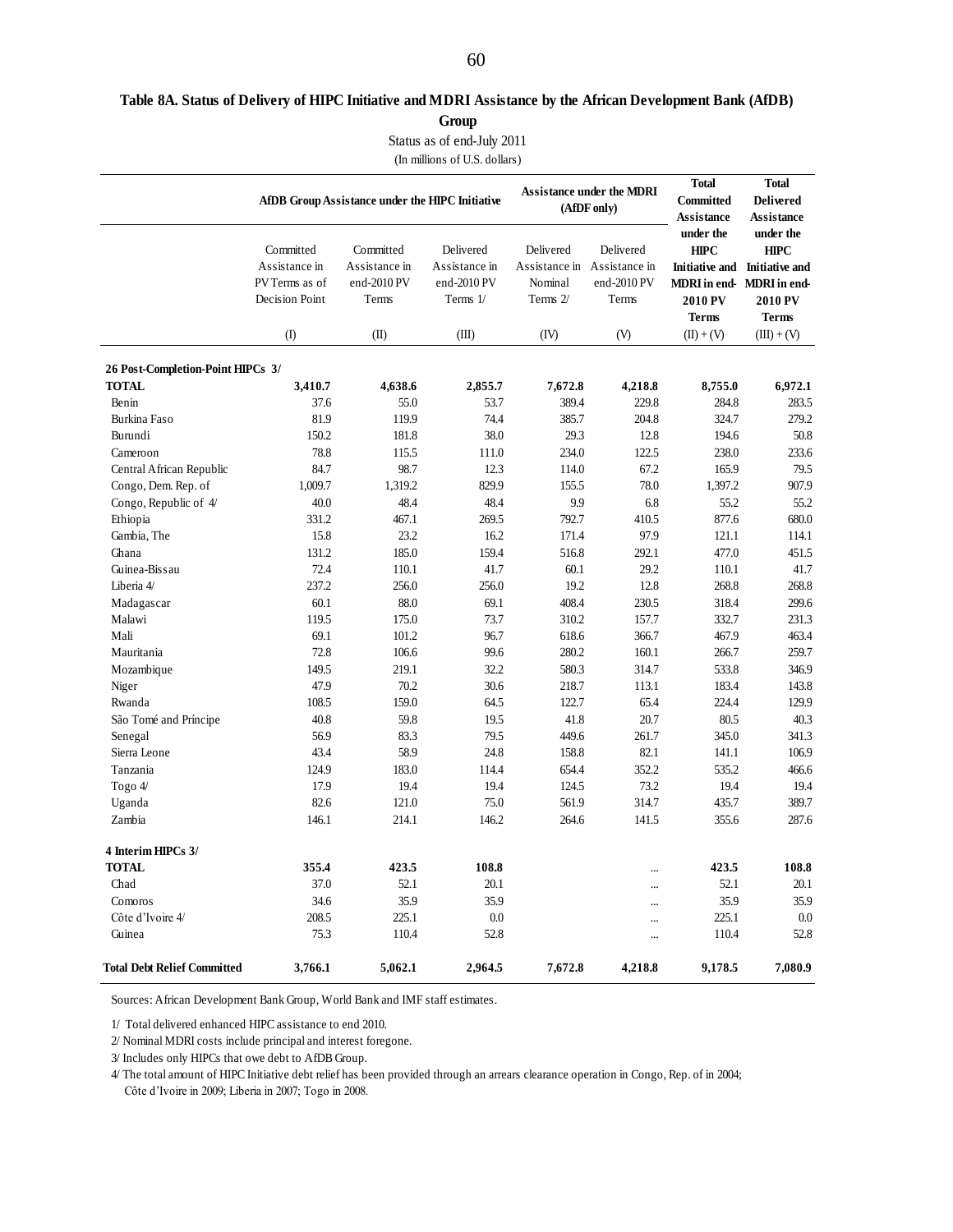**Table 8B. AfDB Group Debt Service after HIPC Initiative and MDRI Debt Relief, 2000-2015**

(In millions of U.S. dollars)

|                                                   | 2000             | 2001                     | 2002                     | 2003                     | 2004                     | 2005                     | 2006                     | 2007                           | 2008                     | 2009             | 2010                     | 2011                           | 2012                     | 2013                 | 2014                     | 2015                     |
|---------------------------------------------------|------------------|--------------------------|--------------------------|--------------------------|--------------------------|--------------------------|--------------------------|--------------------------------|--------------------------|------------------|--------------------------|--------------------------------|--------------------------|----------------------|--------------------------|--------------------------|
|                                                   |                  |                          |                          |                          |                          | Actuals                  |                          |                                |                          |                  |                          |                                |                          | Projected            |                          |                          |
| Debt Service before HIPC Initiative Debt Relief   |                  |                          |                          |                          |                          |                          |                          |                                |                          |                  |                          |                                |                          |                      |                          |                          |
| Benin                                             | 5                | 4                        | 8                        | 7                        | 9                        | 9                        | 12                       | 6                              | 6                        | 10               | 14                       | 15                             | 15                       | 16                   | 17                       | 17                       |
| Burkina Faso                                      | 8                | $\overline{4}$           | 10                       | 9                        | 9                        | 8                        | 11                       | 6                              | 7                        | 8                | 10                       | 9                              | 10                       | 11                   | 12                       | 13                       |
| Burundi                                           | $\boldsymbol{0}$ | ÷.                       | $\overline{a}$           | 3                        | 29                       | 18                       | 6                        | $\tau$                         | $\overline{7}$           | $\mathbf{1}$     | $\mathbf{1}$             | $\mathbf{1}$                   | $\mathbf{1}$             | $\mathbf{1}$         | $\mathbf{1}$             | $\mathbf{1}$             |
| Central African Republic                          |                  | $\overline{a}$           | $\mathbf{0}$             | $\sim$                   | $\overline{\phantom{a}}$ | $\overline{a}$           | $\overline{\phantom{a}}$ | 49                             | 5                        | 3                | $\mathfrak{2}$           | $\overline{2}$                 | $\overline{2}$           | 2                    | $\overline{2}$           | $\sqrt{2}$               |
| Cameroon                                          | 47               | 25                       | 63                       | 41                       | 40                       | 38                       | 38                       | 28                             | 28                       | 29               | 16                       | 11                             | 9                        | 9                    | 9                        | 9                        |
| Chad                                              | 3                | 1                        | $\overline{7}$           | 6                        | 3                        | 10                       | $\overline{7}$           | 9                              | 9                        | 11               | 12                       | 17                             | 24                       | 25                   | 26                       | 26                       |
| Congo, Democratic Republic of                     | $\sim$           | $\sim$                   | 65                       | 73                       | 42                       | 118                      | 121                      | 128                            | 142                      | 156              | 153                      | 183                            | 187                      | 188                  | 190                      | 190                      |
| Congo, Republic of 1/                             | 7                | $\overline{\phantom{a}}$ | $\boldsymbol{0}$         | 33                       | 148                      | 55                       | 27                       | 19                             | 13                       | 13               | $\boldsymbol{0}$         | 11                             | 11                       | 10                   | 10                       | $\mathbf{1}$             |
| Côte d'Ivoire                                     | $\boldsymbol{0}$ | 46                       | 197                      | $\boldsymbol{0}$         | 1                        | $\sim$                   | $\sim$                   | 58                             | 102                      | 598              | 44                       | 35                             | 30                       | 16                   | 16                       | 11                       |
| Ethiopia                                          | 45               | 34                       | 46                       | 46                       | 49                       | 49                       | 50                       | 33                             | 33                       | 23               | 22                       | 21                             | 22                       | 20                   | 19                       | 22                       |
| Gambia, The                                       | 3                | 3                        | 3                        | 3                        | $\overline{4}$           | 4                        | $\overline{4}$           | 5                              | $\overline{4}$           | 3                | $\overline{4}$           | $\overline{4}$                 | $\overline{4}$           | 5                    | $\tau$                   | 8                        |
| Ghana                                             | 31               | 16                       | 37                       | 29                       | 30                       | 32                       | 40                       | 24                             | 24                       | 15               | 14                       | 13                             | 14                       | 22                   | 23                       | 22                       |
| Guinea                                            | 24               | 18                       | 26                       | 22                       | 53                       | 18                       | 18                       | 18                             | 17                       | 18               | 17                       | 18                             | 17                       | 16                   | 17                       | 16                       |
| Guinea-Bissau                                     | $\overline{a}$   | 4                        | $\overline{4}$           | $\overline{4}$           | $\overline{4}$           | 4                        | $\overline{4}$           | $\overline{4}$                 | 4                        | 5                | 6                        | 7                              | $\tau$                   | $\tau$               | $\overline{7}$           | $\overline{7}$           |
| Madagascar                                        | 13               | 10                       | 14                       | 12                       | 10                       | 9                        | 13                       | 7                              | 7                        | 9                | 10                       | 8                              | 9                        | 13                   | 18                       | 17                       |
| Malawi                                            | 10               | $\tau$                   | 10                       | 11                       | 12                       | 12                       | 12                       | 6                              | $\overline{7}$           | 7                | 7                        | $\tau$                         | 6                        | 6                    | $\overline{7}$           | $\tau$                   |
| Mali                                              | 7                | 6                        | 14                       | 9                        | 13                       | 14                       | 20                       | 9                              | 10                       | 12               | 16                       | 23                             | 24                       | 26                   | 27                       | 27                       |
| Mauritania                                        | 12               | 8                        | 12                       | 12                       | 12                       | 13                       | 18                       | 14                             | 13                       | 14               | 14                       | 15                             | 14                       | 14                   | 14                       | 14                       |
| Mozambique                                        | 3                | 6                        | $\overline{7}$           | 7                        | 8                        | 7                        | 13                       | 8                              | 9                        | 11               | 13                       | 18                             | 19                       | 20                   | 21                       | 23                       |
| Niger                                             | 1                | $\overline{2}$           | 3                        | 3                        | 5                        | 5                        | 10                       | $\overline{4}$                 | $\overline{4}$           | 5                | $\overline{4}$           | $\overline{4}$                 | 5                        | 5                    | 6                        | 6                        |
| Liberia                                           |                  |                          | $\overline{\phantom{a}}$ | $\sim$                   | ÷                        | $\boldsymbol{0}$         | $\mathbf{0}$             | 149                            | 98                       | 12               | 3                        | 3                              | 3                        | 3                    | 3                        | $\boldsymbol{2}$         |
| Rwanda                                            | 6                | $\overline{4}$           | 8                        | 7                        | 8                        | 9                        | 11                       | $\overline{4}$                 | 4                        | 5                | 5                        | 5                              | 5                        | 5                    | 5                        | 6                        |
| São Tomé and Príncipe                             | 1                | 1                        | $\overline{c}$           | $\mathbf{2}$             | $\mathbf{2}$             | $\overline{c}$           | $\overline{2}$           | 3                              | $\mathbf{1}$             | $\mathbf{1}$     | $\mathbf{1}$             | $\mathbf{1}$                   | $\mathbf{1}$             | 1                    | $\mathbf{1}$             | $\mathbf{1}$             |
| Senegal                                           | 25               | 14                       | 31                       | 24                       | 26                       | 26                       | 29                       | 25                             | 26                       | 28               | 29                       | 29                             | 16                       | 16                   | 17                       | 17                       |
| Sierra Leone                                      | $\overline{2}$   | $\overline{2}$           | 3                        | $\overline{4}$           | 5                        | 5                        | 6                        | 5                              | 2                        | 3                | 3                        | 3                              | 3                        | $\overline{4}$       | $\overline{4}$           | $\overline{4}$           |
| Tanzania                                          | 11               | 8                        | 12                       | 15                       | 16                       | 16                       | 21                       | 11                             | 13                       | 15               | 16                       | 16                             | 17                       | 17                   | 18                       | 19                       |
| Togo                                              | $\boldsymbol{0}$ | 1                        | ÷,                       | $\blacksquare$           | ÷,                       | $\sim$                   | $\sim$                   | $\blacksquare$                 | 22                       | $\overline{4}$   | $\overline{4}$           | 8                              | 8                        | 9                    | 9                        | 9                        |
| Uganda                                            | $\overline{7}$   | 5                        | 9                        | 10                       | 12                       | 12                       | 19                       | 9                              | 9                        | 11               | 12                       | 11                             | 18                       | 22                   | 24                       | 24                       |
| Zambia                                            | 31               | 24                       | 24                       | 26                       | 27                       | 26                       | 28                       | 17                             | 12                       | 11               | 10                       | 8                              | 8                        | 8                    | 8                        | $\,8\,$                  |
| <b>TOTAL</b>                                      | 302              | 251                      | 616                      | 418                      | 578                      | 521                      | 541                      | 663                            | 639                      | 1,041            | 462                      | 506                            | 509                      | 519                  | 537                      | 529                      |
| Debt service after HIPC Initiative debt relief 2/ |                  |                          |                          |                          |                          |                          |                          |                                |                          |                  |                          |                                |                          |                      |                          |                          |
| Benin                                             | 3                |                          | 3                        | 2                        | 3                        | 4                        | 6                        | $\boldsymbol{0}$               | 1                        | 7                | 14                       | 15                             | 15                       | 16                   | 17                       | 17                       |
| Burkina Faso                                      | 4                |                          | 3                        | $\overline{c}$           | 3                        |                          | 6                        |                                | $\mathbf{1}$             | $\boldsymbol{2}$ | 4                        |                                |                          |                      |                          |                          |
| Burundi                                           | $\boldsymbol{0}$ |                          |                          |                          |                          |                          |                          |                                |                          |                  |                          |                                |                          |                      |                          |                          |
|                                                   |                  |                          |                          |                          |                          | 3                        |                          | $\mathbf{0}$                   |                          |                  |                          | 3                              | $\overline{4}$           | 5                    | 5                        | $\tau$                   |
|                                                   |                  | $\sim$                   | ÷,                       | 3                        | 29                       | 15                       | $\boldsymbol{0}$         | $\boldsymbol{0}$               | $\mathbf{1}$             | $\blacksquare$   | $\overline{a}$           | $\ddot{\phantom{1}}$           | $\overline{a}$           |                      | $\blacksquare$           | $\sim$                   |
| Central African Republic                          |                  | $\overline{a}$           | $\boldsymbol{0}$         | $\overline{\phantom{a}}$ |                          | $\sim$                   | ÷,                       | 49                             | $\mathbf{1}$             | $\blacksquare$   | ÷,                       |                                |                          |                      |                          |                          |
| Cameroon                                          | 44               | 13                       | 52                       | 35                       | 40                       | 38                       | 27                       | 10                             | 13                       | 15               | 10                       | 9                              | 9                        | 9                    | 9                        | 9                        |
| Chad                                              | 3<br>÷,          | $\sim$                   | 3                        | $\overline{2}$           | ÷,                       | 7                        | $\overline{7}$           | 9                              | 9                        | 11               | 12                       | 17                             | 24                       | 25                   | 26                       | 26                       |
| Congo, Democratic Republic of                     |                  | $\overline{a}$<br>$\sim$ | 65                       | 72                       | $\overline{a}$           | 19                       | 10                       | 13                             | 24                       | 36               | 31                       | 60                             | 63                       | 65                   | 67                       | 68                       |
| Congo, Republic of 1/                             | 7                |                          | $\boldsymbol{0}$         | 33                       | 106                      | 55                       | 27<br>÷,                 | 19                             | 13                       | 13               | $\boldsymbol{0}$         | 11                             | 11                       | 10                   | 10                       | 1                        |
| Côte d'Ivoire                                     | $\mathbf{0}$     | 46                       | 197                      | $\boldsymbol{0}$         | $\mathbf{1}$             |                          |                          | 58                             | 102                      | 399              | 44                       | 35                             | 30                       | 16<br>L,             | 16<br>$\sim$             | 11                       |
| Ethiopia                                          | 45               | 34                       | 15                       | 16                       | 19                       | 20                       | 21                       | 5                              | 6                        | 3                | $\mathfrak{2}$           | $\overline{2}$                 | $\mathfrak{2}$           |                      |                          | $\mathbf{1}$             |
| Gambia, The                                       | 3                | $\overline{0}$           | $\mathbf{1}$             | 1                        | $\overline{4}$           | $\overline{4}$           | $\overline{4}$           | 5                              | 2                        | $\mathbf{0}$     | 1                        | 1                              | 1                        | 4                    | $\tau$                   | 8                        |
| Ghana<br>Guinea                                   | 31               | 16                       | 19                       | 8                        | 10                       | 13                       | 22                       | 8                              | 8                        | $\overline{4}$   | $\boldsymbol{7}$         | 6                              | $\tau$                   | 20                   | 23                       | $22\,$                   |
|                                                   | 24               | $\tau$                   | 15<br>÷,                 | 12                       | 53                       | 18                       | 18                       | 18                             | 6                        | 18<br>L,         | 17<br>L,                 | 18                             | 17                       | 16                   | 17                       | $\,$ 8 $\,$              |
| Guinea-Bissau                                     |                  |                          |                          | $\mathbf{0}$             | $\mathbf{1}$             | 1                        | $\mathbf{1}$             | 3                              | $\mathbf{1}$             |                  |                          | 3                              | $\boldsymbol{2}$         | $\boldsymbol{2}$     | $\overline{2}$           | $\boldsymbol{2}$         |
| Madagascar                                        | 13<br>10         | 1<br>$\sim$              | 5<br>3                   | 5<br>$\overline{4}$      | 10<br>5                  | 4<br>12                  | $\tau$<br>12             | $\mathbf{1}$<br>$\blacksquare$ | $\mathbf{1}$<br>÷,       | 2<br>L,          | 3<br>$\overline{a}$      | $\mathbf{1}$<br>$\overline{a}$ | $\overline{c}$           | 10<br>$\overline{a}$ | 18                       | 17                       |
| Malawi                                            |                  | ä,                       |                          |                          |                          |                          |                          |                                |                          |                  |                          |                                |                          |                      |                          |                          |
| Mali<br>Mauritania                                | 5<br>5           | $\blacksquare$           | 5<br>3                   | $\mathbf{1}$<br>3        | 5<br>4                   | 6<br>5                   | 11<br>10                 | $\mathbf{0}$                   | $\mathbf{1}$<br>5        | $\overline{c}$   | 9<br>6                   | 23<br>12                       | 24<br>14                 | 26<br>14             | 27<br>14                 | 27                       |
|                                                   | $\mathbf{2}$     | $\overline{4}$           | 5                        | 5                        | 5                        | 4                        | 11                       | 6<br>5                         | 6                        | 6<br>7           | 10                       | 18                             | 19                       | 20                   | 21                       | 14                       |
| Mozambique                                        | $\mathbf{1}$     | $\overline{\phantom{a}}$ | $\mathbf{1}$             | $\mathbf{1}$             | $\overline{c}$           | $\overline{c}$           | $\overline{7}$           | $\boldsymbol{0}$               | $\boldsymbol{0}$         | $\mathbf{1}$     | $\mathbf{1}$             | $\boldsymbol{0}$               | $\mathbf{1}$             | $\mathbf{1}$         | $\overline{2}$           | 23<br>$\boldsymbol{2}$   |
| Niger<br>Liberia                                  | ÷,               | ÷                        | $\overline{\phantom{a}}$ | ÷,                       | ÷,                       | $\boldsymbol{0}$         | $\mathbf{0}$             | $\blacksquare$                 | 98                       | 12               | 3                        | 3                              | 3                        | 3                    | 3                        | $\mathfrak{2}$           |
| Rwanda                                            | 6                | $\overline{\phantom{a}}$ | $\overline{c}$           | $\overline{2}$           | 3                        | 5                        | $\overline{4}$           | $\overline{\phantom{a}}$       | $\overline{\phantom{a}}$ | $\sim$           | ٠                        | $\overline{\phantom{a}}$       | $\sim$                   | ٠                    | $\overline{\phantom{a}}$ | $\sim$                   |
|                                                   | $\mathbf{1}$     | $\sim$                   | $\mathbf{1}$             | $\mathbf{0}$             | $\mathbf{1}$             | $\mathbf{1}$             | 1                        | $\mathbf{1}$                   | $\overline{\phantom{a}}$ | $\sim$           | $\overline{\phantom{a}}$ | $\overline{\phantom{a}}$       | $\overline{\phantom{a}}$ | ÷,                   | $\sim$                   | $\overline{\phantom{a}}$ |
| São Tomé and Príncipe                             | 20               | 6                        | 23                       | 20                       | 11                       | 8                        | 20                       | 25                             | 26                       | 28               | 29                       |                                | 16                       | 16                   | 17                       | 17                       |
| Senegal<br>Sierra Leone                           | $\mathbf{2}$     | $\overline{2}$           | $\overline{c}$           | $\mathbf{1}$             | $\mathbf{2}$             | $\overline{c}$           | 3                        | $\overline{c}$                 | $\sim$                   | $\overline{a}$   | $\sim$                   | 29<br>$\blacksquare$           | $\overline{a}$           | $\mathbf{0}$         | $\mathbf{1}$             | $\mathbf{1}$             |
| Tanzania                                          | 6                | ÷,                       | $\overline{4}$           | 5                        | 6                        | $\overline{7}$           | 11                       | $\mathbf{1}$                   | $\mathbf{2}$             | $\overline{4}$   | 5                        | $\overline{4}$                 | 5                        | 4                    | 5                        | 6                        |
| Togo                                              | $\boldsymbol{0}$ | $\mathbf{1}$             | $\sim$                   | $\sim$                   | $\overline{a}$           | $\overline{\phantom{a}}$ | $\sim$                   | $\sim$                         | 5                        | 4                | $\overline{4}$           | 8                              | 8                        | 9                    | 9                        | 9                        |
|                                                   | 3                | $\overline{\phantom{a}}$ | 3                        | $\overline{4}$           | 5                        | 5                        | 12                       | $\mathbf{1}$                   | 3                        | 4                | 5                        | $\overline{4}$                 | 15                       | 22                   | 24                       | 24                       |
| Uganda<br>Zambia                                  | 31               | $\overline{2}$           | 5                        | 7                        | 27                       | 17                       | 10                       | 3                              | 3                        | $\overline{c}$   | $\overline{2}$           | $\overline{2}$                 | $\overline{2}$           | $\overline{c}$       | $\overline{2}$           | $\boldsymbol{2}$         |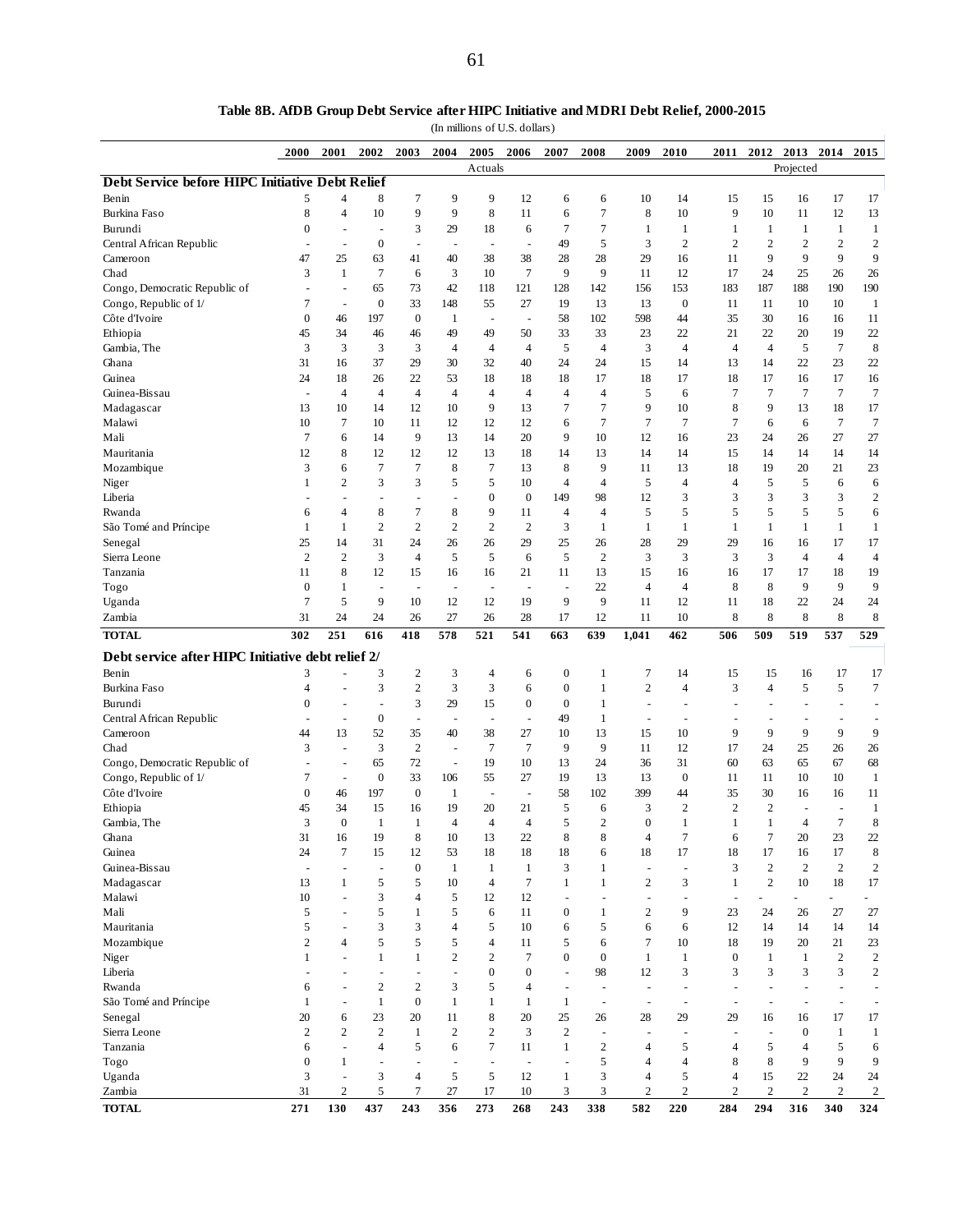**Table 8B (concluded). AfDB Group Debt Service after HIPC Initiative and MDRI Debt Relief, 2000-2015**

(In millions of U.S. dollars)

|                                                         | 2000                     | 2001                     | 2002             | 2003           | 2004                     | 2005           | 2006                     | 2007           | 2008                     | 2009                     | 2010                     |                | 2011 2012 2013 |                | 2014           | 2015           |
|---------------------------------------------------------|--------------------------|--------------------------|------------------|----------------|--------------------------|----------------|--------------------------|----------------|--------------------------|--------------------------|--------------------------|----------------|----------------|----------------|----------------|----------------|
|                                                         |                          |                          |                  |                |                          | Actuals        |                          |                |                          |                          |                          |                |                | Projected      |                |                |
| Debt service after HIPC Initiative debt relief and MDRI |                          |                          |                  |                |                          |                |                          |                |                          |                          |                          |                |                |                |                |                |
| Benin                                                   | 3                        |                          | 3                | $\overline{c}$ | 3                        | $\overline{4}$ | $\overline{4}$           |                |                          | 1                        | 4                        | 3              | $\overline{4}$ | 4              | 4              | $\overline{4}$ |
| Burkina Faso                                            | 4                        |                          | 3                | $\overline{c}$ | 3                        | 3              | $\overline{4}$           |                |                          |                          |                          |                |                |                |                |                |
| Burundi                                                 | $\Omega$                 | ä,                       | ÷,               | 3              | 29                       | 15             | $\Omega$                 | $\Omega$       | 1                        |                          |                          |                |                |                |                |                |
| Central African Republic                                | $\overline{\phantom{a}}$ | $\ddot{\phantom{1}}$     | $\boldsymbol{0}$ | $\sim$         | $\overline{\phantom{a}}$ | $\sim$         | $\sim$                   | 49             | $\mathbf{1}$             |                          |                          |                |                |                |                |                |
| Cameroon                                                | 44                       | 13                       | 52               | 35             | 40                       | 38             | 26                       | 8              | 11                       | 13                       | 8                        | 6              | $\overline{4}$ | $\overline{4}$ | $\overline{4}$ | 4              |
| Chad                                                    | 3                        | ÷,                       | 3                | $\overline{2}$ | $\overline{\phantom{a}}$ | 7              | $\overline{7}$           | 9              | 9                        | 11                       | 12                       | 12             | 13             | 13             | 14             | 14             |
| Congo, Democratic Republic of                           | ÷.                       | $\ddot{\phantom{1}}$     | 65               | 72             | $\overline{\phantom{a}}$ | 19             | 10                       | 13             | 24                       | 36                       | 30                       | 58             | 60             | 62             | 64             | 65             |
| Congo, Republic of 1/                                   | 7                        | $\sim$                   | $\mathbf{0}$     | 33             | 106                      | 55             | 27                       | 19             | 13                       | 13                       | $\overline{\phantom{a}}$ | 10             | 10             | 10             | 9              | $\mathbf{0}$   |
| Côte d'Ivoire                                           | $\Omega$                 | 46                       | 197              | $\mathbf{0}$   | $\mathbf{1}$             | $\sim$         | $\sim$                   | 58             | 102                      | 399                      | 44                       | 35             | 29             | 11             | 11             | 6              |
| Ethiopia                                                | 45                       | 34                       | 15               | 16             | 19                       | 20             | 15                       |                |                          |                          |                          |                |                |                | ٠              |                |
| Gambia, The                                             | 3                        | $\Omega$                 | $\mathbf{1}$     | $\mathbf{1}$   | $\overline{4}$           | $\overline{4}$ | $\overline{4}$           | 5              |                          |                          |                          |                |                |                | $\overline{c}$ | $\overline{c}$ |
| Ghana                                                   | 31                       | 16                       | 19               | 8              | 10                       | 13             | 16                       | 1              | 1                        |                          |                          |                |                | 4              | 6              | $\tau$         |
| Guinea                                                  | 24                       | 7                        | 15               | 12             | 53                       | 18             | 18                       | 18             | 6                        | 18                       | 17                       | 18             | 15             | 14             | 14             | 5              |
| Guinea-Bissau                                           | $\sim$                   | ÷                        | ÷                | $\mathbf{0}$   | $\mathbf{1}$             | 1              | $\mathbf{1}$             | 3              | 1                        | ÷                        |                          | 1              | $\mathbf{1}$   | 1              | $\mathbf{1}$   | $\mathbf{1}$   |
| Madagascar                                              | 13                       | 1                        | 5                | 5              | 10                       | $\overline{4}$ | $\overline{4}$           |                |                          |                          |                          |                |                | 0              | $\overline{4}$ | 4              |
| Malawi                                                  | 10                       | ä,                       | 3                | $\overline{4}$ | 5                        | 12             | 12                       |                |                          |                          |                          |                |                |                | ٠              |                |
| Mali                                                    | 5                        | $\overline{\phantom{a}}$ | 5                | 1              | 5                        | 6              | $\overline{7}$           | ٠              |                          |                          | $\overline{\phantom{a}}$ | $\overline{4}$ | 5              | 5              | 6              | 6              |
| Mauritania                                              | 5                        | ÷                        | 3                | 3              | $\overline{4}$           | 5              | 9                        | 4              | 3                        | 3                        | 3                        | 5              | 5              | 5              | 5              | 5              |
| Mozambique                                              | $\overline{2}$           | $\overline{4}$           | 5                | 5              | 5                        | $\overline{4}$ | $\overline{7}$           | $\mathbf{0}$   | $\mathbf{1}$             | $\overline{c}$           | 3                        | 7              | $\overline{7}$ | $\overline{7}$ | 8              | 8              |
| Niger                                                   | 1                        | $\ddot{\phantom{1}}$     | 1                | $\mathbf{1}$   | $\overline{2}$           | $\overline{c}$ | 5                        | $\overline{a}$ | $\overline{\phantom{a}}$ | $\overline{a}$           |                          |                |                |                |                |                |
| Liberia                                                 |                          |                          |                  |                |                          | $\theta$       | $\overline{0}$           | $\sim$         | 98                       | 12                       | $\overline{c}$           | $\mathbf{2}$   | $\overline{c}$ | $\overline{c}$ | $\mathbf{2}$   | $\mathbf{1}$   |
| Rwanda                                                  | 6                        | $\overline{\phantom{a}}$ | $\overline{2}$   | $\overline{2}$ | 3                        | 5              | $\overline{2}$           | $\overline{a}$ |                          |                          |                          |                |                |                |                |                |
| São Tomé and Príncipe                                   | 1                        | $\overline{\phantom{a}}$ | 1                | $\mathbf{0}$   | $\mathbf{1}$             | 1              | 1                        | 1              | $\overline{\phantom{a}}$ | $\overline{\phantom{a}}$ |                          |                |                |                |                |                |
| Senegal                                                 | 20                       | 6                        | 23               | 20             | 11                       | 8              | 16                       | 17             | 17                       | 19                       | 19                       | 18             | $\overline{4}$ | 4              | 5              | 5              |
| Sierra Leone                                            | $\overline{2}$           | $\overline{c}$           | $\overline{c}$   | 1              | $\overline{2}$           | $\overline{c}$ | $\overline{2}$           | $\overline{a}$ |                          | ÷                        |                          | ä,             |                |                |                |                |
| Tanzania                                                | 6                        | ä,                       | $\overline{4}$   | 5              | 6                        | $\overline{7}$ | $\overline{7}$           |                |                          | ٠                        |                          | ÷              |                |                | ÷              |                |
| Togo                                                    | $\Omega$                 | 1                        | ÷,               | $\sim$         | $\overline{\phantom{a}}$ | $\blacksquare$ | $\overline{\phantom{a}}$ |                | 5                        | 4                        | $\overline{4}$           | 4              | $\overline{4}$ | 5              | 5              | 5              |
| Uganda                                                  | 3                        | ä,                       | 3                | $\overline{4}$ | 5                        | 5              | 8                        | $\overline{a}$ |                          |                          |                          | ä,             | 3              | 6              | $\overline{7}$ | $\tau$         |
| Zambia                                                  | 31                       | $\overline{2}$           | 5                | 7              | 27                       | 17             | 8                        | $\mathbf{0}$   |                          |                          |                          |                |                |                |                |                |
| <b>TOTAL</b>                                            | 271                      | 130                      | 437              | 243            | 356                      | 273            | 220                      | 206            | 294                      | 530                      | 146                      | 184            | 166            | 157            | 169            | 149            |

Sources: African Development Bank Group.

1/ The total amount of HIPC Initiative debt relief has been provided through arrears clearance operation.

2/ Debt service after HIPC for interim HIPC countries assumes that interim debt relief is provided according to the schedule determined at decision point.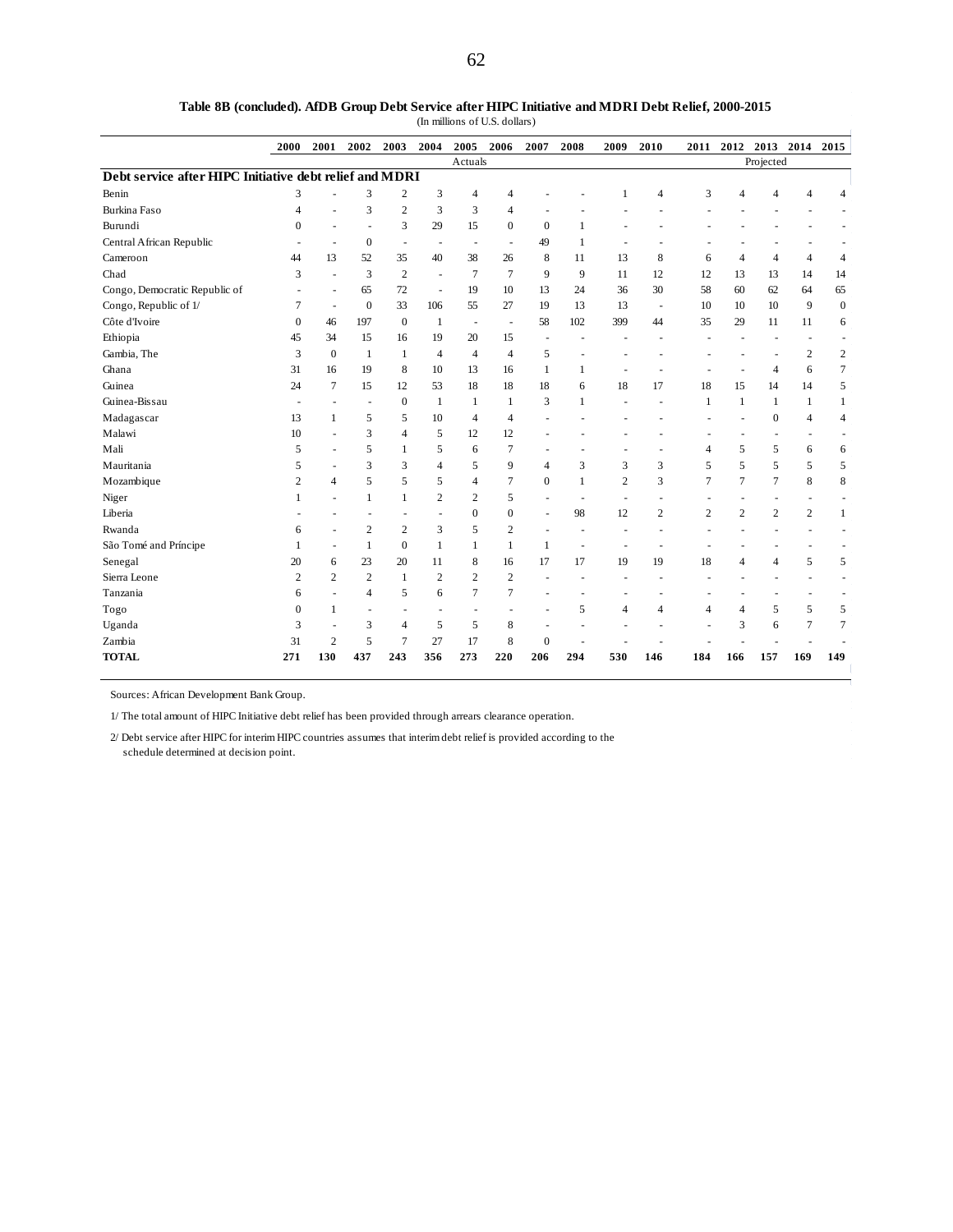#### **Table 9. Status of Delivery of HIPC and IaDB-07 Initiatives Assistance by the Inter-American Development Bank (IaDB)**

Status as of end-July 2011

(In millions of U.S. dollars)

|                                    | Committed                                            | <b>IaDB</b> Assistance under the HIPC Initiative      |                                                                    |                                                     | IaDB 2007 Debt Initiative<br>(MDRI equivalent)        | <b>Total</b><br><b>Committed</b><br><b>Assistance</b><br>under the HIPC    | <b>Total Delivered</b><br><b>Assistance</b><br>under the HIPC              |
|------------------------------------|------------------------------------------------------|-------------------------------------------------------|--------------------------------------------------------------------|-----------------------------------------------------|-------------------------------------------------------|----------------------------------------------------------------------------|----------------------------------------------------------------------------|
|                                    | Assistance in<br>PV Terms as<br>of Decision<br>Point | Committed<br>Assistance<br>in end- $2010$<br>PV Terms | Delivered<br>Assistance in<br>end- $2010 \text{ PV}$<br>Terms $1/$ | Delivered<br>Assistance<br>in Nominal<br>Terms $2/$ | Delivered<br>Assistance<br>in end- $2010$<br>PV Terms | <b>Initiative and</b><br>2007 Initiative<br>in end-2010 PV<br><b>Terms</b> | <b>Initiative and</b><br>2007 Initiative<br>in end-2010 PV<br><b>Terms</b> |
|                                    | (I)                                                  | (II)                                                  | (III)                                                              | (IV)                                                | (V)                                                   | $(II) + (IV)$                                                              | $(III) + (V)$                                                              |
| 5 Post-Completion-Point HIPCs 3/   |                                                      |                                                       |                                                                    |                                                     |                                                       |                                                                            |                                                                            |
| <b>TOTAL</b>                       | 1,183.0                                              | 1,715.1                                               | 966.0                                                              | 4,369.0                                             | 2,869.5                                               | 4,584.6                                                                    | 3,835.5                                                                    |
| Bolivia                            | 477.1                                                | 699.0                                                 | 267.0                                                              | 1,050.2                                             | 665.5                                                 | 1,364.5                                                                    | 932.6                                                                      |
| Haiti                              | 60.4                                                 | 70.3                                                  | 59.5                                                               | 492.3                                               | 348.9                                                 | 419.2                                                                      | 408.4                                                                      |
| Honduras                           | 133.8                                                | 196.0                                                 | 204.8                                                              | 1,367.1                                             | 950.8                                                 | 1,146.8                                                                    | 1,155.7                                                                    |
| Guyana                             | 120.5                                                | 176.6                                                 | 80.1                                                               | 469.9                                               | 315.5                                                 | 492.0                                                                      | 395.6                                                                      |
| Nicaragua                          | 391.2                                                | 573.2                                                 | 354.6                                                              | 989.5                                               | 588.8                                                 | 1,162.0                                                                    | 943.3                                                                      |
| <b>Total Debt Relief Committed</b> | 1,183.0                                              | 1,715.1                                               | 966.0                                                              | 4,369.0                                             | 2,869.5                                               | 4,584.6                                                                    | 3,835.5                                                                    |

Sources: Inter-American Development Bank, World Bank and IMF staff estimates.

1/ Total delivered enhanced HIPC assistance to end 2010.

2/ Nominal IaDB-07 Initiative costs include principal and interest foregone.

3/ Includes only HIPCs that owe debt to IaDB.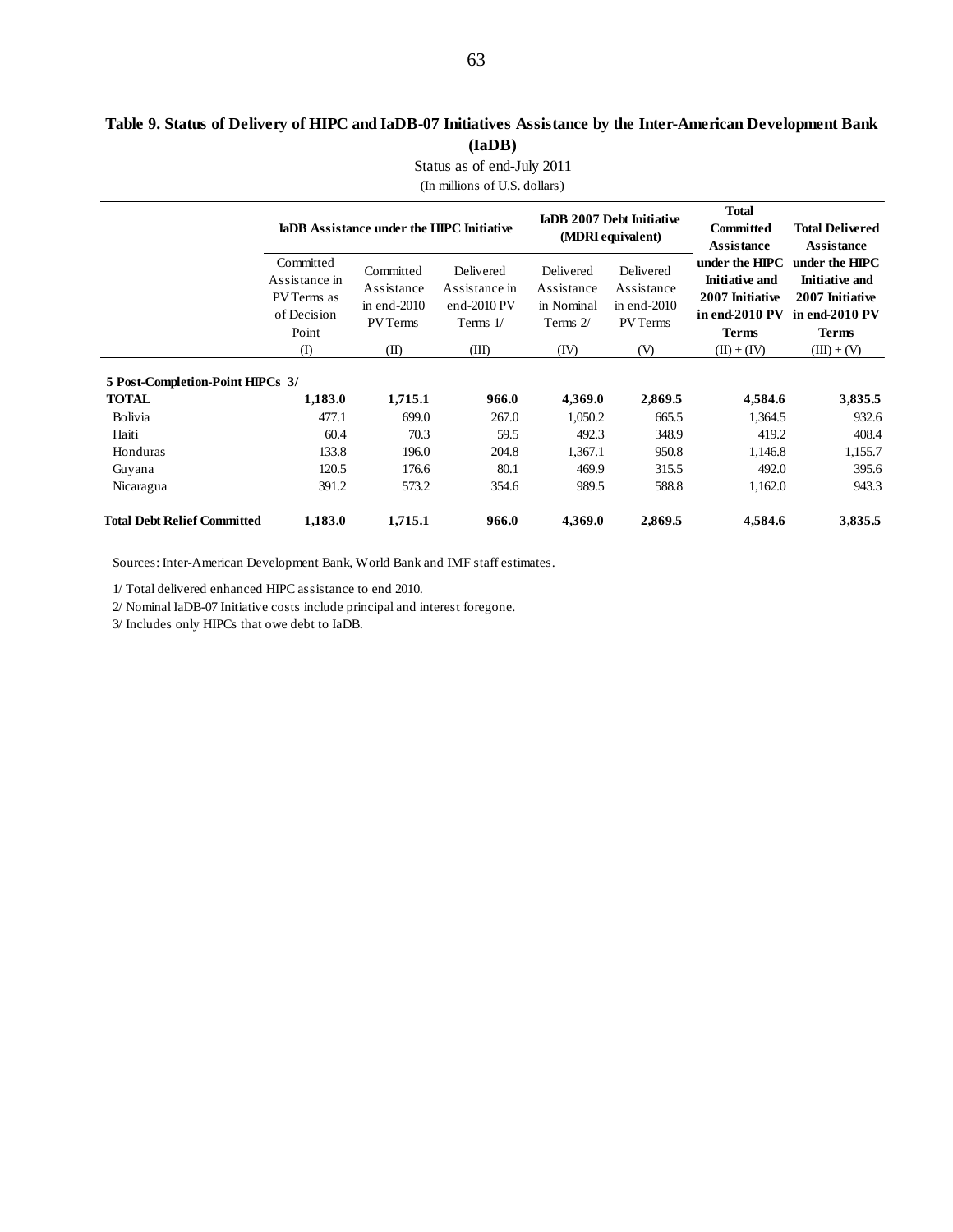| <b>Bilateral Donors</b>     | <b>Resources</b>         | Accumulated              | <b>Resources Allocated</b> | <b>Available Balance</b> |
|-----------------------------|--------------------------|--------------------------|----------------------------|--------------------------|
|                             | Contributed <sup>1</sup> | <b>Investment Income</b> | for Debt Relief Grants     |                          |
| Australia                   | 13                       | $\overline{2}$           | (15)                       | 0                        |
| Austria                     | 26                       | 5                        | (24)                       | $\overline{7}$           |
| Belgium <sup>2</sup>        | 28                       | 3                        | (22)                       | 10                       |
| Canada <sup>2</sup>         | 195                      | 47                       | (150)                      | 92                       |
| Denmark                     | 72                       | $\mathbf 0$              | (44)                       | 28                       |
| EU                          | 953                      | 69                       | (890)                      | 132                      |
| Finland <sup>2</sup>        | 85                       | 14                       | (49)                       | 51                       |
| France <sup>2</sup>         | 59                       | 9                        | (20)                       | 49                       |
| Germany <sup>2</sup>        | 195                      | 19                       | (85)                       | 128                      |
| Greece                      | 5                        | $\overline{2}$           | (3)                        | 5                        |
| Iceland                     | 3                        | 0                        | (3)                        | $\mathbf 0$              |
| Ireland <sup>2</sup>        | 27                       | $\overline{7}$           | (17)                       | 16                       |
| Ital $y^2$                  | 99                       | 6                        | (78)                       | 27                       |
| Japan <sup>2</sup>          | 258                      | 48                       | (205)                      | 102                      |
| Korea                       | 10                       | $\mathbf{1}$             | (7)                        | 4                        |
| Luxembourg                  | $\mathbf{1}$             | 0                        | (1)                        | $\mathbf 0$              |
| Netherlands $2$             | 206                      | 24                       | (160)                      | 70                       |
| New Zealand                 | $\overline{2}$           | 0                        | (2)                        | $\mathbf 0$              |
| Norway                      | 166                      | 46                       | (102)                      | 109                      |
| Portugal                    | 15                       | $\mathbf{1}$             | (16)                       | $\mathbf 0$              |
| Russia                      | 25                       | 5                        | (12)                       | 19                       |
| Spain <sup>2</sup>          | 125                      | 6                        | (100)                      | 31                       |
| Sweden <sup>2</sup>         | 105                      | 21                       | (81)                       | 45                       |
| Switzerland <sup>2</sup>    | 100                      | 24                       | (77)                       | 46                       |
| United Kingdom <sup>3</sup> | 423                      | 5                        | (428)                      | $\mathbf{1}$             |
| <b>United States</b>        | 675                      | 14                       | (613)                      | 76                       |
| Sub-Total                   | 3,871                    | 380                      | (3, 203)                   | 1,048                    |
| <b>Multilateral Donors</b>  |                          |                          |                            |                          |
| <b>IBRD</b>                 | 2,330                    | 202                      | (2, 532)                   | 0                        |
| <b>NDF</b>                  | 34                       | 5                        | (34)                       | 5                        |
| <b>BOAD</b>                 | 2                        | 0                        | (2)                        | 0                        |
| Sub-Total                   | 2,366                    | 207                      | (2, 567)                   | 5                        |
| <b>TOTAL<sup>4</sup></b>    | 6,237                    | 587                      | (5,769)                    | 1,053                    |

| Table 10. Status of Donor Pledges to the Debt Relief Trust Fund |  |
|-----------------------------------------------------------------|--|
| (In millions of U.S. dollars, as of end-June $2011$ )           |  |

1 Excludes contributions earmarked for IDA under IDA 14th and 15th Replenishments. 1/ Excludes contributions earmarked for IDA under IDA 14th and 15th Replenishments.

Includes investment income allocations made towards IDA and IFAD for debt relief to Haiti. 2/ Includes investment income allocations made towards IDA and IFAD for debt relief to Haiti.

Includes the allocation in the amount of US\$ 43 million towards IMF for debt relief to Uganda. 3/ Includes the allocation in the amount of US\$43 million towards IMF for debt relief to Uganda.  $\frac{1}{2}$  million of use  $\frac{1}{2}$  million of  $\frac{1}{2}$  million of  $\frac{1}{2}$  and  $\frac{1}{2}$  donor balances. This amount in the amount of  $\frac{1}{2}$  donor balances. This amount is a more balances in the amount in the amount

4/ An amount of approximately US\$5 million of accumulated investment income is not reflected in total donor balances. This amount is pending disbursement to eligible creditors.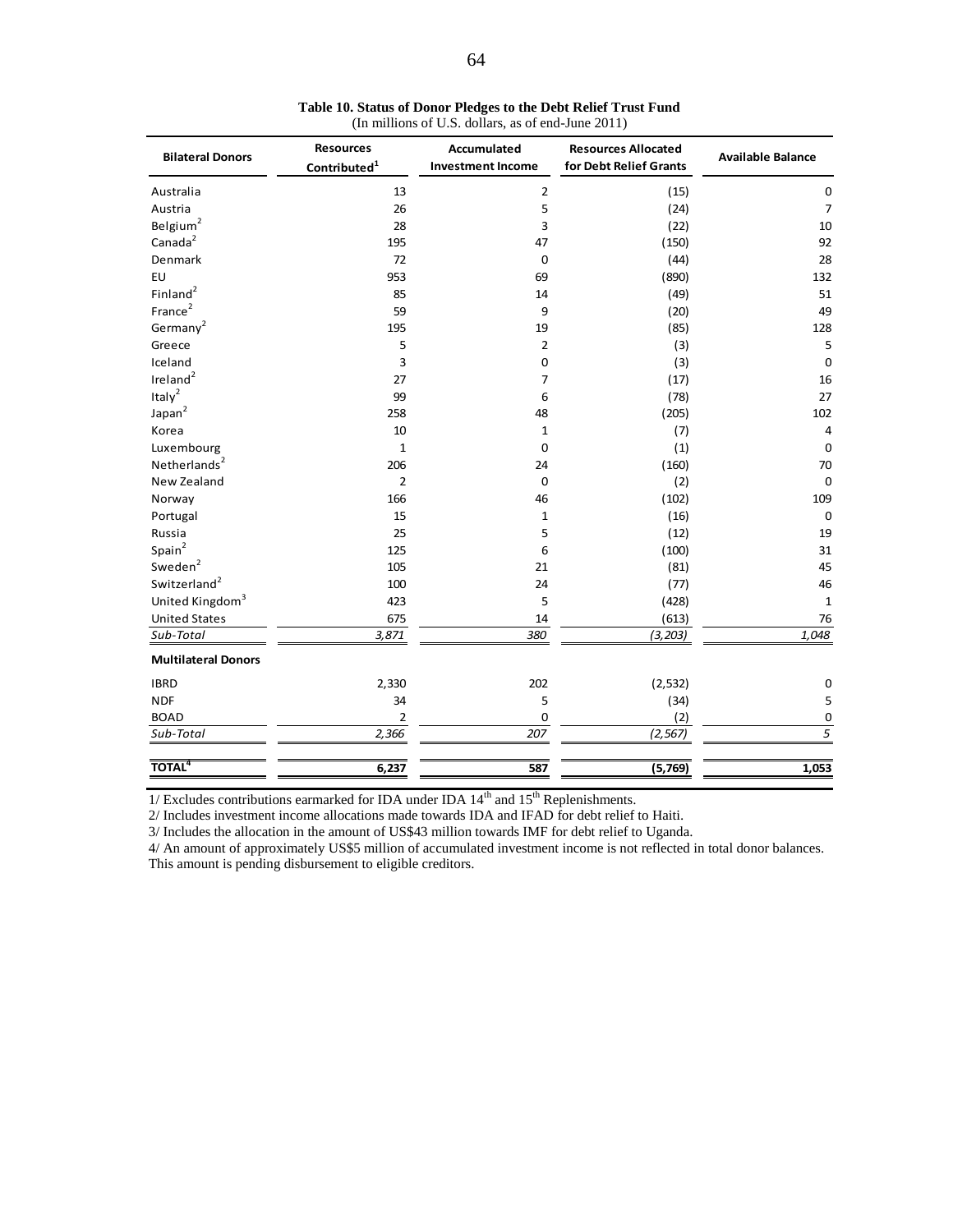| Table 11. HIPC Initiative: Cost Estimates to Paris Club Official Bilateral Creditors by Creditor Country 1/ |  |  |  |  |
|-------------------------------------------------------------------------------------------------------------|--|--|--|--|
|-------------------------------------------------------------------------------------------------------------|--|--|--|--|

(In millions of U.S. dollars, in end-2010 PV terms)

|                                     |           |                |                |                |                          |                |                          |                |                |                          |                |                |                 | <b>Paris Club Creditors</b> |                 |              |                |          |               |                       |                |                          |                |                      |                   |                          |                                   |                |
|-------------------------------------|-----------|----------------|----------------|----------------|--------------------------|----------------|--------------------------|----------------|----------------|--------------------------|----------------|----------------|-----------------|-----------------------------|-----------------|--------------|----------------|----------|---------------|-----------------------|----------------|--------------------------|----------------|----------------------|-------------------|--------------------------|-----------------------------------|----------------|
| <b>36 Post-Decision-Point HIPCs</b> | Australia | Austria        | Belgium        | Brazil         | Canada                   | Denmark        | Finland                  | France         | Germany        | Ireland                  | Israel         | <b>Italy</b>   | $_{\rm{Japan}}$ | Luxembourg<br>2/            | Netherlands     | Norway       |                | Portugal | Russia        | Africa<br>South<br>1. | Spain          | Sweden                   | Switzerland    | Trinidad &<br>Tobago | Kingdom<br>United | United<br>States         | administered<br>EEC Loans<br>IDA- | <b>Total</b>   |
|                                     | 86        | 87             | 88             | 89             | 90                       | 91             | 92                       | 93             | 94             | 95                       | 96             | 97             | 98              | 99                          |                 | 100          | 101            | 102      | 103           | 104                   | 105            | 106                      | 107            | 108                  | 109               | 110                      | 22                                |                |
| Afghanistan                         |           |                |                |                |                          |                |                          |                | 8              |                          |                |                |                 |                             |                 |              |                |          | 425           |                       |                |                          |                |                      |                   | 41                       |                                   | 474            |
| Benin                               |           |                |                |                | $\Omega$                 |                |                          | 39             | $\overline{c}$ |                          |                | 14             | 12              |                             |                 | 5            |                |          | $\mathcal{I}$ |                       |                |                          |                |                      | $\mathcal{D}$     | $\theta$                 |                                   | 93             |
| Bolivia                             |           | 14             | 33             |                | $\mathcal{D}$            |                |                          | 28             | 145            |                          |                | 30             | 216             | .,                          |                 | 12           |                |          |               |                       | 66             |                          | $\overline{a}$ | ٠                    | 14                | 34                       |                                   | 596            |
| Burkina Faso                        |           |                |                |                |                          |                |                          | 16             |                |                          |                | $\mathbf{A}$   |                 |                             |                 | 4            |                |          |               |                       | 6              |                          |                |                      |                   |                          |                                   | 34             |
| Burundi                             |           |                |                |                |                          | $\overline{0}$ |                          | 69             | $\Omega$       |                          |                | $\Omega$       | 30              |                             |                 | $\theta$     |                |          | 3             |                       |                |                          |                |                      |                   |                          |                                   | 107            |
| Central African Republic            |           | 3              |                |                |                          | ٠              |                          | 8              | 3              |                          |                | 3              | $\overline{c}$  |                             |                 |              | $\Omega$       |          |               |                       |                |                          | 12             |                      |                   | -6                       | $\Omega$                          | 38             |
| Cameroon                            | ÷,        | 106            | 49             |                | 50                       | 23             | $\Omega$                 | 613            | 211            |                          |                | 52             | 14              |                             |                 | 11           |                |          |               |                       | 36             | 19                       | 13             |                      | 52                | 19                       |                                   | 1,268          |
| Chad                                | $\sim$    | $\Omega$       |                |                |                          |                |                          | 16             | $\Omega$       |                          |                | $\overline{2}$ | $\overline{a}$  |                             |                 | $\Omega$     |                |          | $\Omega$      |                       | $\overline{2}$ |                          |                |                      |                   | $\sim$                   |                                   | 21             |
| Comoros                             |           |                |                |                |                          |                |                          | 8              |                |                          |                |                | $\sim$          |                             |                 |              |                |          |               |                       |                |                          |                |                      |                   | $\sim$                   | $\Omega$                          | $\overline{9}$ |
| Congo, Dem. Rep. of                 |           | 48             | 641            | $\overline{2}$ | 27                       |                |                          | 1,087          | 464            |                          |                | 548            | 640             |                             |                 | 217          | $\overline{2}$ |          |               |                       |                | 74                       | 11             |                      | 108               | 1,424                    | 3                                 | 5,322          |
| Congo, Republic of                  | $\sim$    |                | 14             | 39             | 14                       | $\mathbf{0}$   | - 1                      | 650            | 50             | $\overline{0}$           |                | 57             | $\sim$          |                             |                 | $\Omega$     |                |          | 39            |                       | 70             |                          | 3              |                      | 62                | 14                       | $\sim$                            | 1,012          |
| Côte d'Ivoire                       | $\sim$    | 11             | 28             | 3              | 30                       | $\sim$         | $\overline{\phantom{a}}$ | 980            | 83             |                          |                | 15             | 41              |                             |                 | 33           | 6              |          |               |                       | 61             | $\overline{\phantom{a}}$ |                | $\sim$               | 17                | 73                       | ٠                                 | 1,382          |
| Ethiopia                            | $\Delta$  |                |                |                | $\mathbf{0}$             |                |                          | $\overline{3}$ | 38             |                          |                | 87             | 12              |                             |                 |              |                |          | 484           |                       | 10             | 14                       |                |                      |                   | 47                       |                                   | 713            |
| Gambia, The                         |           | 3              |                |                |                          |                |                          | 2              |                |                          |                | in 1919.       | $\sim$          |                             |                 |              |                |          |               |                       |                |                          |                |                      | $\sim$            | $\sim$                   | $\sim$                            | $\overline{7}$ |
| Ghana                               |           | 20             | $\mathfrak{D}$ |                | 14                       |                | 6                        | 71             | 89             |                          |                | 23             | 697             |                             |                 | 62           |                |          |               |                       | 35             | 22                       | $\overline{a}$ | $\sim$               | 101               | 27                       | $\sim$                            | 1,167          |
| Guinea                              |           | $\mathcal{D}$  |                | $\mathcal{I}$  |                          |                |                          | 118            |                |                          |                | 11             | 27              |                             |                 |              | 3              |          | 26            |                       | 3              |                          |                | ٠                    |                   | 27                       |                                   | 224            |
| Guinea-Bissau                       |           |                | 5              | $\mathbf Q$    |                          |                |                          | $\overline{7}$ | $\overline{2}$ |                          |                | 106            | $\sim$          |                             |                 |              |                |          | 15            |                       | 10             |                          |                | $\sim$               |                   | $\frac{1}{2}$            |                                   | 153            |
| Guyana                              |           |                |                |                |                          |                |                          |                | $\mathbf Q$    |                          |                | $\sim$         |                 |                             |                 | 6            |                |          | 3             |                       |                |                          |                | 160                  | 69                | 17                       |                                   | 269            |
| Haiti                               |           |                |                |                |                          |                |                          | 8              |                |                          |                | $\overline{4}$ |                 |                             |                 |              |                |          |               |                       |                |                          |                |                      |                   | $\overline{2}$           | $\overline{0}$                    | 17             |
| Honduras                            |           |                |                |                | $\overline{2}$           | $\overline{2}$ |                          | $\tau$         | 11             |                          |                | 22             | 137             |                             |                 | 3            | $\Omega$       |          |               |                       | 44             |                          |                |                      |                   | 18                       |                                   | 247            |
| Liberia                             |           |                | 40             |                |                          | 28             |                          | 190            | 206            |                          |                | 61             | 80              |                             |                 | 34           | 13.            |          |               |                       |                | $\mathbf{Q}$             | $\mathcal{D}$  |                      | 16                | 245                      |                                   | 927            |
| Madagascar                          |           | 11             |                |                | $\Omega$                 |                |                          | 135            | 26             |                          | $\theta$       | 44             | 203             |                             |                 |              |                |          | 75            |                       | 37             | $\Delta$                 | $\mathcal{D}$  |                      | $\mathbf{Q}$      | $\,$ 8 $\,$              |                                   | 574            |
| Malawi                              |           | 10             |                |                |                          |                |                          | 6              | $\Omega$       |                          |                |                | 169             |                             |                 |              |                |          |               |                       |                |                          |                |                      | 17                |                          |                                   | 207            |
| Mali                                |           |                |                |                |                          |                |                          | 94             |                |                          |                | $\Omega$       | 38              |                             |                 |              |                |          | 29            |                       |                |                          |                |                      |                   | $\mathbf{0}$             |                                   | 167            |
| Mauritania                          |           | 30             |                | 11             |                          |                |                          | 76             | $\overline{c}$ |                          |                | $\Omega$       | 43              |                             |                 | 15           |                |          | $\sim$        |                       | 18             |                          |                |                      |                   | $\overline{2}$           |                                   | 201            |
| Mozambique                          |           | 11             |                | 131            |                          |                |                          | 293            | 125            |                          | $\sim$         | 278            | 85              |                             |                 |              |                | 252      | 229           |                       | 31             | 5                        |                |                      | 80                | 28                       | ٠                                 | 1,549          |
| Nicaragua                           |           |                |                | 45             | $\sim$                   |                | 8                        | 49             | 323            | $\overline{\phantom{a}}$ |                | 60             | 151             |                             |                 | 26           | $\sim$         | $\sim$   | 368           | $\sim$                | 200            |                          |                |                      | -1                | 39                       |                                   | 1,274          |
| Niger                               |           |                |                |                |                          |                |                          | 112            |                |                          |                |                | 21              |                             |                 |              |                |          |               |                       | Q              |                          |                |                      | 10                | 6                        |                                   | 157            |
| Rwanda                              |           |                |                |                | 3                        |                |                          | 31             |                |                          |                | $\sim$         | 13              |                             |                 |              |                |          |               |                       |                |                          |                |                      |                   |                          |                                   | 51             |
| São Tomé and Príncipe               |           |                |                |                |                          |                |                          | $\overline{4}$ | 5              |                          |                | $\overline{7}$ |                 |                             |                 |              |                |          |               |                       |                |                          |                |                      |                   |                          |                                   | 21             |
| Senegal                             |           |                | $\mathfrak{D}$ |                |                          | 5              |                          | 73             | 22             |                          |                | 21             | 30              |                             |                 | 3            |                |          |               |                       | 13             | $\Omega$                 |                |                      | $\Omega$          | $\overline{7}$           |                                   | 185            |
| Sierra Leone                        |           | $\Omega$       | 11             |                |                          | $\Omega$       |                          | 18             | 10             | $\Omega$                 |                | 42             | 98              |                             | $\Omega$        | 20           |                |          |               |                       |                |                          | 12             |                      | $\mathbf{Q}$      | 48                       |                                   | 275            |
| Tanzania                            |           | 17             | 76             | 103            | 23                       |                |                          | 81             | 48             |                          |                | 96             | 470             |                             |                 | 51           | 5              |          | 87            |                       |                |                          |                |                      | 94                | $\,$ 8 $\,$              |                                   | 1,167          |
| Togo                                |           | $\overline{4}$ | 17             |                |                          |                |                          | 31             | 6              |                          | $\sim$         | $\mathbf{1}$   | 15              |                             |                 | 4            |                |          |               |                       | 6              |                          | 18             | i.                   | 6                 | $\overline{\phantom{a}}$ | $\overline{0}$                    | 109            |
| Uganda                              | ٠         | 16             |                | $\sim$         | $\overline{\phantom{a}}$ |                | $\overline{2}$           | 17             |                |                          | $\overline{7}$ | 51             | 38              |                             |                 |              | $\Omega$       |          |               |                       | 31             |                          |                | $\sim$               | 11                | $\mathbf{0}$             |                                   | 174            |
| Zambia                              |           | 5              |                | 35             | 36                       |                |                          | 102            | 289            |                          |                | 51             | 731             |                             |                 | $\mathbf{0}$ |                |          | 67            |                       |                |                          |                |                      | 155               | 125                      | $\overline{2}$                    | 1,597          |
| <b>Total</b>                        | 6         | 326            | 932            | 381            | 213                      | 60             | 19                       | 5,044          | 2.180          | $\theta$                 | 8              | 1,691          | 4,013           |                             | $\theta$<br>510 |              | 69             | 252      | 1,854         |                       | 722            | 149                      | 75             | 160                  | 850               | 2,265                    | 8                                 | 21,788         |

Sources: HIPC country documents, World Bank and IMF staff estimates.

1/ Creditor invited on a case-by-case basis to participate in some Paris Club agreements.<br>2/ Not a Paris Club member. In some cases, IDA-administered European Economic Commission (EEC) loans (which are treated as Paris Clu

EEC members. Amounts listed for Luxembourg correspond to its portion of such EEC loans.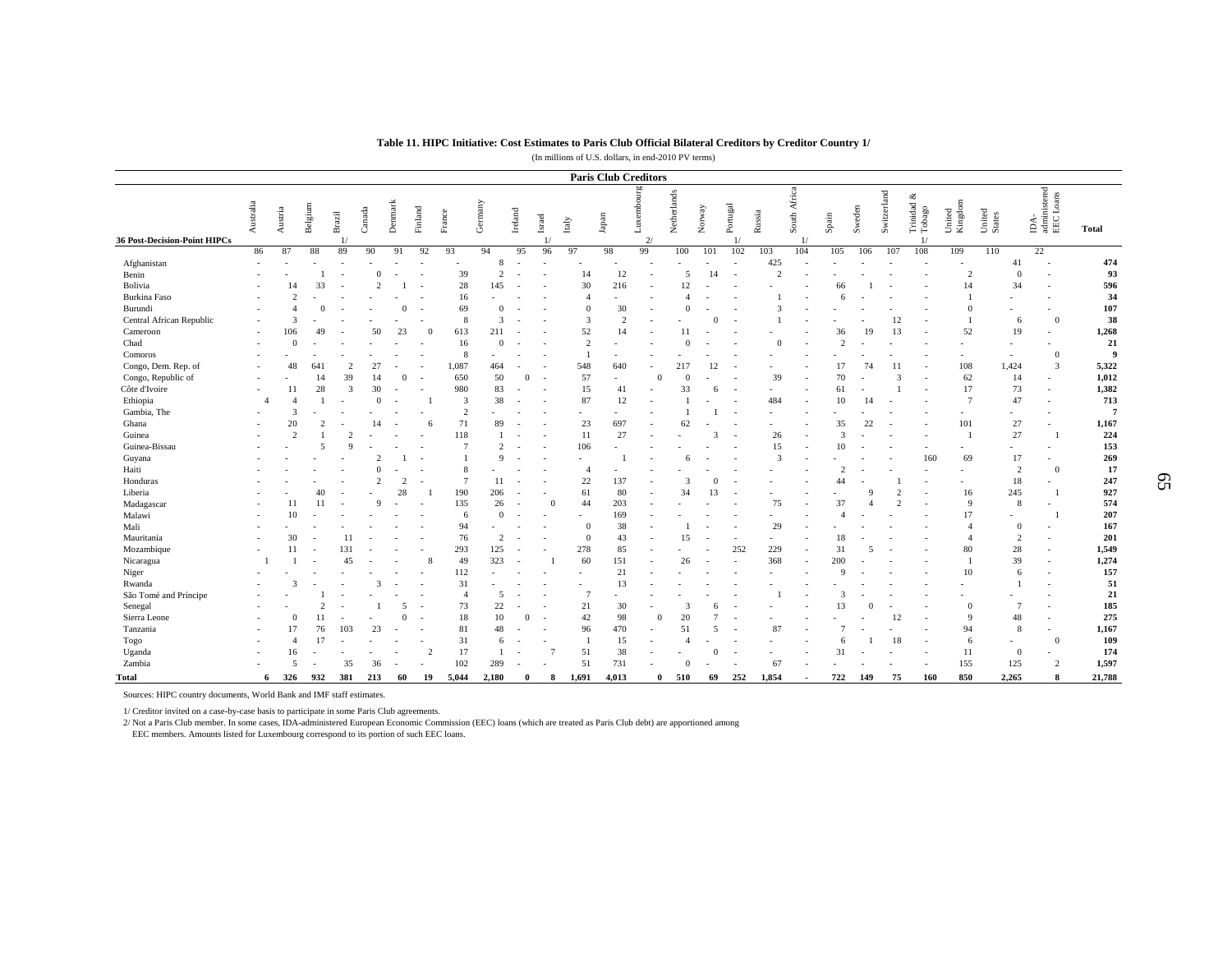| <b>Debtor Country</b>          | <b>HIPC</b> Initiative<br><b>Assistance</b><br>Committed | <b>HIPC</b> Initiative<br><b>Assistance</b><br>Provided | <b>Debt Relief</b><br><b>Bevond HIPC</b><br><b>Initiative Provided Provided</b> | <b>Total Debt</b><br><b>Relief</b> | Debt-Relief-<br>Provided to Debt-<br><b>Relief-Committed</b> |
|--------------------------------|----------------------------------------------------------|---------------------------------------------------------|---------------------------------------------------------------------------------|------------------------------------|--------------------------------------------------------------|
|                                |                                                          |                                                         |                                                                                 | Total                              | (In percent)                                                 |
| 32 Post-Completion-Point HIPCs |                                                          |                                                         |                                                                                 |                                    |                                                              |
| <b>TOTAL</b>                   | 20,151.5                                                 | 20,151.5                                                | 11,948.9                                                                        | 32,100.4                           | 159                                                          |
| Afghanistan                    | 473.8                                                    | 473.8                                                   | 602.9                                                                           | 1,076.8                            | 227                                                          |
| Benin                          | 93.4                                                     | 93.4                                                    | $\cdots$                                                                        | 93.4                               | 100                                                          |
| Bolivia                        | 595.9                                                    | 595.9                                                   | $\ldots$                                                                        | 595.9                              | 100                                                          |
| Burkina Faso                   | 33.7                                                     | 33.7                                                    | 26.0                                                                            | 59.6                               | 177                                                          |
| Burundi                        | 106.8                                                    | 106.8                                                   | 5.1                                                                             | 111.9                              | 105                                                          |
| Cameroon                       | 1,268.3                                                  | 1,268.3                                                 | 3,690.0                                                                         | 4,958.3                            | 391                                                          |
| Central African Republic       | 38.0                                                     | 38.0                                                    | 6.7                                                                             | 44.8                               | 118                                                          |
| Congo, Dem. Rep. of the the    | 5,322.0                                                  | 5,322.0                                                 | 1,326.6                                                                         | 6,648.7                            | 125                                                          |
| Congo, Rep. of                 | 1,011.3                                                  | 1,011.3                                                 | 1,442.8                                                                         | 2,454.1                            | 243                                                          |
| Ethiopia                       | 713.2                                                    | 713.2                                                   | 234.4                                                                           | 947.6                              | 133                                                          |
| Gambia, The                    | 7.0                                                      | 7.0                                                     | $\cdots$                                                                        | 7.0                                | 100                                                          |
| Ghana                          | 1,167.0                                                  | 1,167.0                                                 | 686.6                                                                           | 1,853.6                            | 159                                                          |
| Guinea Bissau                  | 153.1                                                    | 153.1                                                   | 27.4                                                                            | 180.5                              | 118                                                          |
| Guyana                         | 269.3                                                    | 269.3                                                   | 43.0                                                                            | 312.3                              | 116                                                          |
| Haiti                          | 17.4                                                     | 17.4                                                    | 74.5                                                                            | 91.9                               | 528                                                          |
| Honduras                       | 247.1                                                    | 247.1                                                   | 1,024.0                                                                         | 1,271.0                            | 514                                                          |
| Liberia                        | 926.7                                                    | 926.7                                                   | 109.1                                                                           | 1,035.7                            | 112                                                          |
| Madagascar                     | 574.1                                                    | 574.1                                                   | 708.2                                                                           | 1,282.3                            | 223                                                          |
| Malawi                         | 206.9                                                    | 206.9                                                   | 254.8                                                                           | 461.7                              | 223                                                          |
| Mali                           | 166.7                                                    | 166.7                                                   | $\ldots$                                                                        | 166.7                              | 100                                                          |
| Mauritania                     | 201.0                                                    | 201.0                                                   | 25.3                                                                            | 226.3                              | 113                                                          |
| Mozambique 1/                  | 1,548.8                                                  | 1,548.8                                                 | $\ddotsc$                                                                       | 1,548.8                            | 100                                                          |
| Nicaragua                      | 1,274.3                                                  | 1,274.3                                                 | 184.1                                                                           | 1,458.4                            | 114                                                          |
| Niger                          | 157.1                                                    | 157.1                                                   | 61.8                                                                            | 218.9                              | 139                                                          |
| Rwanda                         | 50.6                                                     | 50.6                                                    | 8.6                                                                             | 59.2                               | 117                                                          |
| São Tomé and Príncipe          | 21.2                                                     | 21.2                                                    | 0.7                                                                             | 21.9                               | 103                                                          |
| Senegal                        | 184.8                                                    | 184.8                                                   | 433.4                                                                           | 618.2                              | 335                                                          |
| Sierra Leone                   | 275.2                                                    | 275.2                                                   | 25.7                                                                            | 300.9                              | 109                                                          |
| Tanzania                       | 1,166.7                                                  | 1,166.7                                                 | $\cdots$                                                                        | 1,166.7                            | 100                                                          |
| Togo                           | 109.1                                                    | 109.1                                                   | 419.7                                                                           | 528.9                              | 485                                                          |
| Uganda                         | 173.8                                                    | 173.8                                                   | $\ldots$                                                                        | 173.8                              | 100                                                          |
| Zambia                         | 1,597.2                                                  | 1,597.2                                                 | 527.6                                                                           | 2,124.7                            | 133                                                          |
| 4 Interim HIPCs                |                                                          |                                                         |                                                                                 |                                    |                                                              |
| TOTAL <sub>2</sub> /           | 1,635.5                                                  |                                                         |                                                                                 |                                    |                                                              |
| Chad                           | 20.6                                                     |                                                         | $\ddotsc$                                                                       |                                    |                                                              |
| Comoros                        | 9.0                                                      |                                                         | $\ddotsc$                                                                       |                                    |                                                              |
| Côte d'Ivoire                  | 1,382.2                                                  |                                                         |                                                                                 | $\ddotsc$                          |                                                              |
| Guinea                         | 223.7                                                    |                                                         | $\ddotsc$                                                                       | $\ddotsc$                          | $\ddotsc$                                                    |
|                                |                                                          |                                                         | $\ddotsc$                                                                       | $\ddotsc$                          |                                                              |
| <b>TOTAL</b>                   | 21,787.0                                                 |                                                         |                                                                                 | $\ddotsc$                          |                                                              |

**Table 12. Debt Relief Committed and Delivered by the Paris Club Official Bilateral Creditors**

(In millions of U.S. dollars, in end-2010 NPV terms)

Sources: HIPC country documents, HIPC country authorities; and IMF staff estimates.

1/ Agreements with Portugal and Japan are still pending.

2/ No information is available regarding the provision of interim debt relief to these countries by the Paris Club creditors.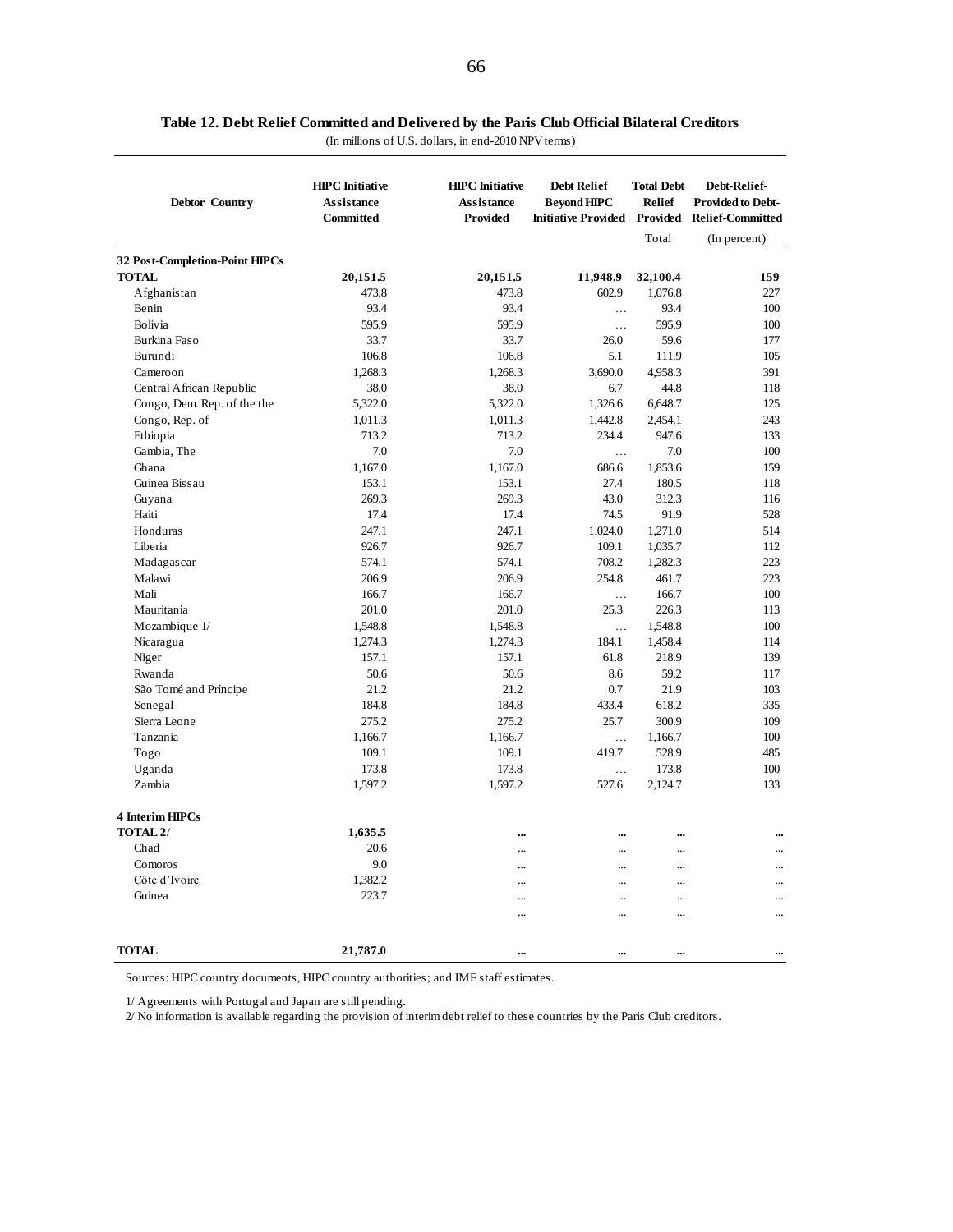| <b>Countries Covered</b> |              | ODA (In percent)                                                                      |                   |     | Non-ODA (In percent) |                          | <b>Provision of Relief</b> |                         |  |  |
|--------------------------|--------------|---------------------------------------------------------------------------------------|-------------------|-----|----------------------|--------------------------|----------------------------|-------------------------|--|--|
|                          |              | Pre-cutoff Date Debt Post-cutoff Date Debt Pre-cutoff Date Debt Post-cutoff Date Debt |                   |     |                      |                          | <b>Decision Point</b>      | <b>Completion Point</b> |  |  |
|                          |              |                                                                                       |                   |     |                      |                          | (In percent)               |                         |  |  |
|                          | (1)          | (2)                                                                                   | (3)               | (4) |                      | (5)                      | (6)                        | (7)                     |  |  |
| Australia                | <b>HIPCs</b> | 100                                                                                   | 100               | 100 |                      | 1002/                    | 2/                         | 2/                      |  |  |
| Austria                  | <b>HIPCs</b> | 100                                                                                   |                   | 100 |                      |                          | Case-by-case, flow         | Stock                   |  |  |
| Belgium                  | <b>HIPCs</b> | 100                                                                                   | 1003/             | 100 |                      | ٠                        | 100 flow                   | Stock                   |  |  |
| Canada                   | <b>HIPCs</b> | 100                                                                                   | 100               | 100 |                      | 100                      | 100 flow                   | Stock                   |  |  |
| Denmark                  | <b>HIPCs</b> | 100                                                                                   | 1004/             | 100 |                      | 1004/                    | 100 flow                   | Stock                   |  |  |
| France                   | <b>HIPCs</b> | 100                                                                                   | 100               | 100 |                      | $\overline{\phantom{m}}$ | $100$ flow $5/$            | Stock                   |  |  |
| Finland                  | <b>HIPCs</b> | 100                                                                                   | $-6/$             | 100 |                      | $-6/$                    |                            |                         |  |  |
| Germany                  | <b>HIPCs</b> | 100                                                                                   | 100               | 100 |                      | 100 7/                   | 100 flow                   | Stock                   |  |  |
| Ireland                  |              | $\overline{\phantom{a}}$                                                              | $\sim$            |     |                      | $\overline{\phantom{a}}$ |                            |                         |  |  |
| Italy                    | <b>HIPCs</b> | 100                                                                                   | $100 \frac{8}{3}$ | 100 |                      | $100 \frac{8}{3}$        | 100 flow                   | Stock                   |  |  |
| Japan                    | <b>HIPCs</b> | 100                                                                                   | 100               | 100 |                      | ٠                        |                            | Stock                   |  |  |
| Netherlands, the         | <b>HIPCs</b> | 1009/                                                                                 | 100               | 100 |                      | ٠                        | 90-100 flow 9/             | Stock                   |  |  |
| Norway                   | <b>HIPCs</b> | 10/                                                                                   | 10/               | 11/ |                      | 11/                      |                            |                         |  |  |
| Russia                   | <b>HIPCS</b> | $-12/$                                                                                | $-12/$            | 100 |                      | 100                      |                            | Stock                   |  |  |
| Spain                    | <b>HIPCs</b> | 100                                                                                   | 100 13/           | 100 |                      | 100 13/                  |                            | Stock                   |  |  |
| Sweden                   | <b>HIPCs</b> | ٠                                                                                     | $-14/$            | 100 |                      | ٠                        |                            | Stock                   |  |  |
| Switzerland              | <b>HIPCs</b> | $-15/$                                                                                | $-15/$            | 100 | 16/                  | ٠                        | 100 flow 16/               | Stock                   |  |  |
| United Kingdom           | <b>HIPCs</b> | 100                                                                                   | 100               | 100 |                      | 100 17/                  | 100 flow 17/               | Stock                   |  |  |
| United States 18/        | <b>HIPCs</b> | 100                                                                                   | 100               | 100 |                      | 100                      | 100 flow                   | Stock                   |  |  |

**Table 13. Paris Club Official Bilateral Creditors' Delivery of Debt Relief under Bilateral Initiatives beyond the HIPC Initiative 1/**

Source: Paris Club Secretariat.

1/ Columns (1) to (7) describe the additional debt relief provided following a specific methodology under bilateral initiatives and need to be read as a whole for each creditor. In column (1), "HIPCs" stands for eligible countries effectively qualifying for the HIPC process. A "100 percent" mention in the table indicates that the debt relief provided under the enhanced HIPC Initiative framework will be topped up to 100 percent through a bilateral initiative.

2/ Australia: Australia cancelled all HIPC claims.

3/ Belgium: cancellation at completion point 100 percent of ODA loans contracted before December 31, 2000.

4/ Denmark provides 100 percent cancellation of ODA loans and non-ODA credits contracted and disbursed before September 27, 1999.

5/ France: cancellation of 100 percent of debt service on pre-cutoff date commercial claims on the government as they fall due starting at decision point. Once countries have reached completion point, debt relief on ODA claims on the government will go to a special account and will be used for specific development projects. 6/ Finland: no post-Cutoff date claims

7/ If not treated in the Agreed Minutes at Completion Point, debt cancellation of 100 % only on a case by case basis.

8/ Italy: cancellation of 100 percent of all debts (pre- and post-cutoff date, ODA and non-ODA) incurred before June 20,1999 (the Cologne Summit).

At decision point, cancellation of accrued arrears and maturities falling due in the interim period. At completion point, cancellation of the stock of remaining debt.

9/ The Netherlands: 100 percent ODA (pre- and post-cutoff date debt will be cancelled at decision point); for non-ODA: in some particular cases (Benin, Bolivia, Burkina Faso, Ethiopia, Ghana, Mali, Mozambique, Nicaragua, Rwanda, Tanzania, Uganda and Zambia), the Netherlands will write off 100 percent of the consolidated amounts on the flow at decision point; all other HIPCs will receive interim relief up to 90 percent reduction of the consolidated amounts. At completion point, all HIPCs will receive 100 per cent cancellation of the remaining stock of the pre-cutoff date debt.

10/ Norway has cancelled all ODA claims.

11/ Due to the current World Bank/IMF methodology for recalculating debt reduction needs at HIPC completion point, Norway has postponed the decisions on whether or not to grant 100% debt reduction until after HIPCs' completion point.

12/ Russia has no ODA claims

13/ Spain provides 100 percent cancellation of ODA and non-ODA claims contracted before January 1, 2004

14/ Sweden has no ODA claims.

15/ Switzerland has cancelled all ODA claims.

16/ Switzerland usually writes off 100 percent of government-owned claims of the remaining debt stock at Completion Point and provides at least full HIPC debt relief of claims held by the ECA (100% cancellation of all remaining claims with the exception of Honduras and Cameroon).

17/ United Kingdom: "beyond 100 percent" full write-off of all debts of HIPCs as of their decision points, and reimbursement at decision point of any debt service paid before the decision point.

18/ United States: cancellation of 100 percent of all debts (pre- and post-cutoff date, ODA and non-ODA) incurred before June 20, 1999 (the Cologne Summit). At decision point, cancellation of accrued arrears and maturities falling due in the interim period. At completion point, cancellation of the stock of remaining eligible debt.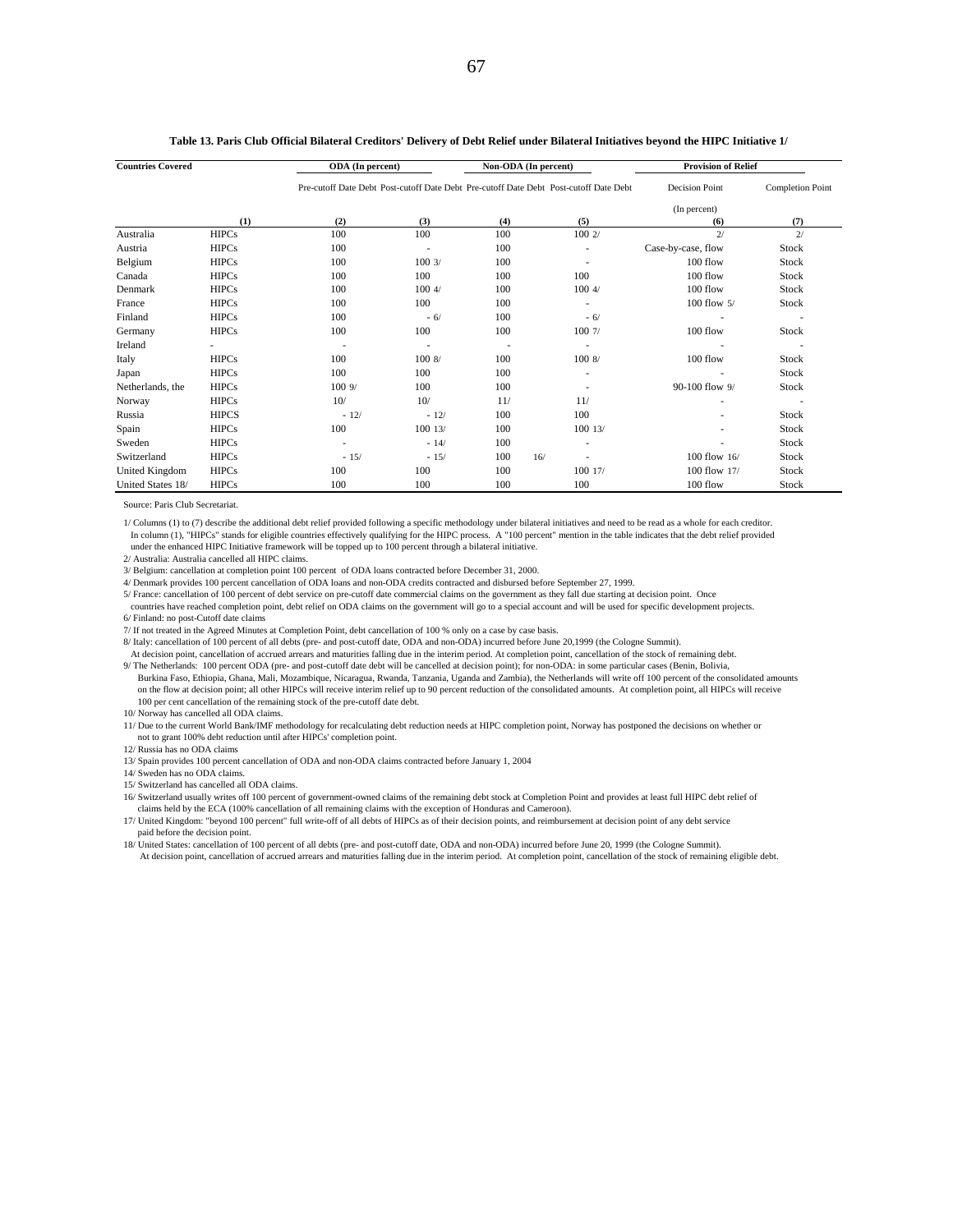|                              | Algeria                 | Angola     | Argentii       | Brazil         | Bulga | Burundi  | Cameroon   | Verde<br>Cape | China  | Colombia                       | Congo, Den<br>Rep.<br>Costa Rica                                                       |        | ď              | atia   | Cuba          |                                           |                          | Egypt | eneg<br>Former<br>& Mon |            | Honduras        | Hungary         |                |                | $_{\rm{eq}}$   |          | ंच<br>₫ | Libya           |                         |
|------------------------------|-------------------------|------------|----------------|----------------|-------|----------|------------|---------------|--------|--------------------------------|----------------------------------------------------------------------------------------|--------|----------------|--------|---------------|-------------------------------------------|--------------------------|-------|-------------------------|------------|-----------------|-----------------|----------------|----------------|----------------|----------|---------|-----------------|-------------------------|
| 36 Post-Decision-Point HIPCs |                         |            |                |                |       |          |            |               |        |                                |                                                                                        |        |                |        |               |                                           |                          |       | 2/                      |            |                 |                 |                |                |                |          |         |                 |                         |
| Afghanistan                  | $\sim$ $-$              | $\sim 100$ | $\sim 10^{-1}$ | $\sim 10^{-1}$ |       | $9 - 5$  | $\sim 100$ | $\sim$        | $\sim$ | $\sim$                         | $\sim$                                                                                 | $\sim$ | $\sim$         |        |               | $0 \rightarrow \cdots \rightarrow \cdots$ |                          |       | $\sim 10^{-1}$          | $\sim 100$ | <b>Contract</b> | $\sim 10^{-11}$ | $\sim 10^{-1}$ | $\overline{2}$ | $2 - 2$        |          |         | $\overline{4}$  | $\sim$                  |
| Benin                        | $\sim$                  |            |                | $\mathbf{a}$   |       |          |            |               |        |                                |                                                                                        |        |                |        |               |                                           |                          |       |                         |            |                 |                 |                |                |                |          |         | $\tau$          | $\overline{0}$          |
| Bolivia                      | $\sim$                  |            |                |                |       |          |            |               |        | 12                             |                                                                                        |        |                |        |               |                                           |                          |       |                         |            |                 |                 |                |                |                |          |         |                 |                         |
| Burkina Faso                 |                         |            |                |                |       |          |            |               |        |                                |                                                                                        |        | 14             |        |               |                                           |                          |       |                         |            |                 |                 |                |                |                |          |         | 22              | $\sim$                  |
| Burundi                      |                         |            |                |                |       |          |            |               |        |                                |                                                                                        |        |                |        |               |                                           |                          |       |                         |            |                 |                 |                |                |                |          |         | 15              | - 6                     |
| Central African Republic     | $\Omega$                |            | 26             |                |       |          |            |               |        | $\overline{2}$                 |                                                                                        |        |                |        |               |                                           |                          |       |                         |            |                 |                 |                |                |                |          |         | 15              | 8                       |
| Cameroon                     | $\sim$                  |            |                |                |       |          |            |               |        |                                |                                                                                        |        |                |        |               |                                           |                          |       |                         |            |                 |                 |                |                |                |          |         | 8               | $\sim$                  |
| Chad                         |                         |            |                |                |       |          |            |               |        |                                |                                                                                        |        |                |        |               |                                           |                          |       |                         |            |                 |                 |                |                |                | $\Omega$ |         | $\tau$          | $\sim$                  |
| Comoros                      |                         |            |                |                |       |          |            |               |        |                                |                                                                                        |        |                |        |               |                                           |                          |       |                         |            |                 |                 |                |                |                |          |         | 15              | $\sim$ $-$              |
| Congo, Dem. Rep. of          | $\sim$                  |            |                |                |       |          |            |               |        | 35                             |                                                                                        |        | $\overline{a}$ |        |               |                                           |                          |       | 34                      |            |                 |                 |                |                |                | 19       |         | 45              | $\sim$                  |
| Congo, Rep.                  | 2                       |            |                |                |       |          |            |               |        |                                |                                                                                        |        |                |        | $\Omega$      |                                           |                          |       |                         |            |                 |                 |                |                |                |          |         | 15              | $\overline{\mathbf{3}}$ |
| Côte d'Ivoire                | $\sim$                  |            |                |                |       |          |            |               |        | 13                             |                                                                                        |        |                |        |               |                                           |                          |       |                         |            |                 |                 | -5             |                |                |          |         | $\Omega$        | $\sim$ $-$              |
| Ethiopia                     | 5                       |            |                |                |       | 11       |            |               |        |                                |                                                                                        |        |                |        |               |                                           |                          |       | 41                      |            |                 |                 |                |                |                |          |         | 12              | 49                      |
| Gambia, The                  |                         |            |                |                |       |          |            |               |        |                                |                                                                                        |        |                |        |               |                                           |                          |       |                         |            |                 |                 |                |                |                |          |         |                 | $\overline{1}$          |
|                              | $\sim$                  |            |                |                |       |          |            |               |        |                                |                                                                                        |        |                |        |               |                                           |                          |       |                         |            |                 |                 |                |                |                |          |         |                 |                         |
| Ghana                        |                         |            |                |                |       |          |            |               |        | 13                             |                                                                                        |        |                |        |               |                                           |                          |       |                         |            |                 |                 |                |                |                |          |         | 16              | $\sim$                  |
| Guinea                       | $\sim$                  |            |                |                |       |          |            |               |        | 12<br>$\overline{\phantom{a}}$ | $\sim$                                                                                 |        | $\sim$         |        |               |                                           |                          |       |                         |            |                 |                 |                |                |                |          |         | 23              | $\overline{5}$          |
| Guinea-Bissau                | -6                      |            |                |                |       |          |            |               |        |                                |                                                                                        |        |                |        |               |                                           |                          |       |                         |            |                 |                 |                |                |                |          |         | 19              | $\overline{2}$          |
| Guyana                       |                         |            |                |                |       | $\Omega$ |            |               |        |                                |                                                                                        |        | $\sim$         |        | $\Omega$      |                                           |                          |       |                         |            |                 |                 |                |                |                |          |         | 10              | $\overline{9}$          |
| Haiti                        | $\sim$                  |            |                |                |       |          |            |               |        |                                |                                                                                        |        |                |        |               |                                           |                          |       |                         |            |                 |                 |                |                |                |          |         | $\sim$          | $\sim$                  |
| Honduras                     |                         |            |                |                |       |          |            |               |        |                                |                                                                                        |        |                |        |               |                                           |                          |       |                         |            |                 |                 |                |                |                |          |         | $\mathbf Q$     | $\sim$                  |
| Liberia                      |                         |            |                |                |       |          |            |               |        |                                |                                                                                        |        |                |        |               |                                           |                          |       |                         |            |                 |                 |                |                |                |          |         | $\mathbf Q$     | $\sim$                  |
| Madagascar                   | 22                      |            |                |                |       |          |            |               |        |                                |                                                                                        |        |                |        |               |                                           |                          |       |                         |            |                 |                 |                |                | 42             |          |         | 6               | 33                      |
| Malawi                       |                         |            |                |                |       |          |            |               |        |                                |                                                                                        |        |                |        |               |                                           |                          |       |                         |            |                 |                 |                |                |                |          |         | 8               | $\sim$                  |
| Mali                         | - 6                     |            |                |                |       |          |            |               |        | 27                             |                                                                                        |        |                | $\sim$ |               |                                           |                          |       |                         |            |                 |                 |                |                | $\overline{A}$ |          |         | 10 <sup>1</sup> | 2                       |
| Mauritania                   | 27                      |            |                |                |       |          |            |               |        | 25                             |                                                                                        |        | $\overline{a}$ |        |               |                                           |                          |       |                         |            |                 |                 |                |                | 26             |          |         | 38              | 15                      |
| Mozambique 3/                | 141                     |            |                |                |       |          |            |               |        |                                |                                                                                        |        |                |        | $\mathcal{D}$ |                                           |                          |       |                         |            |                 |                 |                |                | 28             |          |         | 28              | 45                      |
| Nicaragua 4/                 | 26                      |            |                |                |       | 88       |            |               |        |                                |                                                                                        | 547    |                |        |               |                                           |                          |       |                         | 519        | 142             |                 |                |                |                |          |         |                 | 83                      |
| Niger                        | 14                      |            |                |                |       |          |            |               |        |                                |                                                                                        |        |                |        |               |                                           |                          |       |                         |            |                 |                 |                |                | $\Omega$       |          |         | 49              | 17                      |
| Rwanda                       |                         |            |                |                |       |          |            |               |        |                                |                                                                                        |        |                |        |               |                                           |                          |       |                         |            |                 |                 |                |                |                |          |         | 15              | $\overline{1}$          |
|                              |                         |            |                |                |       |          |            |               |        |                                |                                                                                        |        |                |        |               |                                           |                          |       |                         |            |                 |                 |                |                |                |          |         |                 |                         |
| Senegal                      | $\overline{\mathbf{3}}$ |            |                |                |       |          |            |               |        | 20                             |                                                                                        |        |                |        |               |                                           |                          |       |                         |            |                 |                 |                |                | $\Omega$       |          |         | 47              | $\sim$                  |
| Sierra Leone                 | $\sim$                  |            |                |                |       |          |            |               |        |                                |                                                                                        |        |                |        |               |                                           |                          |       |                         |            |                 |                 |                |                |                |          |         | 11              | $\sim$                  |
| São Tomé and Príncipe        |                         |            |                |                |       |          |            |               |        |                                |                                                                                        |        |                |        |               |                                           |                          |       |                         |            |                 |                 |                |                |                |          |         |                 | $\sim$                  |
| Tanzania                     | 26                      |            |                |                |       |          |            |               |        | 30                             |                                                                                        |        |                |        |               | $\alpha$                                  |                          |       | 35                      |            |                 |                 | 10             | 38             | 23             |          |         | 25              | 29                      |
| Togo                         | $\sim$                  |            |                |                |       |          |            |               |        | 12                             |                                                                                        |        | $\sim$         |        |               |                                           |                          |       |                         |            |                 |                 |                |                |                |          |         | $\mathbf Q$     | $\sim$                  |
| Uganda                       | $\sim$                  |            |                |                |       |          | $\Omega$   |               |        | 15                             |                                                                                        |        |                |        |               |                                           |                          |       |                         |            |                 |                 | -11            |                | $\Omega$       |          |         | 15              | 22                      |
| Zambia                       | $\sim$                  |            |                | $\sim$         |       | $2 - 1$  | $\sim$ $-$ | $\sim$        |        | 47                             | $\sim$                                                                                 | $\sim$ | $\sim$         | $\sim$ |               | $\overline{0}$                            | the contract of the con- |       | 14                      | $\sim$     | $\sim$          | $\sim$          | 14             |                | $\mathbf{1}$   |          |         |                 | $\sim$ $-$              |
| Total                        |                         |            |                |                |       |          |            |               |        |                                | 280 51 32 9 131 2 1 0 444 5 0 553 15 0 3 15 1 14 150 526 142 21 47 81 128 19 0 515 335 |        |                |        |               |                                           |                          |       |                         |            |                 |                 |                |                |                |          |         |                 |                         |

#### Table 14. HIPC Initiative: Cost Estimates to Non-Paris Club Official Bilateral Creditors by Creditor Country 1/

(In millions of U.S. dollars, in end-2010 PV terms) (In millions of U.S. dollars, in end-2010 PV terms)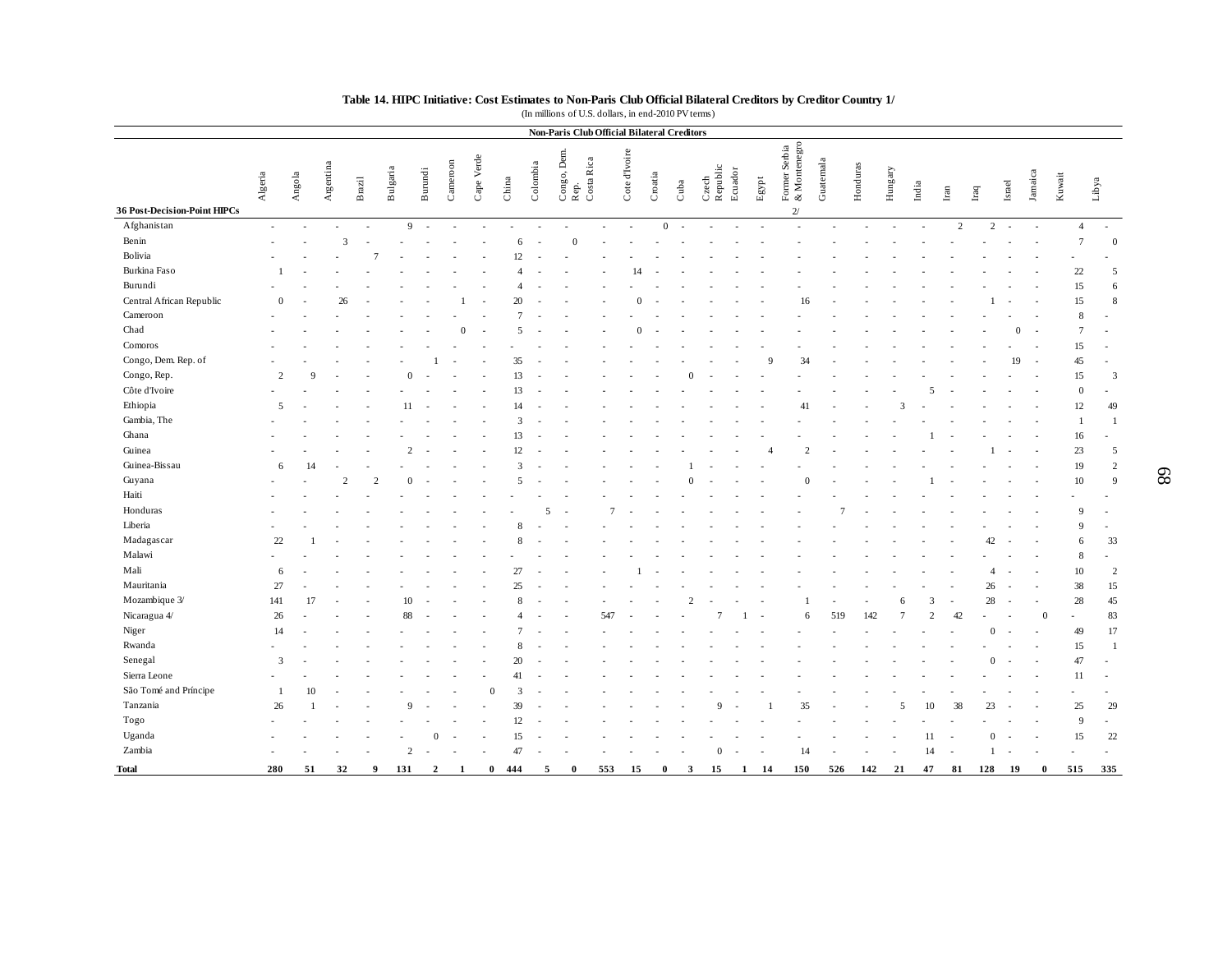|                              |                |         |               |                |                |               |                |          |                        |                          |      |        | <b>Non-Paris Club Official Bilateral Creditors</b> |         |                                  |              |                |                          |                    |                          |                  |          |          |                                            |                                                                      |                         |         |           |        |          |       |                 |
|------------------------------|----------------|---------|---------------|----------------|----------------|---------------|----------------|----------|------------------------|--------------------------|------|--------|----------------------------------------------------|---------|----------------------------------|--------------|----------------|--------------------------|--------------------|--------------------------|------------------|----------|----------|--------------------------------------------|----------------------------------------------------------------------|-------------------------|---------|-----------|--------|----------|-------|-----------------|
| 36 Post-Decision-Point HIPCs | Mexico         | Morocco | Namibia       | Niger          |                | Nigeria       | Oman           | Pakistan | Korea, P.<br>Dem. Rep. | Korea, Rep.              | Peru | Poland | Portugal                                           | Romania | Rwanda                           | Saudi Arabia |                | Senegal                  | Slovak<br>Republic | South Africa             | Taiwan,<br>China | Tanzania | Thailand | $\mathbf{T}\mathbf{0}\mathbf{g}\mathbf{0}$ | $\begin{array}{l} \text{Trindad}\ \& \\ \text{Tobag} \\ \end{array}$ | United Arab<br>Emirates | Uruguay | Venezuela | Zambia | Zimbabwe | Other | <b>Total</b>    |
| Afghanistan                  | $\sim$         | ٠       |               |                |                |               |                |          |                        |                          |      |        |                                                    |         |                                  |              | $\overline{4}$ | $\sim$                   | 6                  | $\overline{\phantom{a}}$ |                  |          |          |                                            |                                                                      |                         |         |           |        |          |       | 26              |
| Benin                        | $\overline{a}$ |         |               |                | $\overline{0}$ | $\sim$        |                |          | $\mathbf{0}$           | $\overline{\phantom{a}}$ |      |        |                                                    |         |                                  |              |                | $\overline{\phantom{a}}$ |                    |                          |                  |          |          |                                            |                                                                      |                         |         |           |        |          |       | 18              |
| Bolivia                      |                |         |               |                |                |               |                |          |                        |                          |      |        |                                                    |         |                                  |              |                |                          |                    |                          | 8                |          |          |                                            |                                                                      |                         |         |           |        |          |       | 28              |
| Burkina Faso                 |                |         |               |                |                |               |                |          |                        |                          |      |        |                                                    |         |                                  |              | 10             |                          |                    |                          | 39               |          |          |                                            |                                                                      |                         |         |           |        |          |       | 94              |
| Burundi                      |                |         |               |                |                |               |                |          |                        |                          |      |        |                                                    |         |                                  |              | 12             |                          |                    |                          |                  |          |          |                                            |                                                                      |                         |         |           |        |          |       | 40              |
| Central African Republic     |                |         |               |                |                |               |                |          |                        |                          |      |        |                                                    |         |                                  |              | 13             |                          |                    |                          | 74               |          |          |                                            |                                                                      |                         |         |           |        | $\Omega$ |       | 179<br>5        |
| Cameroon                     |                |         |               |                |                |               |                |          |                        |                          |      |        |                                                    |         |                                  |              |                |                          |                    |                          |                  |          |          |                                            |                                                                      |                         |         |           |        |          |       | 19              |
| Chad                         |                |         |               |                |                |               |                |          |                        |                          |      |        |                                                    |         |                                  |              |                |                          |                    |                          | 12               |          |          |                                            |                                                                      |                         |         |           |        |          |       | 28              |
| Comoros                      |                |         |               |                |                |               |                |          |                        |                          |      |        |                                                    |         |                                  |              | $\mathbf Q$    |                          |                    |                          |                  |          |          |                                            |                                                                      |                         |         |           |        |          |       | $25\,$          |
| Congo, Dem. Rep.             |                |         |               |                |                |               |                |          |                        |                          |      |        |                                                    |         |                                  | $\Omega$     | 21             |                          |                    |                          | 40               |          |          |                                            |                                                                      | 91                      |         |           |        |          |       | 299             |
| Congo, Rep.                  |                |         |               |                |                |               |                |          |                        |                          |      |        |                                                    |         | $\Omega$                         |              | 18             |                          |                    |                          |                  |          |          |                                            |                                                                      | 6                       |         |           |        |          |       | 67              |
| Côte d'Ivoire                |                |         |               |                |                |               |                |          |                        |                          |      |        |                                                    |         |                                  |              |                |                          |                    |                          |                  |          |          |                                            |                                                                      |                         |         |           |        |          |       | 18              |
| Ethiopia                     |                |         |               |                |                |               |                |          | 22                     |                          |      |        |                                                    |         |                                  |              |                |                          |                    |                          |                  |          |          |                                            |                                                                      |                         |         |           |        |          |       | 164             |
| Gambia, The                  |                |         |               |                |                |               |                |          |                        |                          |      |        |                                                    |         |                                  |              |                |                          |                    |                          | 10               |          |          |                                            |                                                                      |                         |         |           |        |          |       | 16              |
| Ghana                        |                |         |               |                |                |               |                |          |                        | 6                        |      |        |                                                    |         |                                  |              | 11             |                          |                    |                          |                  |          |          |                                            |                                                                      |                         |         |           |        |          |       | 47              |
| Guinea                       |                |         |               |                |                |               |                |          |                        |                          |      |        |                                                    |         | $\overline{7}$<br>$\overline{a}$ |              | 30             | $\overline{a}$           |                    |                          |                  |          |          |                                            |                                                                      |                         |         |           |        |          |       | 92              |
| Guinea-Bissau                |                |         |               |                |                |               |                |          |                        |                          |      |        | 110                                                |         |                                  |              | 11             | $\sim$                   |                    |                          | 57               |          |          |                                            |                                                                      |                         |         |           |        |          |       | 226             |
| Guyana                       |                |         |               |                |                |               |                |          |                        |                          |      |        |                                                    |         |                                  |              |                |                          |                    |                          |                  |          |          |                                            |                                                                      | $\mathbf{3}$            |         |           |        |          |       | 38              |
| Haiti                        |                |         |               |                |                |               |                |          |                        |                          |      |        |                                                    |         |                                  |              |                |                          |                    |                          | 6                |          |          |                                            |                                                                      |                         |         |           |        |          |       | $6\phantom{1}6$ |
| Honduras                     | 14             |         |               |                |                |               |                |          |                        |                          |      |        |                                                    |         |                                  |              |                |                          |                    |                          | 16               |          |          |                                            |                                                                      |                         |         | 6         |        |          |       | 64              |
| Liberia                      |                |         |               |                |                |               |                |          |                        |                          |      |        |                                                    |         |                                  |              | 14             |                          |                    |                          | 72               |          |          |                                            |                                                                      |                         |         |           |        |          |       | 103             |
| Madagascar                   |                |         |               |                |                |               |                |          |                        |                          |      |        |                                                    |         |                                  |              | 3              |                          |                    |                          |                  |          |          |                                            |                                                                      |                         |         |           |        |          |       | 117             |
| Malawi                       |                |         |               |                |                |               |                |          |                        |                          |      |        |                                                    |         |                                  |              |                |                          |                    |                          | 20               |          |          |                                            |                                                                      |                         |         |           |        |          |       | 30              |
| Mali                         |                |         |               |                |                |               |                |          |                        |                          |      |        |                                                    |         |                                  |              | 23             |                          |                    |                          |                  |          |          |                                            |                                                                      |                         |         |           |        |          |       | 80              |
| Mauritania                   |                |         |               |                |                |               |                |          |                        |                          |      |        |                                                    |         |                                  |              | 44             |                          |                    |                          |                  |          |          |                                            |                                                                      |                         |         |           |        |          |       | 181             |
| Mozambique 3/                |                |         |               |                |                |               |                |          |                        |                          |      |        |                                                    | 38      |                                  |              |                | $\sim$                   | 11                 | 6                        |                  |          |          |                                            |                                                                      |                         |         |           |        |          |       | 348             |
| Nicaragua 4/                 | 61             |         |               |                |                |               |                |          | $\mathcal{D}$          |                          | 11   | C      |                                                    |         |                                  |              |                | $\overline{\phantom{a}}$ | 28                 |                          | 174              |          |          |                                            |                                                                      |                         |         |           |        |          |       | 1,829           |
| Niger                        |                |         |               |                |                |               |                |          |                        |                          |      |        |                                                    |         |                                  |              | 24             | $\overline{\phantom{a}}$ |                    | $\overline{\phantom{a}}$ | 64               |          |          |                                            |                                                                      |                         |         |           |        |          |       | 178             |
| Rwanda                       |                |         |               |                |                |               |                |          |                        |                          |      |        |                                                    |         |                                  |              | 16             |                          |                    |                          |                  |          |          |                                            |                                                                      |                         |         |           |        |          |       | 41              |
| Senegal                      |                |         |               |                |                |               | າ              |          |                        |                          |      |        |                                                    |         |                                  |              | 32             | $\overline{\phantom{a}}$ |                    |                          | 17               |          |          |                                            |                                                                      | 6                       |         |           |        |          |       | 125             |
| Sierra Leone                 |                |         | $\mathcal{R}$ |                |                |               |                |          |                        |                          |      |        |                                                    |         |                                  |              |                |                          |                    |                          |                  |          |          |                                            |                                                                      |                         |         |           |        |          |       | 56              |
| São Tomé and Príncipe        |                |         |               |                |                |               |                |          |                        |                          |      |        | 8                                                  |         |                                  |              |                |                          |                    |                          |                  |          |          |                                            |                                                                      |                         |         |           |        |          |       | 22              |
| Tanzania                     |                |         |               |                |                |               |                |          | $\Omega$               |                          |      | р      |                                                    |         | $\Omega$                         |              |                |                          |                    |                          |                  |          |          |                                            |                                                                      | $\mathcal{R}$           |         |           |        | $\Omega$ |       | 265             |
| Togo                         |                |         |               |                |                |               |                |          |                        |                          |      |        |                                                    |         |                                  |              |                |                          |                    |                          |                  |          |          |                                            |                                                                      |                         |         |           |        |          |       | 21              |
| Uganda                       |                |         |               |                |                | 2             |                |          |                        | $\overline{2}$           |      |        |                                                    |         |                                  |              | $\mathbf{3}$   |                          |                    |                          |                  | 5        |          |                                            |                                                                      | $\Omega$                |         |           |        |          |       | 85              |
| Zambia                       |                |         |               |                |                |               |                |          |                        |                          |      |        |                                                    |         | 5                                |              |                |                          |                    |                          |                  |          |          |                                            |                                                                      |                         |         |           |        |          |       | 82              |
|                              | 74             |         | $\mathbf{7}$  | $\blacksquare$ | $\theta$       | $\mathcal{D}$ | $\overline{2}$ | 5        | 33                     | 8                        | 11   | 23     | 118                                                | 52      |                                  | $\mathbf{1}$ | 318            |                          | 45                 |                          | 608              | 5        |          |                                            | $\mathbf{1}$                                                         | 131                     |         | 80        |        |          |       | 5.060<br>5      |

#### **Table 14 (concluded). HIPC Initiative: Cost Estimates to Non-Paris Club Official Bilateral Creditors by Creditor Country 1/**

(In millions of U.S. dollars, in end-2010 PV terms)

3/ Excludes claims held by the Ceskoslovenska Obchodni Banka on Mozambique at the time of decision point.

signed the Paris Club Agreed Minutes at the end of this negotiation, are not considered in here.

Sources: HIPC Country Documents; IMF staff estimates.

2/ Listed as Yugoslavia in decision point documents.

4/ Guatemala's claims on Nicaragua were taken over by Spain in a debt swap. Spain has agreed to provide HIPC Initiative debt relief to Nicaragua on those claims.

1/ Non-Paris Club creditors include those creditors that did not indicate their intention to participate in the Paris Club meeting at the time the completion point document for a particular country was being prepared. Thus, the claims of some creditors that are not permanent members of the Club, but were invited by the Paris Club to participate in the completion point debt negotiation for a given country and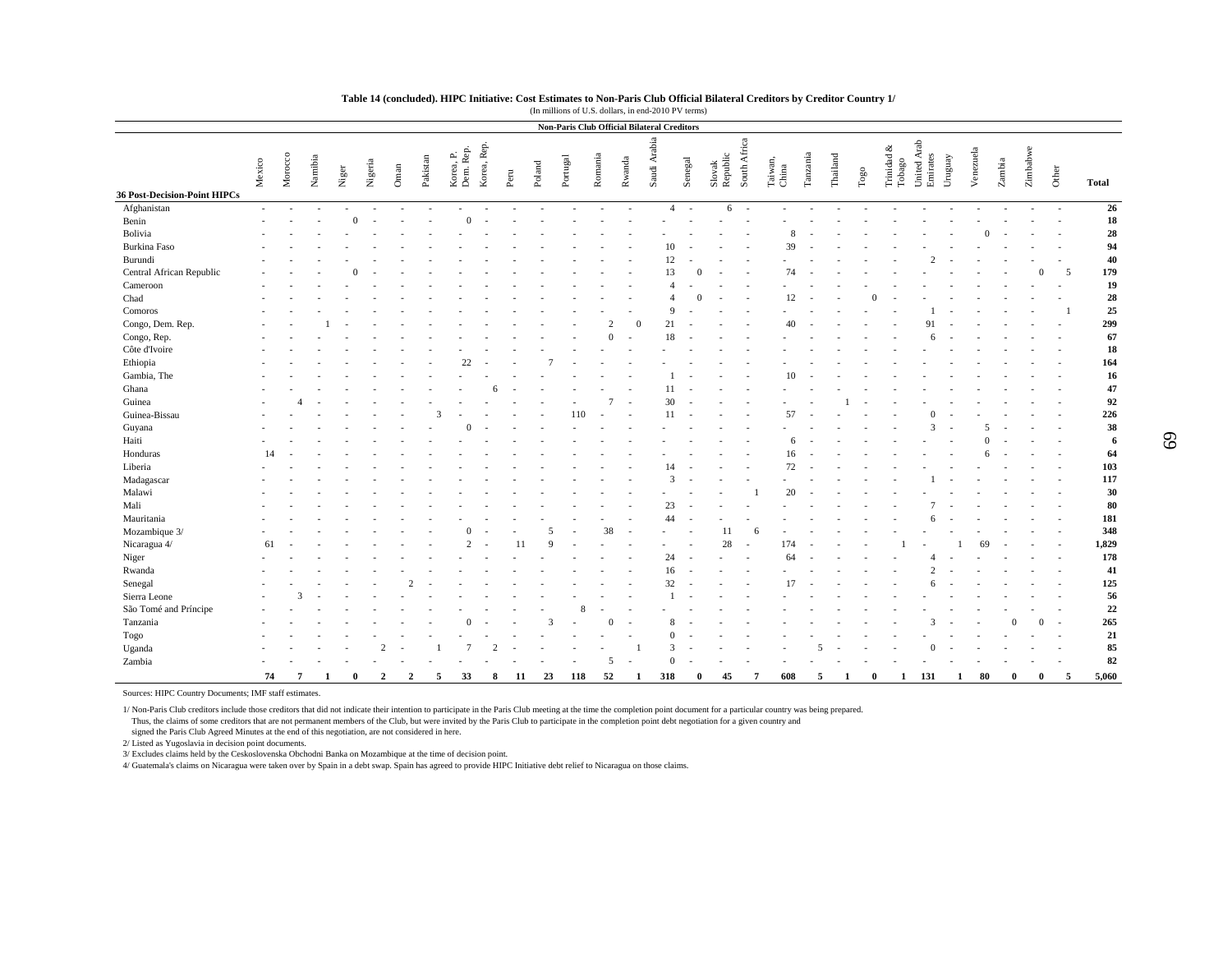| Table 15. Delivery of HIPC Initiative Debt Relief by Non-Paris Club Official Bilateral Creditors 1/2/ |  |  |  |  |  |  |  |  |  |  |
|-------------------------------------------------------------------------------------------------------|--|--|--|--|--|--|--|--|--|--|
|-------------------------------------------------------------------------------------------------------|--|--|--|--|--|--|--|--|--|--|

(in millions of U.S. dollars, 2010 NPV terms unless otherwise indicated)

|                                                     | <b>Number of Completion</b><br><b>Point Debtors</b> |                                      |                                | <b>HIPC</b> Initiative<br><b>Assistance Costs</b> | <b>HIPC Initiative Assistance Delivered</b> |                                      |  |  |
|-----------------------------------------------------|-----------------------------------------------------|--------------------------------------|--------------------------------|---------------------------------------------------|---------------------------------------------|--------------------------------------|--|--|
|                                                     | Total                                               | <b>Relief Provided</b>               | <b>NPV</b><br>Terms            | Percent of<br><b>Total Cost</b>                   | NPV Terms                                   | Percent of Total<br>Assistance       |  |  |
| <b>Creditor Country</b>                             | (1)                                                 | (2)                                  | (3)                            | (4)                                               | (5)                                         | $(6)=(5)/(3)$                        |  |  |
| I. Full delivery of HIPC Relief (10 creditors):     |                                                     |                                      |                                |                                                   |                                             |                                      |  |  |
| Croatia                                             | $\mathbf{1}$                                        | $\mathbf{1}$                         | $\mathbf{0}$                   | $\mathbf{0}$                                      | $\mathbf{0}$                                | 100                                  |  |  |
| Egypt                                               | $\overline{c}$                                      | $\overline{c}$                       | 10                             | $\boldsymbol{0}$                                  | 10                                          | 100                                  |  |  |
| Hungary                                             | $\overline{4}$                                      | $\overline{4}$                       | 21                             | $\boldsymbol{0}$                                  | 21                                          | 100                                  |  |  |
| Israel                                              | $\mathbf{1}$                                        | $\mathbf{1}$                         | 19                             | $\boldsymbol{0}$                                  | 19                                          | 100                                  |  |  |
| Jamaica                                             | $\mathbf{1}$                                        | $\mathbf{1}$                         | $\boldsymbol{0}$               | $\mathbf{0}$                                      | $\boldsymbol{0}$                            | 100                                  |  |  |
| Morocco                                             | $\mathbf{1}$                                        | $\mathbf{1}$                         | $\overline{3}$                 | $\mathbf{0}$                                      | 3                                           | 100                                  |  |  |
| Oman                                                | $\mathbf{1}$                                        | $\mathbf{1}$                         | $\overline{2}$                 | $\mathbf{0}$                                      | $\overline{c}$                              | 100                                  |  |  |
| Republic of Korea                                   | $\overline{c}$                                      | $\overline{2}$                       | $\,$ 8 $\,$                    | $\mathbf{0}$                                      | 8                                           | 100                                  |  |  |
| South Africa                                        | $\overline{c}$<br>$\mathbf{1}$                      | $\overline{c}$<br>$\mathbf{1}$       | $\tau$<br>$\mathbf{1}$         | $\mathbf{0}$<br>$\mathbf{0}$                      | 7<br>$\mathbf{1}$                           | 100                                  |  |  |
| Trinidad and Tobago<br><b>Total</b>                 |                                                     |                                      | 70                             | $\mathbf{1}$                                      | 70                                          | 100<br>100                           |  |  |
|                                                     |                                                     |                                      |                                |                                                   |                                             |                                      |  |  |
| II. Partial delivery of HIPC Relief (26 creditors): |                                                     |                                      |                                |                                                   |                                             |                                      |  |  |
| Algeria                                             | 14                                                  | 13                                   | 280                            | 6                                                 | 258                                         | 92                                   |  |  |
| Argentina                                           | 3<br>$\overline{c}$                                 | $\mathbf{1}$                         | 32<br>9                        | $\mathbf{1}$                                      | 3                                           | 10                                   |  |  |
| <b>Brazil</b>                                       |                                                     | $\mathbf{1}$                         |                                | $\boldsymbol{0}$                                  | $\overline{7}$                              | 76                                   |  |  |
| Bulgaria                                            | 8                                                   | $\overline{4}$                       | 130                            | 3                                                 | $98 - 109$                                  | $75 - 84$                            |  |  |
| Burundi 3/                                          | $\overline{c}$                                      | $\mathbf{1}$                         | 2                              | $\boldsymbol{0}$                                  | $\cdots$                                    | $\cdots$                             |  |  |
| China 4/                                            | 28                                                  | 22                                   | 414                            | 8                                                 | $238 - 285$                                 | $58 - 69$                            |  |  |
| Colombia                                            | $\mathbf{1}$                                        | 1                                    | 5                              | $\mathbf{0}$                                      | $\overline{4}$                              | 68                                   |  |  |
| Cuba                                                | $\overline{4}$                                      | $\overline{c}$                       | 3                              | $\boldsymbol{0}$                                  | $\mathbf{1}$                                | 23                                   |  |  |
| Czech Republic                                      | 3                                                   | 3                                    | 15                             | $\mathbf{0}$                                      | $15 - 15$                                   | $99 - 100$                           |  |  |
| Former Yugoslavia 5/                                | 8                                                   | $\overline{2}$                       | 148                            | $\mathfrak{Z}$                                    | $6 - 47$                                    | $4 - 32$                             |  |  |
| Guatemala 6/                                        | $\overline{c}$                                      | $\mathbf{1}$                         | 526                            | 11                                                | 519                                         | 99                                   |  |  |
| India 7/                                            | $\overline{7}$                                      | $\overline{4}$                       | 42                             | $\mathbf{1}$                                      | $5 - 27$                                    | $11 - 63$                            |  |  |
| Iraq<br>Kuwait 8/                                   | 11<br>27                                            | $\overline{2}$<br>19                 | 127<br>470                     | 3<br>10                                           | 44<br>285                                   | 35<br>61                             |  |  |
|                                                     | 18                                                  | 5                                    | 329                            | 7                                                 | $67 - 89$                                   | $20 - 27$                            |  |  |
| Libya<br>Mexico                                     | $\overline{c}$                                      | $\mathbf{1}$                         | 74                             | $\overline{c}$                                    | 61                                          | 81                                   |  |  |
| People's Democratic Republic of Korea               | $\tau$                                              | $\mathbf{1}$                         | 33                             | $\mathbf{1}$                                      | $\overline{c}$                              | $\overline{7}$                       |  |  |
| Poland                                              | $\overline{4}$                                      | $\overline{c}$                       | 23                             | $\boldsymbol{0}$                                  | 15                                          | 66                                   |  |  |
| Portugal                                            | $\overline{c}$                                      | $\mathbf{1}$                         | 118                            | $\overline{c}$                                    | 8                                           | 7                                    |  |  |
| Romania                                             | 5                                                   | 3                                    | 45                             | $\mathbf{1}$                                      | 40                                          | 89                                   |  |  |
| Rwanda                                              | $\overline{c}$                                      | $\mathbf{1}$                         | $\mathbf{1}$                   | $\mathbf{0}$                                      | $\mathbf{1}$                                | 74                                   |  |  |
| Saudi Arabia                                        | 22                                                  | 12                                   | 274                            | 6                                                 | $96 - 151$                                  | $35 - 55$                            |  |  |
| Slovak Republic                                     | 3                                                   | $\overline{2}$                       | 45                             | $\mathbf{1}$                                      | 34                                          | 75                                   |  |  |
| Tanzania 3/                                         | 1                                                   | $\boldsymbol{0}$                     | 5                              | $\boldsymbol{0}$                                  | $\cdots$                                    |                                      |  |  |
| <b>United Arab Emirates</b>                         | 13                                                  | $\mathbf{1}$                         | 131                            | 3                                                 | $0 - 3$                                     | $0 - 2$                              |  |  |
| Venezuela                                           | 5                                                   | 3                                    | 80                             | $\mathbf{2}$                                      | 41                                          | 51                                   |  |  |
| <b>Total</b>                                        |                                                     |                                      | 3,361                          | 69                                                | $1,848 - 2,049$                             | $55 - 61$                            |  |  |
| III. No delivery of HIPC Relief (18 creditors):     |                                                     |                                      |                                |                                                   |                                             |                                      |  |  |
| Angola                                              | 6                                                   | $\boldsymbol{0}$                     | 51                             | $\mathbf{1}$                                      | $\boldsymbol{0}$                            | $\mathbf{0}$                         |  |  |
| Cameroon                                            | 1                                                   | $\boldsymbol{0}$                     | $\mathbf{1}$                   | $\boldsymbol{0}$                                  | $\boldsymbol{0}$                            | $\boldsymbol{0}$                     |  |  |
| Cape Verde                                          | $\mathbf{1}$                                        | $\boldsymbol{0}$                     | $\mathbf{0}$                   | $\mathbf{0}$                                      | $\boldsymbol{0}$                            | $\mathbf{0}$                         |  |  |
| Costa Rica                                          | $\overline{c}$                                      | $\boldsymbol{0}$                     | 553                            | 11                                                | $\boldsymbol{0}$                            | $\boldsymbol{0}$                     |  |  |
| Cote d'Ivoire                                       | 3                                                   | $\boldsymbol{0}$                     | 15                             | $\mathbf{0}$                                      | $\boldsymbol{0}$                            | $\boldsymbol{0}$                     |  |  |
| Democratic Republic of the Congo                    | $\mathbf{1}$                                        | $\boldsymbol{0}$                     | 0.4                            | $\boldsymbol{0}$                                  | $\mathbf{0}$                                | $\boldsymbol{0}$                     |  |  |
| Ecuador                                             | $\mathbf{1}$                                        | $\boldsymbol{0}$                     | $\mathbf{1}$                   | $\boldsymbol{0}$                                  | $\mathbf{0}$                                | $\boldsymbol{0}$                     |  |  |
| Honduras                                            | $\mathbf{1}$                                        | $\boldsymbol{0}$                     | 142                            | 3                                                 | $\mathbf{0}$                                | $\boldsymbol{0}$                     |  |  |
| Iran                                                | 3                                                   | $\boldsymbol{0}$                     | 81                             | $\mathbf{2}$                                      | $\mathbf{0}$                                | $\boldsymbol{0}$                     |  |  |
| Namibia                                             | $\mathbf{1}$                                        | $\boldsymbol{0}$                     | 1                              | $\mathbf{0}$                                      | $\boldsymbol{0}$                            | $\mathbf{0}$                         |  |  |
| Niger<br>Nigeria                                    | 2<br>$\mathbf{1}$                                   | $\boldsymbol{0}$<br>$\boldsymbol{0}$ | $\boldsymbol{0}$<br>$\sqrt{2}$ | $\boldsymbol{0}$<br>$\boldsymbol{0}$              | $\boldsymbol{0}$<br>$\boldsymbol{0}$        | $\boldsymbol{0}$<br>$\boldsymbol{0}$ |  |  |
| Pakistan                                            | $\overline{c}$                                      | $\boldsymbol{0}$                     | 5                              | $\boldsymbol{0}$                                  | $\boldsymbol{0}$                            | $\boldsymbol{0}$                     |  |  |
| Peru                                                | $\mathbf{1}$                                        | $\boldsymbol{0}$                     | 11                             | $\bf{0}$                                          | $\boldsymbol{0}$                            | $\boldsymbol{0}$                     |  |  |
| Taiwan Province of China                            | 13                                                  | $\boldsymbol{0}$                     | 596                            | 12                                                | $\mathbf{0}$                                | $\boldsymbol{0}$                     |  |  |
| Uruguay                                             | $\mathbf{1}$                                        | $\boldsymbol{0}$                     | $\mathbf{1}$                   | $\bf{0}$                                          | $\boldsymbol{0}$                            | $\boldsymbol{0}$                     |  |  |
| Zambia                                              | $\mathbf{1}$                                        | $\boldsymbol{0}$                     | $\bf{0}$                       | $\boldsymbol{0}$                                  | $\boldsymbol{0}$                            | $\boldsymbol{0}$                     |  |  |
| Zimbabwe                                            | $\overline{c}$                                      | $\boldsymbol{0}$                     | $\boldsymbol{0}$               | $\bf{0}$                                          | $\boldsymbol{0}$                            | $\boldsymbol{0}$                     |  |  |
| <b>Total</b>                                        |                                                     |                                      | 1,461                          | 30                                                | 0                                           | $\bf{0}$                             |  |  |
| Grand Total (I+II+III)                              |                                                     |                                      | 4,893                          | 100                                               | $1,919 - 2,119$                             | $39 - 43$                            |  |  |

Sources: HIPC documents; country authorities; and Fund and Bank staff estimates.

1/ Based on information received as of June 2011. The information covers only creditors that have claims on post-completion-point countries.

2/ Argentina, Brazil, the Republic of Korea, Kuwait, Mexico, Morocco, Portugal, South Africa, and Trinidad and Tobago are associated members of the Paris Club. As such, these countries participate in negotiation sessions of the Paris Club on a case-by-case basis, provided that certain conditions are met. Generally, creditors

participating in a negotiation session for a particular country are considered Paris Club members for the purpose of HIPC calculations.<br>3/ In these cases, debtors have indicated that some relief has been provided but the i

4/ The debt relief estimates for China are based on debt cancellations data provided by debtors.<br>5/ Partition of HIPC loans outstanding at decision point and the associated debt relief among members of the Former Yugoslavi authorities.

6/ Guatemala's claims on Nicaragua were taken over by Spain in a debt swap. Spain has agreed to provide HIPC debt relief to Nicaragua on those claims.

7/ In June 2003, India announced its intention to write off all non-export credit claims on HIPCs. However, several agreements remain unsigned.

8/ Debt relief estimates for Kuwait are based on detailed loan by loan information provided by the Kuwait Fund for Arab Economic Development (KFAED).